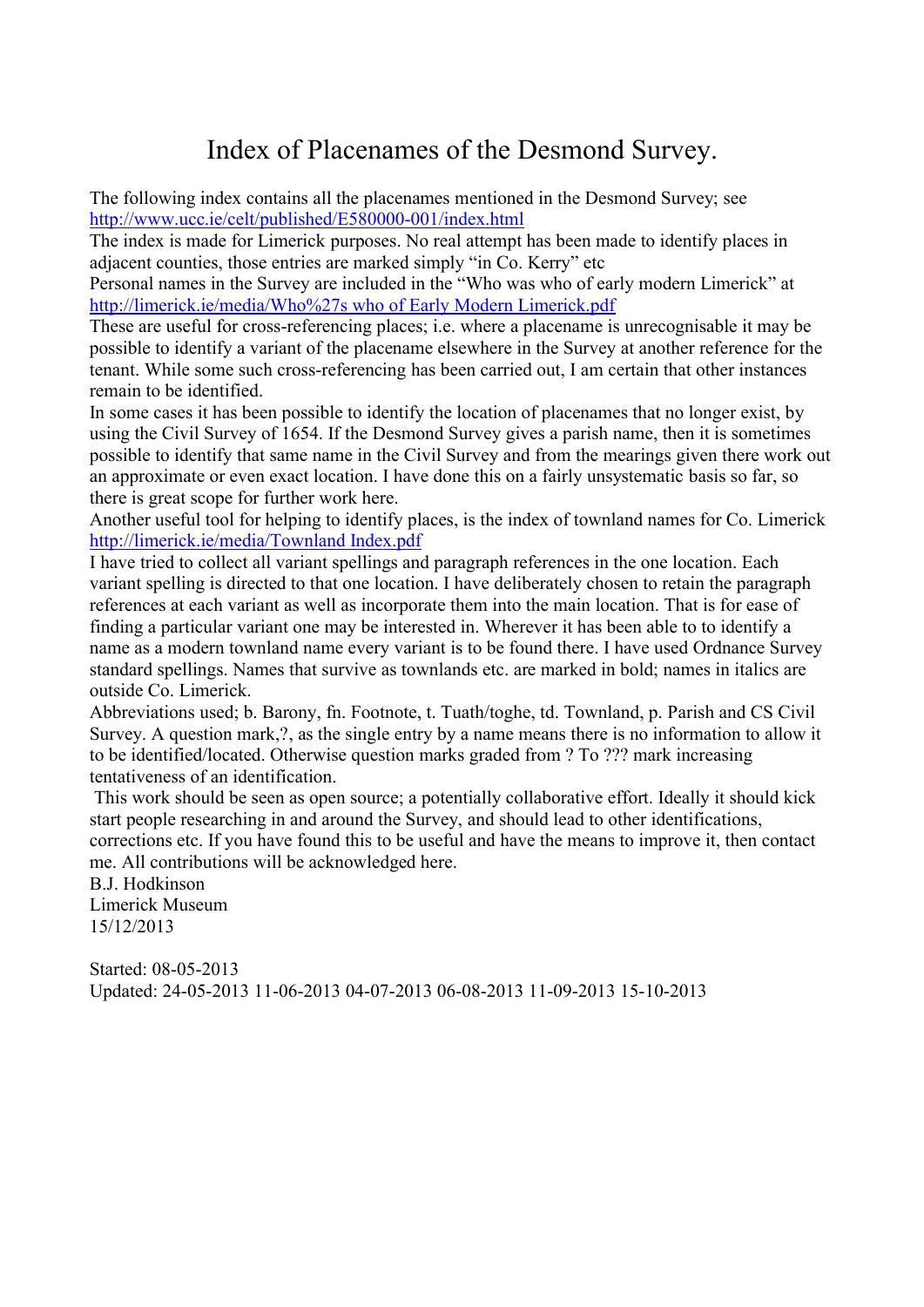### A

Abaheene, see Abehyne, 455 **Abbey** p. Kilflyn (House of Friars called Braher duffe alias the Black Friars in Ballynegall)363-364 **Abbeyfeale** p. (Monaster ne faly, Monaster ne feally, Monaster ne feallye, Monasternefealye alias nefuylagh, Nefelaughe, Nefelagh), 226, 448 Abbeyowney, see Abington 710 Abehyne p. Corcomohide (Abaheene), 64, 455 **Abington** (Abbey of Oyhny alias Wony) lands of in Co. Kerry. 710 Achmethan, Co. Waterford, 704 **Adare**, 282-283, 290, 310, 344, 552, 647, 653 Aeylacka, see Athlacca, 357 Agglasse ne groman, see Aglassnegroman, 273-274 Aghanbuilig, parcel in p. Mahoonagh, 679 Aghenasse see Aughinish, 227, 516 Aghenesse see Aughinish, 227 Aghnenasse see Aughinish, 227 Aghnes see Aughinish, 227 Aghnesse see Aughinish, 227 Aglasse ne groman see Agglassnegroman, 273 Aglasserosse, see Iveruss, 298 Aglassnegroman p. Mahoonagh (Agglasse ne Groman, Aglasse ne groman), 72, 273-274 **Ahadagh** p. Kilmeedy (Ahadaghe), 68 Ahadaghe, see Ahadagh, 68 Ahadnan p. Rathronan in t. Meaghan, 510 Aharlo, see Aherlow, 705 Aharloughe, see Aherlow, 705 Aharraghe, p. Kilmeedy?, 68 **Ahawilk** p. Mahoonagh (Awylke), 73 Aherlo, see Aherlow, 705 **Aherlow** (Aharlo, Aharloughe, Aherlo,Arlo, Arloghe), 412, 705 Alhngarry see Ballingarry, 458 **Amoganbegg** p. Croagh (Omoganbegg, Omogan begg), 110, 475 **Amoganmore** p. Croagh (Omagan, Omogan moore), 475, 530 Aneylack (Athlacca?), 38

Annahe alias Bally Roche, see Rochestown, 12 **Any** p. Knockainy (Anye, Awney alias Avnye), 11-16, 25-28, 33, 380, 382-384, 386-388, 390, 392, 395, 551, 643-644 Anye, see Any, 12-14, 16, 25-28, 33 Ardage see Ardagh, 307, 314 **Ardagh** p. (Ardage, Ardaghe, Ardargh), 178, 216, 234-237, 243-245, 260, 307-308, 314, 340, 360, 518, 548, 561, 630-631, 698 Ardaghe see Ardagh, 178, 216, 234-237, 243- 244, 260, 307-308, 340, 360, 518 **Ardaneer** p. Shanagolden (Ardenneare), 527 Ardargh see Ardagh, 630 Ardbeoghlo p. Rathkeale, 320 **Ardcanny** p. (Ardcaughe, Ardecaugh) 286- 287, 389, 555, 557 Ardcaughe see Ardcanny, 555, 557 **Arddrine** p. Grange (Ardrean, Ardryne, Ardrytie, woodland in Paryck Ardryne alias Ardrytie Parck), 204, 344, 464 Arde patricke, see Ardpatrick par., 709 Ardebegh hallagh p. Rathkeale (Ardebeghlaghe alias Ardebehallaghe), 99, 654 Ardebeghlaghe alias Ardebehallaghe, see Ardebegh hallagh, 99 Ardebehallaghe alias Ardebeghlaghe, see Ardebegh hallagh, 99 Ardecaugh see Ardcanny, 687 Ardefenny, ?, 619 Ardefynnan see Ardfynain, 126, 656 Ardegowle see Ardgoul N & S, 119 Ardegowlebeg see Ardgoulbeg, 113 Ardegowlebegg see Ardgoulbeg, 112 Ardegowlemoore, see Ardgoul N & S, 119 Arden Earle, 255 Ardene craghe, p. Monagay, 187 Ardenegan alias Ardnegowne, p. Askeaton, 11 Ardenneare see Ardaneer, 527 Ardepatrick see Ardpatrick, 599, 709 Arderregan demesne land of Askeaton, 419 Ardeske alias Ardeskeaghe, 322 Ardeskeaghe alias Ardeske, 322 Ardfynain seee Ardefynnan, 126, 656 Ardgoolemore see Ardgoul N & S, 480 **Ardgoul** N & S p. Nantinan (Ardgoolemore, Ardegowle, Ardegowlemoore), 119, 480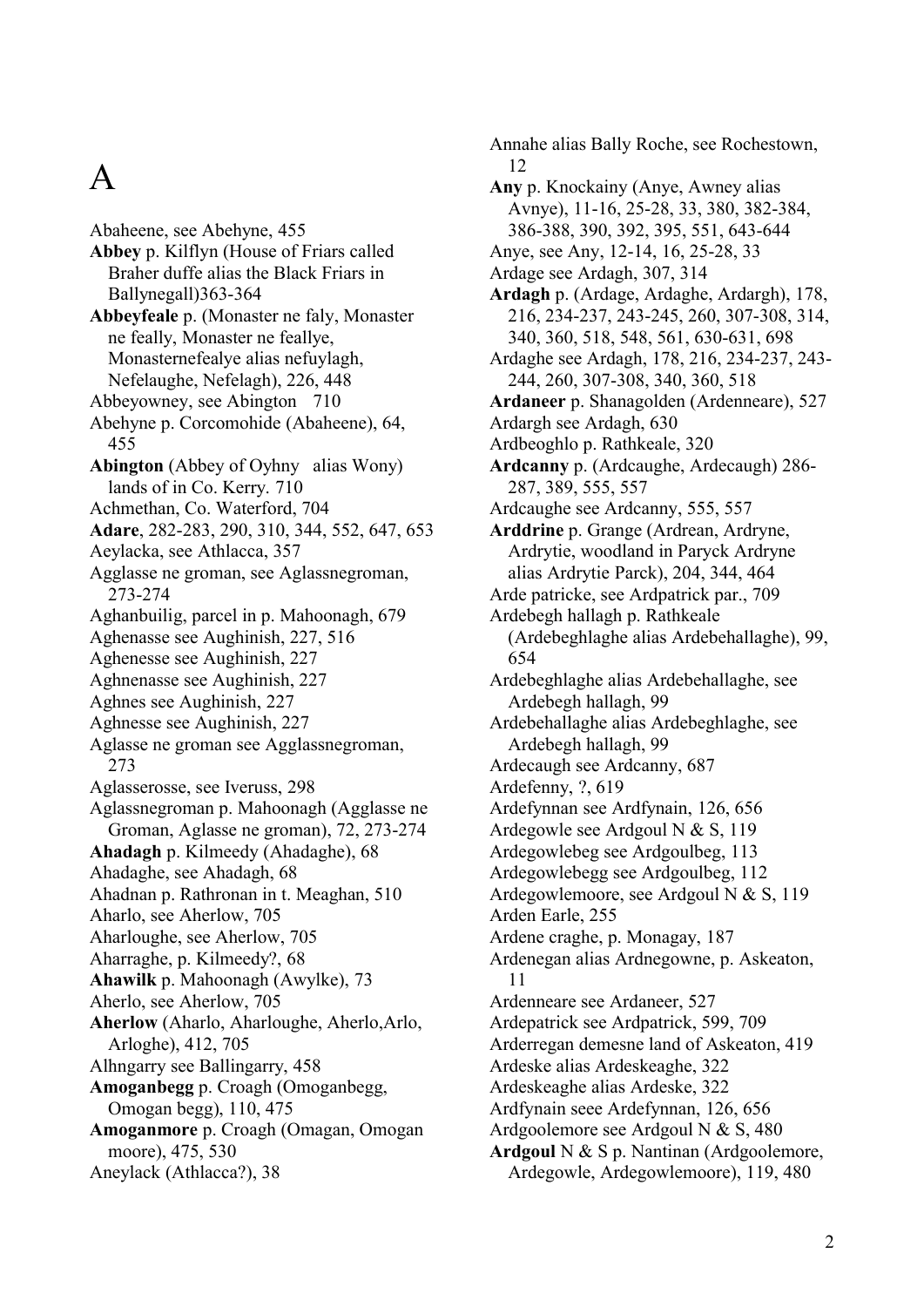**Ardgoulbeg** p. Nantinan (Ardegowlebeg, Ardgowlebegg), 112-113 Ardgowlebeg see Ardgoulbeg, 112 Ardgowlebegg see Ardgoulbeg, 457 Ardiskeaghe alias Ardeske, 322 **Ardlahan** p. Kildimo (Eddenreloghan? Ederrcloghan?), 288, 290, 556 **Ardlaman** p. Kilbradan (Arloman, Arlomande, Kyllarloman [wood of], 145, 488, 681 Ardnecraghe, p. Monagay (Ardnecrogh), 187 Ardnecrogh see Ardnecraghe, 435, 499 Ardnegowne alias Ardenegan, see Ardenegan, 211 **Ardpatrick** p. ( Arde patricke, Ardepatrick), 599, 709 Ardrean see Arddrine, 464 Ardryne alias Ardrytie; see Arddrine, 204, 344 Ardrytie alias Ardryne; see Arddrine, 204 Arlo see Aherlow, 412 Arloghe alias Aharloughe see Aherlow, 705 Arloman see Ardlaman, 145 Arlomande see Ardlaman, 488, 681 Arlomane see Stonehall, 685 Arloughe see Aherlow, 705 Arrivregye see Arrybreaga, 684 **Arrybreaga** p. Oola (Arrivregye, Aryvergy, Aryvregy), 229, 337, 683 Aryvergy see Arrybreaga, 337 Aryvregy, see Arrybreaga, 683 **Asgrenan/Esgren**, Pallasgreen area, 328 Askaghnemonaroy, woodland in t. Killeedy, 198 Askeatin see Askeaton, 318 **Askeaton** (Askeatin, Askeatyny, Asketien, Asketin, Asketing, Asketon, Askettem, Asketten, Asketton), 51, 91, 123-126, 129- 135, 210-213, 233, 262-263, 318, 320, 351, 359, 415-417, 419-421, 463, 466, 482, 506, 527, 568, 655-656, 658, 662, 667, 673, 704, 706 Askeatyny see Askeaton, 704 Asketien see Askeaton, 359 Asketin see Askeaton, 417 Asketing see Askeaton, 415 Asketon see Askeaton, 416, 419-421, 463, 466, 482, 506, 527, 568, 655-656, 658, 662, 667, 673, 706 Askettem see Askeaton, 359

Asketten see Askeaton, 51, 91, 123-126, 129- 135, 210-213, 233, 262-263, 320, 351, 359 Asketton see Askeaton, 210, 415 Astaregh see Glenastar, 181, 478 Astareghe see Glenastar, 181-183, 185 *Athassel* (Atthassell) Co. Tipperary, 392 *Athblyard*, Co. Waterford, 704 Athdee alias Athee alias Athea see Athea, 226, 448 **Athea** (Athdee, Athee), 226, 448 Athebean, Killeedy/Kilmeedy area, 563 Athee alias Athdee see Athea, 226 Atheleckagh see Athlacca, 541 Athenas, see Aughinish, 516 Athenesse see Aughinish, 227 Athguth, p. Killeedy, 438 **Athlacca** p. (Aeylacka, Atheleckagh, Ayelackagh ) 354, 357, 541 Athliny see Aughalin, 655 Athlyne see Aughalin, 123, 320, 655 Attesloyne, ?, 623 *Atthassell* see Athassel, 392 **Aughalin** p. Clonelty (Athliny, Athlyne), 123, 320, 655 **Aughinish Island** (Aghenasse, Aghenesse, Aghnenasse, Aghnes, Aghnesse, Athenas, Grenan en Aghnesse, KyllAghnesse), 227, 516 Avnye see Any, 380 *Awbegg,* in Co. Kerry, 640 Awny see Any, 380, 382-384, 386-388, 390, 392, 395, 551, 643-644 Awylke see Ahawilk, 73 Ayelackagh see Athlacca, 354

#### B

**Baggotstown** p. Knockainy (Baggostowne, Baggottowne alias Ballingewood, Boggodesstowne, Ballinvogodick alias Boggodstowne), 23, 381, 383 **Ballaghbehy** p. Abbeyfeale (Bellabeha, Bellabehee, Birchewood alias Bellabehee,) 191, 441 Ballaghomylley, p. Corcomohide, 452 Ballanity see Ballyneety par. Templebredon, 684 Ballanitye alias Whitestowne see Ballyneety p. Templebredon, 683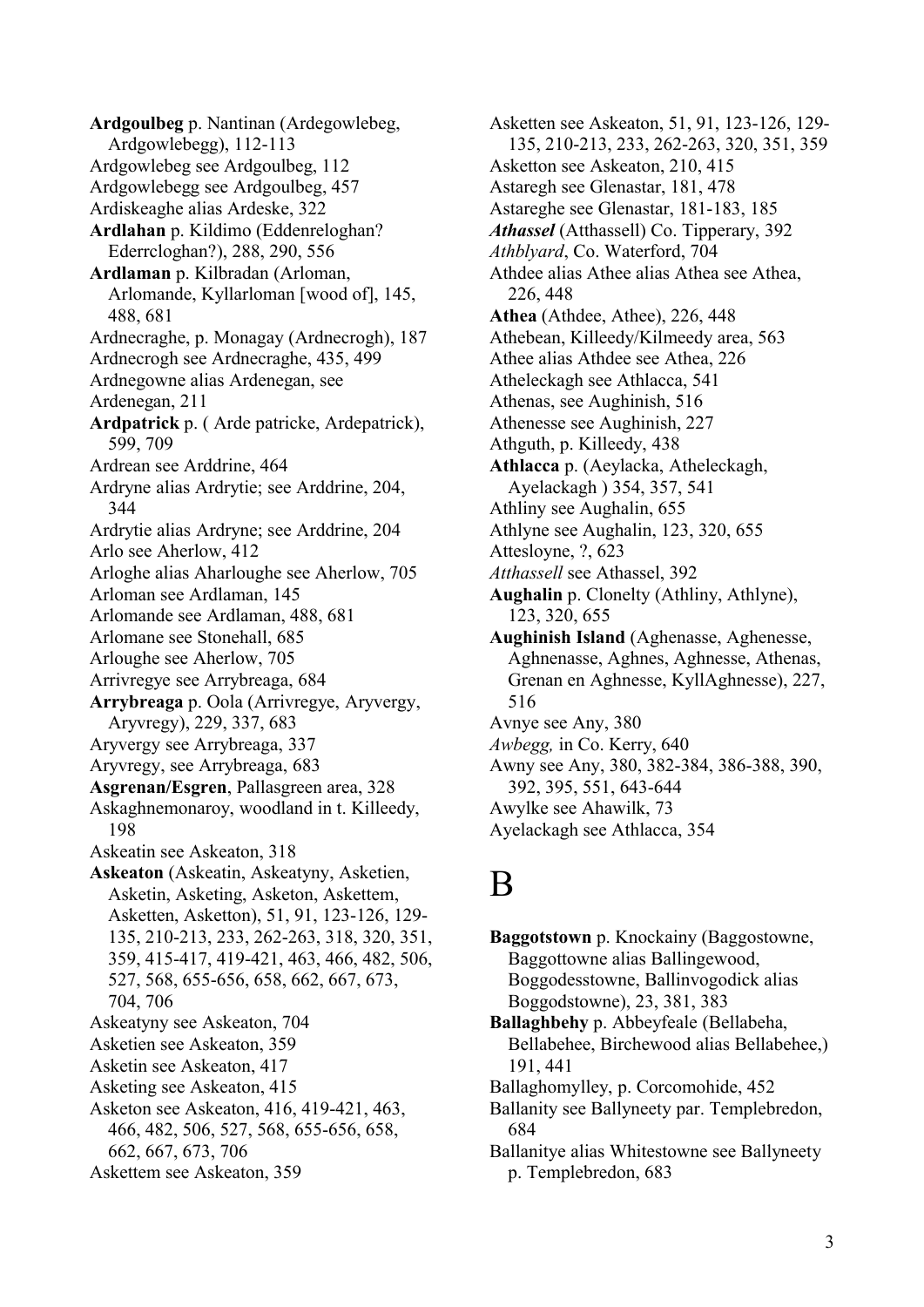Ballballylyne, p. Kilbradan, 140 Ballchewell, ? 525 Balleaghera, in Corcamore, 572 Ballecollen, see Ballycullen, p. Lismakeery, 466 Ballecollen, see one of the Ballycullanes nr Kilmallock, 675 Ballecullen see Ballycullane p. Glenogra, 388 Ballegillnecraggy (Ballynacragga?) 520 Balleingheillrowy, 539 Ballelough see Ballinlough, 413 Ballemahyne, see Ballymahyne, 226 Ballemarten one of the Ballymartins or Martinstown?, 657 Ballemonemore see Ballynamona b. Small County, 383 Ballemore, p. Askeaton, 420 Ballen Rankeye or Ballyn Rankeye, see Frankfort, 87 Ballenbrowne see Ballybrown par. Clonelty, 123 Ballencullen see Ballycullane p. Glenogra, 388 Ballenekenenough alias? Ballinlough, 413 Ballenemony see Ballynamona, 383, 544 Ballenemonymoore see Ballynamona, 547 Ballenevrancke, see Parkatotaun?, 560 Ballenglasse see Baltinglass, 376 Ballengowen alias Ballygowne see Ballingowan, 651 Ballenmollen alias the Mullen see Milltown p. Knockainy, 382 Ballenmollen see Milltown p. Lismakeery, 136, 461 Ballenskulligg see Ballinscoola, 25 Ballenstonebegg see Ballinstona, 543 Ballentetrahalick, par. Nantinan? see Ballentetrahalick, 113 Ballenwaste, ? 599 Ballenwollen see Milltown p. Derrygalvin, 584 Ballerwbugh alias Ballynabucke, 656 Balleshunckeban alias Johnstowne see Ballyshonickbane, 686 Ballestine see Ballysteen par. Iveruss, 538 Balliaduck tentatively Ballyhomock, 309 Balliawicarie see Ballinvicarie, 268 Ballica see Ballyea, 390 Ballichahell parish see Ballycahane, 402 Balliee see Ballyea, 19-20

Ballieghim see Ballyegny?, 423 Balliegny see Ballyegny, 172, 652 Balliemonieny (Ballinagh alias Ballynearownagh) see Ballynamona, 382 Ballienegurran, p. Ballingarry, 457 Balligan,? 685 Balliguil see Ballygeel? 440 Balliguillyn see Ballygeel? 447 Ballihaghan, p. Kilcoornan 686 Ballikillin see Ballynakill p. Mahoonagh, 75 Ballilogh see Ballinlough, 392 Ballimollen see Milltown p. Knockainy, 12 Ballin Browne see Ballybrown, 123 Ballin James see Ballymacshaneboy??, 323 Ballin Kenry see Ballykenry, 166 Ballinamillagh, 20a parcel of Rathkeale manor, 223 **Ballinard** p. (Ballynard, Ballynarde and Ballinard, (Ballynahard?? on grounds there is a castle there), 20, 31, 546, 587 Ballinboscarye, 125 Ballinbraher see Friarstown, 362 Ballinbrannygg alias Welshestown see Walshestown, 76 Ballinbrowe, 14 **Ballincarroona** p. Kilfrush (Ballincarrowne alias Ballynearwyny, Ballincarrowny, Ballycarowny, Ballycarowynge, Ballynagh alias Ballincarrownagh, Ballyncarrowne alias Ballycarwyny), 15, 382-384, 544 Ballincarrowne alias Ballynearwyny see Ballincarroona, 382 Ballincarrowny see Ballincarroona, 544 Ballincastelane see Castletown Conyes, 56-57 Ballincastellane, 293, 301 Ballincastellane see Castletown Conyers, 60, 275 Ballincastlan see Castletown Conyers, 325 Ballincastlane see Castletown Conyers, 657 Ballincollen alias Ballincowly Rwo see Ballincolly, 381 Ballincolleroo see Ballincolly, 34 Ballincolloo (Ballynchallowe), 551 **Ballincolly** p. Hackmys N.B. a detached portion of b. Small County per CS p. 113 (Ballincollen alias Ballincowly Rwo, Ballincolleroo, Ballincollyroo, Ballycolllyroo, Ballyncollyroo), 26, 34, 381 Ballincollyroo see Ballincolly, 34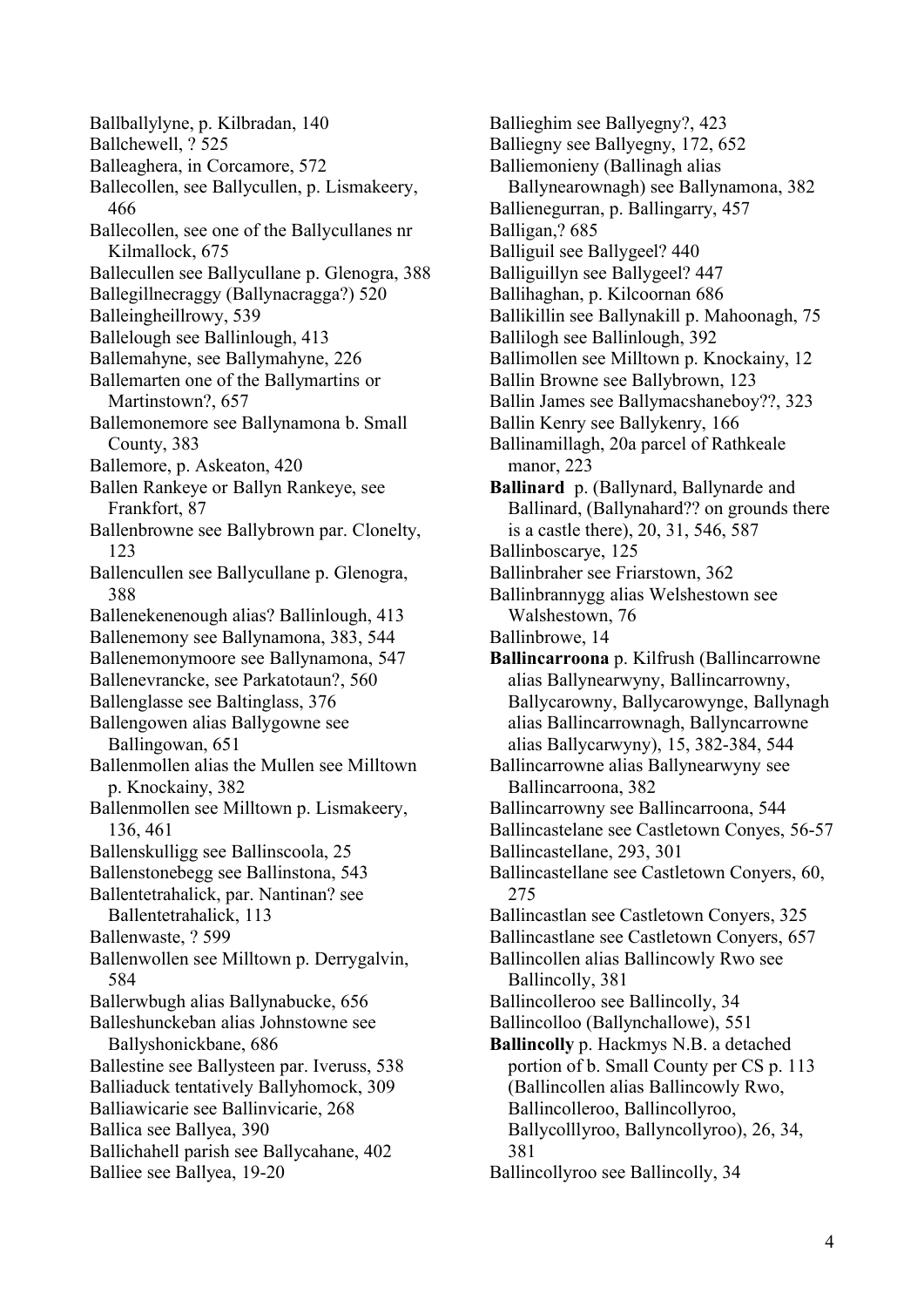Ballincowly Rwo see Ballincolly, 381 Ballincurra par Kilbreedy Major (Ballycurry??), 543 Balline modagh see Ballynamuddagh p. Dromin, 161 **Balline** p. Emlygrennan (??Bealla Naneas, Beallana neashe, Bealla Naneashe), 279- 281 Ballinekylley see Ballynakill p. Mahoonagh, 75 **Ballinena**, par. Newcastle (Ballynenaghe, Ballynenaughte), 181, 478 **Ballinfreera** p.Croom (Ballinfryorye, KyllBallinfryorie), 357 Ballinfryorye see Ballinfreera, 357 Ballinfyneter see Finniterstown, 251-252 **Ballingaddy** (Ballyngaddy, ??Bellaghea neashe), 323, 540 **Ballingarrane**, par. Nantinan (Ballynegurran?), 112 Ballingarrey see Ballingarry, 81, 85, 88, 98, 264-266, 271 Ballingarreye see Ballingarry, 264 **Ballingarry** in Aherlow (Barrennegourry), 705 **Ballingarry** (Ballingarrey, Ballingarreye, Ballmgarrey, Ballyngarre, Ballyngarry alias Garrestowne ), 77-79, 81-88, 98, 121, 264-266, 269, 271, 282, 351, 358, 421-422, 457-458, 461-462, 465-467, 504, 525, 645- 646, 667, 699, 707 Ballingewood alias Baggottowne see Baggotstown, 381 Ballingoola, p. Cahercorney (Ballingowly Rwo??), 383 Ballingortrew, 539 Ballingortrowe, 239 **Ballingowan** p. Grange (Ballingowne, Ballygowan? Ballygowne alias Ballengowen, Ballyngowne, Kyllballygowen [wood of]}, 176, 208, 423, 440, 496, 651 Ballingowle see Ballynagool, 108, 309 Ballingowne see Ballingowan, 208 Ballingrency, 323 Ballingreney, 323 Ballinhahagh see Ballynahaha, 80 **Balliniska** p. Mahoonagh (Ballynuskeye, Beally in Uskie??, Kyllballynuskey), 75- 76, 445

Ballinkenrye see Ballykenry, 166 Ballinknockan see Ballyknockane, 282 **Ballinlee** p. Uregare (Ballinlye, Ballynyly), 239, 539 **Ballinleeny** in **Kilmore** td. p. Ballingarry (Ballinlyne, Kyllballynlyne), 78 **Ballinlough** p. (Ballelough, alias Ballenekenenough? Ballilough), 392, 413 Ballinlye see Ballinlee, 239 Ballinlyne see Ballinleeny, 78 **Ballinlyny** p. Kilscannell (Ballyloyney crow), 171, 464 Ballinmollin alias Mylltowne, 562 Ballinnekylley see Ballynakill More, 283 Ballinnewhollo, p. Adare (suspect might be Ballynagool which is on border p. Croagh/Adare), 282 Ballino alias Newtowne, see Ballynoe p. Clonelty, 329 **Ballinoran**, p. Bruree (Ballynowrran, Ballynowrane), 55, 452 Ballinpherson alias Parsonstowne, p. Robertstown, 221 Ballinroche alias Ballinrosey see Rochestown?, 382 Ballinrogye see Ballynarooga, 89 Ballinrollye see Rawleystown, 23 Ballinrosey alias Ballinroche see Rochestown, 382 Ballinrosie alias Ballynroch see Rochestown, 383 Ballinsconley see Ballinscoola?, 381 **Ballinscoola** p. Ballynamona/Kilcullane (Ballenskulligg, Ballinsconley? Ballinscownelie? Ballynskowligg), 25, 381, 383 Ballinscownelie see Ballinscooola?, 383 **Ballinstona** p. Uregare (Ballenstonebegg, Ballinstonemore), 543 Ballinstonemore see Ballinstona, 543 Ballintetrahalycke, see Ballentetahalick p. Nantinan, 113 Ballintlabbye p. Dunmoylan; from position in Civil Survey it may be an earlier name for Grouselodge, 146 **Ballintober**, p. Killeedy (Ballyntubber, Kyllballintubber), 332 Ballintravesie see Mortgage, 393 Ballintravesy see Mortgage, 28 Ballintravesye see Mortgage, 28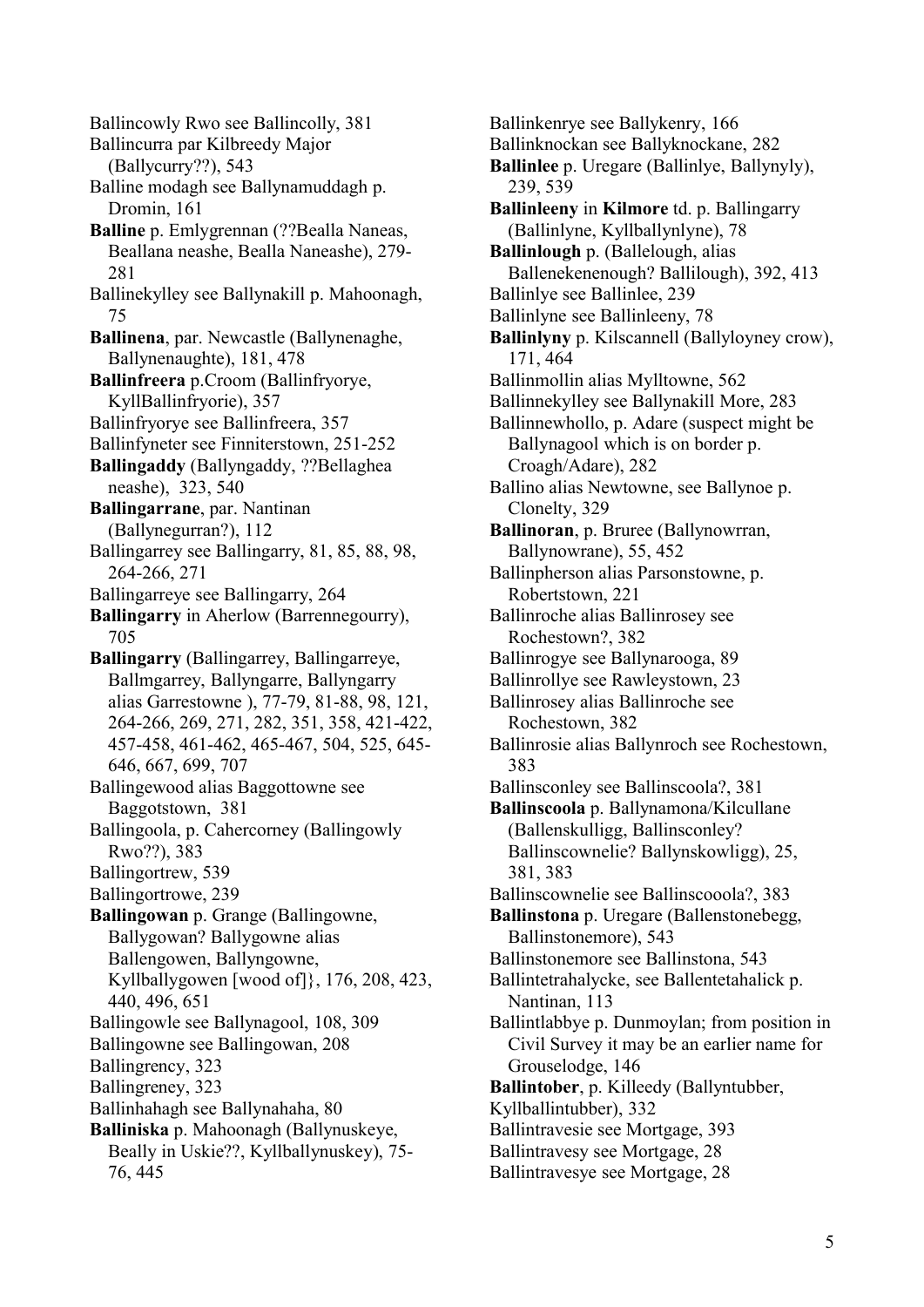**Ballintredida** p.Nantinan (?Ballycoskerowe otherwise Ballynetredynagh? Ballyntraherdyke?), 457, 519 Ballintubbred see Ballintubbrid, 200-201 **Ballintubbrid** p. Monagay (Ballintubredd, Ballytaberd??, Kyllballintubbred), 200- 201, 659 Ballinuosher see Barrie Ballinvoshery, wood in p. Grange, 205 **Ballinveala** p. Crecora (Ballinvealaghe? Ballinvially alias Ballinveallagh? Ballynvealaghe, Kyllballyvealaghe), 43, 403 Ballinvealaghe see Ballinveala?, 43 Ballinveallagh alias Ballinvially see Ballinveala, 403 Ballinverneligg, p. Dunmoylan, 147 Ballinvestelige, 321 Ballinvially alias Ballinvially see Ballinveala, 403 Ballinvicarie see Balliawicarie, 268 **Ballinvira** p. Croagh (Ballinwyryg, Ballynwirig), 111, 496 **Ballinvirick** p. Nantinan (Ballyn vearick, Ballynvearig, Ballynvearyck), 114, 476 Ballinvogodick alias Boggodestowne see Baggotstown, 23 **Ballinvoher** p. Iveruss (Ballynvoher), 248, 301 Ballinvolinbegg see Milltown par Uregare??, 382 **Ballinvreena**, one of p. Emlygrennan and p. Ballingarry (Ballynvryny?), 548 **Ballinvullin** p. Mahoonagh (Ballymollen, Ballymollin, Ballynmollen or Farren en Mollen or Milltowne, Kyllballymollen), 74, 76, 240, 250 **Ballinwullin**, p Bruree ( Ballynwolle, Ballywollan alias Ballvwoolhane?? Kyllballywolhan), 317, 543 Ballinwreley, in Poblemynterquillan, 66 Ballinwyryg see Ballinvira, 111 Ballirig, manor of Shanid, 422 Balliwrely see Ballinwreley, 65 Balllingarrey see Ballingarry, 136 Balllynhahagh see Ballynahaha, 645 Ballmackerrye see Ballymakeery, 174 Ballmgarrey see Ballingarry, 269 BallnaCully, p. Monagay, 440 Ballnedrrey, p. Kilbradan, 140

Ballnedyrrey, p. Kilbradan, 140 Ballnegragewer see Graigoor, 140 Ballnekylley see Ballynakill par. Mahoonagh, 250 Ballnekyllvradron see Kilbradan, 140 Ballvn Guyell ne Cragge see Ballynacragga, 221 Ballvnity see Ballyneety par Templebredon, 337 Ballvwoollhane alias Ballywollan see Ballinvulla?, 317 Bally en maing near Finniterstown, 252 Bally Gale alias Dayliestowne see Ballygeel, 198 Bally hahell see Ballyhahil par. Cloncagh, 95 Bally Nembrare, see Friarstown b. Clanwilliam, 352 Bally ordurtye alias Ballyonourty, 233 Bally Robin, p. Newcastle, 167 Bally Roche alias Annahe see Rochestown, 12 Bally Yeaghan, 109 Ballyadam par Caherconlish?, 551 Ballyadoine Ballyguin Co. Kerry, 716 Ballyaduck, Ballyaducke; if this is Ballyduicke of CS it has to be western part of Currahchase, 108, 278, 473 Ballyalenan see Ballyallinan, 101, 463 **Ballyallinan** p. Rathkeale (Ballyalenan, Ballyelanain, Ballyeleynan, Ballynullahagh??), 102, 139, 463, 466 Ballyan p. Kilbradan (Ballyany, Ballyanye, Feeballyan), 143, 465 Ballyanbosseraye, p. Clonelty, 463 **Ballyania** p. Uregare (Ballyany p. Kilmallock ??), 345 Ballyany p. Kilmallock see Ballyania?, 345 Ballyany p. Rathnasaer now Nantinan , 535 Ballyany see Ballyan p. Kilbradan, 143, 465 Ballyanye see Ballyan, 143 Ballyatheren, p. Newcastle, 438 Ballybeg mcdegan/ Ballybegg mcy deagan nr Askeaton, 127, 667 Ballybegg bar. Coshma, 593 Ballybegg mc Thomas/ Ballybegg in mc Thomas nr Askeaton , 125, 667 Ballybegge in Corcamore, 572 Ballyboddane alias Ballylodden, 652 Ballybreskie, ? 525 *BallyBrown* in Co. Cork, 702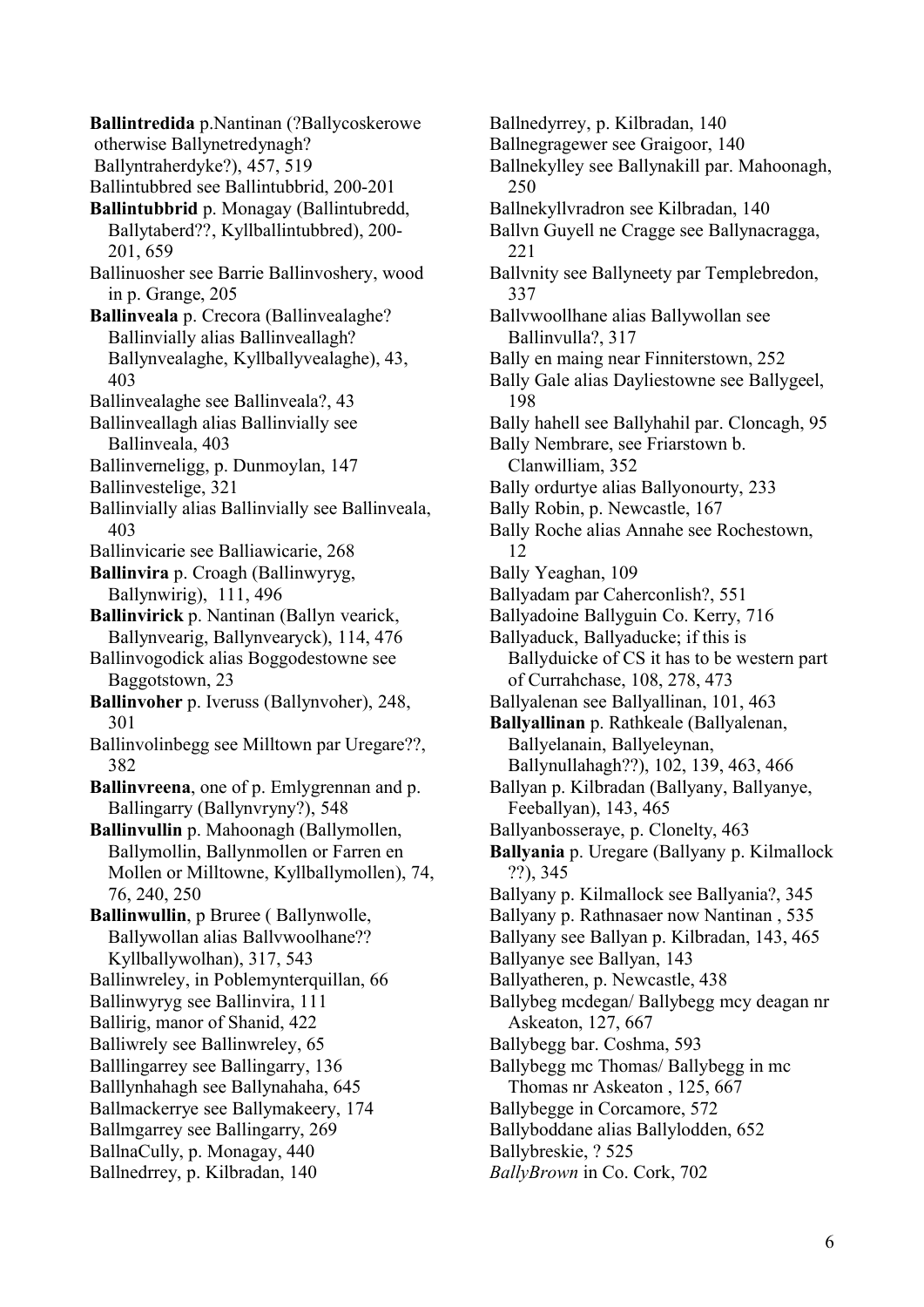**Ballybrown** p. Kilkeedy (Ballybrowne), 572

**Ballybrown** p. Clonelty (Ballenbrowne alias

Brownestowne, Ballin Browne), 123, 655 Ballybrowne see Ballybrown par Kilkeedy, 572

- **Ballycahane** p. (Ballichahell, Ballykaell,
- Ballykahan, Ballykahel, Ballykahell), 43, 285, 295-297, 350, 402
- Ballycanauna (Ballykannanig?), 299
- *Ballycarbry*, in Co. Kerry, 703
- Ballycarowny see Ballincarroona, 15
- Ballycarownye see Ballincarroona, 15
- Ballycarowynge see Ballincarroona, 15
- Ballycarrowell see Ballycearule, 192
- Ballycastellane see Corcomohide parish, 431, 452, 503, 657
- Ballycearule see Ballycarrowell, 441
- Ballychahane see Ballyculane par Kildimo, 578, 689
- Ballychahell possibly Ballyhahill in southern part of p. Rathkeale in Civil Survey, 654
- Ballyclogh, par. Lismakeery (Ballynecloghy, Ballynecloghye), 138, 666
- Ballyclowan see Ballycluvane, 196, 440
- Ballycluvane par. Monagay (Ballyclowan, Ballyolowan, Kyllballyclonan), 196-197, 220, 440
- Ballycoghlane see Ballygoghlan, 306
- Ballycollan seeBallycullane, p. Kilfergus, 160
- Ballycollen see Ballycullen p. Lismakeery, 139
- Ballycollman nr Askeaton see Ballycolman, 125
- Ballycollo possibly in Ballingarry cf Westropp, 646
- Ballycolman see Ballycollman, nr Askeaton, 125, 658
- Ballycoman, p. Monagay, 441
- Ballyconno see Ballyconway, 196

**Ballyconway** p. Monagay (Ballyconno, Kyllballyconnow), 196-197

- Ballyconyllagh see Ballyconylly, 79
- Ballyconylly see Ballyconyllagh, 645
- Ballycormack see Ballycormick, 153
- Ballycormacke see Ballycormick, 153, 427
- **Ballycormick** p. Kilmoylan according to Survey but? p. Shanagolden
	- (Ballycormack, Ballycormacke), 153, 427
- Ballycoskerowe otherwise Ballynetredynagh see Ballintredida?, 519

Ballycowlinan, ?, 525

- **Ballyculhane** p. Kildimo (Ballychahane, Ballycullen, Ballykoollen?), 292, 554, 578, 689
- Ballycullan see Ballycullane par. Kilfergus, 306

**Ballycullane** p. Glenogra (Ballecullen, Ballencullen, Ballycullen), 22, 388

**Ballycullane** p. Kilfergus (Ballycollan, Ballycullan, Bellanecullana??, Kyllballycullen), 160, 162, 306

- **Ballycullane** p. Sts Peter & Paul or Kilbreedy Major (Ballecollen), 675
- **Ballycullen** p. Lismakeery. (Ballecollen, Ballycollen), 139, 466
- Ballycullen see Ballyculhane p. Kildimo, 554
- Ballycullen see Ballycullane p. Glenogra, 22
- Ballycurcke see Ballyquirk, 440
- *Ballycurty*, in Co. Waterford, 704
- Ballydonante see Ballydonanto, 280
- Ballydonanto see Ballydonante, 280-281
- Ballydonnomounte see Darranstown??, 322
- Ballydonnounte see Darranstown, 322
- Ballydonohoe (Ballygonnoghowe? Ballygonnoho?), 162, 306
- Ballydonon,? 585
- *Ballyduny*, in Co. Kerry, 703
- Ballydusgum alias Bullagh see Cross, 518
- *Ballydwayne* in Co. Waterford, 704
- Ballye see Ballyea par Rathkeale, 320
- **Ballyea** p.. Fedamore(Ballica, Balliee), 19- 20, 390
- **Ballyea** p. Rathkeale (Ballye), 99, 320, 654
- Ballyee see Ballyea p. Rathkeale, 654
- Ballyeghtera, b. Coshma, 593
- Ballyeghtregh, in Corcamore, 572
- Ballyegney see Ballyegny, 163
- **Ballyegny** (Ballyegney,Ballyeighim, Balliegny, Kyllballyegny), 163, 172, 342, 423, 652
- Ballyegnybegg see Ballyegny, 652
- Ballyegnymore see Ballyegny, 342, 652
- Ballyelan (Ballyelane, Ballyellane), 86, 504
- Ballyelanain see Ballyallinan, 466
- Ballyelane see Ballyelan, 504
- Ballyellane see Ballyelan, 86
- Ballyellynan see Ballyallinan, 139
- Ballyeng, p. Newcastle in t. Meaghan, 690
- **Ballyengland** p. Askeaton (Bally England, Bally Englande, Englandestowne,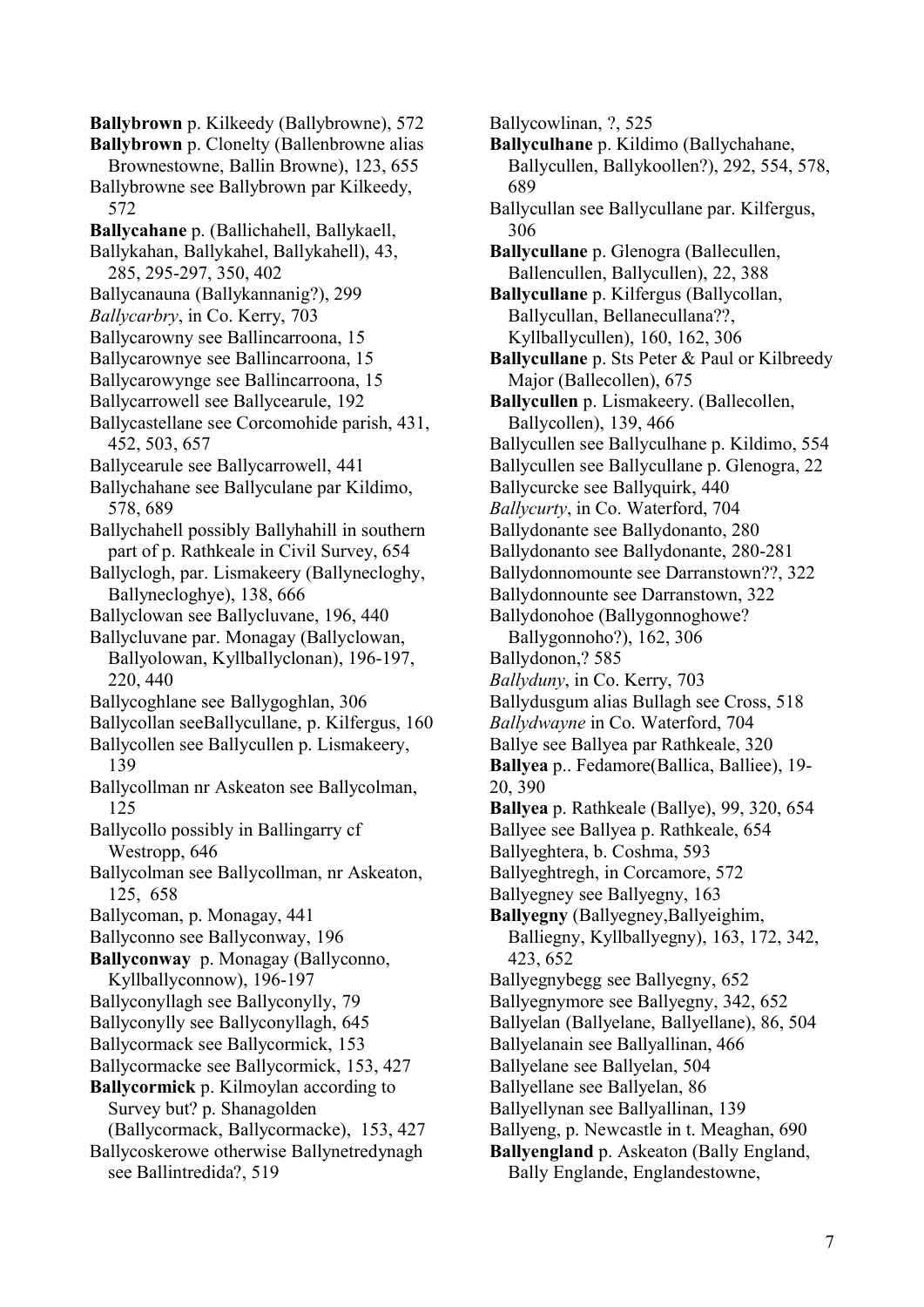Englandstown, Englandstowne), 130, 213, 482 Ballyenlor, p. Kilfinny, 646 Ballyeroughan, p. Monagay, 199 Ballyestine see Ballysteen par. Iveruss, 298- 299 Ballyestine see Ballysteen par. Kilbradan, 650 Ballyestyne see Ballysteen par. Kilbradan, 141 Ballyfarewell alias Donygalyn, 438 Ballyferalagh, ?, 525 Ballyferis see Ballypierce, par. Newcastle, 80 Ballyferode, p. Kilmeedy? (Ballyferrode), 63, 657 Ballyferris alias Pierces towne par. Newcastle see Ballypierce , 183, 693 Ballyferris par. Ballingarry, 645 Ballyferrode see Ballyferode, 63 *Ballyffoyle* Co. Waterford, 336 Ballyffynneter alias Fynnenstowne, 283 Ballyfookeen p. Bruree (Ballyfowke, Ballyfowken, Kyllballyfookeen), 55, 452 Ballyfort, p. Ballingarry, 457 Ballyfowke see Ballyfookeen, 452 Ballyfowken see Ballyfookeen, 55 **Ballyfraley** p. Grange (?Ballyrala? Ballyralaghe? Ballrallagh?), 319, 525 Ballygarilla alias Ballygowrte, see Ballygynorta alias Ballygarrily; Mahoonagh area not Small Co., 250 Ballygarrily alias Ballygynorta see Ballygarilla alias Ballygowrte, Small Co. location seems wrong., 444 Ballygassane see Ballygussen, 474 **Ballygeel** (Balliguil? Balliguillyn), 440, 447 Ballygeel (Bally Gale alias Dayliestowne) 198 Ballygellaghan see Ballygylleghan, Ballygelllahan, Ballygollyghan alias Ballygleaghan, 249, 301 Ballygellahan see Ballygellaghan, Ballygylleghan, Ballygollyghan alias Ballygleaghan, 249, 301 Ballygeorge alias Georgestowne, 294, 687 Ballygibben see Gibbonstown?, 548 Ballygillycroghe see Ballygyllecrogh, Ballygyllycroghe, 52 **Ballygiltenan** p. Kilfergus (Ballynegalte, Kyllballynegalte), 161, 306

Ballygleaghan alias Ballgleaghan see Ballygellahan see Ballygellaghan, Ballygylleghan, 573 Ballygoghlan p. Kilfergus (Ballycoughlane, Ballykoughlan, Ballykoughlane, Kyllballykoughlane), 160, 306 Ballygollyghan alias Ballygleaghan see Ballygellahan see Ballygellaghan,Ballygylleghan, 573 Ballygonnoghowe see Ballydonohoe, 306 Ballygonnoho see Ballydonohoe, 162 Ballygorman alias Gormanstowne, see Gormanstown, 24 Ballygowan see Ballingowan?, 176, 496 Ballygowell see Ballgwoyle Cloneballygowle, 196, 220 Ballygowne alias Ballengowen see Ballingowan, 440, 651 Ballygowrman see Gormanstown, 383 Ballygowrte alias Ballygarilla, Mahoonagh area, 250 Ballygrana, see Ballygrennan p. Ballingarry??, 699 Ballygrenan see Ballygrennan par Ballingarry, 82, 467 Ballygrenan see Ballygrennan p. Uregare, 11, 37 Ballygrennan p. Uregare (Ballygrenan, Ballygrynan), 11, 37, 383 **Ballygrennan** p. Ballingarry (Ballygrana? Ballygrenan, Ballygrynan, Ballygrynane?), 82, 467, 699 Ballygrynan see Ballygrennan p. Ballingarry, 82 Ballygrynan see Ballygrennan p. Uregare, 383 Ballygrynane see Ballygrennan p. Ballingarry, 699 **Ballyguilataggle** p. Ballingarry (Ballygyelltagell, Ballygylletagle, Kyllballygyllytagle), 84, 461 Ballygussan, p. Croagh, (Ballygassane, cf. Ballygishane, CS p.292), 109, 474 Ballyguyell ne Craggeye see Ballynacragga?, 221 Ballygwoyle see Ballygowell, 196 Ballygyelltagell see Ballyguilataggle, 461 Ballygyllecrogh see Ballygyllycorghe p. Bruree, 52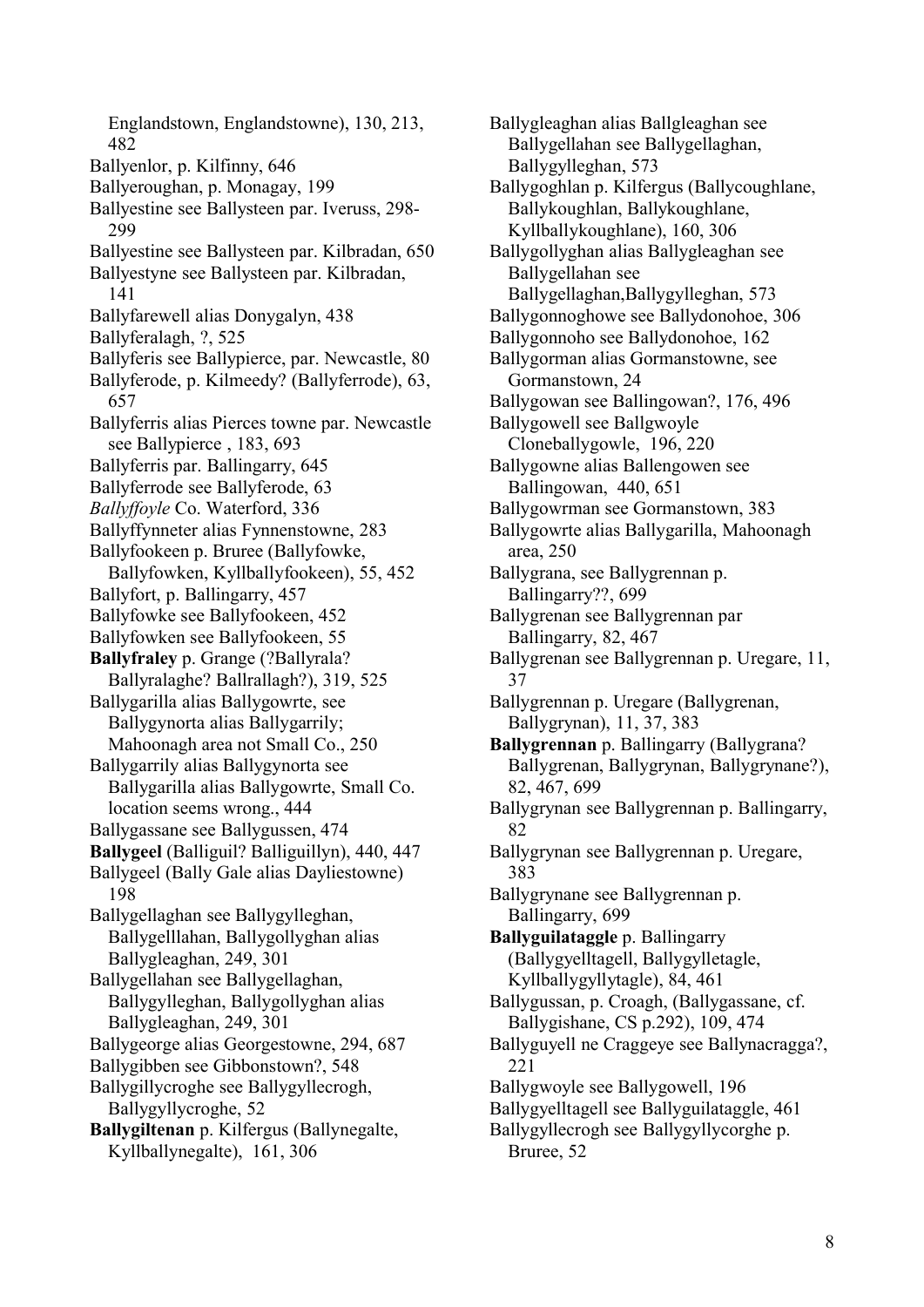Ballygylleghan see Ballygelllahan, Ballygyllyghan, 249, 301 Ballygylletagle see Ballyguilataggle, 84 Ballygyllycroghe see Ballygyllecrogh p. Bruree, 52 Ballygyllyghan see Ballygylleghan, 249 Ballygynorta alias Ballygarrily, see Ballygarilla alias Ballygowrte, 444 Ballyhaell, 99 Ballyhaell see Ballyhahill par Kilmoylan, 153 Ballyhahell p. Cloncagh see Ballyhahil, 95 Ballyhahell p. Kilmoylan see Ballyhahill, 427 **Ballyhahil**, p. Cloncagh (Bally hahell, Ballyhahell, Ballyhahill), 95, 472 **Ballyhahill** p. Kilmoylan (Ballyhaell, Ballyhahell), 153, 427 Ballyhahill see Ballyhahil par. Cloncagh, 472 Ballyhebyn see Ballyhibbin, 113, 457 Ballyheilogh see Ballyhylaghe, 496 Ballyheward see Howardstown, 383 Ballyhewarde see Howardstown, 381 Ballyhibberd see Herbertstown, 381 **Ballyhibbin** p. Nantinan (Ballyhebyn), 113, 457 **Ballyhinnaught** p. Bruree (Ballynaught, Ballynaughte, Ballynaughtie), 52, 502 **Ballyhomin** p. Askeaton (Ballytamen, Ballytomen), 131, 213, 420, 506 **Ballyhomock** p. Nantinan (Ballyhomuc, Ballyhonnyck, Ballyhonnycke), 113, 457 Ballyhomuc see Ballyhomock, 457 Ballyhonnyck see Ballyhomock, 113 Ballyhonnycke see Ballyhomock, 113 Ballyhonuck bane alias Johnstown see Ballyshonickbane, 295 **Ballyhoolahan** p. Loghill (Ballywaloghan, Ballywologhan), 713 Ballyhouctie, within 2 miles of Kilmallock, 394 Ballyhubbarde see Herbertstown, 25 Ballyhuberd see Herbertstown, 383 Ballyhuhbarde see Herbertstown, 25 Ballyhursint, p. Newcastle, 438 Ballyhylaghe see Ballyheilogh, 176 Ballyhywarde see Howardstown, 23 Ballyinbreaghing, p. Mahoonagh, 445 Ballykaell see Ballycahan parish, 43 Ballykahan see Ballycahane, 285, 295-297 Ballykahel see Ballycahane, 350 Ballykahell see Ballycahane, 350

Ballykannanig see Ballycanauna?;, 299 Ballykeavan see Ballykevan, 90-91 Ballykenan see Ballykevan, 466 Ballykene see Ballykenny, 440 **Ballykennedy** p. Cloncagh (Ballykenry), 680 **Ballykenny** p. Killeedy (Ballykene Ballykenyne), 194, 440 Ballykenry (Ballin Kenry), 166 Ballykenyne see Ballykenny?, 194 **Ballykevan** p. Ballingarry (Ballykeavan, Ballykenan, Kyllglan Bally Keavan, Kyllglanballykeavan), 90-91, 466, 525 Ballyknockan see Ballyknockane but not Ballyknockane in p. Ballingarry, 427 Ballyknockane p. Ballingarry (Ballinknockan), 282, 647 Ballyknockane, not in par. Ballingarry , 156, 180 Ballykonno, p. Killeedy, 220 Ballykoollen see Ballyculhane?, 292 Ballykoughlan see Ballygoghlan, 160 Ballykoughlane see Ballygoghlan, 160 Ballykurke see Ballyquirk, 196, 220 *Ballykylegh* in Co. Cork, 702 Ballykyllknydane, p. Monagay, 192 Ballykyllnecappa Arda, 192 Ballylahiff par. Newcastle, 216, 440 Ballylanigan (Ballylownogan, Kyllballylonagan), 195 Ballylawras alias Lawrer, p. Dunmoylan, 151, 429 BallyLawras see Ballylawras, 222 **Ballylin** p. Croagh (Ballyoline, Ballyolyne), 109, 474 Ballylinane (Ballylynnan?), 207 Ballyloddan see Ballyloddan, 172 Ballylodden alias Ballyboddane see Ballyloddan, 652 Ballyloghan, p. Ardagh (Bally Loghan), 180, 690 Ballyloman alias Gortloman, 426 Ballylondyrrig, see Ballylondyrryg, 177 Ballylondyrryg, p. Rathronan (Ballylondyrrig Lackballylondyrrig), 177 Ballylongirth, ?, 685 Ballylownogan see Ballylanigan, 195 Ballylowras see Ballylawras, 508 Ballyloyney crow see Ballinlyny, 171, 464 Ballylynnan see Ballylinane?, 207 Ballymac Ranill see Gorteenreynard, 440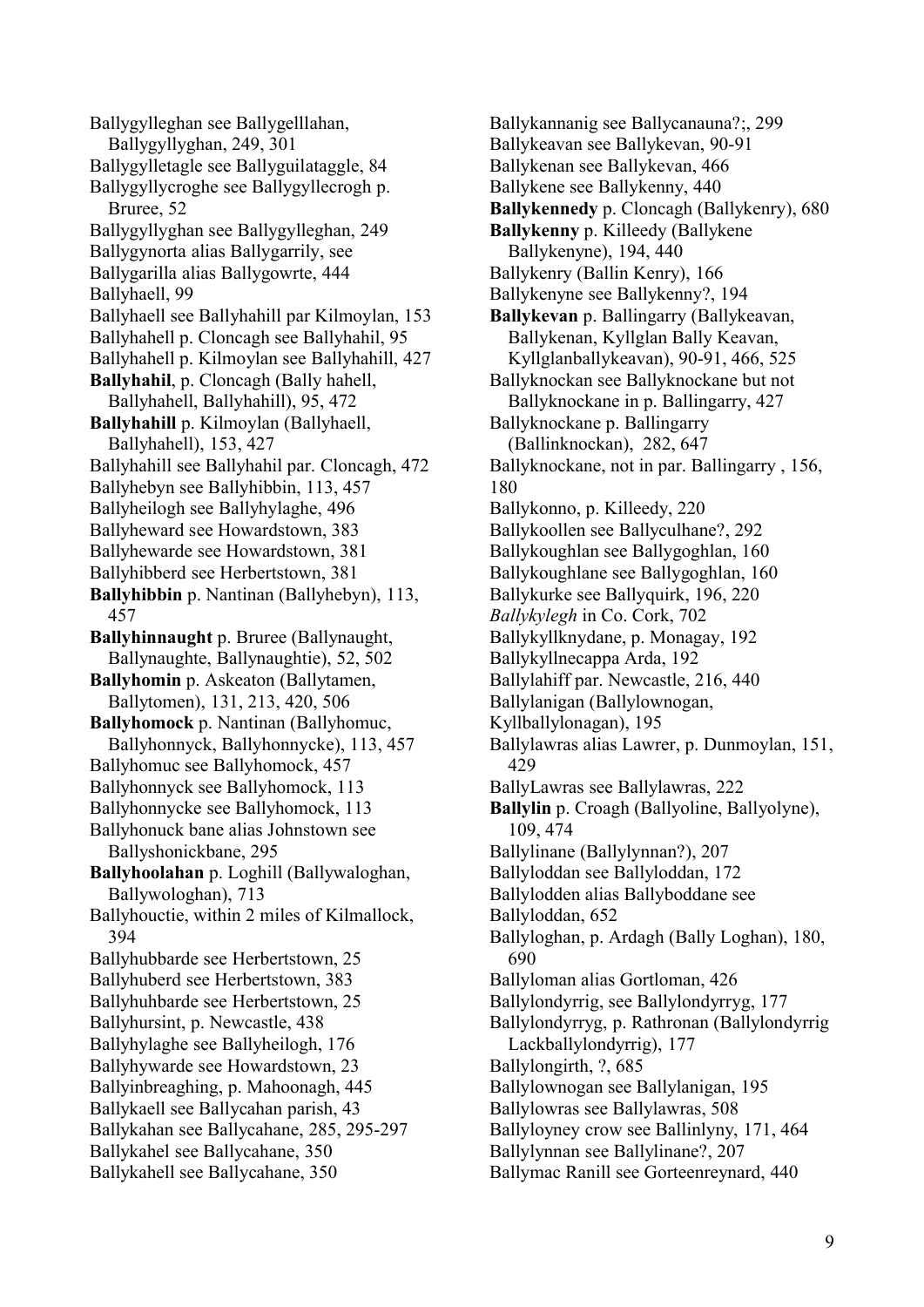Ballymackasse see Ballymackesy?, 196 **Ballymackeamore** p. Kilfinny [beg] (Ballymochybegg, Ballymochymore, Ballymockymore, Ballymuckybeg, Ballymuckybegg, Kyllballymuckye), 96, 646 Ballymackerry see Ballymackesy? 334 Ballymackesy (Ballymackerry? Ballymackasse? Ballymackesy?), 196, 334, 678 Ballymacshaneboy p. Effin/Kilquane (Ballin James??, Ballymcshaneviry?), 323, 602 Ballymahur alias Ballynnahin, 395 Ballymahyne, p. Abbeyfeale (Ballemahyne), 226 **Ballymakeery** p. Rathronan (Ballmackerrye, BallymcKery), 174, 495 Ballymarten, p. Kilmeedy area, 63 Ballymavnegh, p. Kilfinny, 646 Ballymcclonohan, p. Corcomohide, 61 Ballymckerry see Ballymackesy?, 678 BallymcKerry see Ballymakeery, 174 BallymcKery see Ballymakeery p 495 BallymcRaneth see Gorteenreynard, 220 Ballymcraneth see Gorteenreynard, 196 Ballymcshaneviry see Ballymacshaneboy?, 602 Ballymenock probably b. Clanwilliam in Derrygalvan area, 617 *Ballymeolin*, in Co. Kerry, 703 Ballymerkilly see Ballynakill Beg & More, 444 *Ballymighchayne*, in Co. Waterford, 704 Ballymighehan in Co. Waterford, 704 Ballymiskey, p. Rathkeale, 492 Ballymochybegg see Ballymackeamore, 646 Ballymochymore see Ballymackeamore, 646 Ballymocky, 648 Ballymockymore see Ballymackeamore, 96 Ballymohollo, b. Coshma, 648 Ballymoleogo et Kilbuy, alias Ballyuolog see Ballyveloge, 406 Ballymollen see Ballinvullin p. Mahoonagh, 74 Ballymollin, 176 Ballymollin see Ballinvullin, 240 Ballymolloge see Ballyveloge, 46 Ballymologe see Ballyveloge, 46 Ballymonemore see Ballynamona p. Ballynamona, 381

Ballymoneybeg see Ballynamona p. Ballynamona, 381 Ballymonybegg see Ballynamona p. Ballynamona, 644 Ballymoore see Ballymore, 135, 213 Ballymore see Ballymoore, 506 Ballymorishen see Ballymorrisheen p. Grange, 206 Ballymorishin see Ballymorrisheen p. Grange, 656 Ballymorohoo see Ballymurragh, 441 **Ballymorrisheen** p. Grange (Ballymorishen, Ballymorishin, Ballyworishen alias Ballymorrishen, Ballymoryshen, Ballyworyshyn, Morristown, Ballywerishin, Ilanballyworyshen, Loghballyworyshen), 113, 206, 324, 457, 656 Ballymorrishen alias Ballyworishen, Morristowne see Ballymorrisheen, 324 Ballymorrogha see Ballynarooga??, 504 Ballymorrogho see Ballymurragh, 192 Ballymoryshen see Ballymorrisheen, 206 Ballymuckybeg see Ballymackeamore, 96 Ballymuckybegg see Ballymackeamore, 96 **Ballymurragh** p. Monagay (Ballymorohoo, Ballymorrogho), 192, 441 Ballymynter see Ballywinterrourke, 101 Ballymynteryroerke see Ballywinterrourke, 463 Ballyn Brahur see Friarstown, 362 Ballyn Rankeye or Ballen Rankeye, see Frankfort, 87 Ballyn Roberd Roe alias the vill of Robert Roche, 431 Ballyn Robert Roo, 215 Ballyn vearick see Ballinvirick, 114 Ballynabearna (Ballynaberne?), 478 Ballynaberne see Ballynabearna? 478 Ballynabucke alias Ballerwbugh, 656 Ballynacahargh see Ballynacaharagh, 466 **Ballynacaheragh**, par. Askeaton (BallyneCaheragh, Ballymacahargh, Ballynekarra), 134, 213, 466 **Ballynacally** p. Ardagh, 216 Ballynacortie, see Ballynacourty in Aherlow, Co. Tipperary, 412 **Ballynacourty** p. Iveruss (Ballynecourte), 298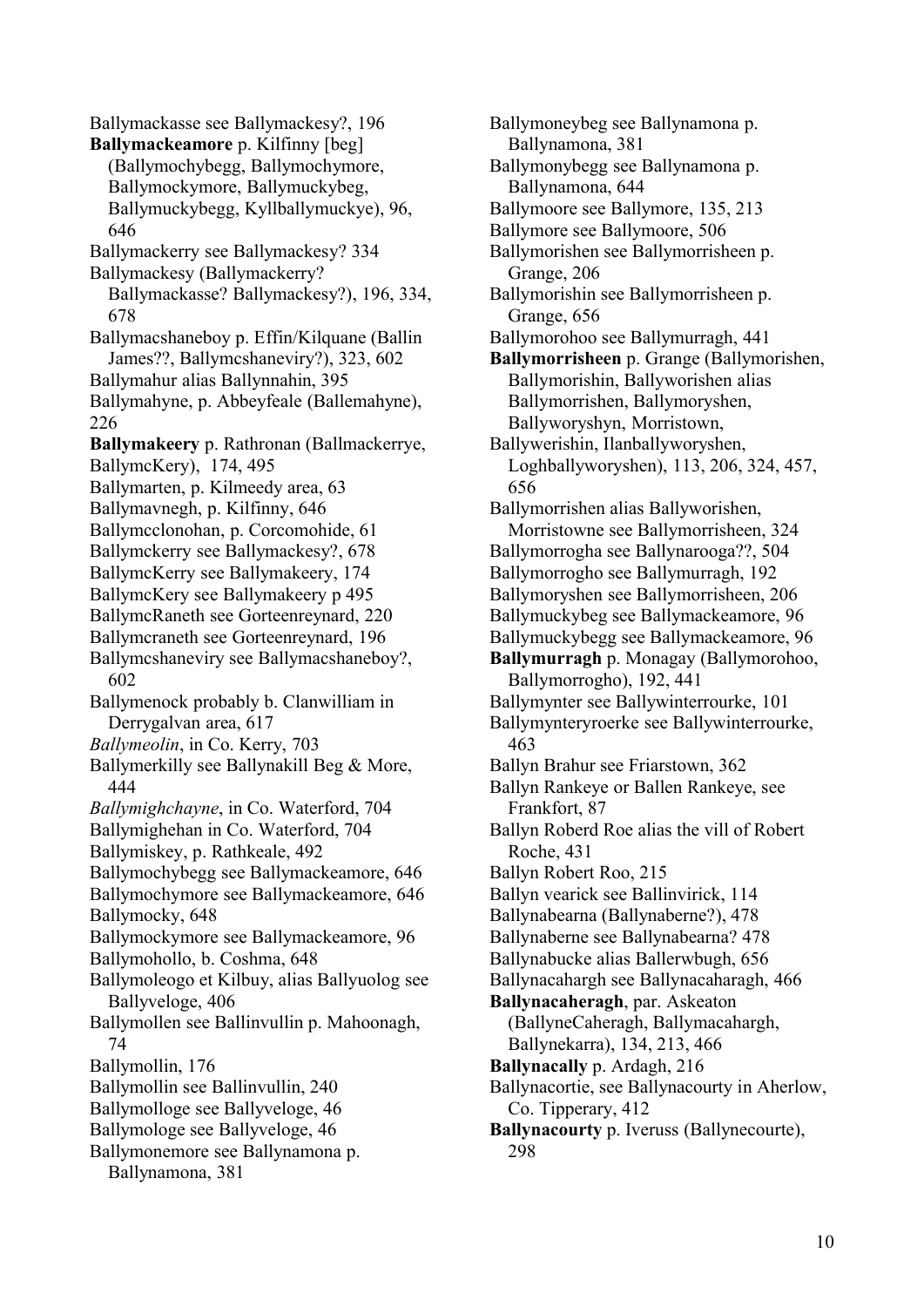**Ballynacragga** p. Shanagolden/Robertstown (Ballegillnecraggy? Ballvn Guyell ne Cragge, Ballyguyell ne Craggeye?), 221, 520 **Ballynagarde** p. Fedamore (Ballynogerd), 584 Ballynagh alias Ballincarrownagh, see Ballincarroona par. Kilfrush, 383 Ballynagillecrogh p. Bruree, 502 **Ballynagool**, p. Croagh (Ballingowle, Ballynegowe, Ballyngowie, Ballyngowle), 108, 278, 309, 473, 689 **Ballynahaha** p. Ballingarry (Ballinhahagh, Balllynhahagh, Ballynehagh, Ballynehahaghe), 80, 92, 320, 645 Ballynahard see Ballinard??, 587 **Ballynahown**, p. Monagay (Ballynehowe, Kyllballyhowie), 196-197, 220 **Ballynakill** p. Mahoonagh (Ballnekylley, Ballynakilly, Ballikillin, Ballynekylley, Ballinekylley, Ballynekylley, Ballynekyllye, Kyllballynekylley), 72, 75- 76, 240, 250, 283, 420, 444-445 **Ballynakill**, p. Kilfinny (Ballyneklly, Ballynekylley, Ballynekylly, Ballynekyllye) Sometimes used as the parish name, 251, 282-283, 326, 635, 659 Ballynakilly, see Ballynakill par. Mahoonagh, 420, 445 Ballynakylly, parcel in p. Askeaton, 506 Ballynallmory alias Pallmerstowne, 658 Ballynalmodo, p. Bruree, 452 Ballynalmor alias Palmerstowne, 55 **Ballynamona** p. in b. Small County (Ballemonemore, Ballenemony, Ballynemonymoore, Balliemonieny Ballinagh alias Ballynearownagh, Ballymonemore, Ballymoneybeg, Ballynamoye? Ballynemonybegg, Ballynemonymoore, Ballynemonymore, Ballynemory??), 15, 25, 381-383, 547, 551, 644 **Ballynamona** p. Kilcornan (Ballynemony, Ballynmony), 294, 575, 689 Ballynamoye, see Ballynamona?, 15 **Ballynamucky**, p. Rathkeale (Ballynemucka, Ballynemukhaf??; on grounds v. close to border with Croagh, 110, 475 **Ballynamuddagh**, p. Kilfergus (Ballynemoddaghe, Balline modagh,

Ballyne modagh, Kyllballynemodagh), 161, 306 Ballynanty, ? possibly p. Tullabracky, 536 Ballynanying alias Fanyngstowne see Fanningstown par. Fedamore, 390 Ballynard see Ballinard, 546 Ballynarde see Ballinard, 20, 31 *Ballynarooga (Ballinrogye, Ballymorrogha?? Ballynrogie?), 18, 463, 504* Ballynaryhiny see Ballynmyhynny, on grounds that both similarly positioned in list of Eady Lacey's lands. DP suggests Ballynamona p Uregare, 539 Ballynasaig see Ballynashig? 504 **Ballynash** p Askeaton (Ballynasse), 133, 213 Ballynash, ?, 534 **Ballynashig**, p. Ballingarry [sometimes used as synonym for parish name?] (Ballynasaig? Ballynasse, Ballynashigg), 484, 539 Ballynashigg see Ballynashig, 484 Ballynasse alias Wastowne see Ballynashig, 86 Ballynasse see Ballynash par. Askeaton, 133, 213 Ballynaught see Ballyhinnaught, 52 Ballynaughte see Ballyhinnaught, 52 Ballynaughtie see Ballyhinnaught, 502 Ballynbohir (Ballynbohir), 582 Ballynboscarye, t. Askeaton, 125 Ballynbrannyg alias Welshestowne see Walshestown, 76 Ballynbrowne alias Brownstowne, p. Clonelty, see Ballybrown, 655 Ballynbrowne, p. Caherconlish, 584 Ballyncarrownagh alias Balllynagh see Ballincarroona p. Kilfrush, 383 Ballyncarrowne alias Ballycarwyny see Ballincarroona p. Kilfrush, 384 Ballyncarwny alias Ballyncarrowne see Ballincarroona par. Kilfrush, 384 Ballyncastellane, 292-293 Ballyncastellane see Castletown Conyers p. Corcomohide, 56, 452 Ballynchallowe see Ballincolloo? 551 Ballyncolllyroo see Ballincolly, 26 Ballyncollyroo see Ballincolly, 26 Ballyncullen alias the Mullens, 384 Ballyncurry see Ballincurry par Kilbreedy Major??, 543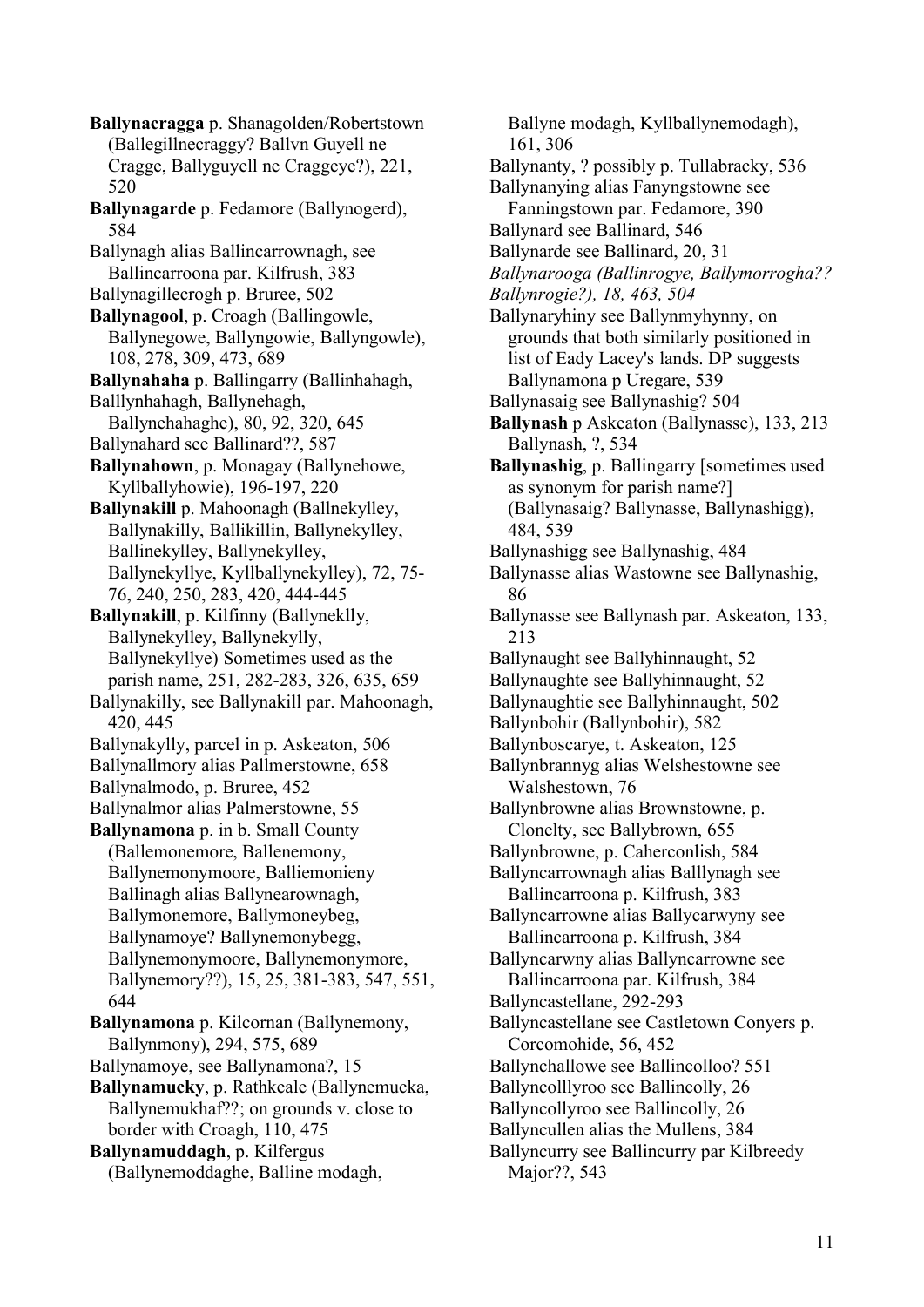Ballynderity, ?, 620 Ballyne par Ballingarry, 458 Ballyne quilleye alias Woodstown in Akeaon par., 131, 134 **Ballyneale** p. Ballingarry (Ballyneale, 84 Ballynearownagh alias Balliemoney Ballinagh see Ballynamona, 382 Ballynearwny alias Ballincarrowne see Ballincarroona, 382 Ballynebrowing, t. Askeaton, 320 BallyneCaheragh, see Ballynacaheragh p. Askeaton, 213 Ballynecarreg, 584 Ballynecastellane, see Castletown Conyers, 59 Ballynecloghy, see Ballyclogh, 138, 666 Ballynecloghye, Ballyclogh, 138 Ballynecourte, see Ballynacourty par. Iveruss, 298 **Ballyneety** p. Kilbradan (Ballynite, Ballynytie), 40, 464 **Ballyneety** p. Templebredon ( Ballanity, Ballanitye alias Whitestowne, Ballvnity, Ballynitie), 337, 683-684 Ballynegall, see Abbey, 363 Ballynegalte, see Ballygiltenan, 161, 306 Ballynegowe, see Ballynagool??, 278 Ballynegowly, ?, 569 Ballynegurran, see Ballingarrane, 112 Ballynehagh, see Ballynahaha, 320 Ballynehahaghe, see Ballynahaha, 92 Ballynehallagh, ?, 525 Ballynehawe, ?, 543 Ballynehowe, see Ballynahown, 196, 220 Ballynekarra, see Ballynacaheragh, 134 Ballynekellagh, ?, 538 Ballyneklly, see Ballynakill, 659 Ballyneknockvane, b. Kenry, 579, 689 Ballynekrye, 20a subdivision of Droomen, p. Newcastle, 179 Ballynekyll vradron, see Kilbradan, 140 Ballynekylley, see Ballynakill p. Kilfinny sometimes a parish name, 251, 282 Ballynekylley, see Ballynakill, p. Mahoonagh, 72 Ballynekylly, see Ballynakill p. Kilfinny, 326, 659 Ballynekyllye, see Ballynakill p. Mahoonagh, 240

Ballynekyllye, see Ballynakill p. Kilfinny, 283, 326, 635 Ballynele Capkane, 461 *Ballynelekan*, in Co. Kerry, 716 Ballynemoddaghe, see Ballynamuddagh p. Kilfergus, 306 Ballynemony, see Ballinamona p. Kilcornan, 294, 575 Ballynemonybegg, see Ballynamona, 25 Ballynemonymoore, see Ballynamona, 547 Ballynemonymore, see Ballynamona, 25 Ballynemory, see Ballynamona??, 551 Ballynemucka, see Ballynamucky??, 110 Ballynemukhaf, see Ballynamucky??, 475 Ballynenaghe, see Ballinena, 181 Ballynenaughte, see Ballinena, 478 Ballynequilleye alias Woodstowne, 131 Ballynerigy, ? 525 *Ballynesaggarte*, Co. Kerry, 714 Ballynetredynagh otherwise Ballycoskerowe, see? Ballintredida?, 519 Ballynetubbred, p. Bruree, 54 *Ballynetyboret*, in Co. Cork, 702 Ballynewhollo, p. Adare, 282 Ballynfryorye, ? 674 Ballyngaddy, see Ballingaddy, 540 Ballyngarre mylne [mill] see Ballingarry, 85 Ballyngarry alias Garrestowne, see Ballingarry, 121, 466, 647, 707 Ballyngowie, see Ballynagool, 473 Ballyngowle, see Ballynagool, 689 Ballyngowly, see ?Ballingoola??, 383 Ballyngowne, see Ballingowan, 423 Ballyngwirig, see Ballinvira par. Croagh, 496 Ballynharrowe, ? 592 Ballyniebraher, see Friarstown p Caheravally, 708 *Ballyniknock*, Co. Kerry, 714 **Ballynisky** p. Clonagh (Ballynuskeye, Ballyusky, Kyllballynuskeye), 75-6, 164, 526 Ballynite, see Ballyneety p Kilbradan, 140 Ballynitie, see Ballyneety p. Templebredon?, 337 Ballynity, see Ballyneety par Templebredon?, 337 Ballynkenry, see Ballykennedy?, 680 Ballynlaghagh p. Rathkeale (Ballynlahaghe), 99, 654 Ballynlahaghe, see Ballynlaghagh, 99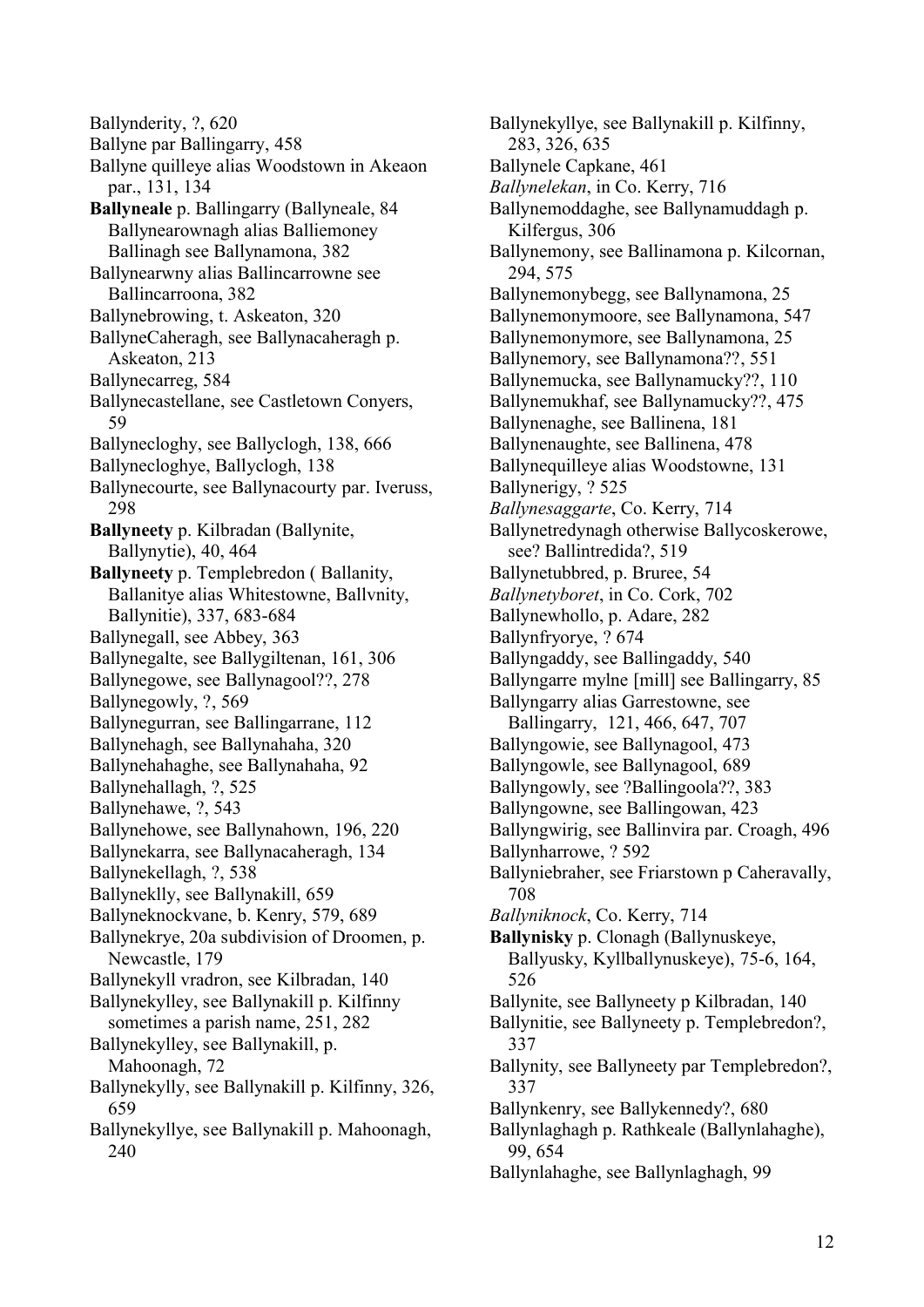Ballynline, see Ballinleeny, 78 Ballynlonderig, p. Rathronan, 465 Ballynly, see Ballinlee, 539 Ballynlyne, see Ballinleeny, 78 Ballynmollen or Farren en Mollen or Milltowne, see Ballinvullin, 250 Ballynmyhynny see Ballynarhiny, on grounds that both similarly positioned in list of Eady Lacey's lands. DP suggests Ballynamona par Uregare, 239 Ballynmynter see Ballywinterrourke, 101 Ballynmynterroerke see Ballywinterrourke, 101 Ballynnahin alias Ballymahur, 395 Ballyno alias Newtowne, see Newtown p. Kilcornan, 294, 298, 577 Ballynoa, see Ballynoe, 662 Ballynoa, see Newtown par. Kilcornan, 689 Ballynoe par Clonelty (Ballino alias Newtowne, Kyllballyno), 329, 662 Ballynogerd see Ballynagarde, 584 *Ballynokan*, in Co. Cork, 702 Ballynokylly, p. Kilmoylan (Ballynokyllye, Kyllballynokyllye wood of), 158, 427 Ballynokyllye, see Ballynokylly, 158 **Ballynort** p. Askeaton (? Ballynourtie, ? Ballyonourty alias Bally ordurtie, Ballyonourtye), 233, 405, 527 Ballynortaghe, p. Kilfinny, 252 Ballynourtie, see Ballynort??, 405 Ballynowgoole, ? 295, 297, 687 Ballynownane alias Kyldownadawen, p. Shanagolden?, 698 Ballynowran, see Ballinoran, 55, 452 Ballynowrane, see Ballinoran, 55 Ballynranky, see Frankfort, 465 Ballynridealy, see Riddlestown, 463 Ballynroch alias Ballinrosie, see Rochestown, 383 Ballynrogie, see Ballynarooga?, 463 Ballynroherdroa, p. Newcastle 439 Ballynrollye, see Rawleystown, 23 Ballynrydealye, see Riddlestown, 128 Ballynskaly, ? 548 Ballynskowligg, see Ballinscoola, 25 Ballyntclaby alias Ballyslabagh, see Grouselodge, 650 Ballyntlabby, see Grouselodge, 341 Ballyntraherdyke, see Ballintredida?, 457 Ballyntredynogh, 698

Ballyntubber, see Ballintober, 332 Ballyntubbred, 54 Ballyntubred, 657 Ballynullahagh, see Ballyallinan??, 320 Ballynumrahar, in Small Co. only Friarstown is in par. Fedamore, 31 Ballynumrare alias Ballinbraher, one of the several Friarstowns in Clanwilliam barony, 362 Ballynuskeye, see Balliniska, 75 Ballynuskeye, see Ballynisky, 164 Ballynusky, see Ballynisky, 526 Ballynvarnagh, 646 Ballynvawnaght, 283 Ballynvealaghe, see Ballinveala, 43 Ballynvearig, see Ballinvirick, 476 Ballynvearyck see Ballinvirick, 114 Ballynverneligg, 490 Ballynvoer, 568 Ballynvogan, 194 Ballynvoher, see Ballinvoher, 248, 301 Ballynvolnybegg see Milltown p. Uregare, 384 Ballynvryny, one of the Ballinvreenas, 548 Ballynvyckary alias vicar's town, 194 Ballynwolle, see Ballinwillin? 543 Ballynwrelie, 454 Ballynwyryg, see Ballinvira, 111 Ballynymony, see Ballynamona p. Kilcornan, 689 Ballynytie, see Ballyneety p. Kilbradan, 464 Ballyodullwith p. Monagay, 438 Ballyodurtie see Ballynort, 527 Ballyogarwieth, 438 Ballyoghughlane, 473 Ballyogoghlan, 278 Ballyogoghlane, 309 Ballyogoughlan, 108 Ballyogwyn, p. Kilmoylan (Kyllogwynn), 158, 427 Ballyoline, see Ballylin, 474 Ballyolowan see Ballycluvane, 220 Ballyolyne, see Ballylin, 109 Ballyonourty, see Ballynort, 233 Ballyonourtye see Ballynort, 233 **Ballyowen** p. Killeedy, 196, 220, 440 Ballypera alias Ballyperta, 646 Ballyperce, 112 Ballyperta alias Ballypera, 646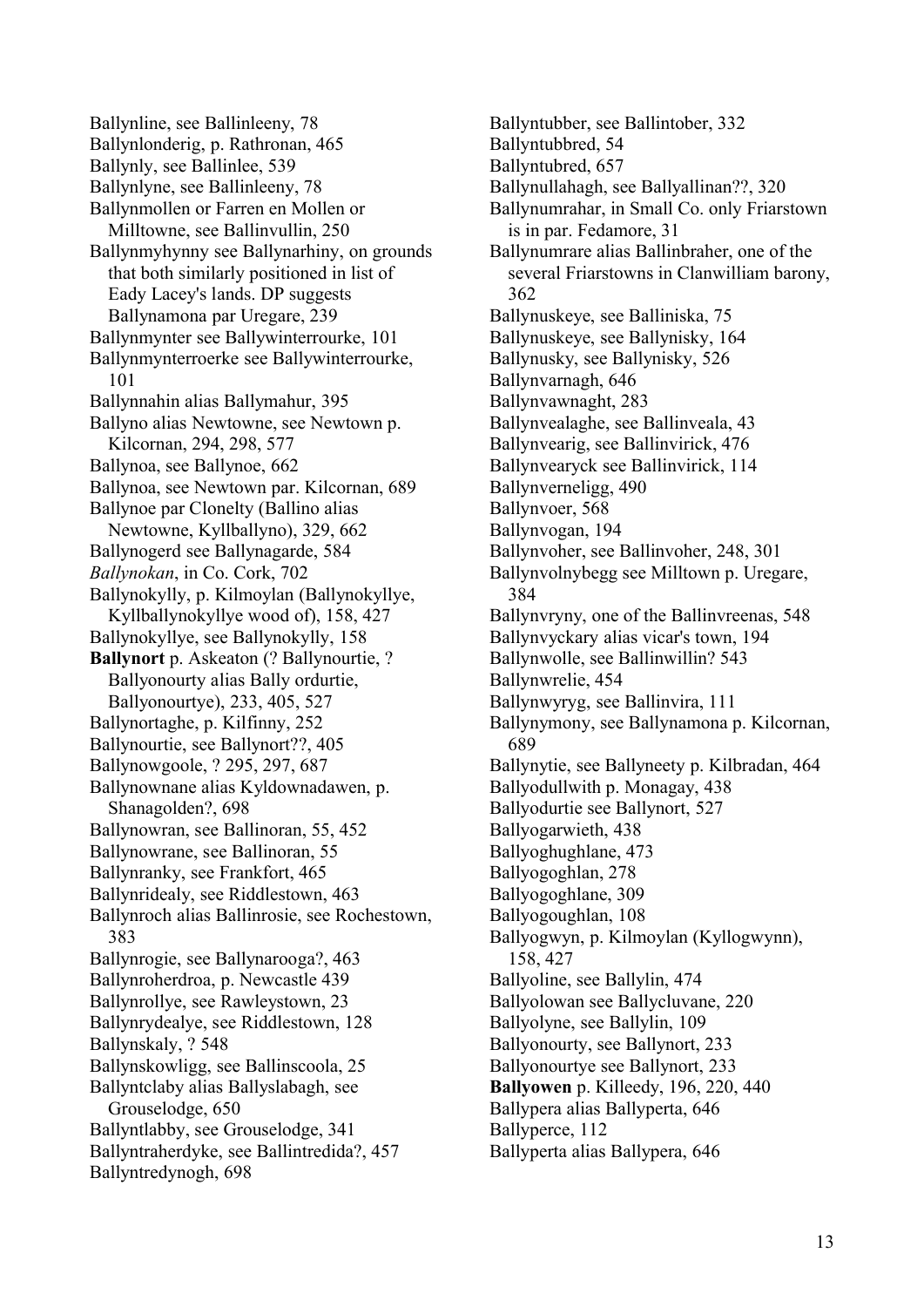**Ballypierce** p. Newcastle (Ballyferis, Ballyferris alias Pieres towne), 80, 183, 693 Ballyquilley, 213 **Ballyquirk** p. Monagay (Ballycurcke, Ballykurke, Cyllballykyrke), 196-197, 220, 440 Ballyrala, see Ballyfraley?, 319 Ballyralaghe, see Ballyfraley?, 319 Ballyrallagh, see Ballyfraley?, 525 BallyRegan alias Kyllballyregan, see Ballyregan p. Ballycahane, 43 **Ballyregan** p. Ballycahane (BallyRegan alias Kyllballyregan, Ballyrepan), 43, 402 **Ballyregan** p. Mahoonagh, 196, 440 BallyRegan, see Ballyregan p. Mahoonagh? 220 Ballyrepan see Ballyregan p. Ballycahane, 402 Ballyroben see Ballyrobin, 493 Ballyrober, see Ballyrobert, 257 Ballyrobert, see Robertstown Ballyroberte, see Robertstown, 527 **Ballyrobin** p. Kilscannell (Ballyroben), 220, 493 Ballyrobuck, 126 Ballyrobucke, 126 **Ballyroe** p. Ballingarry (Ballyroo), 80, 645 Ballyroo see Ballyroe, 80, 645 Ballyrowan, 362 Ballyrowans, 362 Ballyrubin, 440 Ballyryan, 617 *Ballysallagh*, in Co Cork?, 699 *Ballysallaghe*, in Co. Cork, 255 **Ballyshane** p. Killeedy (alias Johnstowne, Kyllballyshane), 196-197, 220, 440 Ballyshonickbane (Balleshunckeban alias Johnstowne, Ballyhonuck bane alias Johnstown, Ballyshonuckbane), 295, 297, 686 Ballyshonuckbane, see Ballyshonickbane, 297 Ballysimon p. Kilmurry/Derrygalvan (Ballysymon, Bellashemo), 584, 617 Ballyslabagh alias Ballyntclaby, see Grouselodge, 650 **Ballysteen** p. Iveruss (Ballestine), 298-299, 356 **Ballysteen** p. Kilbradan (Ballyestine,

Ballyestyne), 141, 650 Ballysusayne, in Co. Waterford, 704 Ballysymon, see Ballysimon, 617 Ballytaberd, see Ballintubbred??, 659 Ballytamen, see Ballyhomin, 506 Ballytanckarde, see Tankardstown p. Uregare, 551 Ballythwohill, 646 Ballytomen, see Ballyhomin, 131, 213, 420 Ballyuolog see Ballyveloge, 406 Ballyvackgoke, see Ballyvockoge, 118 **Ballyvaddock** p Iverus/Askeaton (Ballyvaduk, Ballywooddecke), 296-297, 616 Ballyvaduk, see Ballyvadduck, 296-297 Ballyvarra par Killeennagarriff, 584 Ballyvealaghe see Ballinveala, 43 **Ballyveloge** p. Kilkeedy (Ballymoleogo et Kilbuy alias Ballyuolog, Ballymolloge, Ballymologe), 46, 406 Ballyvilloyde, 683-684 Ballyvistalencan, 621 **Ballyvockoge** p. Nantinan (Ballyvackoge, Ballyvokooke), 118, 479 **Ballyvoghan** p. Rathronan (Ballywogane, Ballywoghane), 175, 497 Ballyvokooke, see Ballyvockoge, 479 **Ballyvologe**, p. Ballingarry (Ballyvologg), 79, 645 Ballyvologg, see Ballyvologe, 645 Ballyvylode, 337 Ballywaloghan see Ballyhoolahan, 713 Ballywalyshe alias Walshestovne in p. Caherconlish, 353 Ballywerishin see Ballymorrisheen, 457 Ballywilliam par Rathkeale, 104, 668 Ballywilliam see Williamstown, 584 **Ballywinterrourke** p. Rathkeale (Ballymynter, Ballymynteryroerk, Ballynmynter, Ballynmynterroerke), 101, 463 Ballywogane see Ballyvoghan, 497 Ballywoghan see Ballyvoghan, 175 Ballywohyll, 80 Ballywollan alias Ballvwoolhane see Ballinvulla? 317 Ballywollane in p. Rathkeale, 654 Ballywollen in Croagh parish, 474 Ballywologhan, see Ballyhoolahan, 713 Ballywooddecke, see Ballyvaddock, 616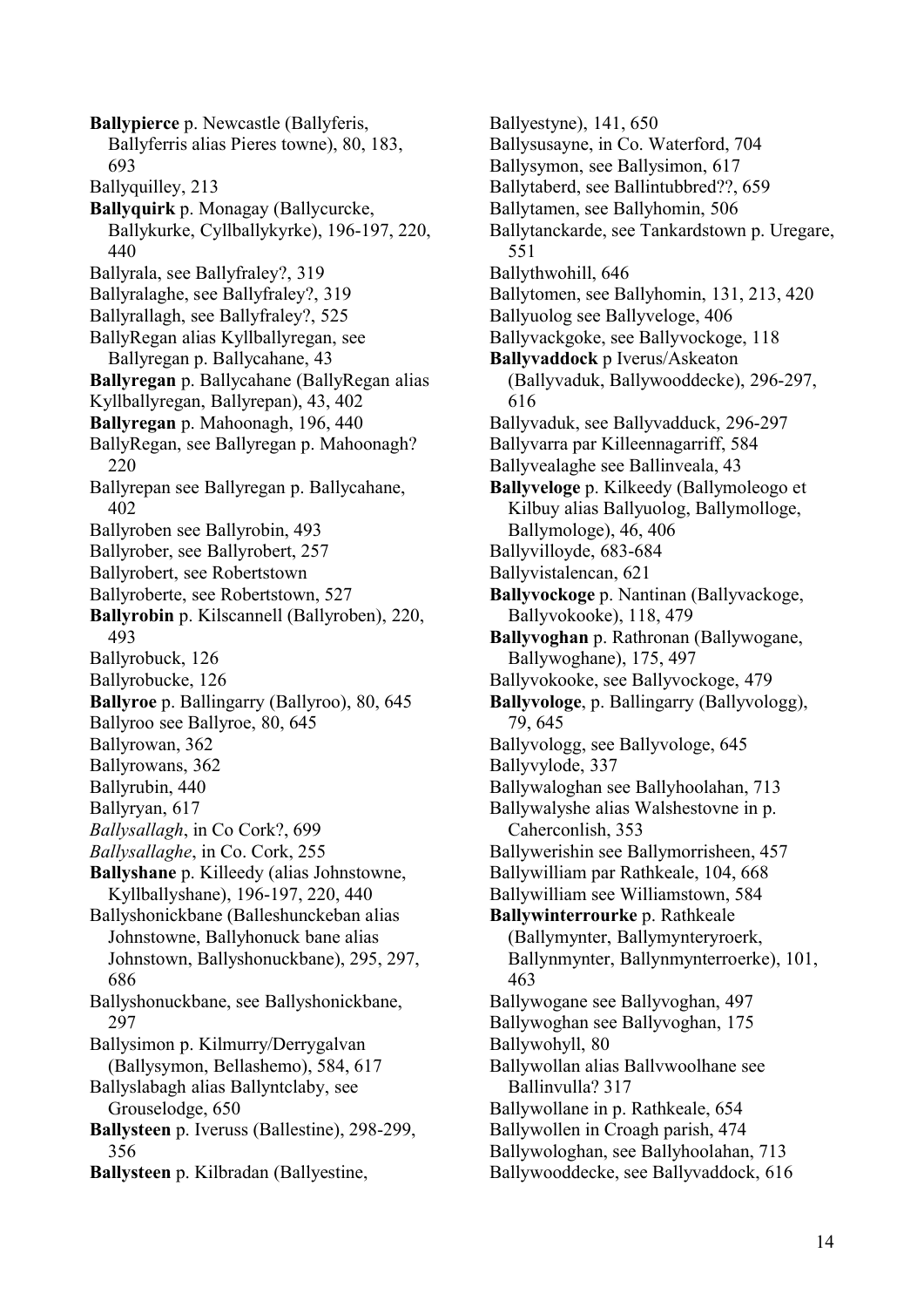Ballyworishen see Ballymorrisheen, 324 Ballyworrogho, 86 Ballyworroh, 86 Ballyworyshyn, see Ballymorrisheen, 113 Ballyyeaghan, 109 **Baltinglass** (Ballenglasse, Baltinglasse), 376- 377 Baltinglasse, see Baltinglass, 377 Balywyryg, see Ballinvira, 111 Bancagh Spyddell parcel of land of Rathkeale Priory, 360 Bane Edderaglan, a wood, p. Newcastle, 180 Banekyllke, 194 Banekyllkye alias Hens bane, 194 Banemoore, 178 Banemoore see Banemore p. Killeedy, 199 **Banemore** p. Killeedy (Banemoore on basis it forms border between Monagay Killeedy, 199 Baneoge p. Kilpeacon, 30 Banneoge alias Banouge, from reading of Civil Survey must be in Tiermore Rathfarra area but both appear in this index, 650 Bannoge; insufficient evidenc to decide if it is the Kilpeacon or Dunmoylan, 408 Banoge, from reading of Civil Survey must be in Tiermore Rathfarra area, par Dunmoylan, 339 Banouge alias Banneoge, from reading of Civil Survey must be in Tiermore Rathfarra area, par Dunmoylan, 650 Banze en person, street in Newcastle, 266 Bardne narren, wood in Grange parish, 202 Barney, wood of, in Kilmoylan parish, 155 Barrennegourry, see Ballingarry in Aherlow, 705 Barrie Ballinvoscherey see Ballinuosher, 202, 205 Barrin, 441 Barrinwreley see Ballinwreley; according to note 402 Begley suggests Balleoniffe td but cannot find a townland of that name , 66 Beabus, par of Clonshire in text but actually Drehidtarsna (Beabus Glannenowre), 232- 233, 517 Beagh, p. Iveruss (Beaghagh, Beahagh alias Enbeogh, Behiz), 298, 685-686 Beaghagh, see Beagh, 298 Beahaghalias Enbeogh, see Beagh, 686 Beahus, see Beabus, 232

Bealdorode,see??Bealduvroga, 461 **Bealduvroga,** p. Rathkeale (? Bealdorode, Bealldorrod, Kyllbealldoerod,), 98, 461 Beale Ruffhyn, p. Abington, (Kyllbeal Ruffhyn [wood of], 347 Beall Anegall wood in Templeglantin, 230 Bealla Naneas, see ??Balline in p. Emlygrennan , 280 Beallacarta, 189-190 Beallaghannulley, 56 Beallaghanulley, 56 Beallaghnulley, 56 Beallana neashe, see ??Balline in p. Emlygrennan, 279 Bealldorrod, see Bealduvroga, 98 Beallneglar, p. Kilmoylan (Beallneglarr, Bealneglar, Kyllbeallneglan), 157, 427 Beallneglarrr, see Beallneglar, 157 Beally in Uskie, see Balliniska??, 445 Bealneglarr, see Beallneglar, 427 *Bearry*, in Co. Cork, 704 Beelaghnegrussan, parcel of woodland in Killedy/Monagay, 198 Behiz see Beagh, 685 Belaghneligg alias Bellaghmylig in p. Corcomohide, 431 Bellaballygwoll alias the Bellagh of the coals, in p. Kilbradan, 145 Bellabeha see Ballaghbehy, 441 Bellabehee alias Birchewood see Ballaghbehy, 191 Bellacronan, parcel of woodland in p. Robertstown, 156 Belladuffe, parcel of woodland in p. Monagay, 188 Bellagdrantan, parcel of woodland in Killeedy/Monagay parishes, 197 Bellagh ne Cranney, 291 Bellagh ne Grossane, parcel of 20 acres in p. Killedy, 678 Bellagh ne Kylledoye, see Kilduff p. Grean, 328 Bellagh of the coals alias Bellaballygwoll, parcel of woodland in p. Kilbradan, 145 Bellaghdroome, 427 Bellaghea neashe, parish of, see ?? Ballingaddy, 323 Bellaghmylig alias Belaghneligg in p. Corcomohide, 431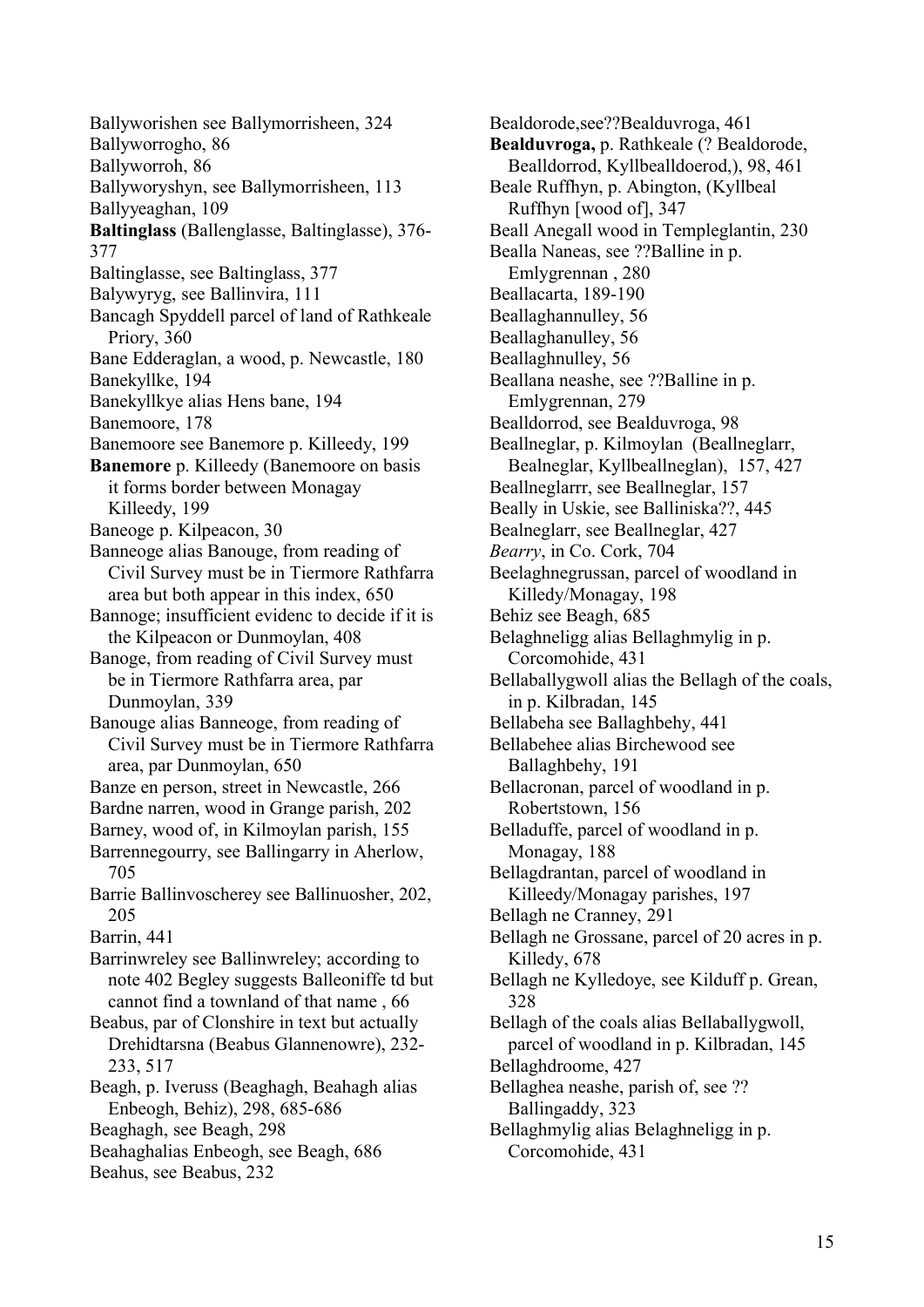Bellaghnebingye, parcel of woodland in p. Kilmoylan, 153 Bellaghneclasseganny, parcel of woodland in p. Kilfergus, 304 Bellaghnecullenaghe, parcel of woodland in p. Nantinan, 115 Bellaghnegressan, parcel of land in p. Killeedy (Kyllbellaghnegressan [wood of], 330 Bellaghroo, parcel of woodland in p. Corcomohide, 57 Bellagurten ne meele, parcel of woodland in p. Monagay, 199 Bellagurteskannell, parcel of woodland in p. Killeedy, 197 Bellahwade, parcel of woodland in p. Killeedy/Monagay, 194 Bellakyllcohan, see??? Kilcolman p. Rathkeale, 165 Bellanecullana, parcel of woodland in p. Kilfergus, see Ballycullane??, 162 Bellaneneashe, see Ballynashig??, 322 Bellashemo, see Ballysimon, 584 Bellatyvolloke, woodland in p. Rathkeale, 101 Belldirrig verro part of demesne land of Corgrig, Belldyrrigverra, see Belldirrig verro, 151, 222 Belldyrrigverro, see Belldirrig verro, 150 Beolane see Bolane, 287, 555, 689 Bialruhim, in Ownybeg bar, 669 Birchewood alias Bellabehee, see Ballaghbehy, 191 Black Friars (Blacke), see Abbey/ Ballynegaul, 363-364, 398 Blacke see Black, 398 Boddeskoke see Woodstock, 81 Boddestoke see Woodstock, 81 Boggodesstowne see Baggotstown, 23 Boggodstowne alias Ballinvogodick see Baggotstown, 23 Boh ha Swinson, a parcel of Cloonlahard , 424 Boha Bworagh, parcel of Cloonlahard, 424 Boherboye, in p. Uregare, 38, 674 Boherbradagh, see Boherbraddagh p. Clonshire, 106, 343 **Boherbraddagh**, p. Clonshire (Boherbradagh, Boherbrodagh, Kyllboherbradagh), 106, 343, 677

Boherbraddagh, wood in demesne land of Newcastle, 219 Boherbrodagh, see Boherbraddagh p. Clonshire, 677 Boherenlloyde, see Boherload, 40 Boherentead, probably in p. Caheravally, 560 Bohergaell see Bohergall, 203 Bohergall see Bohergaell, in p. Grange, 203, 464 Boherload p. Caheravally (Boherenlloyde), 40 Bohermore, p Bruree, 53, 451 Bohermore, p. Grean, 337, 683-684 Bohernebetagh, see Bohernemebetagh Bohernemebetagh, p. Grange (Bohernebetagh), 432, 656 Boherowen, 47, 601 Boheroyne, 672 *Bolade*, in Co. Cork, 702 Bolane (Beolane), 287, 555, 689 Bollaroo, 126 Bolloglasse, see Boolaglass, 117, 213, 505 Bologlasse, see Boollaglass, 117 Bonannyn see Bondnnyn p. Kilmoylan (Movanina), 156, 427 Bondnnyn see Bonannyn, 156 Boolaglass p. Nantinan (Blloglasse, Bologlasse), 117, 213, 505 Bowengoeth, 651 Bowghala, corruption of boy's island, 483 boyes Iland alias Ewoghull, underwood in Courtbrown, 132 Braher duffe alias the Black Friars in Ballynegall, 363 Brasenagh, see Braseno, 640 *Braseno* alias Kylldromehylren or Rymerst town, (Brasenagh, Brasenogh, Brasnogh, Brasnough) in Co. Kerry, 229, 640, 715 *Brasenogh*, see Braseno, 640 *Brasnogh* see Braseno, 640 *Brasnough*, see Braseno, 715 Breskagh, see Briska, 572 Brewerie, see Bruree, 452 Brewery, see Bruree, 502 Brewerye, see Bruree, 451 **Briska** p. Kilkeedy (Breskagh), 572 Broffe, see Bruff, 462, 542 *Brohill*, in Co. Cork?, 254-255 *Brohull*, in Co. Cork, 255 Brooffe, see Bruff, 87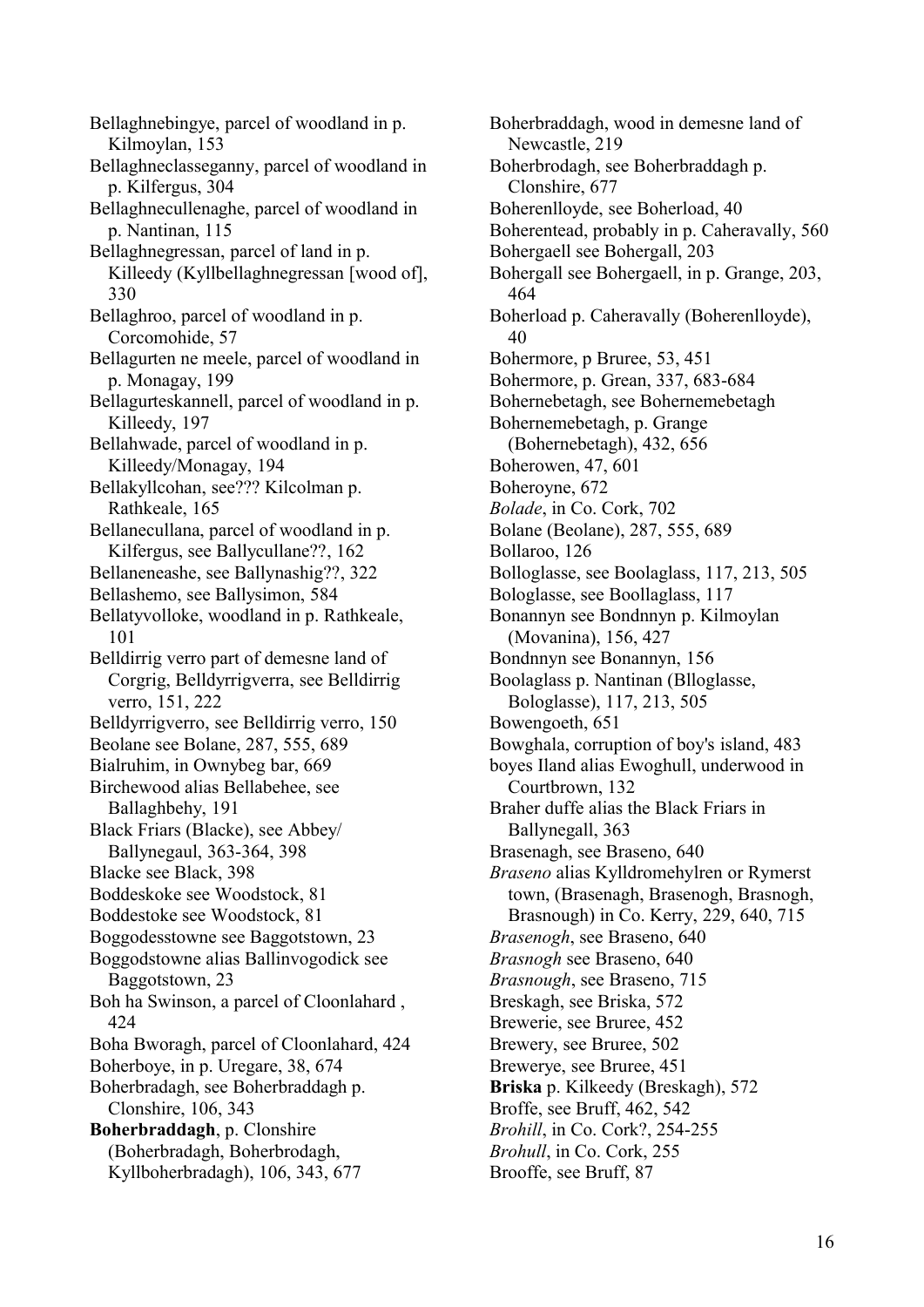Brose Gease, 624 Broughe, see Bruff, 462 Browerie, see Bruree, 657 Browery, see Bruree, 539 Brownescourte alias Courtebrowne, see Courtbrown, 132, 213 Brownestowne alias Ballenbrowne, see Ballybrown par. Clonelty, 123, 655 Brownstown alias Courtbrowning, see Courtbrown, 483 Browre, see Bruree, 53 Browry, see Bruree, 36, 51-55, 239 Bruerie, see Bruree, 451, 502 Bruery, see Bruree, 451 **Bruff** p. (Broffe, Brooffe, Broughe), 87, 462, 542 **Bruree** p.(Brewerie, Brewery, Brewerye, Broweie, Broweery, Browree, Browrye, Bruerie, Bruery), 36, 51-55, 239, 451-452, 501-502, 539, 657 **Bulgaden Eady** p Kilbreedy Major (Bulligidimeaden), 539 **Bulgaden**, p. Uregare (Bulligudden Buske),  $24$ Bulligidimeaden, see Bulgaden Eady, 539 Bulligudden Buske, see Bulgaden p. Uregare, 24 Bullugh alias Ballydusgum, see Cross, par Ardagh, 518 Bullyes tyne, see Ballysteen, 141 **Bushy Island**, p. Kilcornan (? Ilan more Ruddery, Yland more Ruddery?), 293, 687 Buskagh, Bulgaden p. Uregare??, 383 Bwolymoore, p. Dunmoylan, 149, 491

# $\mathcal{C}$

**Caheravally** p. (Kahir y wally), 708 **Caherconlish** p. (Carrynlisshey, Corkenlis, Kaherkanlishe, Kaherkenlishie, Kaherkenlyshe, Kaherkynlesshe), 313, 353, 584, 616 **Caherconreafy** p. Aglishcormick (Karkonoreffie), 584 **Caherelly** p. (Carrelles), 584 **Caherlevoy** p. Killeedy (Kaherlawerr, Kaherlawerry), 229 **Cahermoyle** p Rathronan (Kahehmoel), 273 Caheryne Glevoyre, 591

Cahir a Gillimo, see Cahirguillamore, 396 **Cahirduff** p. Monasternenagh (Carduff), 572 Cahirfillowe, 627 **Cahirguillamore** p. Tullabracky/Glenogra (Cahir a Gillimo, Kahergyllymoore), 28, 396 Callatroo, 584 Callaughe, 457 Callynogh, 20a in Killeedy, 440 Camas p. Crean, probably Camas p. Monasternenagh, 26, 643-644 **Camas** p. Monagay (Camus), 194 **Camas** p. Monasternenagh (Cames), 381 Cames, see Camas p. Monasternenagh, 381 **Camogue River** (Canmocke, Canmuck, Comock, Comocke), 312, 362, 385, 387 Campo Ricardi alias Gort Richard, in p. Killeedy, 433 Camus, see Camas p. Monagay, 194 Camus, given as p. Crean, which is equated with Grean but this seems to be in Small Co, so possibly Camas p. Monasternenagh, 26, 643-644 Canmocke, see Camogue River, 312 Canmoy, p. Rathronan (Canmoye), 176, 496 Canmoye, see Canmoye, 176 Canmuck, see Camogue River, 362 Cappa Edmunde in p. Rathkeale see also Kyllcappa, 318 Cappa Goughlane, parcel in Monagay, see also Kyll Cappagoughlane, 200-201 Cappa Poble Clonererey alias Cappa mc Poble Clonererey, 234 Cappa Poble Clonererey in Corcomohide, 234, 236 Cappa Temple, Cappa quarter part of church tuaths, 236-237 Cappa woughtra, 20a in detached portion of Monagay, 199 Cappa Yeaghtra, 30 a in detached portion of Monagay, 199 Cappa, 60a in p. Monagay, 681 Cappa, see p. Cappagh, 308-309 Cappacoyneley, p. Monagay, fn suggests connected with Kilkinlea (Kyllcoyneley), 231 **Cappagh**, t. & p. (Cappa, Cappagh alias Kyppagh, Kyllcalpyle alias Kyllnecappe), 308-309, 434, 634, 685 Cappagh neaghan, 57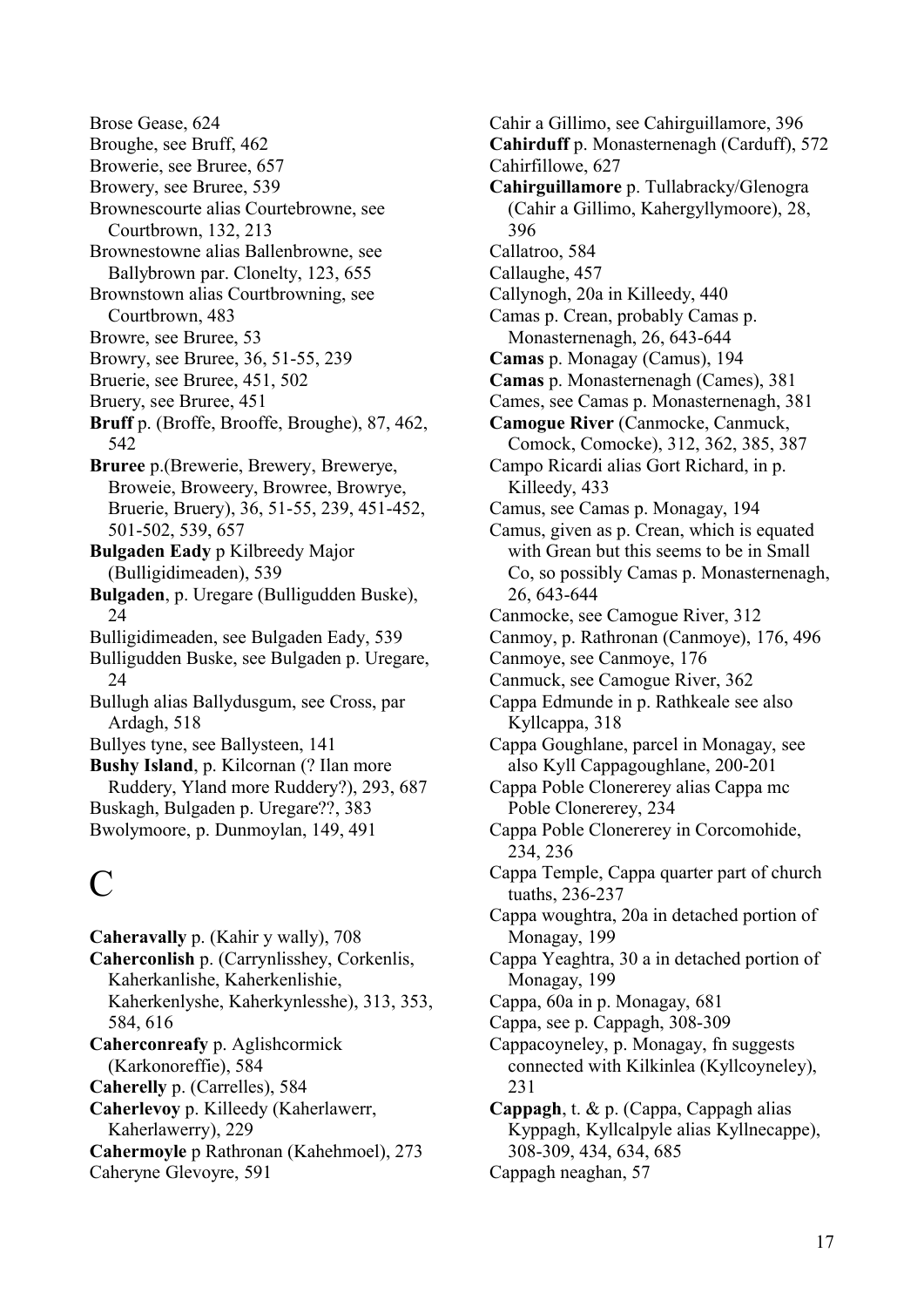Cappaghnea an Cragge, parcel in Corcomohide, 452 Cappaghquin, parcel in Corcomohide, 452 Cappaghranentagh, parcel in Corcomohide, 452 Cappakane, in p. Ballingarry, 84 Cappalinloge alias Cappalinta, a quarter quarter in p. Askeaton, 211 Cappalinmotinge, a quarter quarter in p. Askeaton, 211 Cappalinta alias Cappalinloge, a quarter quarter in p. Askeaton, 211 Cappanenanta, p. Corcomohide, 57 Cappatemple, see Cappa Temple, 237 Cappemudde, 20a in p. Rathkeale, 654 Carduff, see Cahirduff, 572 Carenmoer, see Carrons, 650 Cargeffarson, see Carrigparson, 584 *Cargefoyle*, Carrigafoyle in Co. Kerry, 162 Cariogonell, see Carrigogunnell, 664 *Carlaghe*, see Carlow Co., 4 *Carlow* Co. (Carlaghe), 4 *Carmonoge*, not in Co. Limerick, 12 Carnane (Carnon oge otherwise Carrion), 382, 384 Carnon oge otherwise Carrion, see Carnane, 382, 384 Carraghan, t. Akeaton, 125 Carraghe negre called the wood of the wild studds, in p. Monagay, 188 Carrelles, see Caherelly, 584 Carrenbegg, p. Croagh, 634 Carrenbegg, see Carrons, 146, 341, 650 Carrenmoore, see Carrons, 146, 341 Carrerag, see Corgrag, 652 **Carrickittle** p. Kilteely(Carrigkightell, Karrigkettell, Karrigkightell), 27, 392 Carrigg Ogonell, see Carrigogunnel, 349 Carriggonnell, see Carrigogunnell, 44-45, 48- 49 *Carrigh Grogane*, in Co. Cork, 366 Carrigkightell, see Carrickittle, 27 Carrigogonell, see Carrigogunnell, 42 **Carrigogunnell** p.Kilkeedy(Carrigg Ogonell, Carriggonnell, Carrigigonell, Carrigoguynyll, Cariogonell, Carryogruett alias Carrigoguynyll), 4, 42, 44-45, 48-49, 349, 522, 664 Carrigoguynyll, see Carrigogunnell, 522 **Carrigparson** p. (Cargeffarson), 584

Carrion otherwise Carnon oge, see Carnane, 382 Carrobegg mologe, 20a in t. Farrensesseragh, 225 Carroclas, a quarter in p. Newcastle, 498 Carrogh ne gonyna, parcel of woodland in p. Monagay, 192 **Carrons**, p. Kilcolman t. Dunmoylan (Carenmoer, Carrenbegg, Carrenmoore), 146, 341, 650 Carrot-ffarrssen alias Parsone's quarter, see Carrowe ffarsen, 271 Carroughblough, p. Rathronan (Carrow blogh, Carrowblogh, Carrowbloye) cf Carruebloaghe of Civil Survey p. 320 in proximity of Ballyvoghan, poss Glenville? 175-176, 497 Carrow blogh, see Carroughblough, 175 Carrowbegg molog (mologg) , 20 a in p. Rathkeale., 170 Carrowbegg Rydeal, 20 a in p. Rathkeale, named after Richard Rydall, 169 Carrowblogh, see Carroughblough, 175 Carrowbloye, see Carroughblough, 176 Carrowe ffarsen or parsons quarter, 13 1/3a. in Monagay (Carrot-ffarrssen alias Parsone's quarter), 93, 159, 269, 271, 503 Carrowe monaster negella called Monaster negella quarter, see Old Abbey, 159 Carrowe moore (Carrowmoore) p. Rathkeale., 93 **Carrowgar** p. Grange (Carrowgarrow, Carrowgarrowe, Karowgarre), 205, 658 Carrowgar rowe, see Carrowgarrowe, 65 Carrowgarrow, see Carrowgar, 205 Carrowgarrowe or the Short quarter, in p. Corcomohide (Shortequarter alias Carrow Gayre), 65, 503 Carrowmoore p. Rathkeale (Carrowe moore, Kyllcarrowemoore), 93 Carrownecloghy, p. Kilmoylan, 153 Carrownegall, parcel of woodland in Monagay., 191 Carrynlisshey, see Caherconlish, 584 Carryogruett alias Carrigoguynyll, see Carrigogunnell, 522 Carybony alias Garrynebonagh, ?, 549 Castelano Trylan or the new castle of Trylan; see Newcastle, presumably Newcastle at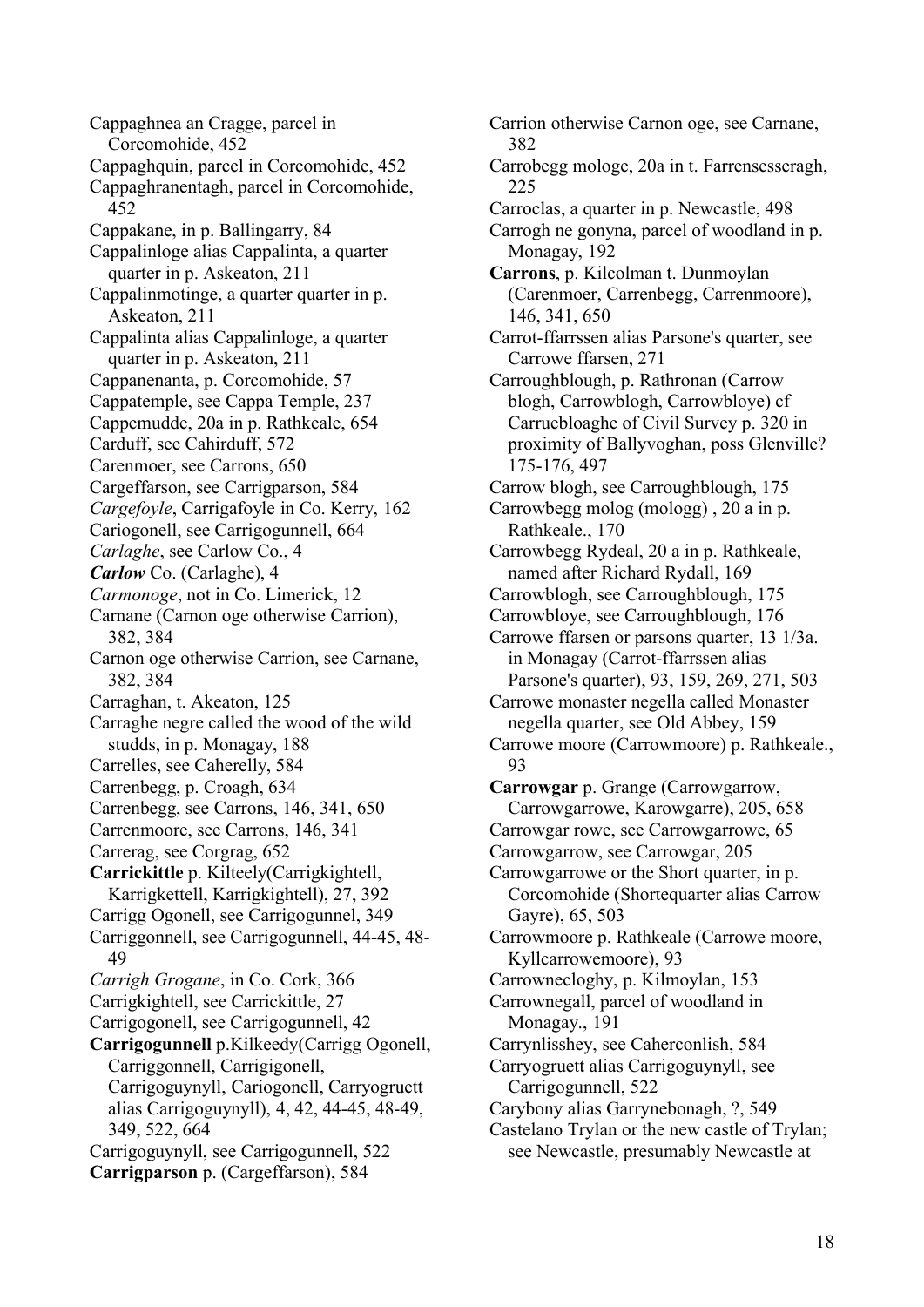the top of the hill at Castletroy rather than Castletroy by the Shannon., 355 Castelknocke in p. Caherconlish, 584 Castell Connell see Castleconnell, 41 Castell Farsen alias Parson's Castle, 278 Castell ffersen alias Parson's Castle, 276 Castell Matrask, see Castlematrix, 223 Castellan Can ne Monastery, see Rathkeale Priory, 360 Castellan ne Courte, see Courtmatrix?, 258- 259, 360 Castellane Larrvalley, in Kilmallock town, 30 Castellane parish see p. Corcomohide, 453 Castellane Trylan,see Castletroy, 584 Castellanedroyde, see Grange p. Monasternenagh, 22 Castellanykillye alias Castellnikyllgh, 697 Castellmo, recte Castellno? see Newcastle, 196 Castellnikyllygh alias Castellanykillye, 697 Castellno, see Newcastle, 167, 178-179, 181, 184, 187, 214-219, 266-268 Castellnoa, see Newcastle, 437-438, 478, 493, 498, 651, 690, 693 Castellnoo, see Newcastle in Clanwilliam, 584 Castelltowne, see Castletown p. Kilcornan, 685-686, 688 Castellum de Lyssine, 523 Castelly, land of James Foxe, in Small Co., 383 Castelno, see Newcastle, 214, 220 **Castle Farm** p. Hospital (Knockamony, Knockmnonye, Knockmunyhy), 25, 33, 229, 311, 644 **Castleconnell** p. Stradbally (Castell Connell, Ekonnell), 41, 584 *Castlemaign* see Castlemaine, 7 *Castlemaine* Co. Kerry (Castlemaign), 7 **Castlematrix** p. Rathkeale (Castell Matrask), 223 Castleno alias Newcastell see Newcastle, 202 **Castletown** (Conyers)= p. Corcomohide (Nallinecastelane, Ballincastellane, Ballincastlan, Ballincastlane, Ballyncastellane, Ballynecastellane), 56- 57, 59-60, 275, 325, 452, 657 **Castletown** p. Kilcornan (Ballyncastellane, Castelltowne), 292-293, 685-686, 688

**Castletroy** p. Kilmurry (Castellane Trylan), 584 Cathir alias ffarenka, 20a in p. Rathkeale, 654 Cathir, small farm in p. Askeaton, 416 Cayllbalylahyf, in Co. Kerry, 703 Ceasnagloche, part of demesne land of Newcastle manor, 439 *Cheshere* see Cheshire, 372 *Cheshire* (Cheshere), 372 *Chester*, 4 Ciarranboye, see Garraunboy, 339 Clandchere, see Clonshire, 677 Clangibbon, in area of p. Ballylanders/ -Kilbeheny , 550, 670, 696 Clangybbon, see Clangibbon, 696 Clankaugh, a burgage in the vill of Ardagh, 548 Clanknocknegorna, see Knocknegorna [wood of], 154 Clanmahon, in area of p. Ardagh (ClanMahoundes country, Clanmahownde alias Craghmacmahony, Clanmahowne alias Cragmahowne) , 234, 236-237, 632 ClanMahoundes country, in p. Ardagh, see Clanmahon, 234 Clanmahownde alias Craghmacmahony, see Clanmahon, 236, 632 Clanmahowne alias Cragmahowne, 237 Clanmorris, in Co. Kerry, 7, 637 Clannanoore see Glanna Noore Glanna Nowre Glanenoore, in Clonshire area, 232 Clanrery in p. Loghill , 534 **Clanwilliam** b., 3, 8, 39-41, 311, 313, 352- 353, 355, 362, 559, 584, 665 Clany Bowghala see boyes Island, 483 Clare County, 7, 711, 714 Clarenny, see Clarina??, 594 Clareyny see Clarina, 44, 46 **Clarina** p. Kilkeedy (Clarenny, Clareyny, Clarrenny), 44, 46, 402, 594 Clarrenny see Clarina, 402 Clasheowny see Clashony, 352 Clasheowpy, see Clashony, 352 Clashnaglogh, tenement or parcel in Newcastle, 215 Clashony see Clasheowyny, Clasheowpy, parcel in parish of Friastown, which probably equates with Friarstown in p. Fedamore, 665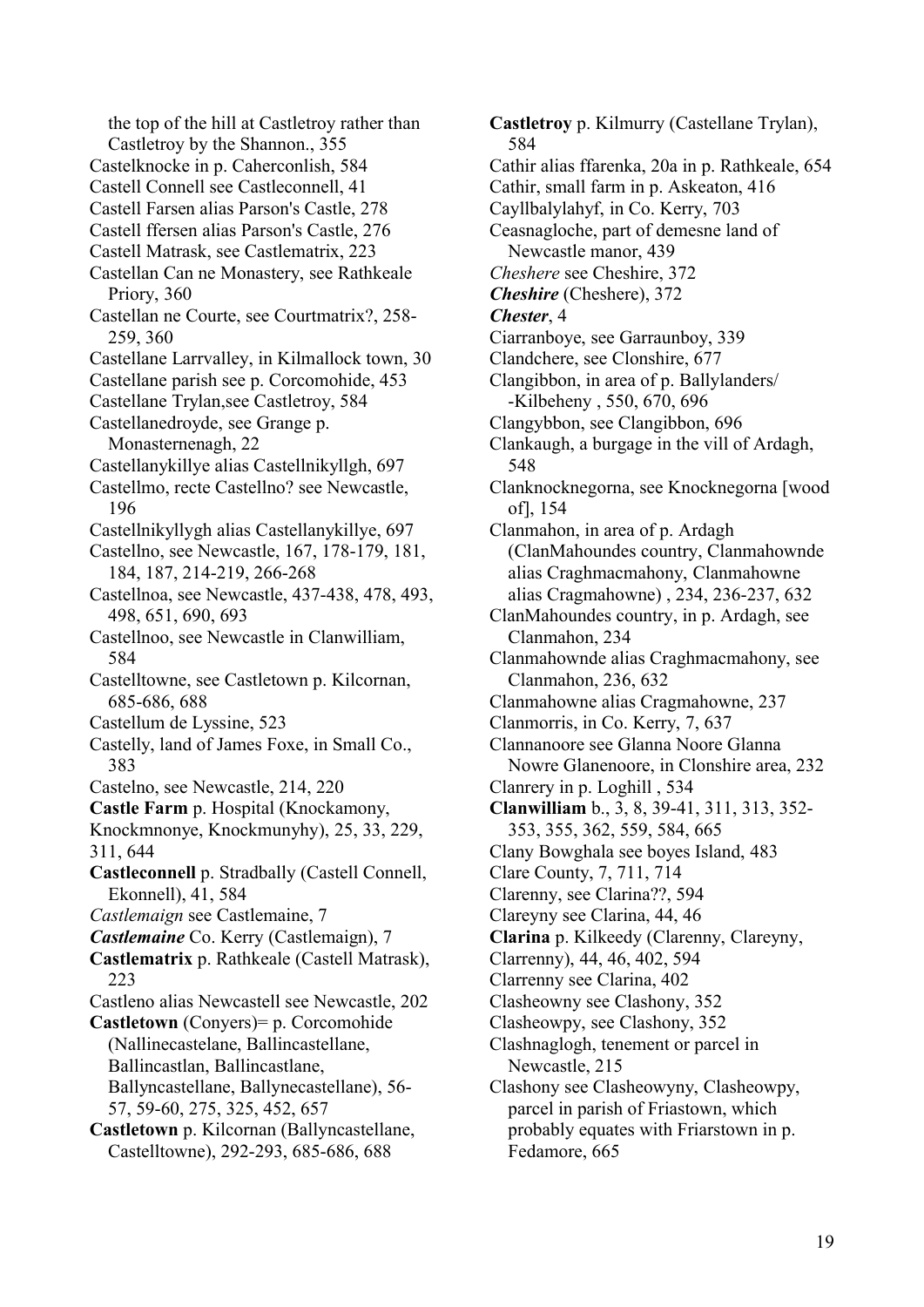Clashymarla, tenement or parcel in Newcastle, 215

- Clasmor, in Co. Waterford, 704
- Classroo, see En Classe Rowe, parcel in p. Kilmoylan subdivision of Cloonlahard, Kyllneclassroo , 155
- Cleighdagh, in Co. Kerry, 640
- Cleistaines alias Cley James, Cleystenes, part of burgage lands of Knockainy, 13, 380, 384, 643-644
- Clenelesse see Clenliss, 166
- Clenles, see Clenliss, 336
- Clenlesse, see Clenliss, 8, 71, 73, 145, 166, 198-199, 256, 330, 333-334, 336
- Clenliske see Clenliss, 678
- Clenliss, an area of SE Glenquin barony, see N. Archive Kew MPF1/97 (Lim. Mus. 2007.0162) (Clenelesse, Clenles, Clenlesse, Clenliske, Clonlesse) , 8, 71, 73, 145, 166, 198-199, 256, 330, 333-334, 336, 678
- Clenogh see Clenoghe, in p. Killeedy, 331- 335, 678
- Clenoghe, see Clenogh, 331-335
- Cley James, see Cleistanes, 643-644
- Cleystenes, see Cleistanes, 13
- Clochan, connected with next, 463
- Cloche an Arulta, see Cloghanarold, 463
- Cloehennerey see Clonhennery, 275
- Cloen Ecadegan, appurtenance of Craig mcTeig Clonelty, 427
- Cloen Ecohora, see Clonecohere, 427
- Cloenarullta, see Cloghanarold, 351
- Cloenlagharde, see Cloonlahard, 424
- Clogh an Arulta see Cloghanarold, 463
- Clogh wyd en vyller see Cloghwyden villor, Cloghwcl en villor, 36
- **Cloghadalton** p. Oola (Cloghdallten, Cloghdallton alias Clohendallton, Cloghdalton), 337, 683-684
- **Cloghadoolarty** p. Fedamore Cloghindullordy, Cloughdullourdie), 29, 411
- **Cloghanarold** p. Doondonnell (Cloenarullta, Cloche an Arulta, Clogh an Arulta, Cloghenaralta, Cloghenarulta, Downedonell alias Castle of Robert,Downedonnell alias Clogh an Arulta), 128, 351, 463
- **Cloghatacka**, p. Kilkeedy (Cloghytacka, Kyllcloghetacka, Cloghetacka,

Cloughytackie, Cloughitackye. Coghetacka), 42, 47, 407, 622

- **Cloghatrida** p. Rathkeale (Cloghkatred, Cloghkotred boy, Cloghtredboye, Clohatrohed, Clohokotrideboy, Clohokotrideboy, Cloughtread), 108, 120, 309, 437, 481, 531
- **Cloghaviller** p. Ballinard (Cloghe boddy viller, Clogh wyd en vyller, Cloghwyden villor, Cloughbuddinviller, Cloughbuddinvyller, Cloughviller), 11, 36, 382-383, 545
- Cloghdallten, see Cloghadalton, 684
- Cloghdallton alias Clohendallton, see Cloghadalton, 683
- Cloghdalton, see Cloghadalton, 337
- Cloghe boddy viller, see Cloghaviller, 11
- Clogheakeatyn, see Cloghkeating, 350
- Cloghehaghe, 20a in p. Monagay or Killeedy, 193
- Cloghenaralta, see Cloghanarold, 128
- Cloghenarulta, see Cloghanarold, 128
- Cloghenflordy alias Cloghplallordy, 683
- Cloghetacka, see Cloghatacka, 42, 47
- Cloghglan p. Kilfergus, see Glin on grounds there are only two castles in the parish Court and Glin and the former is Tannacourt of the Survey, 303
- Cloghindullordy see Cloghadoolarty, 29
- *Cloghirbruyn*, in Co. Kerry, 703
- Cloghkatred, see Cloghatrida, 120
- **Cloghkeating** p. Mungret (Cloghkeating), 350
- Cloghkotred boy, see Cloghatrida, 108
- *Cloghnarrowly*, in Co. Cork, 702
- Cloghologdick, in Mungret area?, 404
- Cloghplallord, see Moanahila, 684
- Cloghplallordy alias Cloghenflordy,see Moanahila, 683
- Cloghtredboye, see Cloghatrida, 108
- Cloghwyden villor, see Cloghaviller, 36
- Cloghytacka, see Cloghatacka, 42
- Clohatrohed, see Cloghatrida, 531
- Clohendallton, see Cloghadalton, 683 Clohirr, 685
- Clohokotrideboy, see Cloghatrida, 473 Clohokotrydeboy, see Cloghatrida, 309

Cloincuravan, parcel in p. Mahoonagh, 447 Cloinemoore, parcel in p. Mahoonagh, 679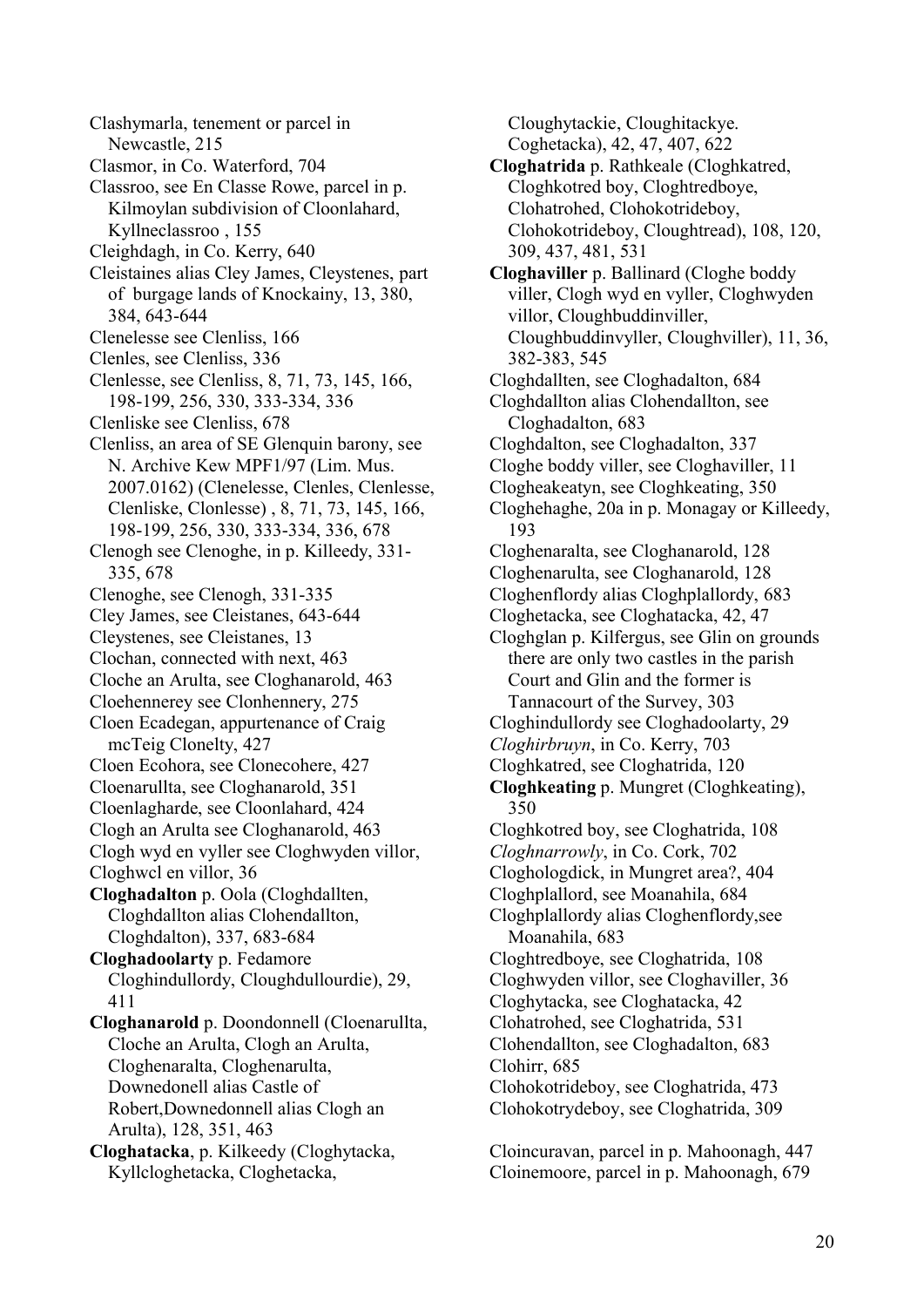Cloinlomonaghta, parcel in p. Mahoonagh, 679 **Clonagh**. p. (Cloneagh, Clonehagh, Clonehaghe, Clonehaugh), 163, 165-166, 168, 335, 342, 465, 468, 492, 528, 652, 680 Clonalaharde, see Cloonlahard, 155 Clonanaghe, see Cloonanna, 284 Clonany, 40a in b. Coshma, 661 **Cloncagh** p. (Clonchagh, Clonecaghe, Clonekahaghe, Clonkaghe,Clonecreagh, Clonkath alias Clounkath, Kyllclonya Clueogh, Kyllclonekleaghe), 95, 336, 416, 442, 472, 541, 707 Clonchagh see Cloncagh, 416 **Cloncrew** p. (Clonecrane, Clonecravo, Clone Crawe, Clonecrawe, Clonekrew, Killclonekrewe), 236-237, 241-242, 628 Clone, 613 Clone Cannon, see Clooncon???, 199 Clone Connenerey vill in Corcomohide, 62 Clone Crawe, see Cloncrew, 241 Clone en Garrey, parcel of Corgrig, 221 Clone Molte see Clonenemolte, 351 Clone nemolte, see Clonenemolte, 351 Clone Numrare or the Friar's Garden, in Askeaton, 359 Clone, co Cork, 67-68 Cloneagh, see Clonagh, 528 Cloneballygowle see Ballygowell, 197 Clonebane p. Newcastle, 438 Clonebrowne, see Coolybrown, 170, 509 Clonebryne see Cloonbrien, 541 Clonecaghe see Cloncagh, 532 Cloneclare, p. Robertstown, 149, 491 Cloneclohere p. Kilmoylan also Kyllclonecloher, 157 Clonecoman, subdivision of Cloonlahard p. Kilmoylan (KyllClonecoman), 155 Cloneconery, in p. Corcomohide, 657 Clonecrane, see Cloncrew, 628 Clonecravo, see Cloncrew, 628 Clonecrawe, see Cloncrew, 236, 241-242 Clonecreagh, see Cloncagh, 472 Clonecrenagh, 567 Clonecrippe, see Clooncrippa, 657 Clonedehyne alias Clonedigan, also Kyllclonedehyne, p. Mahoonagh, 75 Clonedigan alias Clonedehyne, p. Mahoonagh, 75 Clonedirdawne, p. Killeedy, 438

Clonedyne, see Clonedehyne, 75 Clonefeakan, p. Monagay also Curragh Clonefeakan wood, 199 Clonefearna, parcel in p. Mahoonagh Clonefernaghe, 71, 679 Clonefernaghe see Clonefearna, 71 Clonefert, 20a in p. Kilfinny, 647 Clonefert, a quarter in tuath Bruree, (Cloneferty, Clonefertye), 657 Cloneferty, see Cloneferty, 54 Clonefertye, see Clonefert, 54 Clonehagh, see Clonagh, 163, 165-166, 168, 468, 492, 652, 680 Clonehaghe, see Clonagh, 166, 342, 465 Clonehaugh, see Clonagh, 335 Clonehenery, see Clonhennery, 503 Clonehenerye, see Clonhennery, 325 Clonehennerey, see Clonhennery, 62, 68 Clonehennery, see Clonhennery, 431, 452 Cloneheyrye, in Monagay Templeglantan area?, 191 Clonekahaghe, see Cloncagh, 95 Clonekedegan, in p. Kilmoylan also Kyllclonedegan, 157 Clonekoera alias Clonetoken, 255 Clonekoghera alias Clonetoken, 254 Clonekrew see Cloncreaw, 237 Clonekripp see Clooncrippa, 62-63 Clonekurvane, see Clooncoravane, 70, 194 Clonelaharde, see Cloonlahard, 155 Clonelara, in p. Ballingarry, Clonellare, Clonellarre, 465 Clonellare, see Clonelara, 90 Clonellarre, see Clonelara, 90 Clonelogh, 20a. part of manor of Askeaton. (Clonloghe), 131, 213 Cloneloghe, see Clonelogh, 131 Clonelomenoghtaghe, see Clonlomenotagh, 73 Cloneltie, see Clonelty, 654 **Clonelty**, p. (Cloneltie, Cloneltye, Clonettye, Clonety, Clontie, Cloynelty), 123, 317, 329, 427, 463, 654-656, 658, 662, 667 Cloneltye, see Clonelty, 655, 658, 662 Clonemoore ne dromon p. Grange?, 207 Clonemoore, see Cloonmore, p. Mahoonagh, 73 Clonemore, p. Croagh, 110 Clonemore, p. Newcastle, 110, 478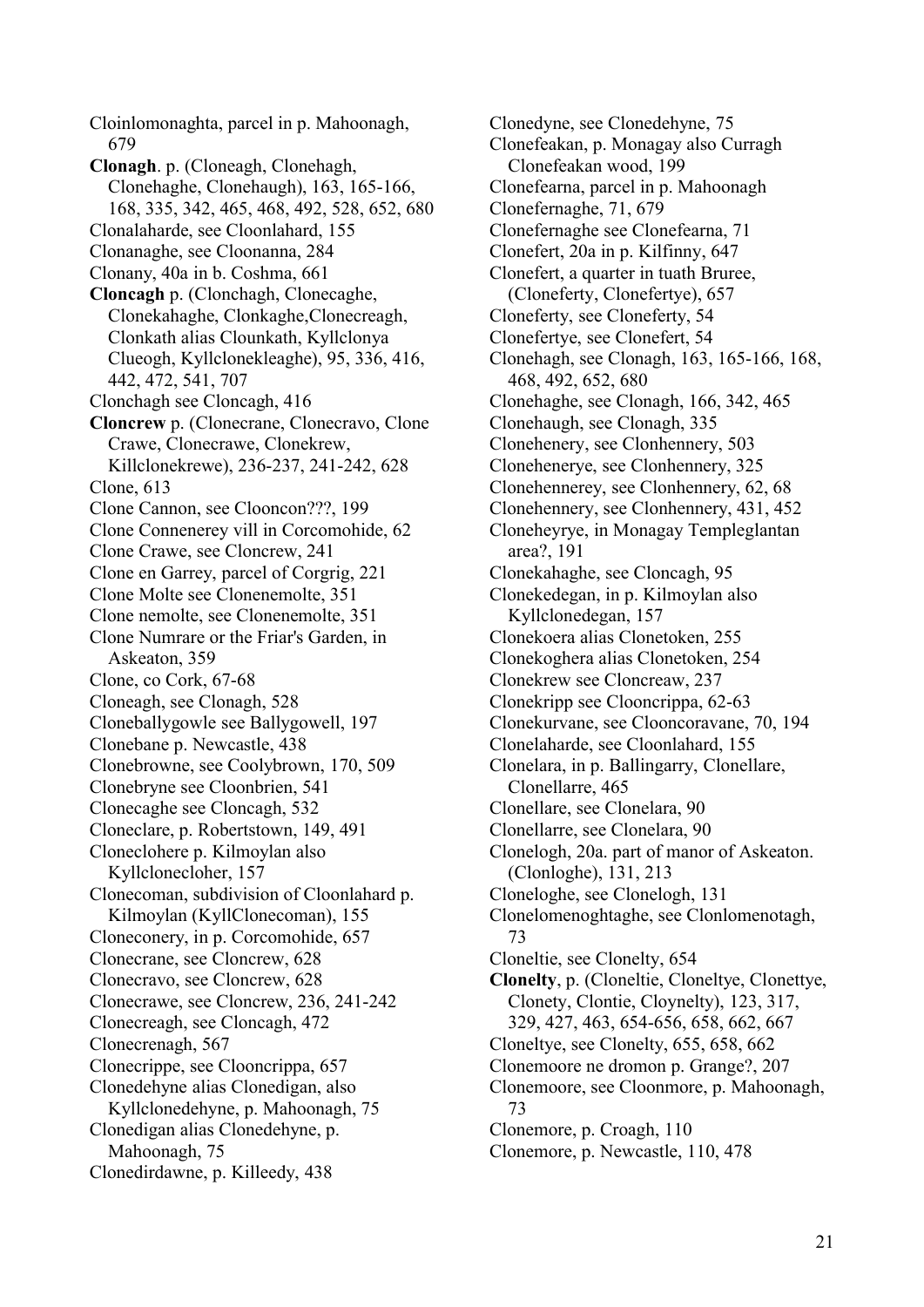Clonenemolte (Clone Molte Clonenemolte) 1a in p. Ballingarry, 351 Clonenery, see Clonhennery, 563, 565 Clonenrie, see Clonhennery, 657 Cloneogullen, see Cloonnagalleen, 685 Clonerahin, 1a parcel of Rathkeale Priory, 360 Cloneregan, see Cloonregan, 85, 461 Clonereyrey, see Clonhennery, 234 Clonerobucke, 20a in p. Kilfinny, 647 Cloneshepey, see Clonshire, 526 Clonesheraghe, see Clonshire, 343 Cloneshere en Castellan, see Clonshire, 258 Cloneshere, see Clonshire, 232, 258, 339, 343 Clonesherebegg, see Clonshire, 233, 517, 653 Clonesheremore, see Clonshire, 517 Cloneshericke, see Cloonsherick, 445 Clonesherin, ??? see Cloonsherick, 74 Clonesillagh (Kyllclonesellagh wood of}, 303 Cloneskahaghe, see Cloonyscrehane, 199 Cloneskreaghan, see Cloonyscrehane, 185 Cloneskreghan, see Cloonyscrehane, 207-208 Cloneskrehan, see Cloonyscrehane, 207 Cloneslterehogg, see Clonesherebegg, 233 Clonetoken alias Clonekoera/ Clonehoghera, 254-255 Clonettye, see Clonelty, 317 Clonety, see Clonelty, 427 Cloneyelgod, 5a in p. Kilbradan, 140 Clonfert, 75 Clonhennery, t. in Corcomohide area (Cloehennerey, Clonhennerye, Clonehenery, Clonehenerye, Clonehennerey, Clonehennery, Clonenery, Clonenrie, Clonererey, Clonereyrey, Publeclonerery) , 51, 56-57, 62, 68, 234, 236, 275, 325, 431, 452, 503, 534, 563, 565, 657 Clonhennerye see Clonhennery, 56 Clonilogha, 420, 506 Clonkaghe, see Cloncagh, 336 Clonkath alias Clounkath, see Cloncagh, 707 Clonkrypp, see Clooncrippa, 62 Clonlesse, see Clonliss, 330 Clonlomenotagh, p. Mahoonagh, Clonelomenoghtaghe, 73 Clonnemore, see Cloonmore, 515

Clonoguillen, p. Kilscannell/Grange (Clonogwillen, Clonogwyllen) 202, 295,297 509 Clonogwillen, see Clonoguillen Clonogwyllen, see Clonoguillen Clonrobuck, p. Kilfinny, 283 Clonshere, see Clonshire, 232 **Clonshire** p. (Clandchere, Cloneshepey, Clonesheraghe, Clonshere, Clonsherebegg, Clonsheremore, Clonshere, Kyllclonshere), 232-233, 258, 339, 343, 517, 526, 653, 677 Clonskaha, p. Monagay, 681 Clonskeachan, see Cloonyscrehane, 651 Clontie, see Clonelty, 662 Clonybegg, in Aherlow, 705 **Cloonanna** p. Croom (Clonanaghe), 284 **Cloonbrien** p. Athlacca (Clonebryne), 541 **Clooncon** p. Monagay (Clone Cannon?? Kyllclone Cannon), 199 **Clooncoravane**, p. Mahoonagh (Clonekurvane, Klonkurvane), 70, 194 **Clooncrippa**, p. Kilmeedy (Clonecrippe, Clonekripp), 62-63, 657 **Cloonlahard** p. Kilmoylan (Cloenlagharde, Clonanlaharde, Clooncoravane), 155, 424 **Cloonmore** p. Mahoonagh (Clonemoore), 73 **Cloonnagalleen** p. Kilcornan (Cloneogullen), 685 **Cloonregan** p. Ballingarry (Cloneregan), 85, 461 **Cloonsherick** p. Mahoonagh (Cloneshericke, ???Clonesherin on basis both are 30a, Kyllclonesherin, Kyllclonsherin), 445 Cloonyscrehane p. Monagay, seems to cover a much wider area than present townland (Cloneskahaghe, Cloneskreaghan, Cloneskereghan, Cloneskrehan, Clonskeachan, Garreycloneskreghan, 185, 199, 207-208, 651 Clooran, see Clorhane, 286, 583 *Cloresheragh*, in Co. Kerry, 716 **Clorhane** p. Adare (Clooran), 286, 583 Cloughbuddinviller, see Cloghaviller, 382 Cloughbuddynviller, see Cloghaviller, 383 Cloughdullourdie, see Cloghadoorarty, 411 Cloughitackye, see Cloughatacka, 622 Cloughnewroughtagh, 525 Cloughtread, see Cloghatrida, 481 Cloughviller, see Cloghaviller, 382-383, 545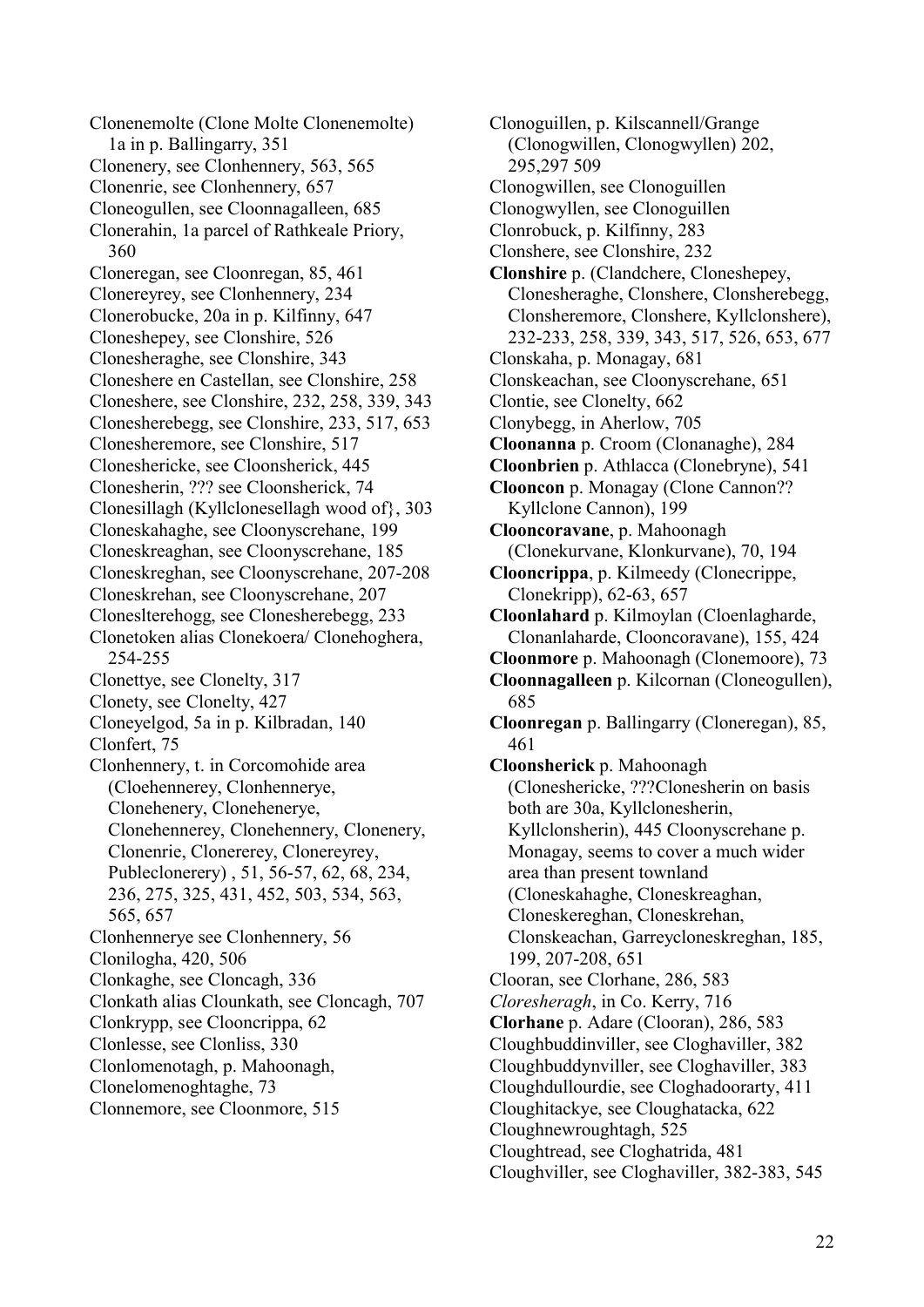Cloughytackie, see Cloghatacka, 407 Clounkath, see Cloncagh, 707 Clowhere, 525 Clowhine, 525 Cloyndeihin, 20a in p. Mahoonagh, 445 Cloynelty, see Clonelty, 329 Cloynemore, 36a in Rathkeale, 224 Cloynemore, p. Askeaton, 483 Cloynfeartie, 20a in p. Mahoonagh, 445 Clqghenarulta, see Cloghanarald, 128 Clueogh in p. Mhoonagh, 447 Cluoynmila, in Co. Tipperary, 704 Cnock y dirty, see Knockaderry p. Clonelty, 463 Cnockradermodo, p. Abbeyfeale, 448 Cnokmurny, in Co. Cork, 704 Coallick, p. Fedamore, 20 Coellynagh, p.?Shanagolden, 698 Coghetacka, see Cloghatacka, 42 *Cogiriache*, in Co. Kerry, 703 Colleheynon, see Coolyhenan, 584 Collrushe, see Coolrus, 354 Comeden alias Tunisland, small farm on manor of Newcastle, 437 Comock, see Camogue River, 385 Comocke, see Camogue River, 387 Cone Aghenesse alias the bay of Aghehnesse see Aughinish, 227 Conello see Connello, 334 Conesye, 240 **Conigar** par. Lismakeery (Coniggar, Conygar), 136, 461 Conigarr see Conigar, 461 Conigery Ryne, rabbit warren in Reens, 351 Connaghte see Connaught, 4 *Connaught* (Connaghte, Connaughte Conno), 4, 7 *Connaughte* see Connaughte, 4, 364 **Connello** b. (Conello, Connelove, Connelo, Connelowe, Connilogh, Connolo, Conologh, Conolough, Conyloghe, Ogonill, Ogonnyll, Ogonyll), 3, 8, 51-52, 208-209, 213, 220, 222, 225, 229, 235, 239, 254-255, 257, 261-266, 268-273, 275- 276, 282-283, 302, 306-308, 310, 314-315, 317, 319, 324-326, 329-330, 333-336, 338- 340, 342-343, 346, 351, 357-360, 362, 366, 372-373, 414-415, 422, 431, 439, 450-451, 501-502, 510, 512, 515, 521, 537, 640,

645-646, 657, 666, 668, 679, 699, 703, 712-713 Connellove see Connello, 52 Connelo see Connello, 3, 8, 208-209, 220, 222, 225, 229, 235, 239, 254-255, 257, 261-265, 268-273, 275-276, 282-283, 302, 306, 308, 314-315, 324-326, 329-330, 333- 334, 336, 338-340, 342-343, 346, 351, 357- 360, 362, 415, 422, 431, 439, 450-451, 502, 510, 512, 515, 521, 537, 640, 645- 646, 657, 666, 668, 679, 712 Connelowe see Connello, 51 Connilogh see Connello, 699 Conno, see Connacht, 7 Connolo see Connello, 266, 319 Conologh see Connello, 366, 373 Conolough see Connello, 366 Conygar see Conigar p. Lismakeery, 136 Conyloghe see Connello, 372 **Coolanoran** p. Kilscannell (Kullonowran), 170 **Coolcappagh** p. Clonagh (Cowlecappa, Kyllcowlecappa) , 335 **Cooliska** p. Mahoonagh (Cowle le loske Cuilloskie), 69, 447 **Coolrus**, p. Ballingarry (Cowlerush, Cowlerushe, Collrushe, Kowlerush, Kyllkolrush), 77, 354, 457 **Cooltomin** p. Kilbradan (Cultomen, Cultomyn), 140, 144, 464, 489 **Coolybrown**, p. Kilscannell (Clonebrowne), 170, 509 **Coolyhenan** p. Derrygalvin (Colleheynon, Cowllyhenane), 559, 584 **Coonagh** b. (Cwonagha, Cwonaghe, Gonaght mcBrien, Gonnoghte mcBryan, Gonogh, Gonoghe, Gonoght mc Brian, Gonoght, Gonoghte mcBryan, Gonoughte mc Brian, Ogonaghte, Ogonaughte, Ogonoght), 3, 8, 327, 337, 510, 607-608, 612, 683-684 **Corbally**, b Small Co. A map of the Kenmare estate (PRONI) shows a Corbally in the Newtown p. Hospital area, 643 **Corbally** p. St. Patrick's, Limerick City, 39, 400 Corbally, p. Kilcolman t. Dunmoylan, 338510 Corbally, p. Rathronan 186, 510 Corballye see Corbally, 39, 186, 338

*Corcabascin* Co. Clare (Korkervarsken), 714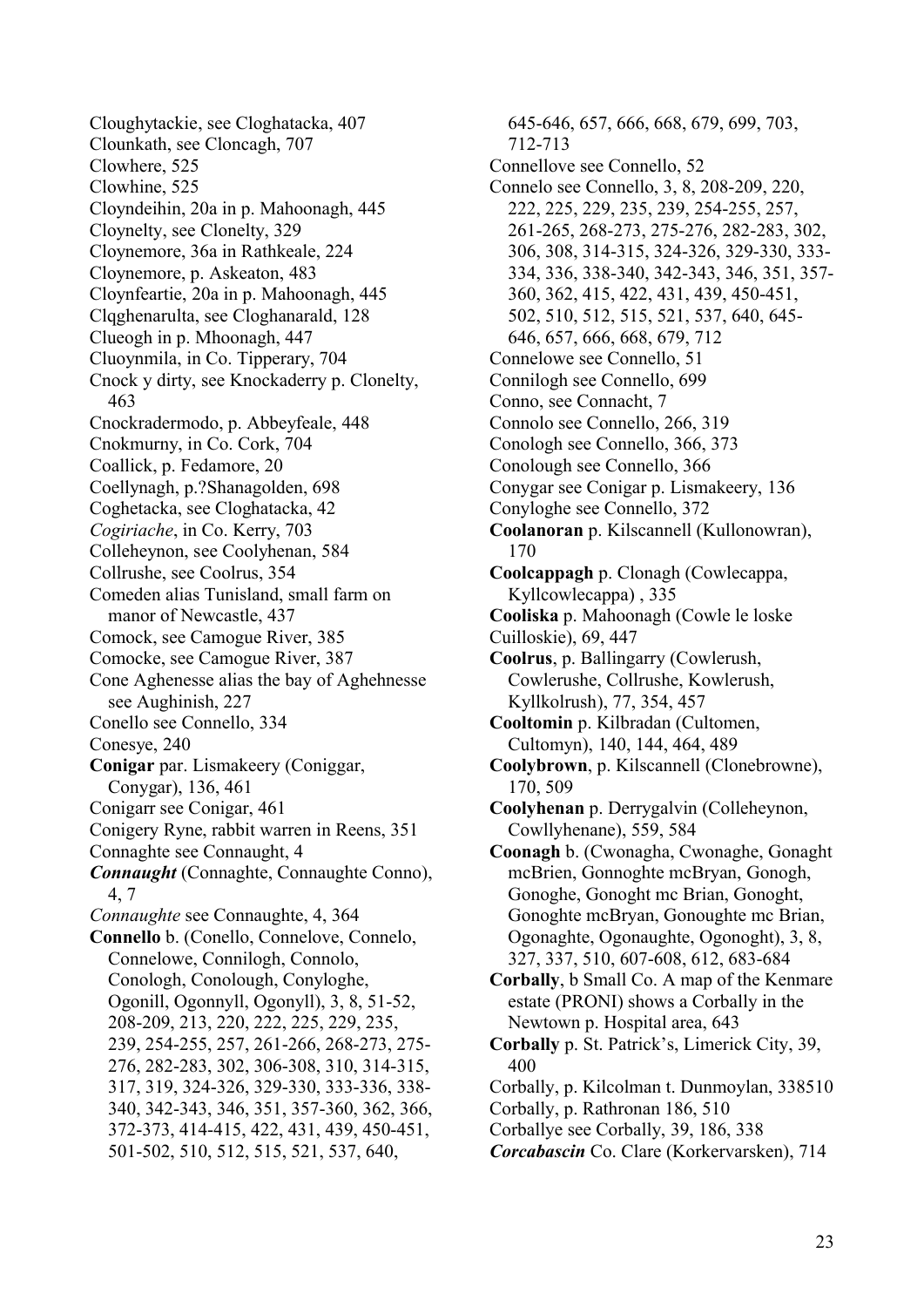**Corcamore** (Corkamoore, Corkamore, Corkemoore, Corkmore, 42, 46-47, 49, 402, 406-407, 572 *Corck* see Cork, 7 *Corcke* see Cork, 4 **Corcomohide** p. (Ballycastellane, Castellane? Corkemohur, Corkmohur, Corkemore, Kokirmohid), 56, 58-60, 275, 431, 452-453, 503, 657 Corculay, in Co. Cork, 704 **Corelish** p. Grean (Correlishe), 28 Corgragg, see Corgrigg, 150-151, 163, 221- 222, 422, 429-430 **Corgrig** p. Robertstown (Carrerag, Corgragg), 150-151, 163, 221-222, 422, 429-430, 508, 652 Corhullen, a fishing weir by Corgrig, 150 *Cork* (Corck, Corcke, Corke), 4, 7, 67-68, 255, 366, 372, 375, 519, 695-696, 699-700 Corkamoore see Corcamore, 572 Corkamore see Corcamore, 402, 406-407 *Corke* see Cork, 700 Corkemohur see Corcomohide, 56, 58-59 Corkemoore see Corcamore, 42 Corkemore see Corcamore, 46-47, 49 Corkemore see Corcomohide, 275 Corkenlish, see Caherconlish, 584 Corkmohur see Corcomohide, 60 *Cornewall* see Cornwall, 4 *Cornwall* (Cornewall), 4 Corr Edy oge Lacey Laressatanna alias the Weir of Edmund oge Lacey, in Askeaton, 212 Corr en Erle or the Earl's Weir, near bridge in Askeaton, 359 Corra Numrare or Friar's Weir in Askeaton., 359 Corre en Earl whynred, or the Earl's weir or salmon leap under the bridge of Askeaton, 212 Correlishe, see Corelish, 28 Corro Courte Brake, alias "the weare of Courte brak", see Courtbrack, 238 Corroclas, p. Newcastle, 182 Cortne [gworra] see Gortneworra, 223 Cosheowally, 20a in p. Abbeyfeale, 226 **Coshlea** b. (Cosklea), 598, 602 **Coshma** b. (Cosmay, Cosmaye), 3, 8, 38, 282-283, 310, 312, 344, 354, 541, 593, 648, 661, 663

Cosklea, see Coshlea, 598, 602 Cosmay see Coshma, 310 Cosmaye see Coshma, 3, 8, 38, 282-283, 312, 344, 354, 541, 593, 648, 661, 663 Cosseclereogh, see Cossetlereo, 279-281 Cossetle Reo, see Cossetlereo, 8 Cossetlereo an area S. and E. of Kilmallock (Cosseclereogh, Cossetle Reo, Cossetleteogh) 8, 279-281, 321-322, 345- 346, 356, 363 Cossetlereogh, see Cossetlereo, 321, 345-346, 356 **Cottage**, p. Uregare (Gariskowlebin, Garriskowlebin, Garriskullbin), 24, 551 Couraghclonebro alias Douraghclonebro, p. Shanagolden?, 698 **Court** p. Kildimo (Courte Mc Reynoyde, Courte mcRaynolde), 288, 556 **Court**, p. Kilfergus (Tannacourte, Tannacowrte) 161, 306 **Courtbrack** p. St. Michaels (Courte brak, Courtebrack, Courtbracke, Courte Brake, Courtbrake), 238, 361, 399 **Courtbrown** p. Askeaton (Brownescourte alias Courtebrowno, Brownstown alias Courtbrowning, Courtbrowno, Cowtrebrown alias Brownscourt), 132, 213, 483 Courtbrowning, see Courtbrown, 483 Courtbrowno, see Courtbrown, 132 Courte brak see Courtbrack, 238 Courte brake see Courtbrack, 238 Courte mc Reynode, see Court p. Kildimo, 288 Courte mcRaynolde, see Court, 556 Courte Ruddery see Courtrudderye, 321 Courtebrack see Courtbrack, 361 Courtebracke see Courtbrack, 399 Courtebrake see Courtbrack, 238 Courtebrowno, aee Courtbrown, 132 Courtematrask alias Matrascourte, see Courtmatix, 223 Courterudderye castle and land by walls of Kilmallock (Courte Ruddery), 321 Courtmatraske, see Courtmatrix , 515 **Courtmatrix** p. Rathkeale (Castellan ne Courte, Courtetmatraske, Courtmatraske), 223, 295, 515 Cowgonormotingaghe, p. Nantinan, 115 Cowle le loske, see Cooliska? 69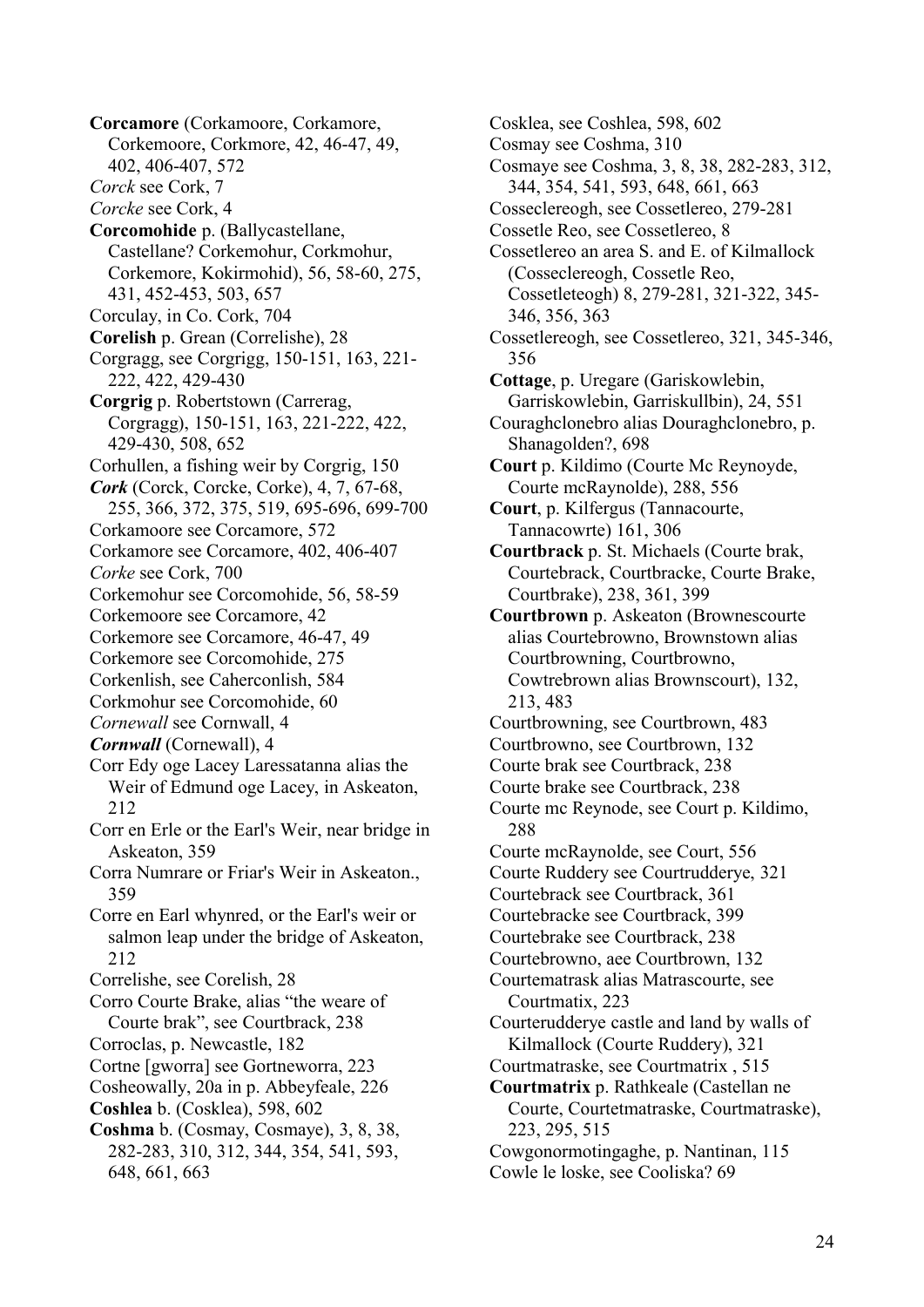Cowlebane, Mahownagh, 10a in p. Mahoonagh (Cowlebane), 240, 250 Cowlebane, 20a free land in p. Clonelty cf Cuielbane of Civil Survey p.255, 667 Cowleboye, p. Kilmeedy??, 68 Cowlecappa, see Coolcappagh, 335 Cowlemiskishe, see Cuilymiskie, 444 Cowlerush, see Coolrus, 77 Cowlerushe, see Coolrus, 77 Cowllyhenane, see Coolyhenan, 559 Cowlynaghe, 698 Cowtrebrown alias Brownscourt, see Courtbrown, 213 Coy Edufe, parcel of woodland in p. Grange, 208 Crackeneye, see Cracknye, 194 Cracknye, 20a parcel in p. Monagay-Killeedy Crackeneye, 194 Crag mcTeige, see Craggs, 156 Cragbegg, p. Cappagh, 308 Cragclanmahownagh, one of 8 church tuath (Cragg Clan Mahownde, Craghmacmahony, Cragmahowne, Cragmcmahowny), 236-237,247, 632 Cragg Clan Mahownde, 247 Craggan, se ???Creggane, 282, 648 Craggbegg, 596, 685 Cragge, p. Kilmoylan, 427 Craggmortyll, p. Adare, 283 **Craggs** p. Robertstown (Crag mcTeige), 156 Craghmacmahony, see Cragclanmahownagh, 236 Cragmahowne, see Cragclanmahownagh, 237 Cragmcmahowny, see Cragclanmahownagh, 632 Cragmoore, see Cragmore, 211 Cragmore p. Askeaton (Cragmoore, Craigmore), 211, 419 Craig ncTeig Clonelty alias Clonety and Fynnor, 427 Craigmore, see Cragmore, 419 Cranestowne, 619 Creagh, p. Lismakeery, 461 Cream see Crean p. Monagay??, 196, 220 Crean a p. in Monasternenagh Ballycahane Glenogra area from names in the parish (Crean koeraghe, Crean Koheragh, Creans, Kylcrean woods), 17, 284, 350, 389, 643- 644 Crean koeraghe, see Crean, 284

Crean Koheragh, see Crean, 350 **Crean** p. Monagay 20a (Cream, Crean), 196, 220, 440 Creans, see Crean, 17, 389 Creave yeragh, see Creeves, 136 Creave, see Creeves, 136 Creavehurragh, see Creeves, 137 Creaveyearaghe, see Creeves, 136 Creaveyeragh, see Creeves, 136 **Creeves** p. Lismakeery & Dunmoylan (Creave, Creave yeragh, Creavehurragh, Creaveyearaghe, Creaveyeragh, Encreaff, Kyllnekreaveyeragh,), 136-137, 461 **Creggane** p. Hackmys (Craggan; on basis both described as having a castle), 282, 648 **Croagh** p. & t. (Croaghnemore, Crogh, Croghe, Croghnemoregez, Croghnomoregeez, Croghnomoregez, Croghnomoregezagh, Crough, Croughe), 51, 106, 108-111, 275-278, 309, 341, 344, 473-475, 496, 513, 530, 650, 677 *Croagh Patrick* Co. Sligo Crogh patricke, 4 *Crogh Patricke*, see Croagh Patrick, 4 Crogh, see Croagh, 109, 276, 278, 677 Croghan, 1/2 quarter in p. Killeedy (Croghean, Kyllcroghan), 196, 440 Croghe, see Croagh, 51, 106, 109-111, 275- 278, 309, 341, 344, 677 Croghean see Croghan, 196 Croghnemore, see Croagh td., 108 Croghnemoregez, see Croagh td., 108 Croghnemullo see Croghnemullogh, 181 Croghnemullogh p. Newcastle (Croghnemullo), 178 Croghnomoregeez, see Croagh td., 277 Croghnomoregez, see Croagh td., 309 Croghnomoregezagh, see Croagh td., 473 Cromanbegg, parcel in p. Mahoonagh, 679 Cromanmoore, parcel in p. Mahoonagh, 679 Cromannaghbodagh, parcel in p. Mahoonagh, 679 **Cromwell** p. Ballinlough (Cromwelloknowing alias Knockcromwell, Knockgromell), 29, 392 Cromwelloknowing alias Knockcromwell, see Cromwell, 29 Cromyglan p. Kilfergus? (Kyllcromyglan), 303 Crosbohur, woodlland in p. Ardagh, 178 Crosbullog, see Cross, 234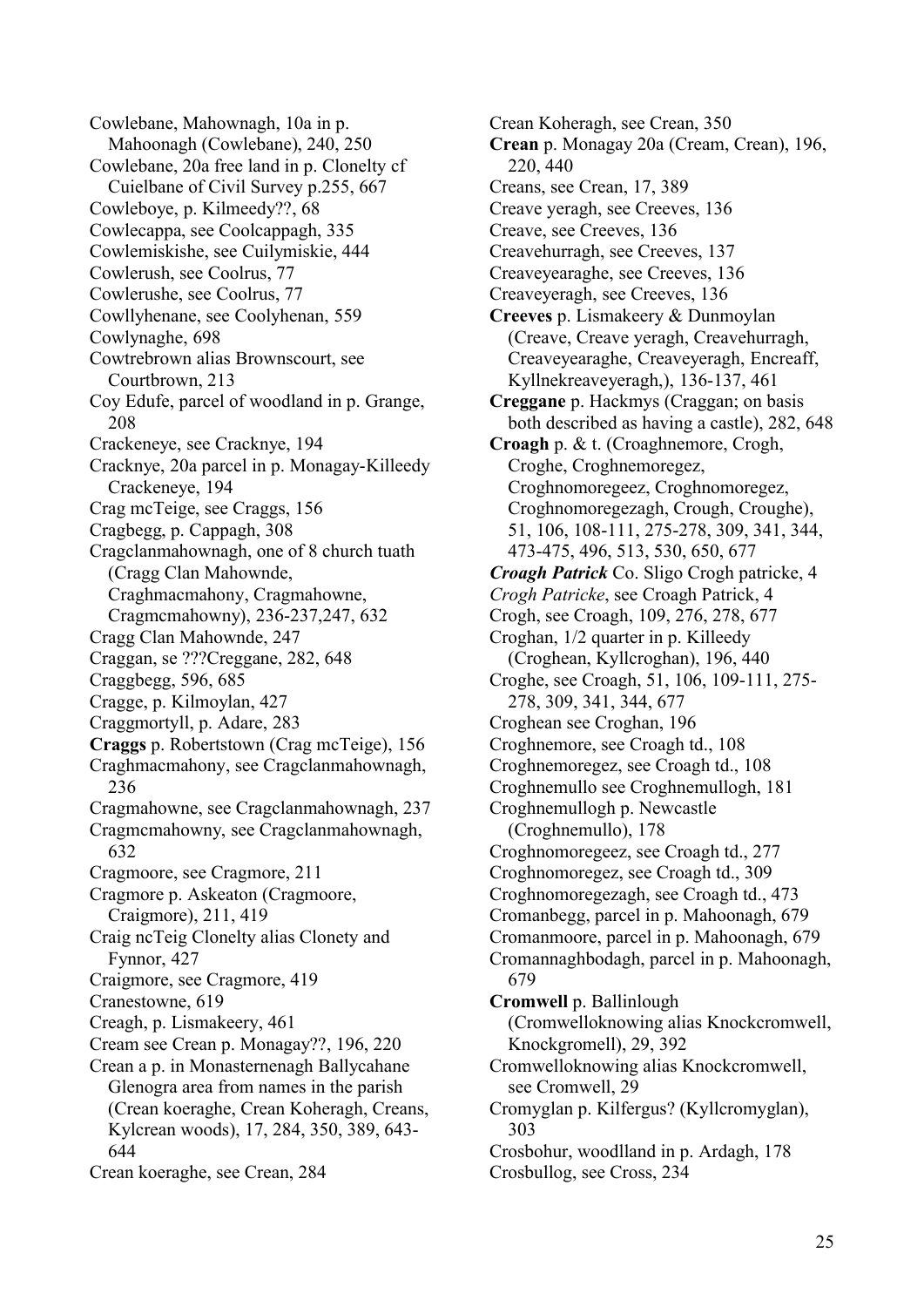**Cross** p. Ardagh (Crosbullog, Crossbullog, Crossebullog; editor suggests in fn. 735 Ballydusgum alias Bullugh), 234, 236, 518 Crossbullog ,see Cross, 234, 236 Crossebullog, see Cross, 234 Crough, see Croagh, 530 Croughe, see Croagh, 473-475, 496, 513, 650 Cucurraith, in Small County, 444 Cuilbane, in Small County, 444 Cuillbane, in p. Askeaton??, 486 Cuilloskie, see Cooliska?, 447 Cuilnahila, p. Rathronan, 510 Cuilymiskie, see Cowlemiskishe, in Small County, 444, 447 Cullenagh wood, in p. Kilmoylan, 426 *Cullenoghwonagh*, Cullen now in Tipperary?, 414 Cullog boye, 193 Culloghboye, in b. Glenquin, (Cullog boye) 193 Cullshonekyn, in p. Killeedy, (Culshonnekyn, Kyllculshoinekyn), 331, 678 Cullynagh, in p. Killeedy/Monagay, 196, 220 Culshonnekyn, see Cullshonekyn, 331 Cultomen, see Cooltomin, 140, 144 Cultomyn, see Cooltomin, 464, 489 Cunigre Clone Molte, rabbit warren of Clonenemolte, 351 *Curinyanach*e, in Co. Kerry, 703 Curra ne gehee, wood of the spears, a parcel of Ballyallinan , 101 Curraduffe, a parcel belonging to Rathkeale Priory, 360 Curragh adohane, woodland in p. Rathronan, 186 Curragh Clenoghe, see Clenoghe [wood of], 331 Curragh Clonefeakan, see Clonefrakan [woodland of], 199 Curragh Duff, Curraghduffe, p. Rathronan, 186, 510 Curragh Egubgan, parcel of woodland in Killeedy/Monagay, 194 Curragh ne Grana, parcel with timber in p. Ballingarry, 80

Curragh ne Kyllmore, woodland in p. Ballingarry, 78

Curragh ne ladderye, woodland in p. Killeedy/Monagay, 197

Curragh ne Lysdan, parcel with timber in p. Ballingarry, 80 Curragh ne mannogh, woodland in p. Rathkeale, 96 Curraghallygall, see Bally Gale [wood of] p. Killeedy, 198 Curraghballyowen, Ballyown [wood of], p. Killeedy/Monagay, 197 Curraghduffe, see Curragh Duff, 186 Curraghe Clone Cannon, see Clone Cannon, 199 Curraghe, see Saincte Collmans Ilande, 4 *Curraghnegale*, in Co. Kerry, 640 Curraheen p. Nantinan (Curroghga londoneg? Curroughhien), 308, 477 Curranegehee, see Curra ne gehee, 101 Curreyne sleddye, see Curreynesleddye, 115 Curreynesleddye, p. Nantinan, 115 Currickye, in p.Kilmoylan, 427 *Currogbogg*, in Co. Cork, 702 Curroghga londoneg, see Curraheen, 308 Curroughhien, see Curraheen, 477 Curryn ne no backye (wood of the lame cow) p. Monagay, 190 Cwonagha, McBryan see Coonagh, 683 Cwonaghe see Coonagh, 683-684 Cyllballykyrke, see Ballyquirk [wood of], 197

# D

**Daar** River, tributary of the Deel nr Newcastle(Ewgarro), 214 Dagill, in Co. Kerry, 703 **Danganbeg** p. Mahoonagh(Dyngan more & beg, Kylldyngan), 76 **Darranstown** (Ballydonnomounte, Ballydonnounte; on basis that this townland has only castle, a motte, in p Emlygrennan), 322 Daylies town alias Bally Gale, p. Killedy/Monagay, 198 Deadan alias the two Deadans, Dedanes, p. Rathronan, 172, 652 Dealus, p. Kilscannell/Rathkeale, 165, 680 Dedanes, see Deadan, 172 **Deegerty** p. Kilcornan (Digirrth, Dirgirth), 576, 689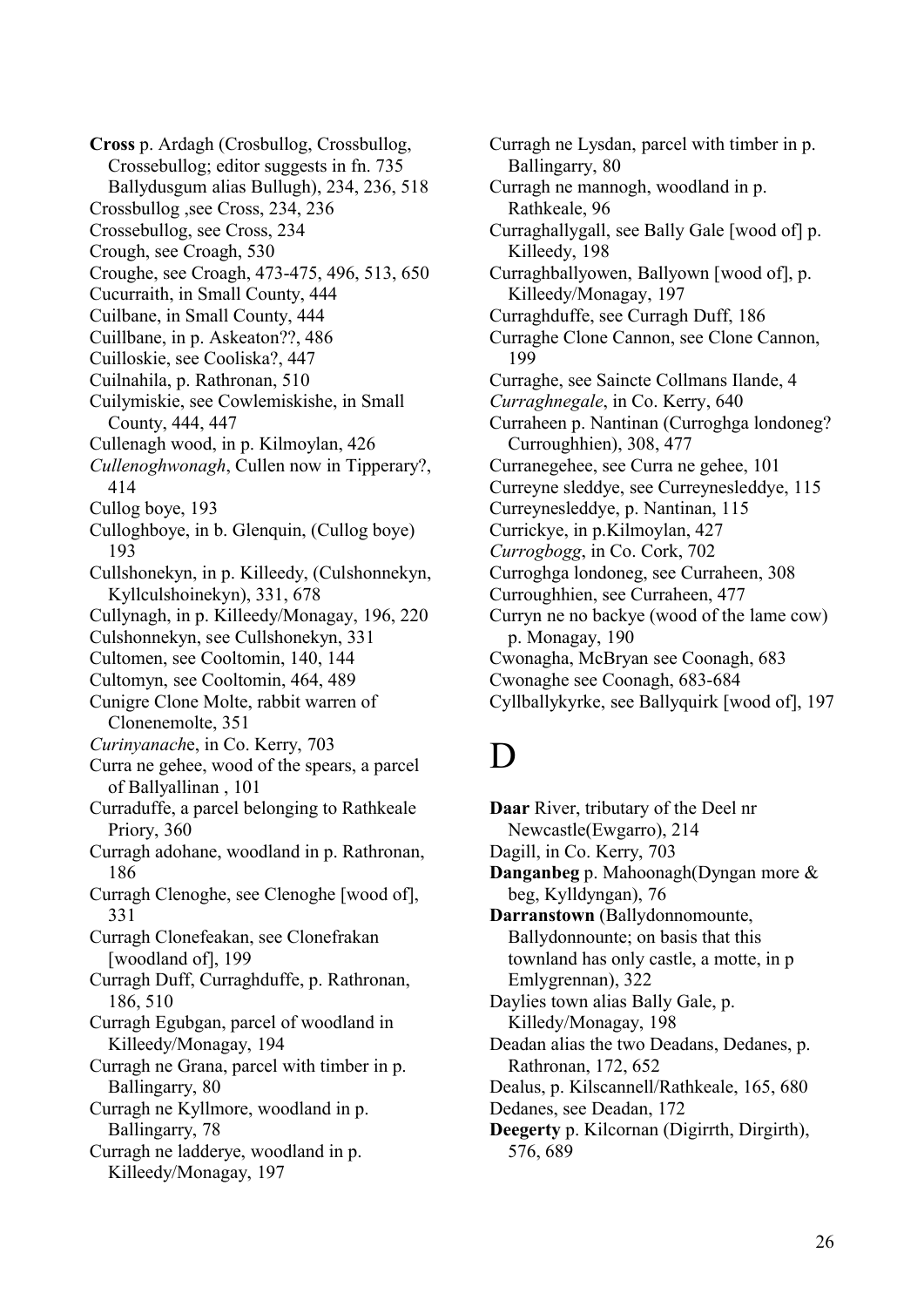**Deel** River (Deele, Deell, Deil, Deyl, Dyle, Dylebegg) NB 226 ref should read Feale, 119, 210, 212, 214, 223-224, 226, 324, 359, 417, 512, 706 Deele, see Deel, 214, 223-224, 226, 359 Deell, see Deel, 324 Deil, see Deel, 417 Deriskilloghe, p. Croagh, (Derriskylloghe) 108 **Derraulin** p. Corcomohide (Dirrealyne, Dyrreallen, Dyryallen), 57, 452 Derriskylloghe, see Deriskilloghe, 108 **Derry** p. Nantinan (Dyrrey, Dyrreye, Dirrey), 116, 181, 477 *Devon*, in England, 372 Deyl, see Deel, 706 Digirth, see Deegerty, 689 Dirgirth, see Deegerty, 576 Dirrealyne, see Derraulin, 452 *Dirremaymore*, in Co. Kerry, 448 *Dirren Muyntore*, in Co. Kerry?, 228 *Dirrenmoymore*, in Co. Kerry, 639 Dirrey, in Co. Kerry, 640 *Dirrey*, see Derry however Derreen should also be considered because it is in the outlier of the parish which is on the Kerry border where the other lands in this section lie, 478 Dirrio, in Small County, 445 Dirry, see Dirrey, 478 Disart, see Dysert, 632 Doacatten, see Doocatteen, 184, 500 Dohaylebegg see Doohyle Beg, 457 Dohaylmore, see Doohyle More, 457 Doheill begg, see Doohyle Beg, 112 Doheillmore, see Doohyle More, 112 Dominican Friary of St. Saviour's Limerick, burial place of Donal Carbreach O'Brien (Monasterie Donnogo Carbry otherwise Monasterie Woghtro, 238 Donberen, p. Rathnaseir now part of Nantinan, 525 Dondons land, in b. Small County, 381, 383 Donemeane, see Doonmoon?, 543 *Donfryse*, Dumfries in Scotland, 4 Donmoylan, see Dunmoylan, 490 Donmoylin, see Dunmoylan, 429, 457, 461, 491, 508, 649-650, 691 Donygalyn alias Ballyfarewell, p. Newcastle, 438

**Dooally** p. Newcastle (Dowaley, Dowalley, Dowally), 215, 439 **Doocatteen** p.. Newcastle (Doacatten, Doucatten, Kylldoacatten), 184, 500 **Doohyle Beg** p. Nantinan (Dohaylebegg, Doheill begg), 112, 457 **Doohyle More** p. Nantinan (Dohaylemore, Doheillmore, 112, 457 **Doon** p. (Dune), 610, 612 **Doonbeirne** p. Rathkeale (Downe berran, Downebaren, Downeberran), 97, 465 **Dooncaha** p. Dunmoylan (Downcahe, Downecahe, Downecha), 146, 341, 650 **Doonmoon** p. Knocklong (Donemeane?), 543 Dooraghnas, p. Kilmoylan, 426 **Doorlus** p. Ballingarry (Dorrelesse, Durlus, Kylldorrelesse), 78, 458 Doroglogh, see Durraclogh, 462 Dorrelesse, see Doorlus, 78 Dorrocloghe, see Durraclogh, 87 **Dorset**, in England, 372 Doucatten see Doocatteen, 184 Douraghclonebro alias Couraghclonebro, 698 Dowaley, see Dooally, 215 Dowalley, see Dooally, 215 *Dowalls*, in Co. Cork, 7 Dowally, see Dooally, 439 Dowell, in p. Monagay (Dowill), 195, 441 Dowill, see Dowell, 441 Dowlardslande alias ffarendoularde, p. Ardagh, 314 Downcahe see Dooncaha, 146 Downcrogh alias Downgrotte see Dungrot, 705 Downe berran, see Doonbeirne, 97 *Downearde*, in Co. Cork, 639 Downebaren, see Doonbeirne, 465 Downeberran, see Doonbeirne, 97 Downecahe, see Dooncaha, 146 Downecha, see Dooncaha, 341, 650 Downedonell alias Castle of Robert, Downedonnell alias Clogh an Arulta, 463 Downedunell, see Cloghanarold, 463 Downegehebegg, see Dungeeha, 208 Downegehee, see Dungeeha, 423 Downegehemoore, see Dungeeha, 208 Downegehemore, see Dungeeha, 208 Downegone woollye, see Dunganville?, 180 Downegonewith, see Dunganville?, 690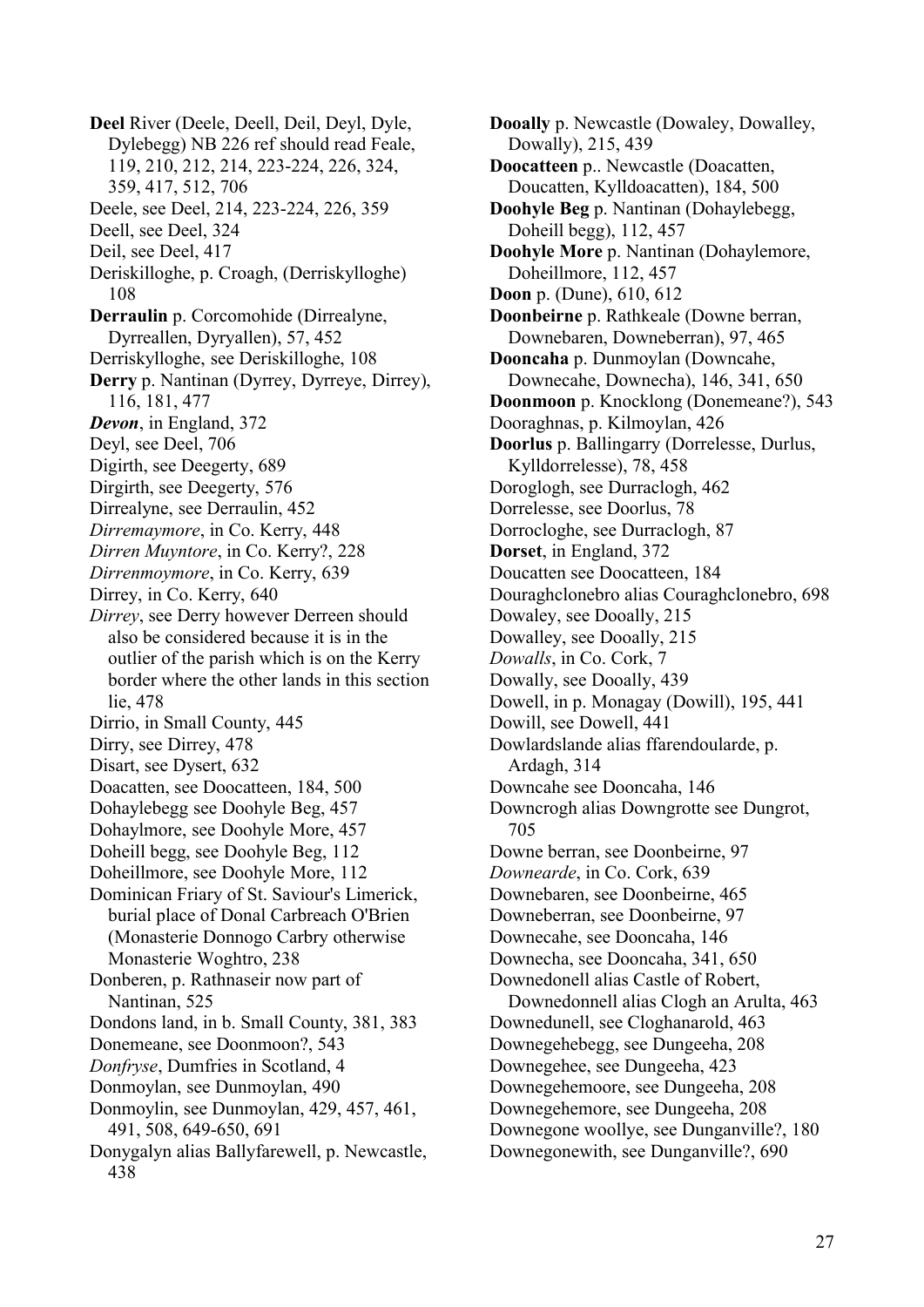Downegonewoollye, see Dunganville? (Glandownegonewell), 180 Downekeepe see Dunkip, 660 Downekippe, see Dunkip, 312 Downesahell, p. Robertstown, 159, 424 Downgrott see Dungrot, 705 Downgrotte alias Downcrogh see Dungrot, 705 Drologhan, see Dromlohan?, 685 *Dromaltaine beg* alias Cogiriiache, in Co. Kerry, 703 *Dromanagh*, in Co. Kerry, 716 **Dromard Demesne** p. Rathkeale (Dromarde, Dromearde, Droomearde), 105, 224-225, 515 Dromarde, see Dromard, 515 Dromballyvallder, 60a in p. Monagay, 199, 681 Drombegg, 409 *Dromcaer*, in Co. Kerry, 704 Dromcollogor Colebuy, 456 *Drome Omarkegg*, in Aherlow possibly Co. Tipperary, 705 Dromearde, see Dromard Demesne, 105, 224 Dromedewyn, p. Killagholehan, (Glandroomedewen), 334 Dromeeroo, p. Corcomohide, 657 Dromekyn, see Dromkeen, 584 Dromelare, see Dromlara, 327, 663 Dromelogan, see Dromlohan?, 601 Dromen Guynyn, woodland in p. Newcastle, 179 Dromen mcTirrelagh, 20a in p. Newcastle, 179 Dromen Ranhy woodland in p. Newcastle, 179 Dromen, see Dromin Beesom?, 179 Drometrasena, see Dromtrasna, 441 Dromhere, 571 **Dromin Beeso**m p. Newcastle (Dromen, Droomen), 179-180 **Dromin** p. Grange (Dromon, Droomeon), 207, 651 **Drominmacturlough** p, Newcastle (Droome mc Tirrelagh), 67, 191, 690 **Dromkeen** p. (Dromekyn), 584 **Dromlara** p. Grean (Dromelare, Dromlare, Kyldromelare), 327, 663 Dromlare see Dromlara, 327

**Dromlohan** p. Kilcornan (Drologhan? Dromelogan? Droomeloghan, Lystrumloghan?), 296-297, 350, 601, 685, 687 *Dromoltaynwy*, in Co. Kerry, 703 Dromon, see Dromin p. Grange, 651 Dromonowhryn, p. Corcomohide, 657 **Dromrahnee** p. Grange (Drumrannane Gannana), 360 Dromroe, woods in p. Corcomohide, 325 **Dromtrasna** p. Abbeyfeale (Drometrasena, Droometaresna), 191, 441 Droom en Doullarde, p. Ardagh, 314 Droom Roe dowell, in p. Killeedy, 195 Droome Colloghan, 67 Droome mc Tirrelagh, see Drominmacturlough , 67, 191, 690 Droomearde, see Dromard, 105, 225 Droomeballyvallor, see Dromballyvallder, 199 Droomebarne, p. Monagay, 441 Droomebegg, p. Grean, 28 Droomeloghan, see Dromlohan?, 350 Droomemoghurr, p. Kildimo, 290 Droomen, see Dromin Beesom, 179-180 Droomenecullenagh, woods in p. Monagay/Killeedy see Cullunagh, 197 Droomeon, see Dromin p. Grange, 207 Droometaresna, see Dromtrasna, 191 Drownegohee, p. Grange? 651 Drromen Ballywilliam, woodland in p. Rathkeale, 104 Drum Ranna ne Gannana, see Dromrahnee?, 360 Drynan, t. of Kilbradan, (Drynans) 51, 140- 142, 145, 464-465, 487-489, 650, 681 Drynans see Drynan, 140 **Dublin**, 4, 9, 183, 187, 375, 378, 704 Dumoylyn, see Dunmoylan, 341 Dune, see Doon, 610, 612 **Dunganville** p. Newcastle (Downegone woolye, Downegonewith, Downegonewoollye), 180, 690 *Dungarvan*, in Co. Waterford, 704 **Dungeeha** p. Grange/Newcastle (Downegehebegg, Downegehee, Downegehemoore, Downegehemore), 208, 423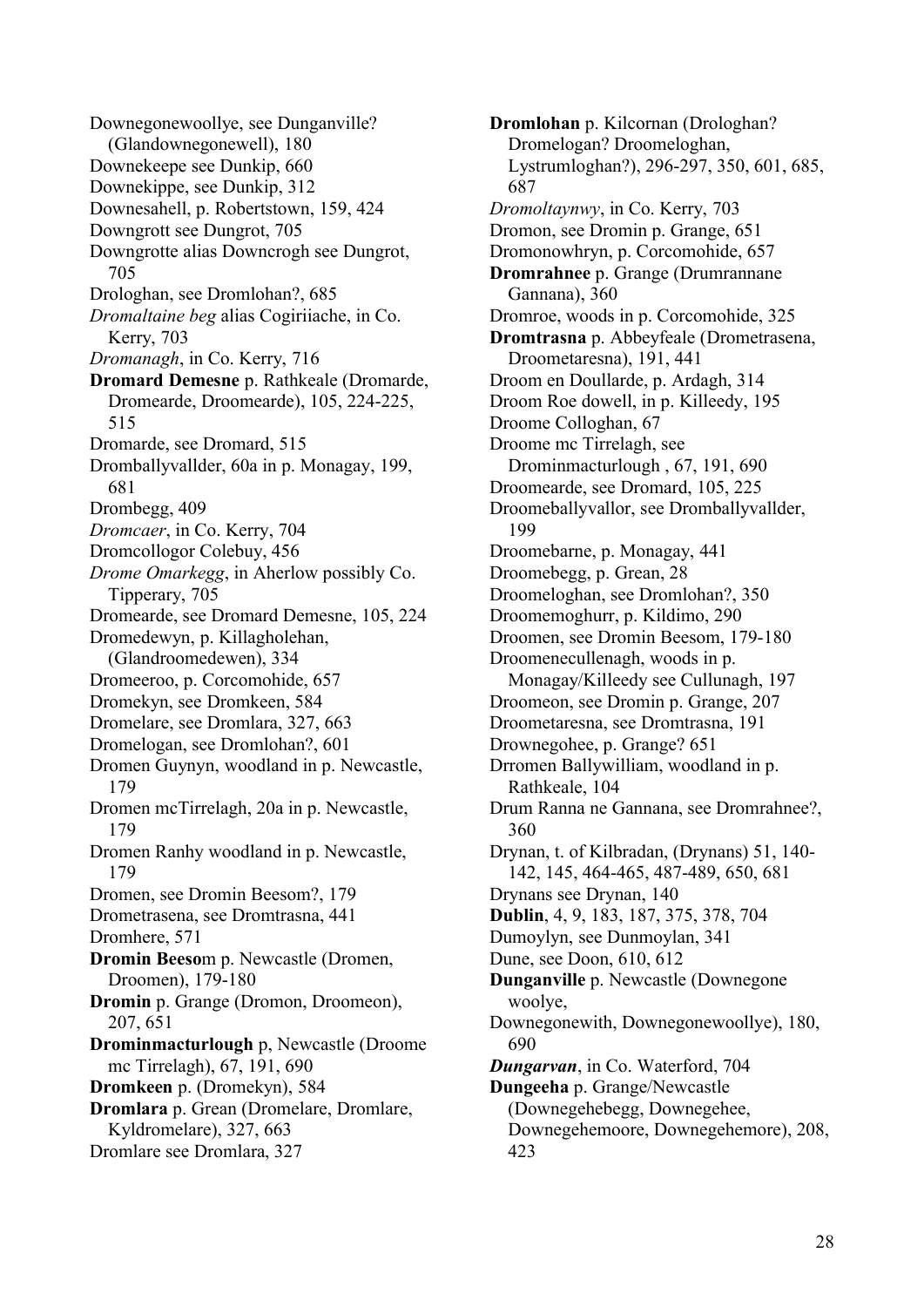**Dungrot** in t. **Knockanbrack**, p. Galbally (Downcrogh alias Downgrotte, Downgrotte), 705 **Dunkip** p. Croom (Downekeepe, Downekippe, Dunkipp, Dunkippe), 312, 660 Dunkipp, see Dunkip, 312 Dunkippe, see Dunkippe, 312 *Dunkyerayne*, in Co. Kerry, 703 Dunloy, in Co. Kerry, 703 **Dunmoylan**, a t. and p. (Donmoylan, Donmoylin, Dumoylyn, Dunmoylin, Dunmoyly, Dunmoylyn), 51, 141, 146-152, 155, 221-222, 253, 338-339, 341, 429, 457, 461, 490-491, 508, 649-650, 691 Dunmoylin, see Dunmoylan, 141, 152, 222, 339 Dunmoyly, see Dunmoylan, 151 Dunmoylyn, see Dunmoylan, 51, 146-150, 152, 155, 222, 338, 341 Duranes otherwise the three Raughts or three intrenched Rundells, part of Shanid manor p. Kilmoylan, 153 Durenyshe, see Durnish, 150 Durlus, see Doorlus, 458 **Durnish** p. Robertstown (Durenyshe, Duynesh), 150, 429 **Durraclogh** p. Ballingarry (Doroglogh, Dorrocloghe), 87, 462 Duynesh, see Durnish?, 429 Dyle, see Deel River, 210, 212, 512 Dylebegg, see Deel River, 119 Dyngan beg, see Danganbeg, 76 Dyrreallen, see Derraulin, 57 Dyrren Maymore, see Dirren may moore, 228 Dyrrenegawogg, p. Croagh, 108 Dyrrenkyllreder, woodland in Mahoonagh, 76 Dyrrey Shandyrrey, wood in p. Askeaton, 133 Dyrrey, see Derry, 116, 181 Dyrrey-Knocke dirrey woods, in p. Askeaton, 125 Dyrreye, see Derry, 116 Dyrreyknockneskeighe, woodlands in p. Monagay, 191 Dyryallen, see Derraulin, 57 **Dysert** p. Robertstown (Disart, Dyzarte), 247, 632 Dyzarte, see Dysert , 247

### E

Eaghan, river, 191 Eanagh, parcel of Newcastle manor in that p. (Eanaghe), 217-218, 439 Eanaghe, see Eanagh, 439 Eanoghe O Murtell, near Lough Gur, 33 Eaqulishna Groman, p. Mahoonagh, 679 *Earagh*, in Co. Clare, 714 *Eclery*, in Co. Cork, 704 Eddenreloghan, see Ardlahan?, 556 Ederrcloghan, see Ardlahan?, 288, 290 Egalasserosse, see Iveruss, 248, 300 Egallahowre, see Grange, 423 Egallawhoore, see Grange, 206 Egalusorisse, see Iveruss, 582 *Egbeache*, in Co. Cork, 704 Egolassorosse, see Iveruss, 298 Ekonnell, see Castleconnell, 584 Elannaware, ?, 597 **Elmpark** p. Kilkeedy (Knockrunyn, Kyllnekally; Westropp places both in Elmpark), 572 **Elton**, p. Knockainy, 551 **Emly** p. (Emmelye), 322 Emmelye, see Emly, 322 En Classe Rowe, see Classroo, parcel in p. Kilmoylan , 424 En Leasignelteagh, a parcel of Cloonylahard p. Kilmoylan, 424 En Mullagh, see Mullagh, 427 En poole ne Cally, a fishery on the Deel at Askeaton, 212 Enackmy, in Co, Kerry, 229 Enagh roo, p. Croagh, 109 Enaghtroche, ? 597 Enbeogh see Beagh, 686 Encowragh, parcel of woodland in Killeedy/Monagay, 194 Encreaff, possibly related to Creeves? 461 enduffe, p. Monagay, 231 Eneskoysh, see Enniscoush, 668 Enfevhanagh, p. Mahoonagh, 679 Enghkorogh or the Weare, 290 *England*, 4, 130, 242, 263-265, 300, 365-366, 368, 370-371, 373, 376-377, 380-381, 392, 421, 424, 482, 643, 697 Englandestowne, see Ballyengland, 130 Englandstown, see Ballyengland, 482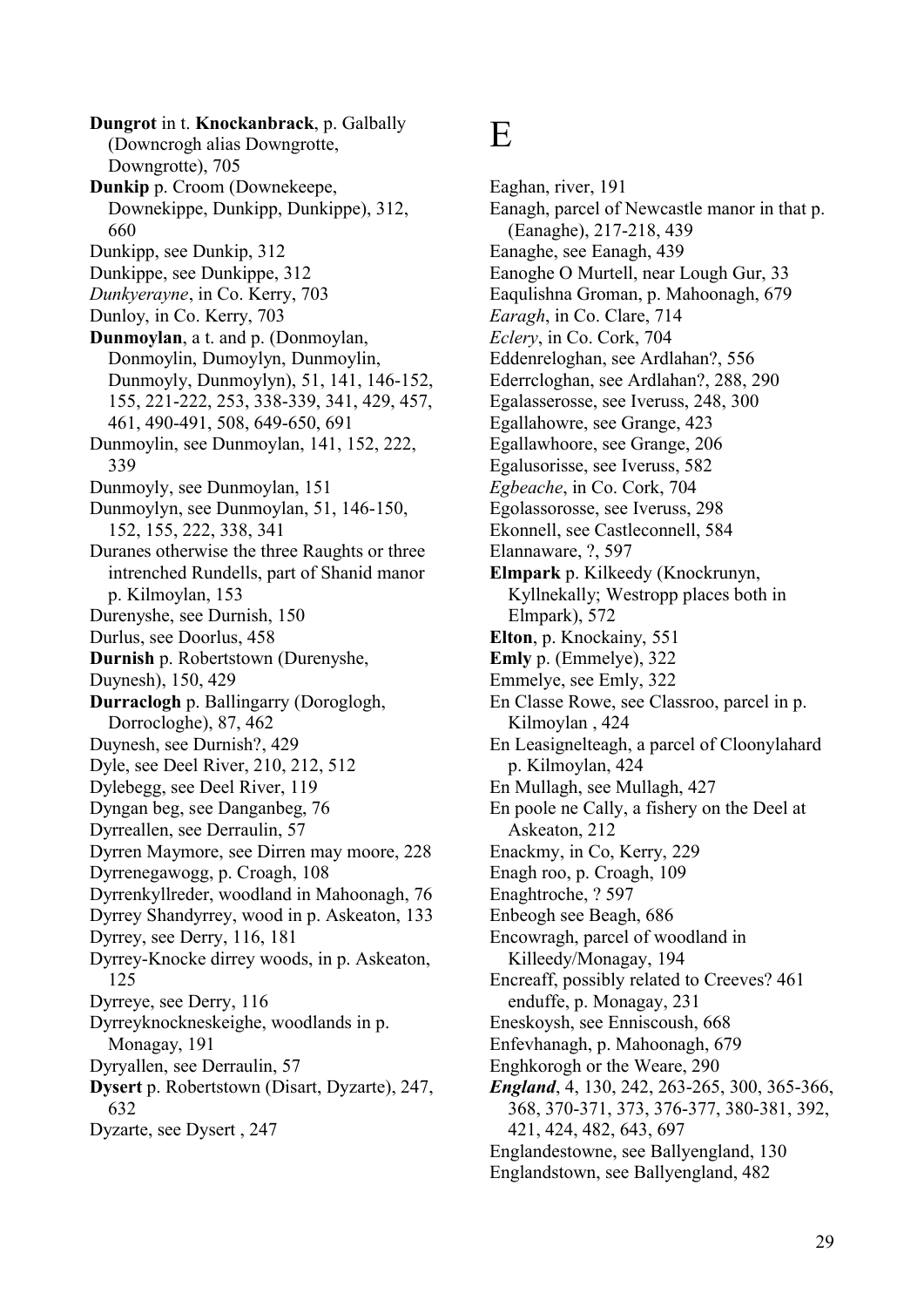Englandstowne, see Ballyengland, 213 Engworough, in p. Adare, 552 Enkurragh, 15a in p. Mahoonagh, 250 Enneske, see Scattery Island, 711, 713 Enneskea, see Scattery Island, 711 Ennesky, see Scattery Island, 714 Enniscoush p. Nantinan (Inchemoore, Inchemore), 121, 461 **Enniscoush** p. Rathkeale & Nantinan (Eneskoysh), 668 Enparricke alias Newcastle park, p. Newcastle, 439 Estremoy, part of b. Clanwilliam (Nestermoy), 41, 355, 584 Ewgarro River, see Daar River, 214

# F

Fahigh,? 685 Faningstowne see Fanningstown par. Fedamore, 393 Fanleghan, 20a parcel in p. Monagay (Kyllfanleghan), 200-201 Fannamoore, p. Robertstown (ffana moore), 227, 516 Fanningstown par. Fedamore (Faningstowne, Fanningstowne, Fannungstown, Fanyngstowne alias Ballynanying), 19, 390, 393 Fanningstowne see Fanningstown pr. Fedamore, 19 Fannungstown see Fanningstown par. Fedamore, 19 Fantes landes or ffaren in Nanta, see Fantstown, 345 **Fantstown** p. Kilbreedy Major (Fantes landes or ffaren in Nanta, Fantstowne), 345, 675 Fantstowne, see Fantstown, 675 Fanyngstowne alias Ballynanying see **Fanningstown** p. Fedamore, 390 Farenagh Lymerick, p. Ardagh, 260 Farren ne Gonyna alias Connyes pounde, see Farrenegonynct, 192 Farren dollo en Erle, 15 quarters in p. Cloncagh, 335 Farren dollo Ruddery alias the chargeable land of the Knight of the Valley of Kenry Hurraghe, 287-290

Farren dollo Trogh en Ackmy, in Co. Kerry, 229 Farren e Nytig alias White's Land par. Ardagh, 244 Farren en altyg alias Wale's land, 235 Farren en Mollen alias Ballynmollen alias Milltown, see Ballinvullin, 250, 290, 343, 363 Farren hagglas or Church land, par Croagh, 278 Farren Henry Roe, see Farrenhenryroo, 11 Farren I Cowlagh, 10a in p. Ardagh, 235, 245 Farren I Dullard aliasDullard's land, one of burgess lands of Ardagh, 235 Farren I meneterigg, p. Ardagh, 235 Farren Inytygg or White's lands, 20a in p. Ardagh, 235 Farren mc ygonir, part of demesne land of Newcastle, 215, 439 Farren mcy Gower, see Farren mc ygonir, 215 Farren Merlen, part of demesne lands of Newcastle, 215 Farren ne geragh, 10a in p. Ardagh, 236 Farren ne Monaster, see Abbey, 363 farren sere Robert oge [Quisshen], 20a in Ballymorrisheen, 324 Farren syer Redmund mc Thomas, Lands of Redmund mc Thomas Thomas Roo Wale, p. Clonshire, 343 Farren tancklen, see Farrentancklen, 86 Farren y bullog, p. Ardagh, 234 Farrenegonynct, p. Monagay (ffarren ne Gonyna alias Connyes pounde), 192 Farrenhagglas, the glebe in Mahoonagh Beg?, 273-274, 276 Farrenhenryro, see Farrenhenryroo, 38 Farrenhenryroo p. Athlacca? (Farren Henry Roe, Farrenhenryro, Ferranhaynryro), 11, 38, 674 Farrensesseragh/ Offargus. a tuath in the Clonagh Kilscannell region (Farrensesseraghe, Farrensessereghe, Farrensesserogh, Farrensesseroghe, ffarrensesseragh, ffarrensesseraghe), 51, 163, 171, 219-220, 225, 335, 423, 464-465, 468-469, 492-494, 509, 652, 680 Farrensesseraghe, see Farrensesseragh, 171 Farrensessereghe, see Farrensesseragh, 219

Farrensesserogh, see Farrensesseragh, 51, 335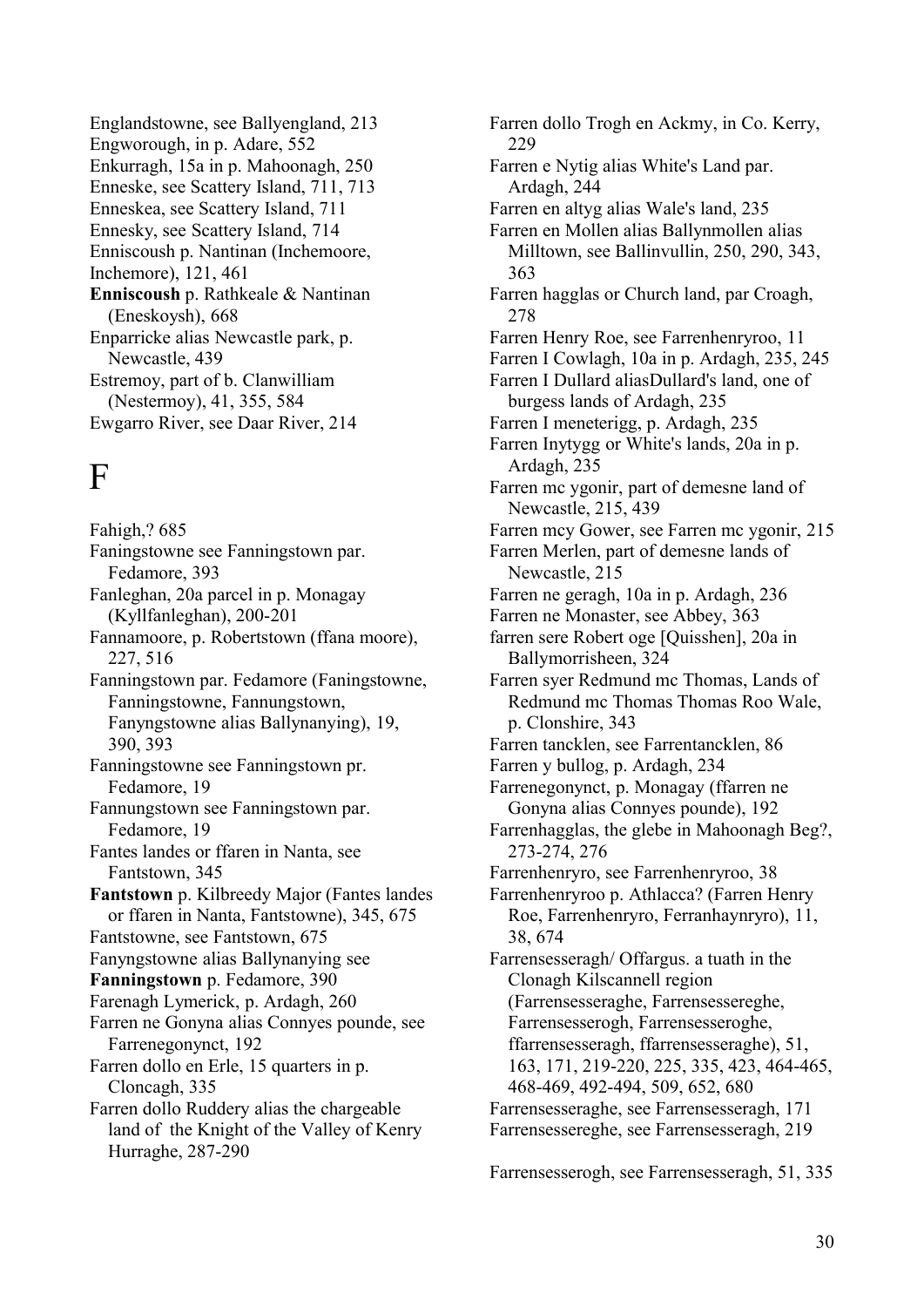Farrensesseroghe, see Farrensesseragh, 171 Farrentancklen, fn. 411, about half a mile east of Ballingarry, 86 Farrentegen, p. Ballingarry (Furrentegen, ffarrintegin), 86, 504 Farrey Econnaghe, p. Killagholehane (Farriheconnagh), 242, 629 Farriheconnagh, see Farrey Econnaghe, 629 Feadamore see Fedamore, 390 Feahe ne curra lea, ....curry lea, wood in p. Lismakeery, 137-138 **Feale**, River (Fealle, ffeale, Pheale, Phele, Veale), 226, 229-230, 448, 640, 715 Fealle see River Feale, 226, 229-230 Fearan an Mullen, in b. Small County, 444 Fearentynna, parcel of demesne lands of Newcastle (Fearontuniagh), 215 Fearne ne gunynagh, in p. Monagay, 441 Fearontuniagh, see Fearentynna, 439 Featen in erlyn, parcel of demesne lands of Newcastle, 439 Fedamoore see Fedamore, 20 **Fedamore** p. (Feadamore, Fedamoore, ffedamonr ffedamoore, iffeadamoore), 18- 20, 390 Feeballyan, see Ballyan woods of, 143 fenne Ardeneare, see Ardaneer, 527 Fenner, ? Place of execution of James mc Garrott duffe, 11 Ferranhaynryro, see Farrenhenryroo, 674 ffana moore, 516 ffantstowne, see Fantstown, 675 ffaren dollo en Erle, 15 quarters in p. Cloncagh, see Farren dollo en Erle, 341 ffaren dollo Ruddery, see Farren dollo Ruddery, 294-295, 298, 322 ffarenka alias Cathir, 20a in p. Rathkeale, 654 ffarren in Nanta or Fante's landes, see Fanststown, 345 ffarren na Ganana/Gannana, parcel of Rathkeale Priory, p. Nantinan, 360 ffarren ne Gonyna alias the Connyes pounde, see Farrenegonynct, 192 ffarren Sier/Sere Thomas or the free land of the lord of Clonlesse, 325, 330 ffarren Syer Redmundi roe, 344 ffarren syer Ruddery or the Knight's free land, parcel in Kilcornan parish, 294, 302

ffarren Syer Ullig Wale or Ullig Wale's free land, p. Kilcolman, 338 ffarrendoularde or Dowlardslande, see Dowlardslande, 314 ffarrenne caheraghe, p. Askeaton, 318 ffarrennegeyry alias Tullogh's land, p. Ardagh, 307 ffarrensesseragh, see Farrensesseragh, 163, 220, 468-469, 492-494, 509, 652 ffarrensesseraghe, see Farrensesseragh, 465 ffarrenwaterine, in Co. Cork?, 699 ffarrintanklin, see Farrentancklen, 504 ffarrintegin, see Farrentegen, 504 ffarryneglanne, p. Rathkeale, 668 ffaydane, p. Shanagolden, 698 ffeale, see Feale River, 226 ffearren a Kills Ballynridealy, p. Rathkeale, 463 ffedamonr see Fedamore, 18 ffedamoore see Fedamore, 18-20 ffemyngstowne, see Flemingstown, 619 ffenewre, in Corcamore, 572 fferrenneCaheraghe, p. Askeaton (fffarrene caheraghe), 318 fffarrene caheraghe, see fferrenneCaheraghe, 318 ffoynes, see Foynes, 150, 508 ffyhanagowre, p. Askeaton, 463 ffynetres , see Finniterstown where there is a castle., 635 Fiebegg, see Fyrebegg, parcel of manor of Newcastle's demesne land in Monagay parish, 440 Fineglas, p. Killeedy (Finneglas, Fyneglas), 198, 680 Finneglas, see Fineglas, 198 **Finniterstown**, p. Drehidtarsna (Ballinfyneter, ffynetres Castell, Fynnenstowne alias Ballyfynneter, fyntres town), 251-252, 283, 635, 647 **Finoo** p. Kilmoylan (Fynnor, Fynur, Kyllfynnar), 157, 427 **Flemingstown**, p. Ballingaddy? (ffemyngdtowne), 619 Foines, see Foynes, 430 Foxes Country alias Poblebuskagh an area in p.Uregare, 24, 37, 381 Foxes Landes, see Foxes County, 37, 381 **Foynes** (ffoynes, Foines, Kyllfoyne), 150, 422, 429-430, 508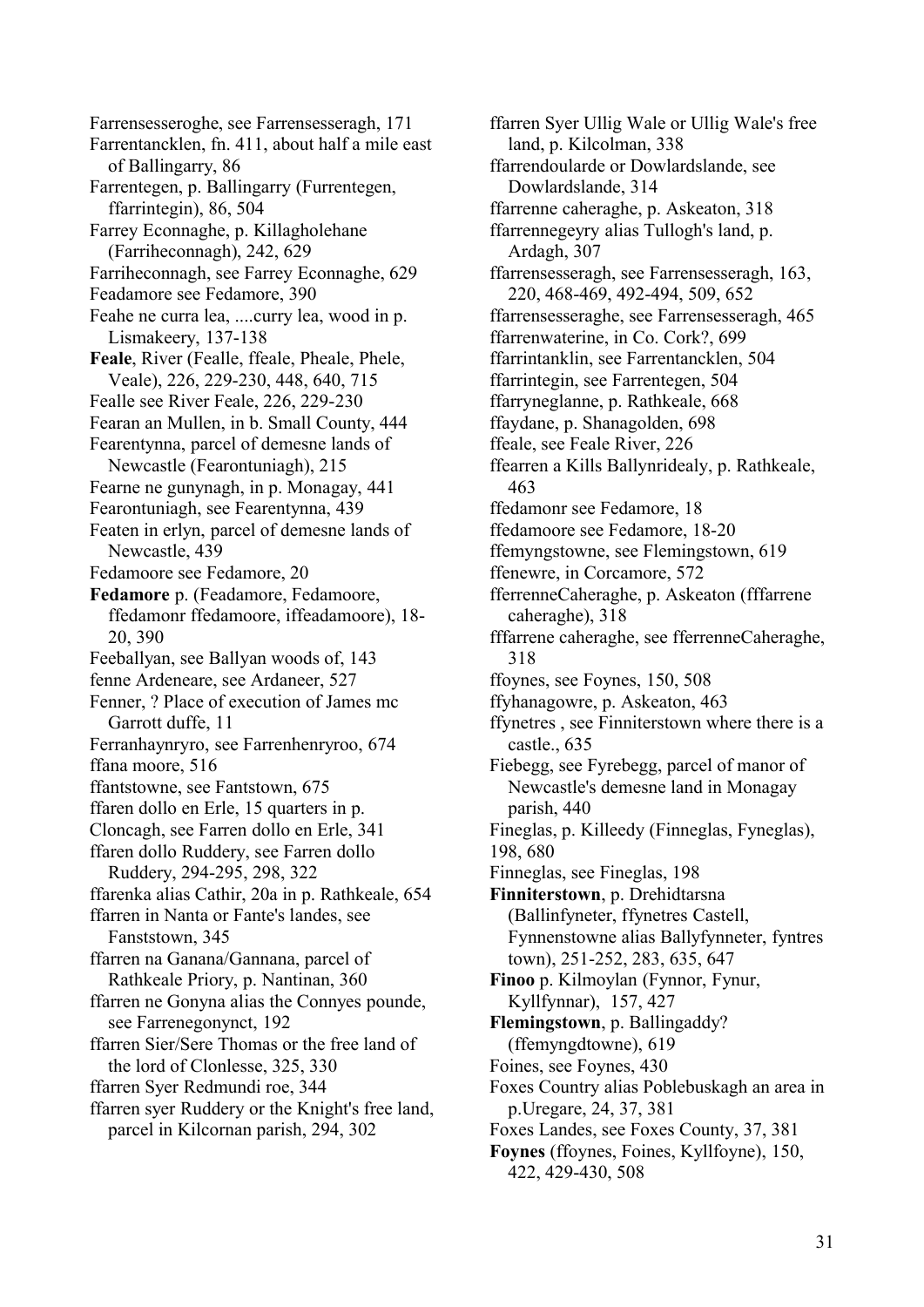**Frankfort** p. Ballingarry (Ballen Rankeye, Ballyn Rankeye, Ballynranky), 87, 465 Friarstown (Ballinbraher or Bally Numrare), 362 **Friarstown** p. Caheravally (Ballyniebraher), 708 Froyde yguir (recte Srad) street in Newcastle, 439 Furrentegen, see Farrentegen, 86 Fyemore, see Fyremore, parcel of manor of Newcastle's demesne land in p. Monagay p. 440 Fyneglas, see Fineglas, 198 Fynnenstowne alias Ballyfynneter, 283 Fynneter's Castle, see Finnitersown, 251 Fynnor, see Finoo, 427 fyntres town, see Finniterstown, 647 Fynur alias Fynnor, see Finoo, 427 Fyrebegg, parcel of manor of Newcastle's demesne land in p. Monagay, 216 Fyremore, parcel of manor of Newcastle's demesne land in p. Monagay, 216

# G

**Galbally** p., 705 **Gale** River (Gayley), 186, 228 Gallwaye see Galway, 4 *Galway* (Galwaye), 4 Garankethan alias Garrananekyvan, see Garranekeevan, 651 **Garbally**, p. Croagh (Garebally, Short town), 109, 474 Garden Camus, p. Monagay, 231 Garden ne hvnnev (bynney) a street in Newcastle, 218 Garden y Lackagla/Lackagh, street in Newcastle, 218 Gardenmoore or the great garden, part of Newcastle manor next to castle, 214 Gardin Matrask, in Rathkeale, 316 Gardin nashe, in Rathkeale, 316 Gardin ne whoan alias the backhouse garden; in Rathkeale, 316 Gareballye, see Garbally, 109 Gariskowlebin, cf p. 102 of Civil Survey, see Cottage, 24 Garra gortmore, 20a parcel of Rathkeale manor, 223

Garraen Inshendraed, see Inchendroyde [wood of], 202 Garraendowaley, woodland of manor of Newcastle, 219 Garraenffarraen, woodland of manor of Newcastle, 219 Garragortbegg, 20a parcel of Rathkeale manor, 223 Garran Arde, 252 Garran Ballynekarra, see Ballynekarra wood of, 134 Garran I Kevan, see Garranekeevan, 219 Garran Meane, p. Mahoonagh Garrane Meane), 70, 447, 680 Garran Numrare or the friars' garden, part of Askeaton friary, 359 Garran, p. Croagh, 110, 475 Garran, p. Rathkeale, 166 Garrananekyvan, see Garranekeevan, 651 Garranbally Robert roo, woodland of manor of Newcastle, 219 Garranboy, p. Kilscannell, 170 Garranboye, p. Kilscannell, 170 Garrane kevan, see Garranekeevan p. Newcastle, 185 Garrane Meane, see Garran Meane, 70 Garranekeevan p. Newcastle (Garankethan alias Garrananekyvan, Garran I Kevan, Garranekevan, Garrynekevan), 185, 219, 267, 651 Garranekevan, see Garranekeevan, 185 Garranluffa, see Garranluffagh, 216 Garranluffagh, woodland of manor of Newcastle in p. Ardagh, 216, 219 *Garrantenna*, in Co. Kerry, 639 **Garraunboy** p. Clonshire (Ciarranboye, Garrene boye??), 339, 650 Garreart, see Garryarthur???, 598 Garreduff, see Garryduff, 435, 499 Garreduffe, see Garryduff, 188 Garreffoyn, see Garryfine, 54 Garreffoyne, see Garryfine, 54 Garrefoine, see Garryfine, 657 Garrefoyne, see Garryfine, 54 Garreglasse, see Garryglass, 617 Garren Ballyrala, see Ballyfraley [wood of], 319 Garren bellaghno, 294 Garren en tynneg/tynnegg, an island in p. Rathronan, 228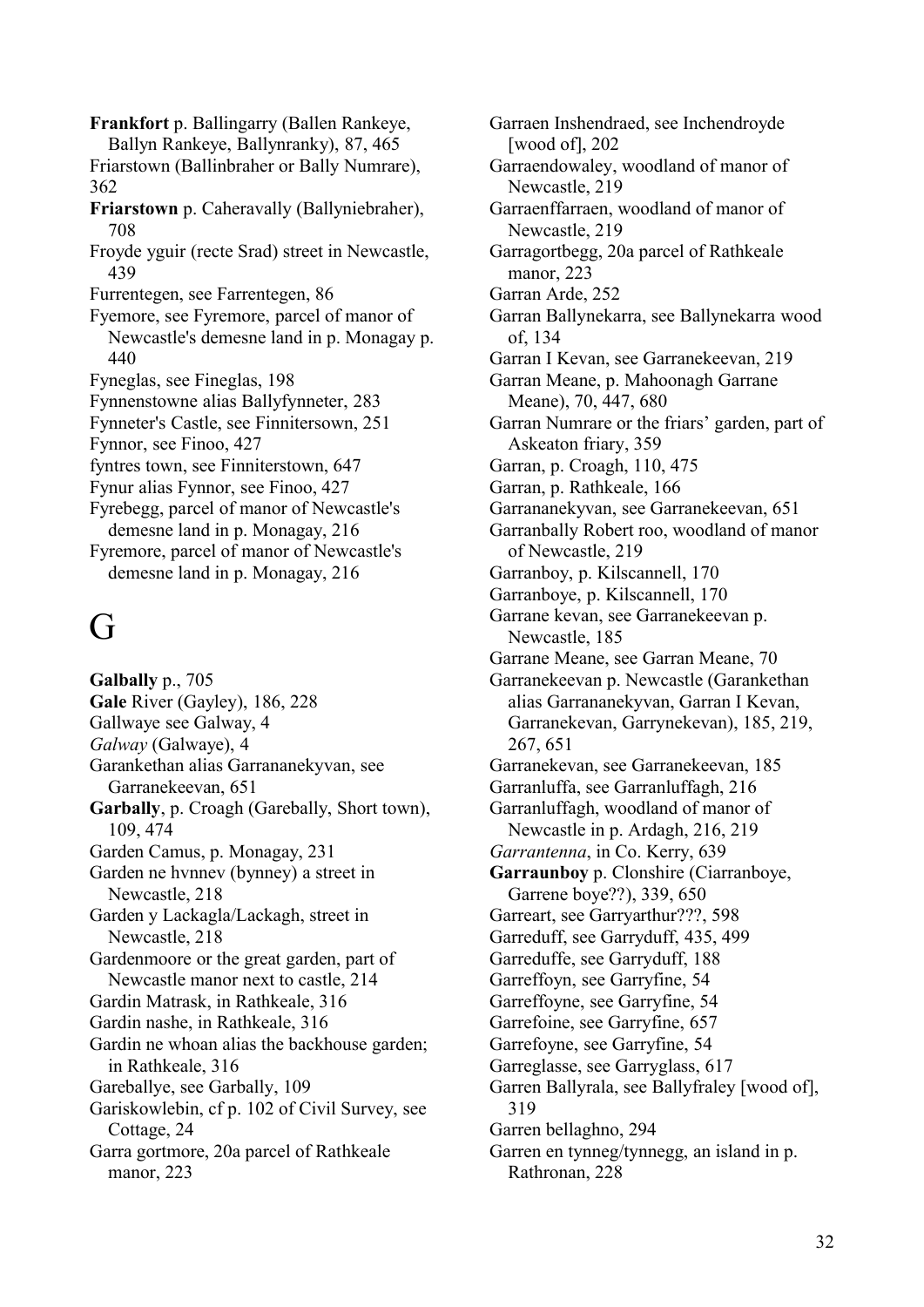Garren ne varr, garden belonging to Rathkeale Priory, 360 Garren Pryorie or Prior's garden, Rathkeale, 360 Garrenballaghonoo, p. Kilcornan, 687 Garrenboy, p. Shanid, 698 Garrene boye, this reads like Garraunboy in p.Clonshire, 650 Garrenemene, p. Corcomohide, 65 Garrenfarsan, p. Lismakeery, 461 Garrenglossick, p. Rathkeale (Garrenglossock, Kylgarrenglossick), 317- 318, 654 Garrenglossock, see Garrenglossick, 317 Garrenmoore ne dromon, subdivision of Cloneskreghan, 207-208 Garrenneboye, p. Ballingarry?, 279 Garrentenna, p. Rathronan, 639 Garreston, see Ballingarry, 645 Garrestowne, see Ballingarry, 461, 707 Garreycloneskreghan, see Cloonyscrehane, 207 Garreycloneskrehan, see Cloonyscrehane, 207 Garreymoore Clonogwillen, p, Grange, 202 Garreymoore, p. Kilscannell, 170 Garreynevar, garden parcel of Rathkeale Priory (Garrsynewar), 256 Garrileakin, part of demesne of Newcastle, in that p. (Garrynaleakyn), 215, 439 Garrin farson, see Garrynfarson, 138 *Garrineglanny*, in Co. Cork, 702 Garriskowlebin, see Cottage, 24 Garriskullibine, see Cottage, 551 Garrocloenbegg & Moore, little and great, p. Croagh, 109, 474 **Garroose** p. Bruree (Garrowe, Garrows), 53, 451 Garrowes, see Garroose, 53, 451 Garrows, see Garroose, 53 Garrsynewar,see Garreynevar, 256 **Garryarthur** p. Kilflyn (Garreart???), 598 **Garryduff** p. Monagay (Garreduff, Garreduffe), 188, 435, 499 **Garryfine** p. Bruree (Garreffoyn, Garreffoyn, Garrefoine, Kyllgarrefoyne or Garreyfoyne Woods), 54, 657 **Garryglass** p. Derrygalvin (Garreglasse,Garryglasse), 615, 617 Garryglasse, see Garryglass, 615

Garrynabin, part of Newcastle demesne in that p. (Garrynabynne), 215, 439 Garrynabynne, see Garrnabynne, 215 Garrynaleakyn, see Garrileakin, 215 Garrynebonagh alias Carybony, ? 549 Garrynebynney, parcel in p. Newcastle, 270, 272 Garrynekevan, see Garranekeevan? 267 Garrynfarson, p. Lismakeery (Garrin farson), 138 Garrynoboano, in Ballingarry?, 279-280 Garrynyncolly, ? 625 Garynyadodate, ? 625 Gawer, p. Kilmoylan, 153, 426 Gawre, see Gawer, 426 Gayley, see Gale river, 186, 228 Georgestowne alias Ballygeorge, p. Kilcornan, 294, 687 Gibbonstown (Ballygibben?), 548 Glan ne Cappa arda, p. Monagay, 192, 199 Glan, see Glin, 286, 298, 300, 306, 308, 310, 713 Glananurlare, parfcel of woodland in p. Killeedy, 198 Glanbally Inge, woodland in p. Newcastle, 179 Glancarrobry, see Glin, 51 Glancharwell, p. Kilcolman, 338 Glancorbry, see Glin, 162, 302, 304-306 Glancorbrye, see Glin, 302 Glancorobine see Glin, 686 Glancorobry, see Glin, 713 Glancorobrye, see Glin, 685, 688 Glancoyne, ?p. Killeedy, 433 Glandaraghe, woodland in p. Monagay, 208 Glandavoure, parcel of woodland in p. Killeedy/Monagay, 199 Glandowell, woodland in p. Monagay, 195 Glandownegonewell, see Downegonewoollye [woodland of], 180 Glandroomedewen, see Dromedewyn [wood of], 334 Glanedonno, woodland in p. Ardagh, 178 Glanehagilshy, see Glennahaglish, 670 Glanenaboleye, 17a parcel of Rathkeale manor, 223 Glanenoore see Clannanoore see Glanna Noore, Glanna Nowre, 40a in Clonshire area, 232, 517 Glanestary, see Glenastar, 181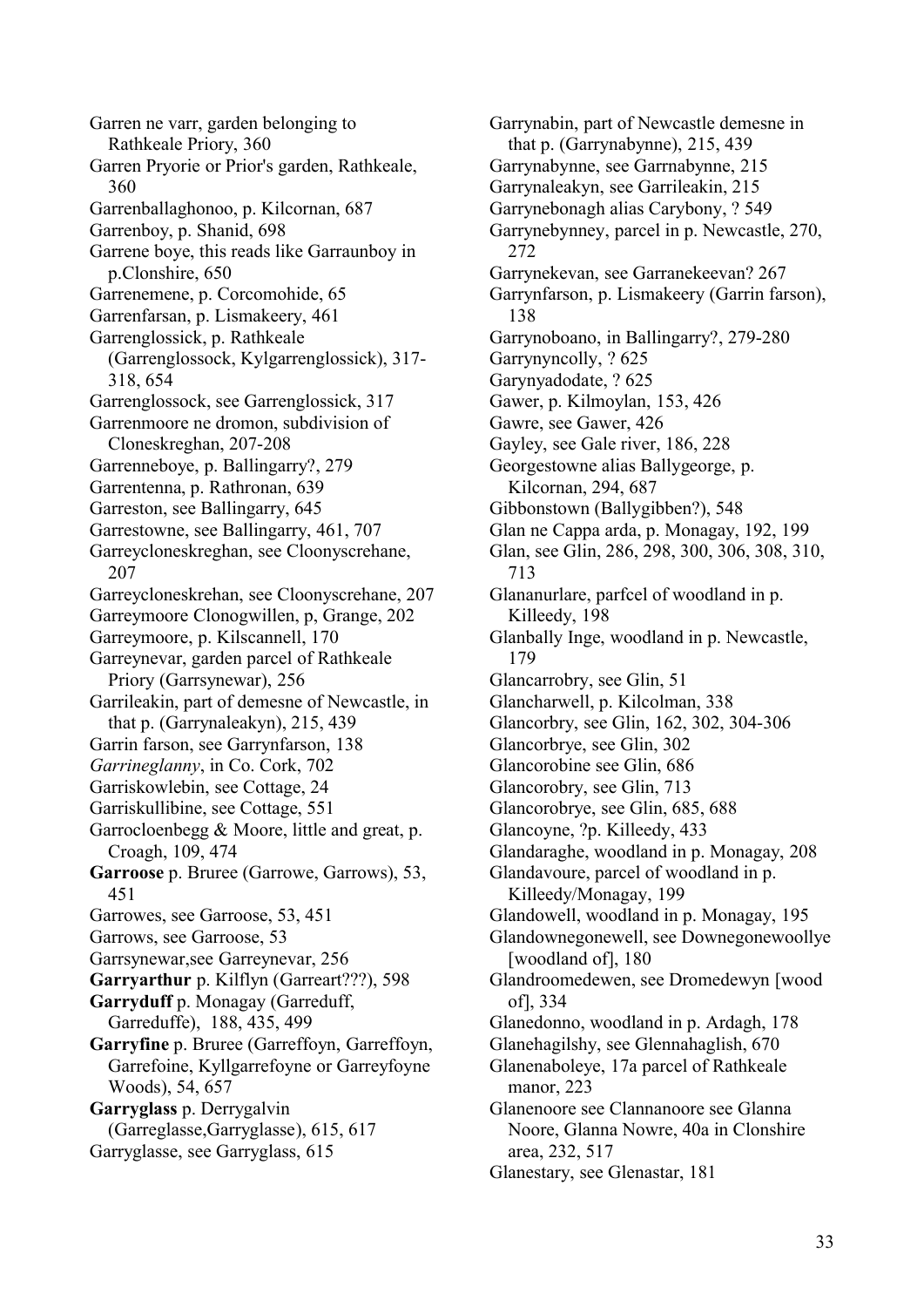Glangibbon, recte Clangibbon?, 280 Glangortwrohanna, see Gorteawrohanna [woodland in], 191 Glankeell, woodland in p. Monagay, 188 Glanleigh, woodland in p. Monagay, 188 Glanmaggin, woodland in p. Monagay, 192 Glanmoore, p. Monagay, 193 Glanmore Glannowhym, woodland in p. Monagay, 194 Glanna Nowre/Noore, Kyllglannegowen, see Glannenoore, in Clonshire area, 232 Glannanurlane, woodland in p. Killagholehane, 334 Glannegoen, see Glennagowan (Glannegowine), 558, 693 Glannegowen, p. Monagay (Kyllglannegowen), 183 Glannegowine, see Glannegoen?, 558 Glannogre, see Glenogra, 17 Glannogree, see Glenogra, 17 Glannowhim, see Glenquin, 440, 517 Glannowhym, see Glenquin, 193-195, 231 Glannowhyn, see Glenquin, 441 Glanogre, see Glenogra, 17, 28, 389 Glanpowhym, see Glenquin, 193 Glanskeigh, woodland in p. Monagay, 192, 231 *Glansyn* alias Ornottedaryry, in Co. Kerry, 703 Glanycorte, p. Rathronan, 510 Glanygourte, see Glenagower??, 186 **Glash** river, tributary of the Feale, 226 Glassaie gate in Kilmallock, 675 Glasscloen, 20a in p. Newcastle, 179 Glasshie in arla, part of manor of Newcastle, 439 Glenagower, p. Rathronan (Glanygourte??), 186 **Glenastar** p. Newcastle (Astaregh, Astareghe, Glanestary), 181-183, 185, 478 Glenbane, parcel of woodland in Cloonlahard, 155 **Glennagowan** p. Newcastle (Glannegoen, Glannegowine), 558, 693 **Glennahaglish** p. Ballylanders (Glanehagilshy), 670 **Glenogra** p.Glenogra (Glannogre, Glannogree, Glanogre, Glenogre) , 17, 28, 30, 389 Glenogre, see Glenogra, 30, 389

**Glenquin** p. Monagay (Glannowhim, Glannowhym, Glannowhyn, Glanpowhym), 193-195, 231, 440-441, 517 **Glin** p. Kilfergus (Glan, Glancarrobry, Glancorbry, Glancorbrye, Glancorobine, Glancorbry, Glancorobrye, Glyn) , 51, 162, 286, 298, 300, 302, 304-306, 308, 310, 685-686, 688, 713 Glyn, see Glin, 713 Gonaght mcBrien, see Coonagh, 8 Gonnoghte mcBryan, see Coonagh, 327 Gonogh, see Coonagh, 607-608 Gonoghe, see Coonagh, 612 Gonoght mc Brian, see Coonagh, 337 Gonoght, see Coonagh, 610 Gonoghte mc Bryan, see Coonagh, 327 Gonoughte mc Brian, see Coonagh, 337 Gorinchachelboye alias Gurtencaleboye, 647 **Gormanstown** p. Uregare (Ballygowrman, Gormanstowne alias Ballygorman), 24, 383 Gormanstowne alias Ballygorman, 24 Gornagross, p. Rathronan, 510 Gort Icollham, 20a in p. Monagay, 215 Gort Richard (de campo Ricardi), p. Killeedy, 433 Gorta Tylygh, 5a parcel of Rathkeale manor, 223 Gortan Bealligg, p. Monagay, 441 Gortavallig, p. monagay, 192 Gortawracaum, p. Monagay, 441 Gortclare, 20 a in Cloonyscrehan area p. Monagay, 207 Gortcoith, tuath in p. Monagay (Gortcoyth, Gortcoythe, 51, 187, 191, 194, 270, 272, 435, 438, 441, 499, 517, 659 Gortcollegan, see Gortculligon, 81 Gortcolligon, see Gortculligon, 76, 78 Gortcomikin, 20a. parcel of demsne land of Newcastle, p. Killeedy, 440 Gortconykyn, see Gortcormithie, 431 Gortcormithie alias Gortconykyn, free tenants holding from Newcastle in p. Grange, 431 Gortcoyth, see Gortcoith, 187, 194, 438, 499, 659 Gortcoythe, see Gortcoith, 51, 191, 194, 270, 272 Gortcullcgon, see Gortculligan, 90 Gortculligan, a tuath based in p. Ballingarry (Gortcollegan, Gortcolligon, Gortcullcgon, Gortculligon, Gortcullygan), 51, 76, 78, 81,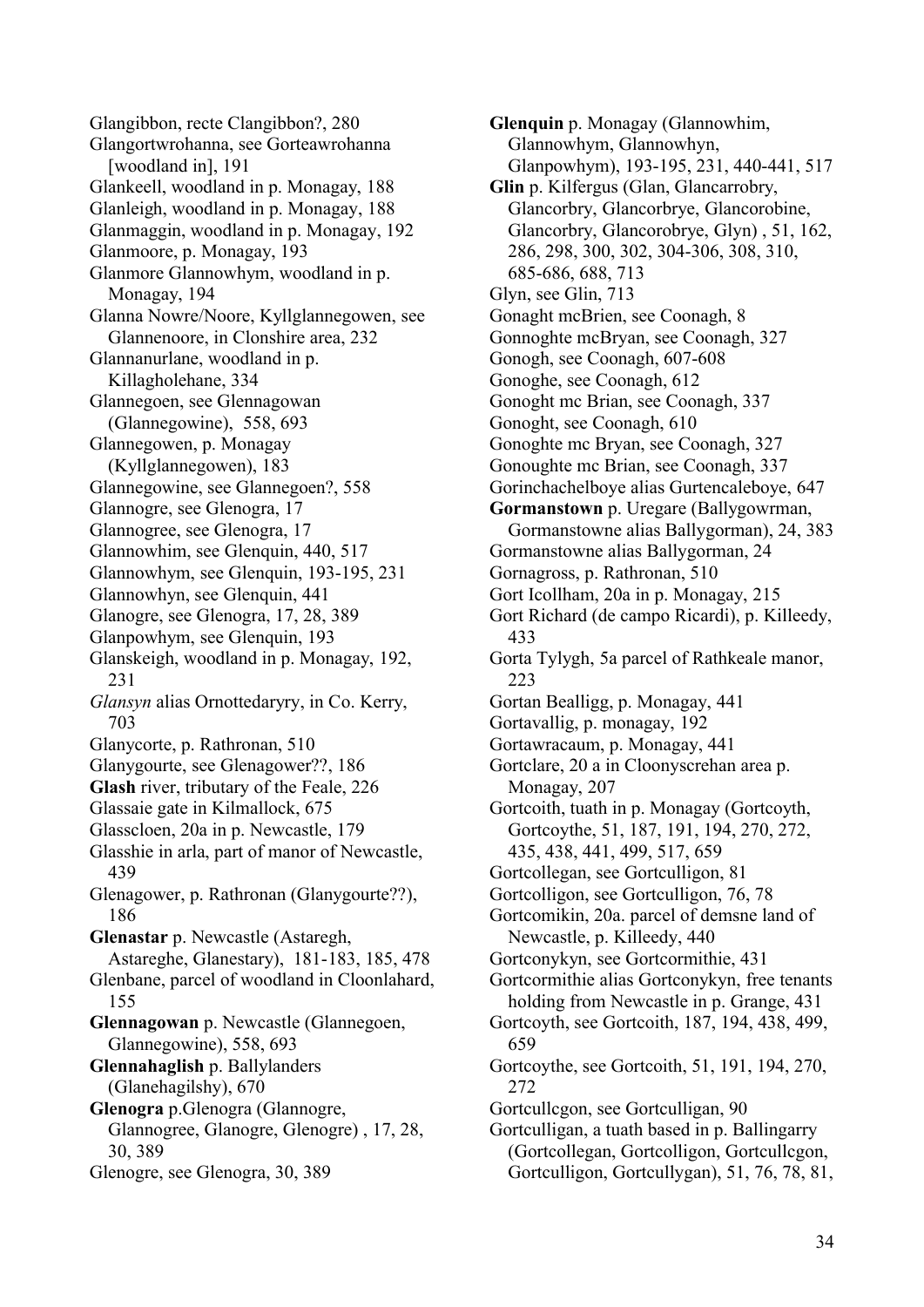86-87, 89-92, 320, 336, 351, 457-458, 462, 465-467, 504, 645, 667, 699 Gortculligon, see Gortculligan, 86, 89, 91-92 Gortcullygan, see Gortculligan, 87, 358 Gortdowran farm belonging to Newcastle manor, 437 Gorte Eanaghet, parcel in p. Killeedy/Monagay, 195 Gorte Reighleyn, 20a in Glenquin area p. Monagay (Keillgort Reighlen), 231 Gorteawrohanna, p. Monagay (Glangortwrohanna), 191 Gortecallow, 10a parcel in p. Adare, 282 Gorteclare, see Gortclare, 207 Gortedoyne, p. Monagay, 200-201 Gorteen p. Ballingarry (Gorteneghe???), 452 **Gorteenreynard** (Ballymac Ranill, BallymcRaneth, Kyllbally mc ranet), 196- 197, 220, 440 Gortegarrey, p. Monagay (Gortegarreye, Gortegurrey, Kyll Gortegarrey, Kyll Gortegarrye), 200-201 Gortegarreye, see Gortegarrey, 200 Gortegarrye, see Gortegarrey, 201 Gortegurrey, see Gortegarrey, 201 Gortemokeran, demesne land of Shanid p. Kilmoylan, 426 Gortenduf, probably should read Gortenduffe, parcel in Glenquin area of p. Monagay, 231 Gorteneghe, see Gorteen???, 282 Gortenerooghe p. Corcomohide, 452 Gortennymeresson,5a parcel of Rathkeale manor, 223 Gortenowlorte, p. Monagay/Kilkeedy, 193 Gortenowre, p. Monagay/Kilkeedy, 193 Gortesethan, see Gortsethan, 213 Gortestywarde, see Gortysyard, 10a parcel of Rathkeale manor, 515 Gortetyrreye, p. Monagay, 192 Gortevylley, parcel in p. Ardagh, 340 Gortfethan, see Gortsethan, 131 Gortgillibart, 10a parcel of Rathkeale manor, 223 Gorthin Clone alias Gorthneclonogh, 386 Gortickhollan, p. Monagay (Gorticolhain), 270, 272, 439 Gorticolhain, see Gortickhollan, 439 Gorticollyfero, see Gortycowlyfera, 439 Gortiglanye, see Gortiglay, 684 Gortiglay, b. Coonagh (Gortiglanye), 683-684 Gortin, area of p. Derrygalvin, 617 Gortincappaquin p. Ballingarry (Kyllgortincappaquin), 56 Gortins alias Gurtins, b. Small County, 444 Gortkrea, 4a in manor of Rathkeale, 224, 515 Gortliegan, demesne land in Newcastle in that p., 439 Gortloman, demesne land of Shanid p. Kilmoylan, 426 Gortmoynan, 20 parcel of land of Newcastle manor in p. Killeedy/Monagay, 196, 220, 440 Gortna nyrum, 20a parcel of Rathkeale manor, 223 Gortnacloch, p. Monagay, 441 Gortnacroghe, 10a. in p. Monagay (Gortnacroghie), 250, 444 Gortnacroghie, see Gortnacoghe, 444 Gortnafoyneshone, 8a parcel of Rathkeale manor, 223 Gortnagorrow, parcel of Rathkeale manor on which a mill stands, p. Rathkeale (Gortnagworro), 224, 515 Gortnagrour p. Clonshire (Kyllgortnegrower), 339-340 Gortnagworro, see Gortnagorrow, 224 Gortnanyrum, parcel of Rathkeale manor p. Rathkeale, 515 Gortnaseuf, p. Newcastle, 478 Gortnecloghie, p. Killeedy, 680 Gortnecloghye, p. Monagay, 199 Gortneclona, p. Monagay/Kilkeedy, 193 Gortneclone, p. Knockainy, 14 Gortnecrehie, p. Rathkeale, 471 Gortnefohee, p. Ballingarry (Gortnofoe, Kyllgortnefohe), 81, 460 Gortnegerra, 32a parcel of Rathkeale manor, 223 Gortnegh, 20a in p. Ballingarry, 647 Gortnegrean, p. Clonshire, 526 Gortnegrower, see Gortnagrour , 339-340 Gortnegworra, parcel of land on which Castlematrix stands, 223 Gortnehagglas, 10a near parish church of Newcastle, 266 Gortnehynnono, p. Monagay, 199 Gortnekra, p. Cloncrew?, 241 Gortnekrehye, p. Rathkeale (Kyllgortnekrehye), 94 Gortnemokey, 3a in p. Croagh, 530

35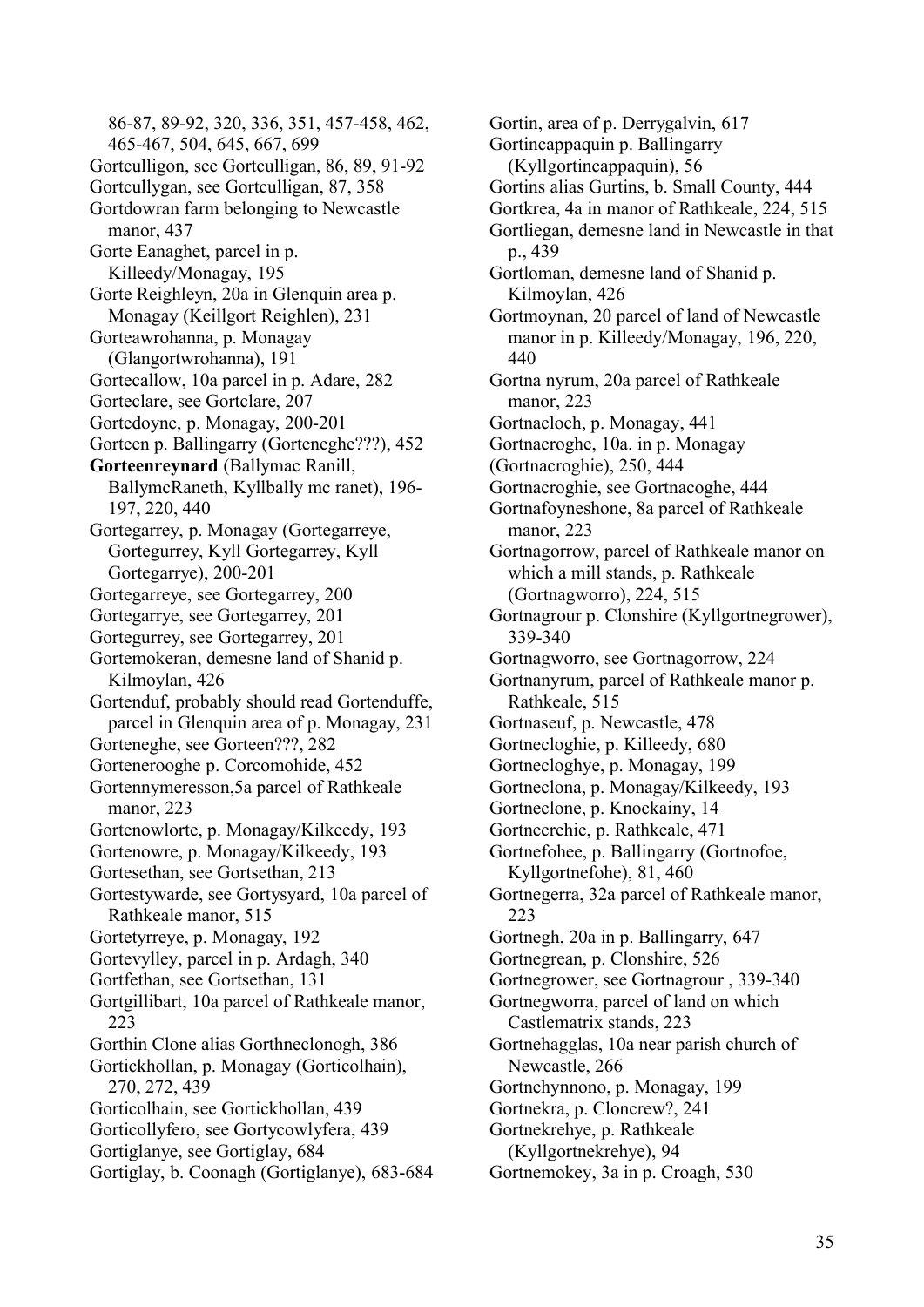Gortnemonymor, p. Rathkeale, 668 Gortneragh, demesne of Rahtkeale in that p., 515 Gortnescaghe, p. Mahoonagh, 445 Gortnetobred, p. Kyllmihen alias Kyllmighen = p. Killagholehan?, see Springfield 330, 333, 678 Gortnetubbred, see Springfield, 333 Gortnetuberd, see Springfield, 678 Gortnofoe, see Gortnefohee, 460 Gortocullen, 20a in p. Newcastle, 179 Gortowrane, parcel of manor of Newcastle's demesne land in Monagay parish, 218 Gortowrani, see Gortowrane, 440 Gortreoghe, 20a in p. Newcastle, 180 Gortrobin, p. Monagay, 199 Gortroe p. Corcomohide (Gortroo), 57 Gortroo, see Gortroe, 57 *Gortschenboyghe*, in Co. Waterford, 704 Gortsethan, p. Askeaton (Gortfethan, Gortesethan), 131, 213 Gortshieghan, ?, 485 Gortskeaghe, p. Mahoonagh, 75 Gorturane, parcel of manor of Newcastle's demesne land in Monagay parish, 440 Gorty Glegan, part of manor of Newcastle, 215 Gortycowlyfera p. Monagay (Gorticollyfero), 270, 272, 439 Gortyglanny, p. Grean, 337 *Gortynnetagell*, Co. Kerry, 714 Gortystyarde see Gortestywarde. 10a parcel of Rathkeale manor, 223, 515 Gotes Islande, south of castle at Askeaton, 421 Graegencurry, see Graigacurragh, 667 Graegh enharrowe, ?, 674 Gragenabroge alias Gragnesloughtherie, p. Askeaton, 419 Gragencurra, see Graigacurragh, 83 Gragencurragh, see Graigacurragh, 83 Gragencurraghe, see Graigacurragh, 83 Gragencurran, see Graigacurragh, 83 Gragmortilly, p. Ballingarry, 647 Gragnekerrelagh, p. Corcomohide (Gragnekerrelaghe), 58 Gragnekerrelaghe, see Gragnekerrelagh, 58 Gragnesloughtherie alias Gragenabroge, p. Askeaton, 419

**Graigacurragh** p. Ballingarry (Graegencurry, Gragencurra, Gragencurragh, Gragencurraghe, Gragencurran), 83, 667 **Graigoor** p. Kilbradan (Ballnegragewer, Corgragg, Kyllcorgragg), 140, 163 **Granagh** p. Ballingarry (Grannagh, Grannaghe), 79 Granaghe, the, the tuath of Meaghan covering p. Grange, Newcastle and Rathronan (Grannagh, Grannaghe, Granogh, Granoghe), 178-181, 184, 186, 214, 690 Granarde, p. Kildimo (Greanard), 296-297, 573 **Grange** p. Monasternenagh (Castellanedroyde, Grange of Loghie/Loughgur, Granshede Loue, Graunsha, Graunshe), 21-22 Grange, t.p. & tuath (Egallahowre, Egallawhoore, Grannshagh, Gransha, Granshagh, Graunsha, Graunshagh, Graunshe), 201, 206, 319, 324, 423, 464, 509, 511, 525, 606, 651, 656, 658 Grange, watermill of the new Grange, manor of Shanid, 425 Granna, p. Robertstown (Grannagh, Grannaghe), 150-151 Grannagh, 178-179, 181 Grannagh, see Granna, 150, 222 Grannaghe, 180, 184, 186 Grannaghe, see Granna, 150 Grannshagh, see Grange, 423, 656 Granogh, see Granaghe, 690 Granoghe, see Granaghe, 690 Gransha, see Grange p., 464, 651 Granshagh, see Grange p., 423, 509, 511 Granshede Loue, see Grange, p. Monasternenagh, 21 Graogenowrane, p. Ballingarry, 358 Graunsha, see Grange p., 202, 324, 656, 658 Graunshagh, see Grange p., 525 Graunshe, see Grange p., 202, 319 **Grean** p. ( Grean-Ogonoght, Krean, Kreans, Kreas), 26, 28, 327 Greanard, see Granard, 573 **Greenane** p. Caherconlish (Grenans), 584 **Greenish Island** p. Tomdeely (Greinshe Ilan), 315 Greinshe Ilan, see Greenish Island, 315 Grenan en Aghnesse, see Aughinish, 227, 516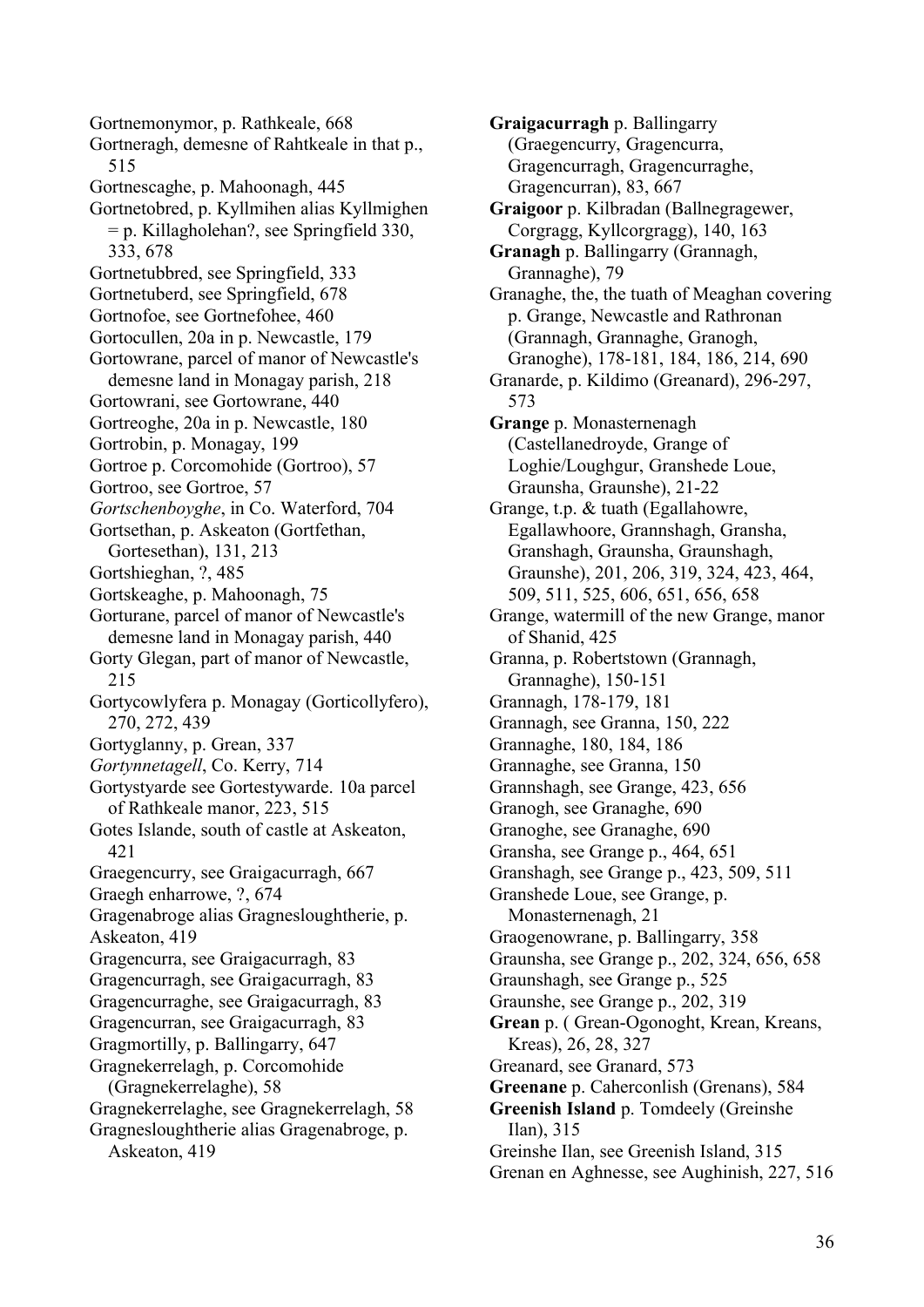Grenans, see Greenane, 584 Grenaugh, p. Ballingarry, 645 Grenaughe, 5a meadow in p. Robertstown, 429 Grgnes Lowtherey, p. Askeaton, 211 Groman Moore, p. Mahoonagh, 72 Groman ne modagh, p. Mahoonagh, 72 **Grouselodge** possibly the later name for Ballyntclaby alias Ballyslabagh, Ballintlabbye, Ballyntlabby, from mearings given in CS, 146 *Guntyn intyny*, in Co. Tipperary, 704 Gurranlupfagh, parcel of manor of Newcastle's demesne land in Monagay parish, 440 Gurten Egarreye, 20a in p. Killeedy/Monagay, 194 Gurten on Yeltane, 20a in Mahoonagh, 73 Gurtencaleboy alias Gorinchachelboye, p. Kilfinny (Gurtencaleboye), 282, 647 Gurtencaleboye, see Gurtencaleboy, 647 Gurtenegarrey, p. Kilmeedy, 68 Gurtenlinugh, p. Mahoonagh, 75 Gurtenrynnehelagh, p. Corcomohide, 61 Gurtin, p. Corcomohide, 452 Gurtins, see Gortins, 444 Gurtyn, 10a. in p. Monagay, 250

# H

**Herbertstown** p. Kilcullane (Ballyhibberd, Ballyhubbarde, Ballyhuberd, Ballyhuhbarde), 25, 381, 383 **Highpark** p. Caherconlish (Mallaharde, Molloharde), 60 **Hospital** p. (Hospitall), 15, 25, 33, 382-383, 386, 392 Hospitall see Hospital, 15 **Howardstown** p. Bruree [in Small County per Civil Survey] (Ballyheward, Ballyhewarde, Ballyhywarde), 23, 381, 383

# I

iffeadamoore, see Fedamore, 18 Ilan en gore alias goates Ilande, 134 Ilan Ewoghull or the boyes Iland, 132 Ilan More Cloenarulta, see Cloghanarold, 351

Ilan more Ruddery, see Bushy Island?, 293 Ilan Ree, King's Island Limerick, 361 Ilanballyworyshen, see Ballymorrisheen, 113 Inche, p. Kilkeedy, 47 Inchemoore, see Enniscoush?, 121 Inchemore, see Enniscoush?, 461 Inchendroyde, p. Grange (Garraen Inshendraed), 202 *Inchequoyne*, Inchiquin Co. Clare, 364 Inchinmatraske, 3a parcel of Rathkeale manor, 223 **Inchirourke More** p. Askeaton per fn 477 not a townland (Inshrooke, Inshyrorke), 211, 419 InchKnockane, p. Ballingarry, 647 Inchmoore, see Enniscoush, 121 *Iniscatty*, see Scattery Island, 711 **Inishkeen** p. Mahoonagh (Iniskin), 679 Iniskin, see Inishkeen, 679 Inneskoysshe, in the town of Rathkeale, 346 Inshe, ?, 410 Inshebustocke, 3a ?, 531 Inshenegerath, small farm by Shanid, 425 Insherooke, see Inchirourke More, 419 Inshyrorke, see Inchirourke More, 211 *Insycon*, in Co. Cork, 704 *Iocally,* in Co. Cork, 704 *Ireland,* 3-4, 6-7, 9-10, 371, 374-379, 386, 418, 428, 539, 642, 650 *Irraughte I Kno*khor, in Co. Kerry, 638 **Iveruss** p. (Aglasserosse, Egalasserosse, Egalusorisse, Egolassorosse,Yeaghrosse, Yearosse), 248, 298, 300-301, 582, 686 Iwergerrye, see Uregare, 24

#### J

Johnstowne alias Ballyhonnuck bane, see Ballyshonnickbane, 295, 686 Johnstowne, see Ballyshane, 196

# K

Kahehmoell, see Cahermoyle, 273 Kaheragyllymoore, see Cahirguillamore, 28 Kaherduffebrian Roo, p. Ballycahane, 285 Kaherkanlishe, see Caherconlish, 313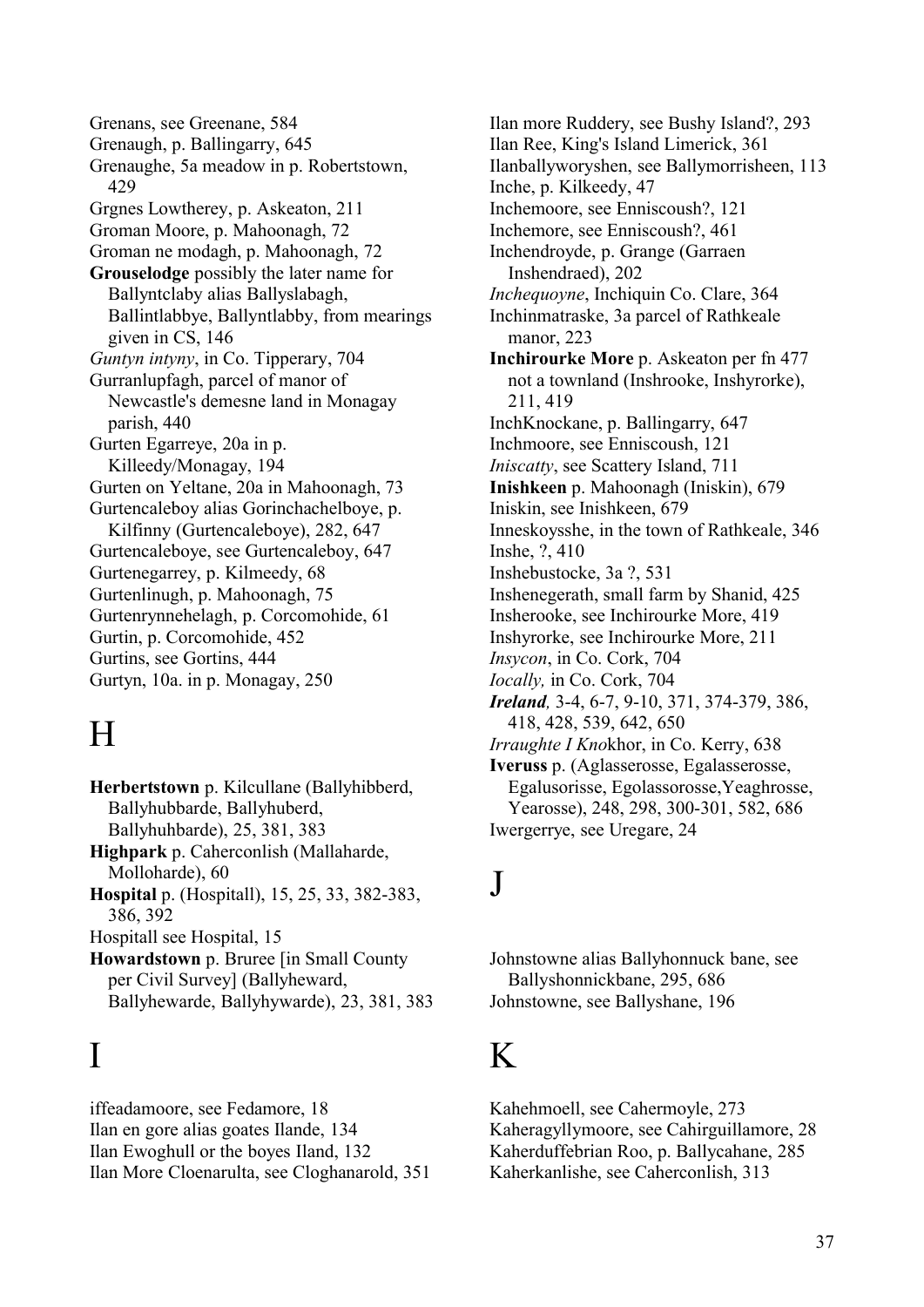Kaherkenlishe, see Caherconlish, 353 Kaherkenlyshe, see Caherconlish, 353 Kaherkynlesshe, see Caherconlish, 616 *Kaherlavyle*, in Co. Kerry, 640 Kaherlawerr, see Caherlevoy???, 229 Kaherlawerry, see Caherlevoy???, 229 Kahir mony, p. Rathronan?, 658 Kahir y wally, see Caheravally , 708 Kahirduff, ?, 623, 671 Kallman, ?, 615 Kankylley, diverse underwoods in Robertstown, 149 Kannegully, p. Monagay, 441 Kappagh Clanrery, 517 *Kappaghffaghy*, in Co. Kerry, 716 Karkonroeffie, see Caherconreafy, 584 *Karoogaroof*, Co. Kerry, 714 Karowgarre, see Carrowgar, 658 Karrenlishie, see Caherconlish, 584 Karrhowriowgh, p. Uregare, 543 KarrigKettell, see Carrickittle, 392 Karrigkettell, see Carrickittle, 392 Karrigkightelll, see Carrickittle, 27 Karroweballygowan, see Ballygowan [wood of], 176 Karrowemore, p. Rathkeale, 662 *Karrowglas*, in Co. Cork, 702 Keaharrownakylley, part of Aughinish Island Keaharrow na Kylley, Keaharrow na Killy), 227, 516 Kealloghe, see Keeloges par. Galbally, 705 Kearroghbelogh, p. Rathkeale in tuath of Farrensesseragh, 509 **Keeloges**, par. Galbally (Kealloghe), 705 Keillgort Reighlen, see Gorte Reighleyn [wood of], 231 *Kelles*, Kells Co. Kilkenny, 629 Kenealtalin, in Co. Cork, 704 Kenrey, see Kenry, 8 **Kenry**, barony (Kenrey, Kenrycherrowe, Kenrye, Kenryehurraghe, Kenrymore, Kenryes, Kenryherroe, Kenryherrowe, Kenryhurragh, Kenryhurraghe, Kenrymore), 2, 8, 166, 242, 248-249, 263- 265, 286-287, 291-292, 294, 298, 300-301, 310, 421, 452, 552-555, 557, 573-576, 578- 581, 583, 616, 686-688 Kenrycherrowe, see Kenry, 583 Kenrye, see Kenry, 166, 249, 292, 298, 574- 575, 686, 688

Kenryemore, see Kenry, 248-249 Kenryes, see Kenry, 3 Kenryherrow, see Kenry, 552, 557 Kenryherrowe, see Kenry, 553-555, 687 Kenryhurragh, see Kenry, 286, 292 Kenryhurraghe, see Kenry, 291 Kenrymore, see Kenry, 294, 300-301, 310 *Kensam*, see Keynsham Abbey, 242, 263-265, 300, 421 *Kent*, in England, 242 *Kepachlynroys*, in Co. Waterford, 704 Kerlege, in b. Coonagh, 607 Kerowbegredealigg, p. Rathkeale t. Farrensesseragh, 469 Kerowgarrow,parcel beonging to castle of Courteruddery, 321 *Kerrie*, see Kerry, 375 *Kerrigia*, see Kerry, 703 *Kerry*, Co. (Kerrie, Kerrigia, Kyrrey, Kyrry), 4, 7, 229, 292-294, 366, 373, 375, 449, 637-640, 703-704, 712-716 Keynarde, see Kinard, 160, 306 *Keynsham Abbey*, nr. Bristol, England (Kensam), 242, 263-265, 300, 421 Kiell Eany glann ban, part of Cloonlahard, 424 Kielmore, p. Askeaton, 482 Kielmore, see Kilmore p. Ballingarry, 458 Kielrahen, parcel of Askeaton castle, p. Askeaton., 419 **Kilbeg** p. Ballingarry (Kyllbegg), 80 **Kilbeheny** (Kylbehenny), 696 **Kilbradan** p. (Ballnekyllvradron, Ballynekyll vradron, Kyllvradran, Kyllvradron for t. see Drynan, Kyllvadran Kyloradran, Kylordan), 140, 464-465, 487-488, 650, 681 Kilbuy see Ballyveloge, 406 **Kilcolman** p. Kilcolman (Kyllcollman, Kyllcolman), 338, 650 **Kilcolman** p. Rathkeale (Kylcolman, Kylkollman,?? Kyllcohan, Kyllcollman, Kylcolman, Bellakyllcohan), 93, 99, 101, 165, 320, 461, 463, 465, 468, 471, 646, 648, 652, 654, 662 **Kilcornan** p. Kykurnan, Kyllcurnan, Kyllkurnan), 249, 293-294, 298, 300-301, 580-581, 686-687

Kenryehurraghe, see Kenry, 291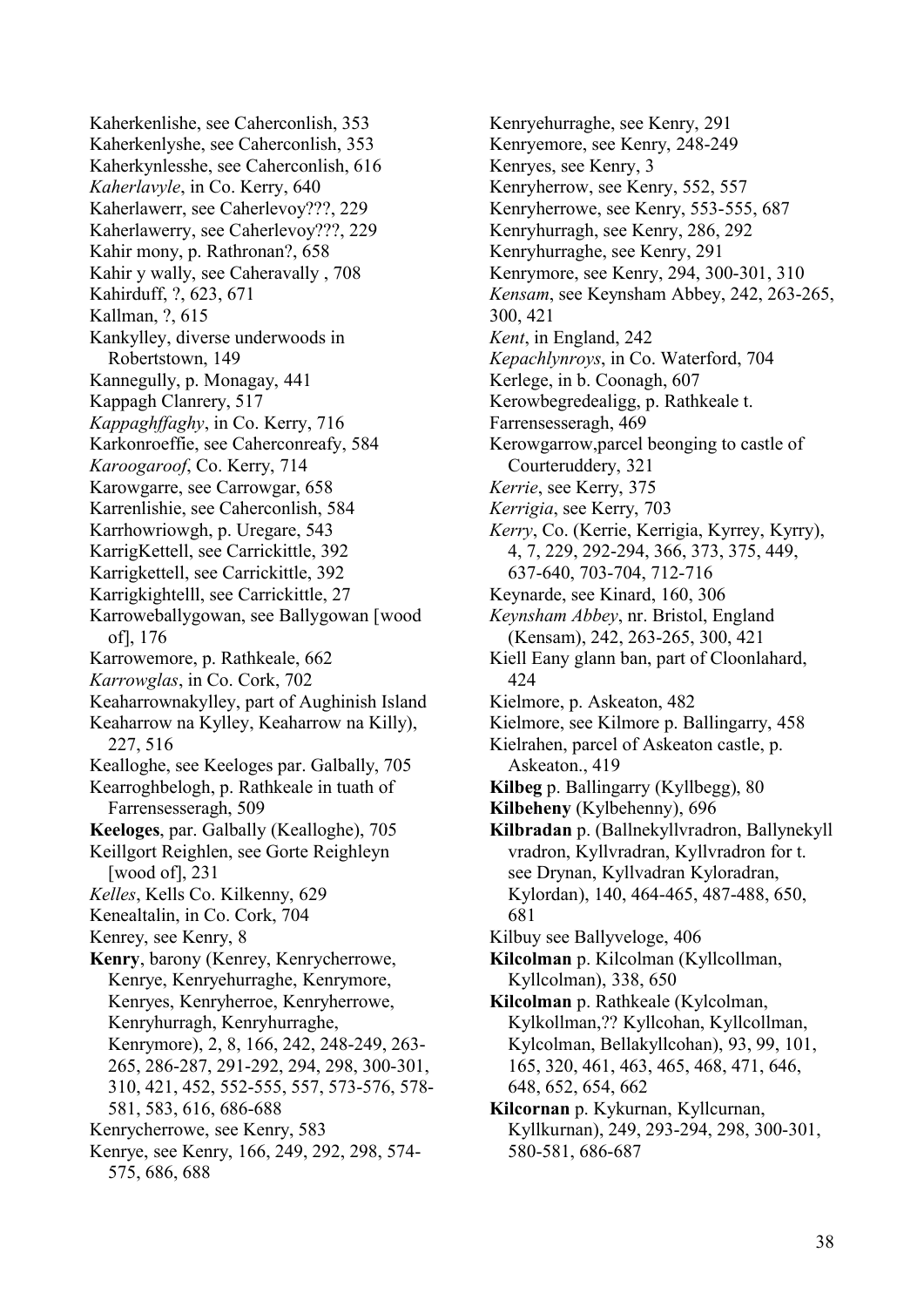**Kilcosgrave** (Kilkosgran, Kyllcosgrane, Kyllcosgrave, Kyllkoscrave), 152, 253, 457 Kilcoynelie, p. Monagay, 441 Kilcui ffyn, parcel of manor of Newcastle's demesne land in Monagay parish, 440 **Kilcullane** p. (Killan alias Kylkellane, Kyllkellane, Kylkylane, Kylkyllan, Kylkyllane, Kyllkollen), 11, 25-26, 32, 36, 381, 584, 643 *Kildare* (Kyldare), 4, 541, 648 Kilderrie, see Kilderry, 384 **Kilderry** p. Monasternenagh (Kilderrie, Kylderry, Kyldirry, Kylldyrry, Kylldyrrye), 11, 284, 336, 382, 384, 661 **Kildimo** (Killdymma, Kyldyma, Kylldymma), 286-288, 290, 554, 556, 583 Kildonel, p. Cloncagh, 416 **Kilduff** p. Grean (Bellagh ne Kylledoye, Kyllduff, Kyllduffe), 328, 682 **Kilfergus** p. (Kyllfatgiesey,Kyllfarise, Kyllfaryse), 160, 302 **Kilfinny** p. sometimes called Ballynakill (Kylfenny, Kyllfenny, Kyllffynnay, Kyllffynney, Kyllfynney, Kyllfynny, Kyllfynne, Kyllkyllthynney), 189, 200, 326, 434, 646-647, 659 **Kilfrush** p. (Killfrush, Kilphrus, Kylfrushe,Kyllfrushe), 27, 382-383, 544 **Kilkeedy** p. (Kyllkydye), 44 Kilkellen, p. Monagay, 441 *Kilkenny* Co. (Kyllkenny), 4 Kilkerue, p. Monagay, 438 **Kilkinlea** p. Abbeyfeale (Kyllcoyneley, Kyllcoyneleye, Lackenkyllcoynleye), 231 Kilkosgran, see Kilcosgrave, 457 Kill Cloine Comayn, p. Kilmoylan part of Cloonlahard, 424 Kill mac sawin, farm in Monagay, 438 **Killagholehane** p. (Killagholiehan, Kyllagh holyeghan, Kyllaghholieghan, Kyllagholiehan, Kyllaholyan), 236-237, 242, 629 Killagholiehan see Killagholehane, 629 Killan alias Kylkellane, see Kilcullane, 381 Killanis, p. Grange, 431 Killattle, p. Ballingarry, 645 *Killaughton*, Co. Kerry, 639 Killclonekrewe see Cloncrew, 237 **Killderry**, p. Monasternenagh, 382 Killdymma, see Kildimo, 287

**Killeedy** p.(Killiddie, Killidie, Killidye,Killydy, Killydye,Kylliddye Kyllidee Kyllidye Kyllydey,Kylldye, Kyllkyllydy), 47, 51, 193-196, 198, 214, 219-220, 330, 335, 433, 438, 440, 517, 563, 678, 680 Killeheen p. Kilscannell (Kyllaheine, Kyllahen), 171, 464 Killerie, Dromcolliher area, 456 Killfrush see Kilfrush, 544 Killiddie, see Killeedy, 438 Killidie, see Killeedy, 433, 438, 517 Killidye, see Killeedy, 440 Killihallogh p. Corcomohide, 452 Killinidan, p. Monagay, 441 Killiriedur, 30a in p. Mahoonagh, 445 Killmallock, see Kilmallock, 321 Killmallocke, see Kilmallock, 394 Killmeylan, see Kilmoylan, 426 Killmeylane, see Kilmoylan, 427 Killnicappagh, p. Monagay, 441 Killogh, on south side of castle at Loughgur, 388 **Killonan**, p. Derrygalvin (Kyllonnan), 584 **Killoughty** p. Ballingarry (Killyought, Kyllowghtowe), 79, 645 Killrowne alias Kylbowne Cloney, p. Corcomohide, 452 Killrye, p. Corcomohide, 67 Killskannel, see Kilscannell, 631 Killskannell, see Kilscannell, 237 Killwallane, p. Nantinan, 519 Killydy, see Killeedy, 198 Killydye, see Killeedy, 47, 195, 198, 214, 220, 335 Killyought, see Killoughty, 79 Killysherowe, p. Ardcanny, 557 **Kilmacanearla** p. Ballingarry (Kyllmackenerle, Kylmckynerly), 84, 461 Kilmackhwoo see Kilmacow, 645 **Kilmacow** p. Ballingarry (Kilmackhwoo, Kylmackowe, Kylmackwoo, Kyllmackowe, Kylmucko, Kylmuckoo), 34, 79-80, 96, 282-283, 358, 645, 647 **Kilmallock** (Killmllock, Killmallocke, Kyllocia, Kylmallock, Kylmallock, Kylmallocke,), 29-30, 52-56, 58-61, 279- 283, 321, 326, 345-346, 356, 362, 394, 397, 401, 540, 548, 619, 648, 675-676, 684, 709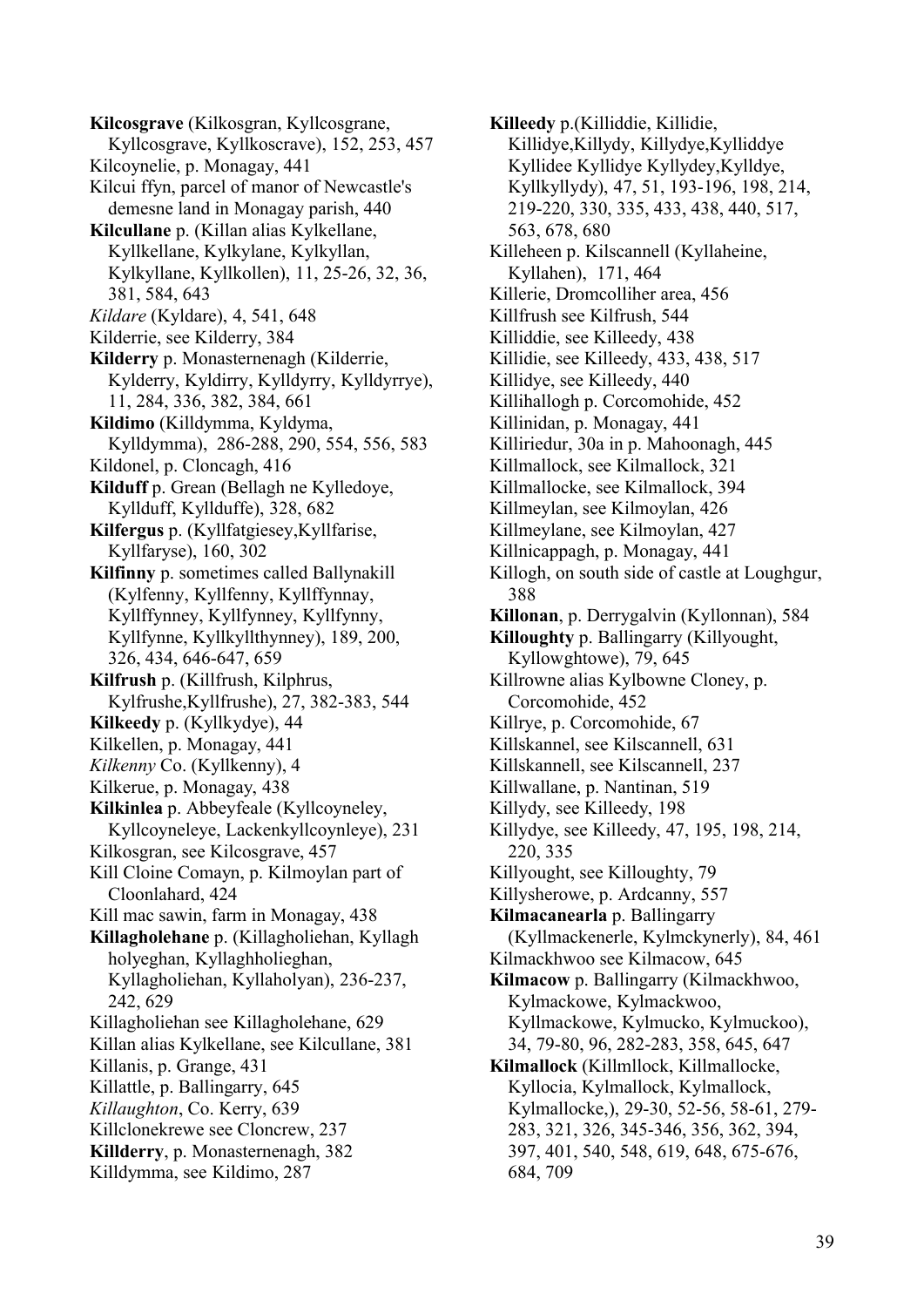**Kilmeedy** p. (Kyllmeadee, Kylmydye, Kyllmydye), 64, 563 **Kilmeedy**????? or **Killagholehane** ( (Kyllmigheele, Kyllmighel, Kyllmighen, Kyllmihen), 333, 679 Kilmeylan, see Kilmoylan, 430 **Kilmihil** p. Ballingarry (Kyllmehele, Kylmehele), 85, 461 Kilmore p. Ballingarry (Kielmore, Kyllmoore, Kyllmore), 78, 458 Kilmore, the great wood (Kyllmore, Kylmore) according to fn 413 and area near Kilmallock in the Cork -Limerick border, 90, 351, 465, 519, 697-698, 700-701 **Kilmoylan** p. (Killmeyan, Killmeylane, Kilmeylan, Kilveylan, Kylmeylan, Kyllmeylan, Kyllmoyla, Kyllmoylan, Kylvolan, Kyllvoylan), 152-155, 157-158, 253, 424, 426-427, 430, 457 **Kilmurry** p. in Clanwilliam??? see Temple ne Mounaghe, Mownagh, 39 **Kilpeacon**, p. (Kylfekan, Kyllffeakan, Kyllffeakin), 29-30, 40, 336 Kilphrus see Kilfrush, 382-383 **Kilscannell** (Killskannel, Killskannell, Kyllskannell), 166, 170-171, 236-237, 246, 351, 464, 494, 509, 525, 631, 680 **Kilshane** p. Ballingarry (Kyllshane), 707 **Kiltanna** p. Clonelty (Kilteanna), 662 Kilteanna see Kiltanna, 662 **Kilteely** p. (Kiltyly, ?Kyllshiely, Kylshyley), 29, 392, 710 **Kiltenan** p. Croagh (Kyltenan alias Kyllsanan, Kyltennan, Kylltenan Leigh, Kylltennan lee, 106-107, 160, 277, 341, 343-344, 650, 677 Kiltyly, see Kilteely, 392 Kilveylan alias Kilmeylan, see Kilmoylan, 430 **Kinard** p. Kilfergus (Keynarde, Kyllkeynarde), 160 Kintogher, 40a in p. Killeedy, 220, 440 *Kippachcoyne*, in Co. Waterford, 704 Kippagh, p. Shanagolden, 520 Kippaghhelinloge, demesne land of Akeaton castle, 419 Kippaghlingmoting, demesne land of Akeaton castle, 419 Kivohogh, p. Ballingarry, 461 Klonekurvane, see Clooncoravane, 70

knightes street, in Ballingarry, 504 Knock Iharryne, p. Rathronan, 226 **Knockaderry** p. Clonelty (Cnock y dirty??), 463 Knockadyrrey, p. Askeaton?, 125 **Knockainy**, p. (Knockawne), 385 Knockakreywyg, Dromcolliher area? (Knockakreywygg), 67 Knockakreywygg, see Knockakreywyg, 67 Knockamony, p. Monagay? (Knockmony), 229 Knockan en bodie, p. Clonagh, 528 Knockan in Arder, ?, 615 Knockan na vien/vean, p. Mahoonagh, 69, 447 **Knockanea** p. Caherconlish (Knockeneff), 584 Knockannecroyeth, p. KIlmoylan, 426 Knockanvadd, 2a?, 531 Knockawne mountain, see Knockainy, 385 Knockbrackmoynetredale, p. Monagay, 191 *Knockbrannan*, not Co. Limerick, 4 Knockcromwell, see Cromwell, 29 Knockdolloboye (Kyllkockdolloboye), manor of Glin, 303 Knocke Brake, p. Monagay, 441 Knockeary, ?, 614 Knockebrackmoynetredala, see Knockbrackmoynetredale, 191 Knockedanna, p. Caherconlish, 584 Knockeffalintig, p. Dunmoylan, wood in, 146 Knockeloghe, demesne land of Loughgur (Knockelough), 22 Knockelongie, see Knocklong?, 544 Knockelough, see Knockeloghe, 22 Knockeloyney, ?, 586 *Knockemon*y, in Co. Kerry, 640 Knockemoone, p. Hospital, 33 Knockenaskeagh, p. Askeaton?, 483 Knockeneff, see Knockanea, 584 Knockenegornagh, in Sliabh Luachra, 427 KnockePatrick. see Knockpatrick, 520 Knockepatrick. see Knockpatrick, 537, 712 Knockepatricke. see Knockpatrick, 666, 712 Knockeradermodo, p. Monagay, 229 Knockesanaugh, p. Abbeyfeale, 448 Knockesawnaghe, see Knocksouna, 34 Knockesawno, see Knocksouna, 26 Knockewly, ?, 683 Knockfearyny, see Knockfeerina, 504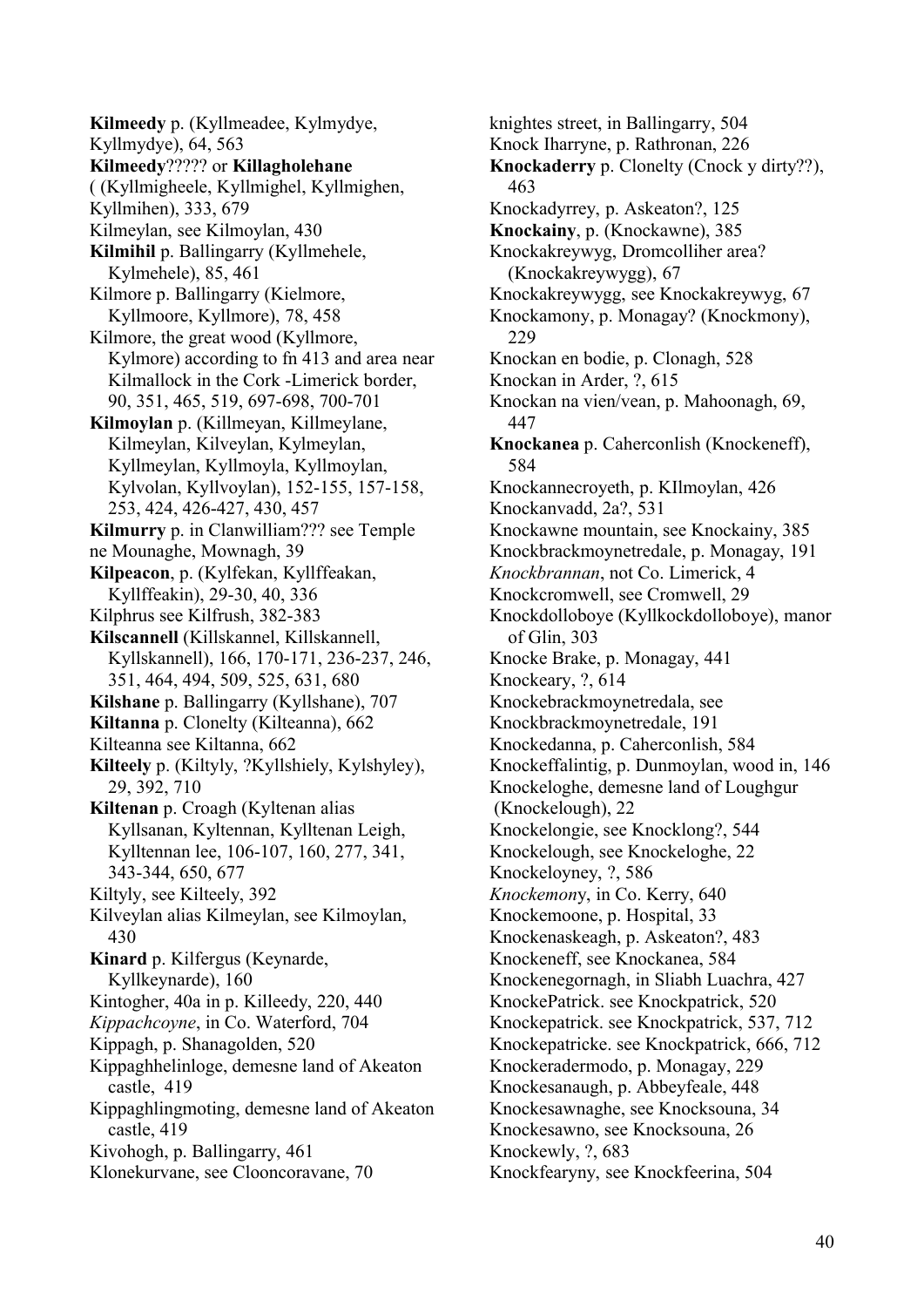Knockfeerina, p. Ballingarry (Knockfearyny), 504 Knockgromell, see Cromwell, 392 Knockhrewee in Dromcolliher area, 456 Knocklaboskor, p. Kilmoylan, 153 Knockleyney, p. Athneasy (Knockloyney, Knockloynye, Knocklyney), 281, 322 **Knocklong** p. (Knockelongie, Knocklongy), 544, 600 Knocklongy, see Knocklong, 600 Knockloyney, see Knockleyney, 281 Knockloynye, see Knockleyney, 322 Knocklyney, see Knockleyney, 281 Knockmnonye, see Knockmony, 33 Knockmony see Castle Farm p. Hospital Knockmony, see Knockamony, 229 Knockmonye, see Knockmony, 33, 311 Knockmunyhy, see Knockmony, 644 **Knocknabooly** p. Loghill (Knocknebuly), 534 Knockne Corkye alias Oates Hill, 199 Knocknebully, see Knocknabooly, 534 Knocknedoghe, p. Monagay (Knocknedohee), 191 Knocknedohee, see Knocknedoghe, 191 Knocknegeraghe or Sheepes Hill wood, Glenquin part of Monagay, 231 Knocknegorna (Clanknocknegorna), 154 Knocknehanagh, p. Rathronan, 226 Knockneskeighe, p. Monagay, 191 Knockoweny, p. Abbeyfeale, 448 Knockowleye, see Knockowlye, 684 Knockowlye, p. Oola?? (Knockowleye), 337, 684 **Knockpatrick**, p. Robertstown (KnockePatrick, Knockepatrick, Knockepatricke), 520, 537, 666, 712 Knockroyne, p. Monagay, 191 Knockrunyn, see Elmpark, 572 **Knocksentry** p. Killeenagarriff (Knockwrsometa), 584 **Knocksouna**, p. Tankardstown (Knockesawnaghe, Knockesawno), 26, 34 *Knockulekerre*, in Co. Kerry, 640 **Knockuregare** p. Uregare cf p.132 of CS for id. (Farrenhenryroo, Farren Henry Roe, Farrenhenryro, Ferranhaynryro, 11, 38, 674 Knockwoolekerre, p. Monagay, 229 Knockwrsometa, see Knocksentry, 584 Knockydullane, p. Rathronan, 226

Knockynorman, p. Rathronan, 226 Kokirmohid, see Corcomohide, 431 *Korkervarsken*, see Corcabascin Co. Clare, 714 Korra Mahowna, p. Mahoonagh, 240 Kowle Reask, p. Rathkeale, 224 Kowlemerycke, p. Shanagolden, 698 Kowlemyskyshe, 10a in Mahoonagh, 250 Kowlerush, see Coolrus, 457 Krean see Grean parish, 26 Kreans see Grean parish, 28 Kreas see Grean parish, 28 Krolelynan, ?, 615 Kullenaghe, p. Kilmoylan, 153 Kullonowran, see Coolanoran, 170 Kurragh en Ahyn Shehee, parcel of woodland in Killeedy/Monagay, 194 Kurraghagaddy, p. Kilfergus, 303 Kylballynekylley, see Ballynekelly [wood of], 326 Kylbegg, p. Ballingarry, 647 Kylbegg, p. Nantinan, 461 Kylbehenny, see Kilbeheny, 696 Kylbowne Cloney alias Killrowne p. Corcomohide, 452 *Kylbrahe*r, in Co. Cork, 702 Kylbride, b. Kenry?, 685 Kylchouesragh, a portion of Ardlaman p. Kilbradan., 681 Kylcohan p. Clonagh & Rathkeale, 465 Kylcolman, see Kilcolman par. Rathkeale, 320 Kylcolmar, in Co. Cork, 702 Kylcowben, ?, 590 Kylcrean woods, see Creans, 17 *Kyldare*, see Kildare, 541, 648 Kylderahan, ?, 601 Kylderry see Kilderry, 382, 661 Kyldirry, see Kilderry, 11 Kyldownadawen alias Ballynownane, p. Shanagolden, 698 Kyldromelare, see Dromlara [wood of], 327 Kyldyma, see Kildimo, 554, 556, 583 Kylfekan, see Kilpeacon, 29 Kylfenny, see KIlfinny, 659 Kylfrushe, see KIlfrush , 27 Kylgarrenglossick, see Garrenglossick [wood of], 317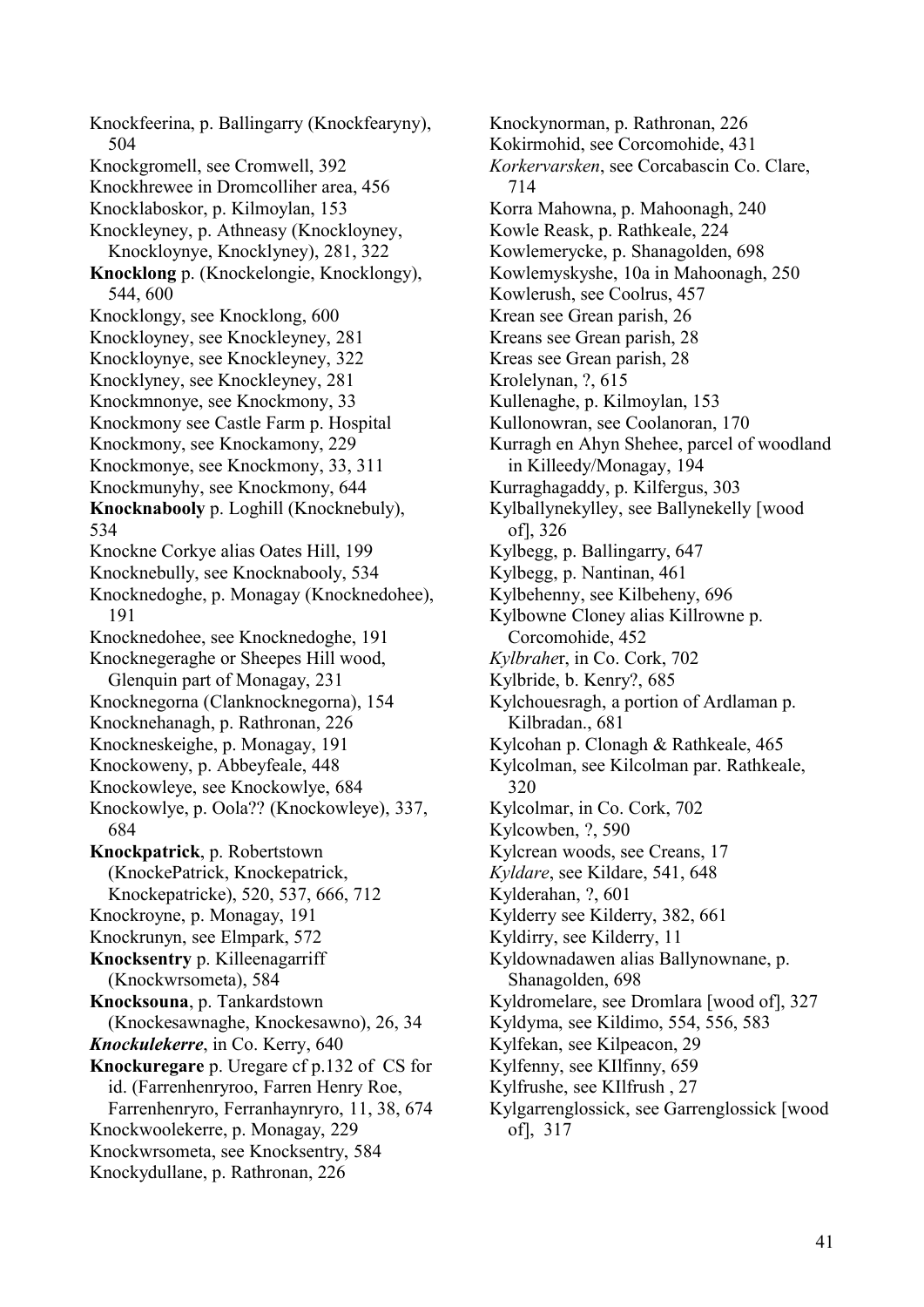Kylheilagh, t. detached portion of p. Monagay (Kylheylagh, Kyllheylagh, Kyllheylaghe, Kyllhyhgh, Kyllhyllagh, Kyllhylaghe), 51, 199, 201, 272, 334-335, 659, 681 Kylhonkan, ?, 622 Kylhonnrogh, p. Killeedy, 678 Kylhylaghe, see Kylheilagh, 51 Kylkaherowe, p. Kilbradan, 464 Kylkellane alias Killan, see Kilcullane, 381 Kylkollman see Kilcolman, 654 Kylkurnan, see Kilcornan, 581, 687 Kylkylane see Kilcullane, 11 Kylkyllan, see Kilcullane, 25 Kylkyllane, see Kilcullane, 26, 32, 36, 643 Kyll, 127, 191, 201, 330-332 Kyll Cappagoughlane, see Cappa Goughlane [wood of], 200 Kyll Lysnefallagh, see Lysnefallaghe, 199 Kyll rahen, 211 Kylladame, woodland in Croagh, 109 Kyllagh holyeghan see Killagholehane, 236 Kyllaghholieghan see Killagholehan, 237 KyllAghnesse, see Aughinish [wood of], 227 Kyllagholiehan see Killagholehane, 629 Kyllahaunssaen, in p. Kilcornan, 296-297 Kyllaheine. see Killeheen, 464 Kyllahen, see Killeheen, 171 Kyllaholyan, see Killagholehane, 242 Kyllarloman, see Ardlaman, 145 Kyllatell, p. Ballingarry, 79 KyllBallinfryorie, see Ballinfreera [wood of], 357 Kyllballintubber, see Ballintober [wood of], 332 Kyllballintubbred, see Ballintubridd [wood of], 200 Kyllbally mc ranet, see Gorteenreynard [wood of], 197 Kyllballyclonan, see Ballycluvane [wood of], 197 Kyllballyconnow, see Ballyconway [wood of], 197 Kyllballycullen, see Ballycullane par. Kilfergus [wood of], 160 Kyllballyegny, see Ballyegny [wood of], 163 Kyllballyfowken, see Ballyfookeen [woods of], 55 Kyllballygagh, wood in par. Iveruss, 299 Kyllballygowen, see Ballingowan , 208

Kyllballygyllytagle, see Ballyguilataggle [wood of], 84 Kyllballyhahell, see Ballyhahil, par Cloncagh, 95 Kyllballyiehowe, see Ballynahown [wood of], 197 Kyllballykoughlane, see Ballygoghlan [wood of], 160 Kyllballylonagan, see Ballylanigan [wood of], 195 Kyllballymollen, see Ballinvullin [wood of], 76 Kyllballymuckye see Ballymackea, [wood of], 96 Kyllballynegalte, see Ballygiltenan [wood of], 161 Kyllballynekylley, see Ballynakill par Mahoonagh [wood of], 76 Kyllballynemodagh, p. Kilfergus, see Ballynamuddagh [wood of], 161 Kyllballynetubbred, see Ballyntubbred (wood of), 54 Kyllballynlyne, see Ballinleeny [wood of], 78 Kyllballyno, see Ballynoe par. Clonelty [wood of], 329 Kyllballynokyllye, see Ballynokylly [wood of], 158 Kyllballyntubberd, see Ballyntubbred (wood of), 201 Kyllballynuskey, see Ballinisky [wood of], 76 Kyllballynuskeye, see Ballynisky [wood of], 164 Kyllballyregan, see Ballyregan [wood of], 43, 197 Kyllballyshane, see Ballyshane [wood of], 197 Kyllballyvealaghe, see Ballinveala [wood of], 43 Kyllballywolhan, see Ballinvulla [wood of], 317 Kyllbarneye, woodland in p. Dunmoylan, 146 Kyllbeabus, see Beabus wood of, 232 Kyllbeal Ruffhyn, see Beale Ruffhyn, 347 Kyllbealldoerod, see Bealduvroga [wood of], 98 Kyllbeallneglan, see Beallneglar, 157 Kyllbegg, see Kilbeg, 80 Kyllbellaghcraghneff, underwood in Iveruss parish, 299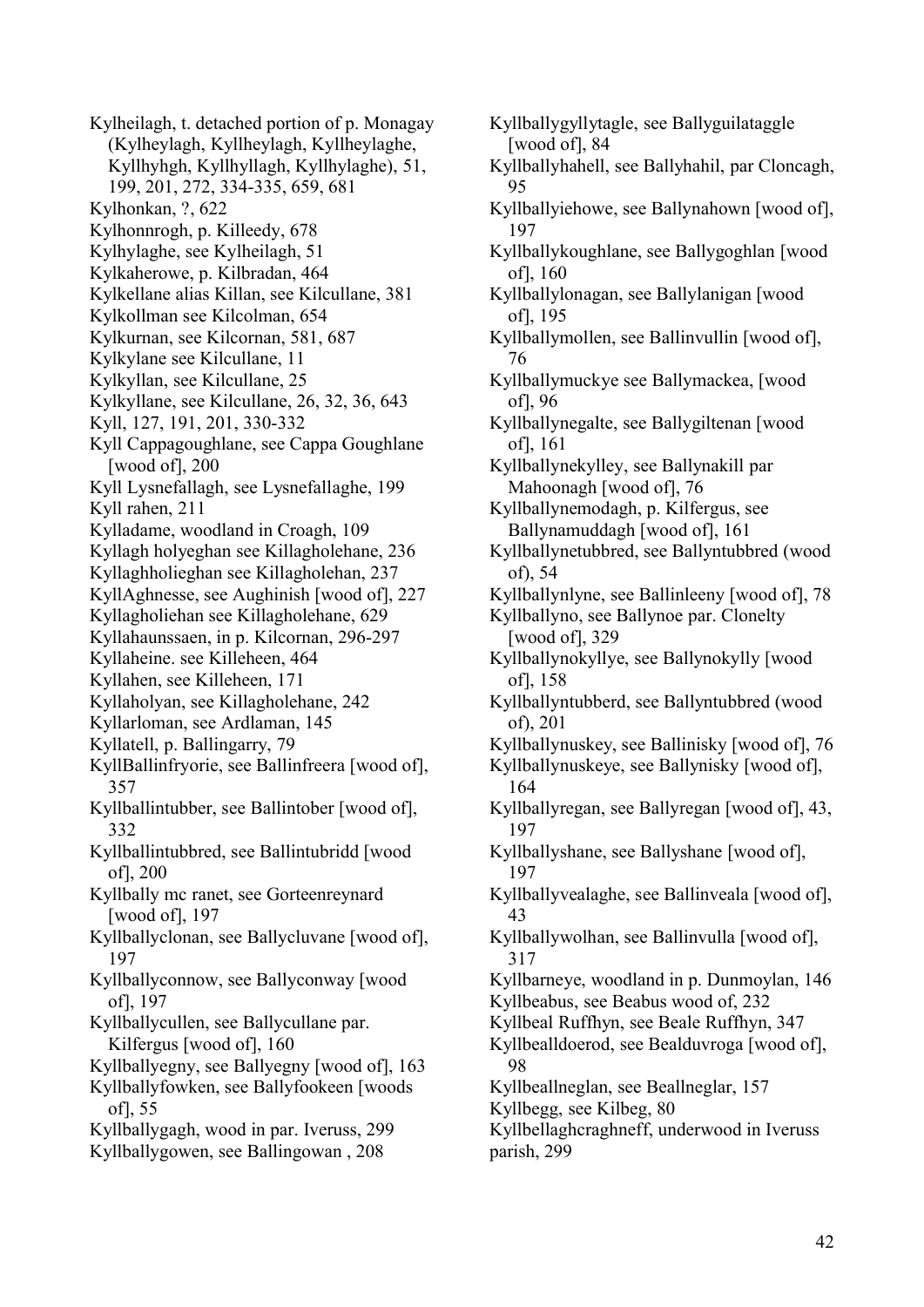Kyllbellaghnegressan, see Bellaghnegressan, 330 Kyllbellaghno, wood in par. Iveruss, 299 Kyllbellakannig, woodland in p. Dunmoylan, 146 Kyllbiggeley, a parish possibly Effin, 322 Kyllbodestocke, see Woodstock woods of, 81 Kyllboherbradaghe, see Boherbraddagh [wood of], 343 Kyllboy p. Clarina (Kilboye), 46 Kyllboye, see Kilboye, 46 Kyllbraheraghe, p. Kilbradan (Kyllbruherughe), 140 Kyllbreagh, woodland in p. Dunmoylan, 146 Kyllbruherughe, see Kyllbraheraghe, 140 Kyllbryde, woodland in p. Iveruss, 294, 299 Kyllcahere, woodland in p. Askeaton, 318 Kyllcalpyle alias Kyllnecappa, see Kyllnecappa, 434 Kyllcappa, see Cappa Edmunde, 318 Kyllcarrowemoore, see Carrowemoore, 93 Kyllcloghetacka, see Cloghatacka [woods of], 42 Kyllclone Cannon, see clooncon??[wood of], 199 Kyllclone kleagh, p. Mahoonagh, 70 Kyllclonecloher, see Clonclohere [wood of], 157 KyllClonecoman, see Clonecoman [wood of], 155 Kyllclonedehyne, see Clonedehyne [wood of], 76 Kyllclonekedegan, see Clonekedegan [wood of], 157 Kyllclonekleaghe see Cloncagh, 70 Kyllclonesellagh, see Clonesillagh [wood of], 304 Kyllclonesherin, see Cloonsherick, 76 Kyllclonshere, see Clonshire [wood of], 343 Kyllclonsherin, see Cloonsherick, 76 Kyllclonya Clueogh see Cloncagh, 447 Kyllcohan, see Kilcolman par. Rathkeale, 165 Kyllcollman see Kilcolman p. Rathkeale, 99, 101, 461, 463, 465, 468, 471, 646, 652, 654 Kyllcollman, see Kilcolman p. Kilcolman, 338, 650 Kyllcolman, p. Kilcolman, 338 Kyllcolman, p. Rathkeale, 93, 648, 662 Kyllconeroo, p. Killeedy Kyllkyllkonroo, 332 Kyllcoole, p. Rathkeale, 463

Kyllcooroclas, woodland in p. Newcastle, 182 Kyllcorgragg, see Graigoor [wood of], 163 Kyllcosgrane, see Kilcosgrave, 152 Kyllcosgrave, see Kilcosgrave, 253 Kyllcowlecappa, see Coolcappagh, 335 Kyllcoyneley, see Kilkinlea, 230 Kyllcoyneleye, see Kilkinlea, 230 Kyllcragbegg, see Cragbeg [wood of], 308 Kyllcroghan, see Croghan, 196 Kyllcromyglan, see Cromyglan [wood of], 304 Kyllcroye alias hardwood, woodland in p. Clonelty, 123 Kyllcuiffyn, parcel in p. Ardagh, 216 Kyllculshoinekyn, see Cullshonekyn, 331 Kyllcurnan, see Kilcornan, 300, 580 Kyllcurraghagaddye, woodland in p. Kilfergus, 304 *Kylldare*, see Kildare , 4 Kyllderrey yeaghtagh alias Dyrrey woods, see Derry, 116 Kylldoacatten, see Doocatteen [wood of], 184 Kylldorrelesse, see Doorlus p. Ballingarry, 78 *Kylldromehylren* alias Braseno, in Co, Kerry, 229 Kyllduff, see Kilduff par Grean, 682 Kyllduffe, see Kilduff par Grean, 328 Kylldymma, see Kildimo, 286-288, 290 Kylldyngan, see Danganbeg [wood of], 76 Kylldyrry, see Kilderry, 284 Kylldyrrye, see Kilderry, 336 Kyllegwhyn, woodland in p. Newcastle, 179 Kyllehallagh, (Kyllehallaghe, Kyllkyllehallagh [wood of] ), 59, 303 Kyllehallaghe (see Kyllehallagh), 59, 303 Kyllenaghe, woodland in manor of Shanid, 153 Kylleneigh, woodland in p. Kilfergus, 304 Kyllenvoher, parcel in Killeedy Kyllkylenvoherl, 330 Kyllequolleye, parcel in p. Monagay, 191 Kylleyndroomelarra, parcel in p. Monagay, 191 Kylleyneigh, woodland in p. Kilfergus, 305 Kylleyney, woodland in p. Kilfergus, 305 Kylleynye, woodland in p. Kilmoylan, 155 Kylleysscappalassawre, woodland in p. Ballingarry, 92 Kyllfanleghan, see Fanleghan [wood of], 200- 201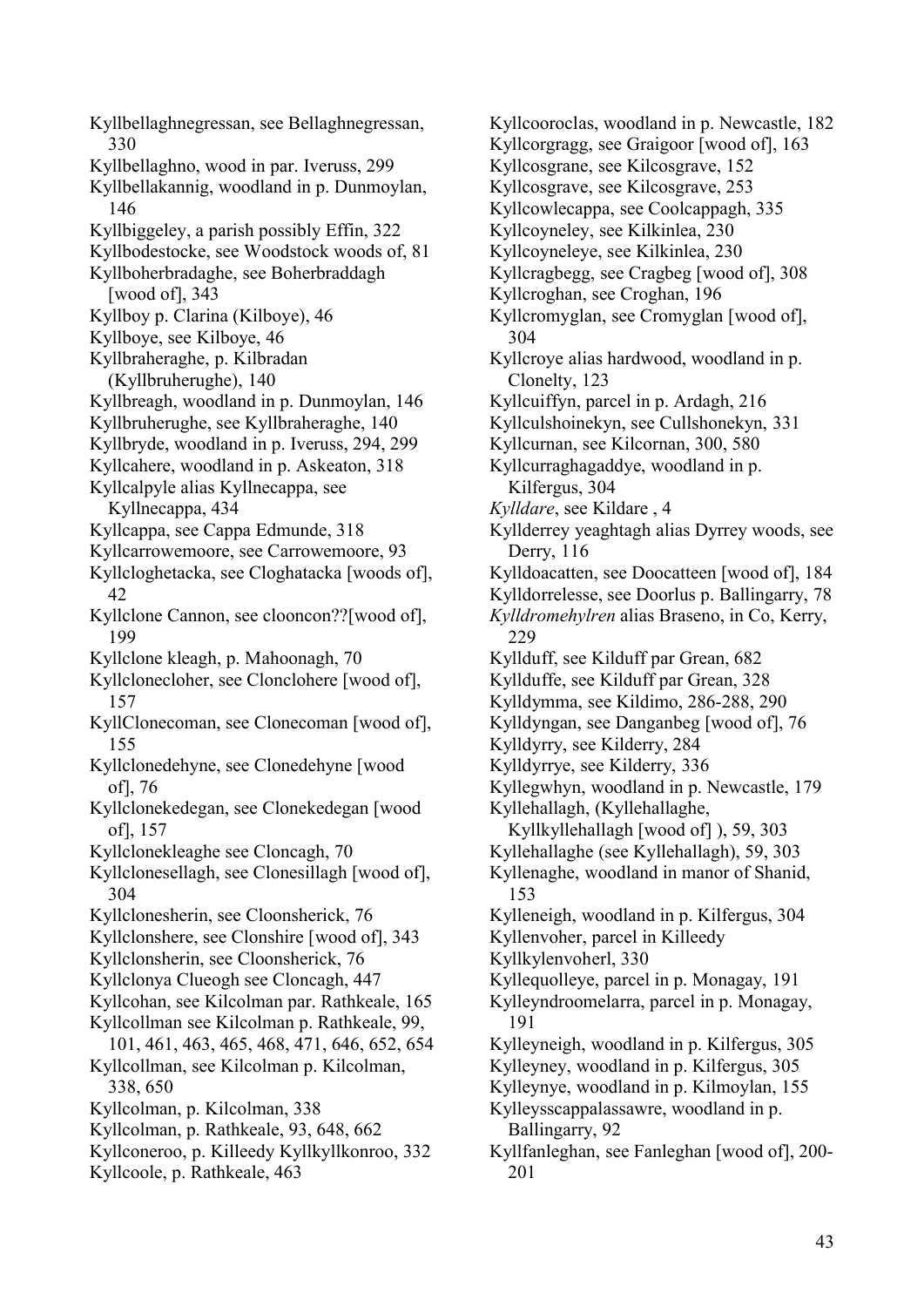Kyllfargiesey, see Kilfergus, 160 Kyllfarise, see Kilfergus, 160 Kyllfaryse, see Kilfergus, 302 Kyllfenny, see Kilfinny, 659 Kyllffeakan, see Kilpeacon, 30, 43 Kyllffeakin, see Kilpeacon, 336 Kyllffynnay, see Kilfinny, 326 Kyllffynney, see Kilfinny, 189, 200 Kyllfoyne, see Foynes [wood of], 150 Kyllfrushe, see Kilfrush, 27 Kyllfynnar, see Finoo [wood of], 157 Kyllfynney see Kilfinny, 200, 326 Kyllfynny, see Kilfinny, 189, 434, 646, 659 Kyllfynnye, see Kilfinny, 647 Kyllgarranboye, woodland of unclear location, 340 Kyllgarrefoyne or Garreyfoyne Woods, see Garryfine, 54 Kyllglan Bally Keavan, see Ballykevan [wood of], 90 Kyllglanballykeavan, see Ballykevan, 91 Kyllglannedunnacloghe, woodland in p. Ballingarry, 87 Kyllglannegowen, see Glannegowen [wood of], 183 Kyllglannoore, see Glanna Noore [wood of], 232 Kyllglansharrowen, woodland in p. Dunmoylan, 146 Kyllglansharwell, woodland uncertain loacation, 340 Kyllglantanna netonnaha, woodland in p. Ballingarry, 87 Kyllgortedirrey, woodland in p. Monagay, 201 Kyllgortincappaquin, see Gortincappaquin, 56 Kyllgortnefohe, see Gortnefohee [wood of], 81 Kyllgortnegrower, see Gortnagrour [wood of], 340 Kyllgortnekrehye, see Gortnekrehye [wood of], 94 Kyllgullobon, p. Askeaton (Kyllgullubon, Parke Kylgulbane), 124, 662 Kyllgullubon, see Kyllgullobon, 662 Kyllhelan, p. Newcastle, 270, 272 Kyllheylagh, see Kylheilagh, 199, 201 Kyllheylaghe, see Kylheilagh, 199 Kyllhyhgh, see Kylheilagh, 681 Kyllhylagh, see Kylheilagh, 272

Kyllhylaghe, see Kylheilagh, 270, 334-335 Kylliddye,see Killeedy, 680 Kyllidee, see Killeedy, 563 Kyllidye, see Killeedy, 440, 678 *Kyllieacayll*, in Co. Tipperary, 704 *Kyllingleraghe*, in Co. Kerry, 703 Kyllkellane, see Kilcullane, 643 *Kyllkenny,* see Kilkenny, 4 Kyllkenry, wood in par. Iveruss, 291, 299 Kyllkeynarde, see Kinard [wood of], 160 Kyllknaffe, p. Rathronan, woodland, 186 Kyllkockdolloboye, see Knockdolloboy [wood of], 304 Kyllkollen, see Kilcullane, 584 Kyllkolrush, see Coolrus [wood of], 77 Kyllkomedan, see Kyllmokedun, 87 Kyllkosgrave, see Kilcoscrave, 253 Kyllkowle, woodland in Cloghanarold p. Doondonnell, 128 Kyllkrean, woodland in Killeedy/Monagay, 197 Kyllkurnan, see Kilcornan, 249, 293-294, 298, 301, 686 Kyllkydye, see Kilkeedy, 44 Kyllkyllehallagh, see Kyllehallagh [wood of], 304 Kyllkyllenvoher, see Kyllenvoher [wood of}, 330 Kyllkyllkonroo, see Kyllconeroo [wood of], 332 Kyllkyllthynney, see Kilfinny, 326 Kyllkyllydy, see Killeedy [wood of], 330 Kyllkyllynallata, see Kyllynallta [wood of], 333 Kyllkyntogher, see Kyntogher [wood of], 197 Kylllysenuskeye, see Lysenuskeye, 127 Kylllyskyllyn, parcel of woodland in p. Mahoonagh, 76 Kylllysnealy, see Lysnelyen [wood of], 202 Kyllmackenerle, see Kilmacanearla, 84 Kyllmackowe, see Kilmacow, 647 Kyllmaclyn, b. Pubblebrien, 664 Kyllmake nerle, 84 Kyllmallock see Kilmallock, 60, 279-283, 345-346, 356, 362, 401, 540, 548, 619, 648, 675, 709 Kyllmartyn, p. Mungret/Kilkeedy, 349 Kyllmeadee, see Kilmeedy, 563 Kyllmeanes, see Meanes, 161 Kyllmehele, see Kilmihil, 85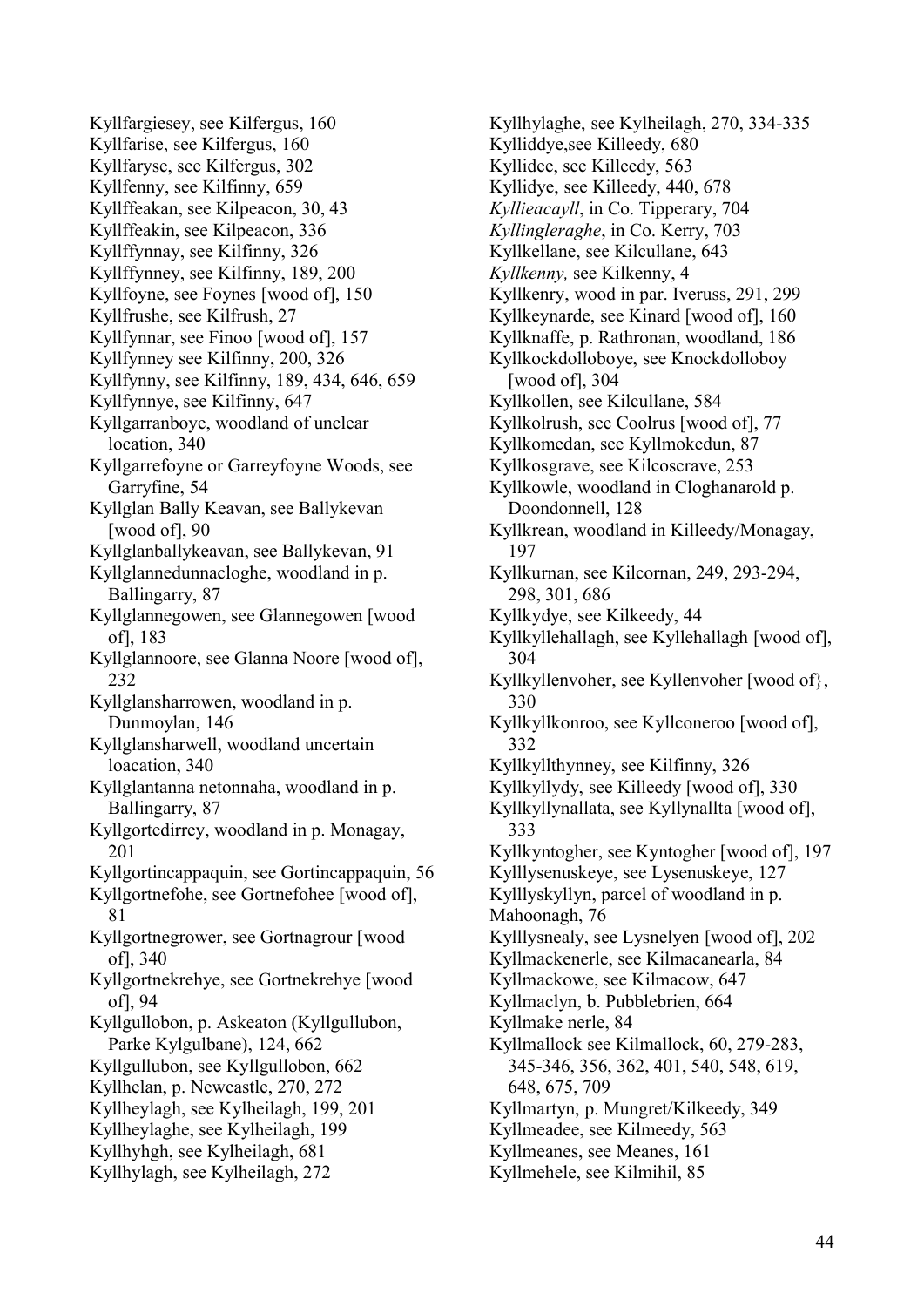Kyllmeylan, see Kilmoylan, 428 Kyllmigheele possibly Kilmeedy, 333 Kyllmighell possibly Kilmeedy, 333 Kyllmighen possibly Kilmeedy, 679 Kyllmihen possibly Kilmeedy, 679 Kyllmoinydy, see Moinydy [wood of], 330 Kyllmokedun, p. Ballingarry (Kyllkomedan), 87 Kyllmolloharde, wood of Mollaharde, 156 Kyllmonelenagh, parcel of woodland in Mahoonagh, 76 Kyllmony in vanne, 565 Kyllmonyntoppwygg, woodland in p. Newcastle, 182 Kyllmoore Bally England, see Ballyengland, 130 Kyllmoore see Kilmore p. Ballingarry, 78 Kyllmoore, see Kilmore p. Rathkeale, 97 Kyllmore, see Kilmore p. Balingarry, 78 Kyllmore, see Kilmore, Great Wood, 90, 351 Kyllmorreregan, see Morregan [wood of], 148 Kyllmoyla, see Kilmoylan, 253 Kyllmoylan see Kilmoylan, 153-155, 157-158 Kyllmucko see Kilmacow, 79-80, 96, 282- 283, 358 Kyllmuckoo, see Kilmacow, 34, 79 Kyllmyde, see Kilmeedy, 64 Kyllnecappa, see Cappagh, 308 Kyllnecappe alias Kyllcalpyle, see Kylnecappa, 434 Kyllneclassroo, see Classaroo [wood of], 155 Kyllnecraggy, parcel of woodland in p. Robertstown, 156 Kyllnecurrogh, wood in par. Iveruss, 299 Kyllnedromendarrey, woodland in p. Newcastle, 182 Kyllnegraggey, woodland in p. Ballingarry, 358 Kyllnekally, see Elmpark, 572 Kyllnekorro, wood in par. Iveruss, 299 Kyllnekreaveyeragh, see Creeves [wood of], 136 Kyllnekullenaghe, see Kullenagh, 153 Kyllnemona alias Kyllnemonye, p. Ballingarry, 707 Kyllnemona, woodland in p. Kilmeedy area possibly Kilnamona p. Cloncagh, 333 Kyllnemonye, see Kyllnemona p. Ballingary, 707

Kyllocia, see Kilmalock, 283 Kyllogwynn, see Ballyogwynn [wood of], 158 *Kyllolaughtaugh*, Co. Cork??, 699 Kyllolebane, Olybane [wood of], 99 Kyllomegh, ?, 615 Kyllonnan, see Killonan, 584 Kyllowghtowe, see Killoughty, 645 Kyllpierce alias Pierce's wood, see Ballyferris, 183 Kyllpursell, woodland in p. Croagh, 109 Kyllquolle, p. Monagay, 441 Kyllrahana, see Rahanna, 197 Kyllrahanna, woodland in p. Kilfergus, 304 Kyllrathbryle, see Rathbriley [wood of], 127 Kyllreader, p. Mahoonagh, 75 KyllRower, see Rower [wood of], 233 Kyllruddan, p. Monagay (Kyllruddane, Kylruddane), 216, 219, 440 Kyllruddane, see Kilruddan, 216 *Kyllrushe*, Kilrush Co. Clare, 714 Kyllrye, Corcomohide Dromcolliher area, 67 Kyllsanan leth alias Kyltenan, 650 Kyllsanan, see Kiltenan, 650 Kyllshana courte, woodland in p. Kilfergus, 161 Kyllshane, see Kilshane, 707 Kyllshanegarrey, see Shangarry [wood of], 201 Kyllshanegarreye, see Shangarry [wood of], 200 Kyllshiely, see ?Kilteely, 710 Kyllskannell, see Kilscannell, 166, 170-171, 236, 246, 351, 464, 494, 509, 525, 631, 680 Kyllskartyone, see Skartyone [wood of], 304 Kyllsyskan, in p. Athlacca, 354 Kylltanna, in Askeaton, 124 Kylltenan Leigh, see Kiltenan, 341 Kylltennan lee, see Kiltenan, 107 Kylltennan, see Kiltenan, 106-107, 277, 341, 343-344 Kylltolloglasse, see Tullyglass [wood of], 160 Kylltoneyerraghe, see Toneyarraghe [wood of], 128 Kylltrean lyssen Ine, see Treanlyssen Ine [wood of], 187 Kylltreanwoghtrogh, see Treanwoghtrogh, 187 Kylltullaghleigh, see Tullaghleigh [wood of], 304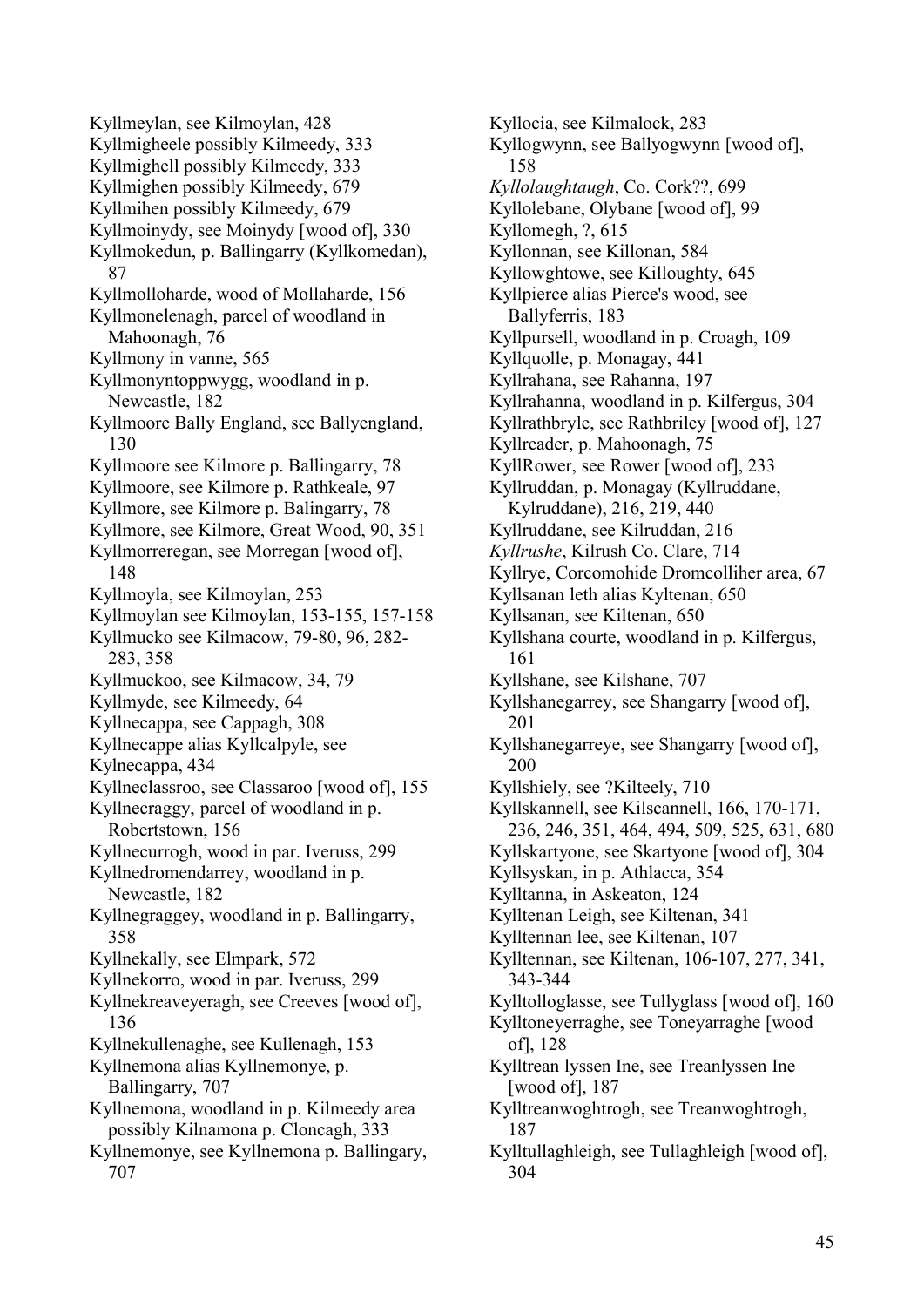Kylltyreogallo, see Tyreogallo, 195 Kylltyrewena, see Tyrewena [wood of], 351 Kyllvadran, see Kilbradan, 681 Kyllvargy, woodland in p. Croagh, 108 Kyllvohoge, p. Ballingarry, 84 Kyllvolleben, 564 Kyllvomanyn parcel of woodland in p. Robertstown, 156 Kyllvoylan, see Kilmoylan, 157 Kyllvradran, see Kilbradan, 465, 487-488, 650 Kyllvradron, see Kilbradan], 140 Kyllwarrenmanig, see Kyllwarrenmaning, 60 Kyllwarrenmaning, in p. Corcomohide, Kylwarren ne maning, Kyllwarrenmanig, Kyllwarrennemaning, 60 Kyllwarrennemaning, see Kyllwarrenmaning, 60 *Kyllwearelye*, in Co. Kerry, 713 *Kyllwearily*, in Co. Kerry, 639 Kyllwirry, p. Kilcornan, 249, 301, 573 Kyllwyrry,see Kyllwirry, 249, 301 Kyllydey, see Killeedy, 678 Kyllydye, see Killeedy, 51, 193-196, 214, 219, 330, 678 Kyllyen tieg dowrey, 303 Kyllyhealim see Kyllyhelin, 215 Kyllyhelin, p. Newcastle (Kyllyhealim), 215, 439 Kyllynallata, p. KIlmeedy (Kyllkyllynallata), 333 Kyllynbocherr, 20a in Killeedy, 678 Kyllyought, see Killoughty, 79 Kyllyshoroth, p. Ardcanny, 289-290 Kyllyskanned, see Liskennet, 88 Kylmackowe see Kilmacow, 647 Kylmackwoo see Kilmacow, 645 Kylmallock see Kilmallock, 29-30, 52-56, 59- 61, 321, 326 Kylmallocke see Kilmallock, 52-53 Kylmcdonnoduffe, part of demesne land of Any, 13 Kylmckynerly, see Kilmacanearla, 461 Kylmehele, see Kilmihil, 461 Kylmeylan, see Kilmoylan, 424 Kylmore, see Kilmore Great Wood, 697-698, 700-701 Kylmucko, see Kilmacow, 11, 26 Kylmydye, see Kilmeedy, 64 *Kylmygawragh*, in Co. Cork, 702

Kylnecappagh alias Carrenbeg. p. Cappagh, 634, 685 Kylnetoghe, p. Adare?, 310 Kylnkally, b. Coshma, 593 Kyloradran, see Kilbradan, 464 Kylordan, see Kilbradan, 464 *Kylorglyn*, Co. Kerry, 703 Kylredare, p. Mahoonagh, 75 Kylruddane, see Kyllruddane, 440 Kylscartenegeraghe, see Scartenegeraghe [wood of], 326 Kylshyley, see Kilteely though the place mentioned is in p. Ballinlough, 29 Kyltenan alias Kyllsanan, see Kiltenan, 650 Kyltennan, see Kiltenan, 106, 677 *Kyltevyny*, in Co. Cork, 702 *Kyltilayn*, in Co. Tipperary, 704 Kyltorogg, in b. Clanwilliam, 40 Kyltynneye, p. Kilfinny., 326 *Kylvallynvallysh*e, Co. Cork, 699 Kylvolan, see Kilmoylan, 457 Kylvoylan, see Kilmoylan, 152 Kylvry, in Aherlow, 705 Kylwarren ne maning, see Kyllwarrenmaning, 60 Kyntogher, p. Killeedy/Monagay (Kyllkyntogher), 196 Kyppagh alias Cappagh, see Cappagh, 685 *Kyrrey,* see Kerry County, 7 *Kyrry*, see Kerry County, 229

# L

Lackbally eroughan, woodland in Monagay, 199 Lackballylondyrrigg see Ballylondyrryg [wood of], 177 Lacken Kyll Cullen, woodland in p. Monagay, 191 Lackenadarreraghe, p. Monagay, 334 Lackenbohergall, see Bohergall [parcel of woodland in], 203 Lackenkyllcoynleye, see Kilkinlea [wood of], 230 Lackholgolyne, woodland in p. Monagay, 191 Lackingrenan, p. Ballycahane (Lackyn Grenan, Lakeregrene alias Lakingrenan), 285, 671 Lacknevantane, ?, 601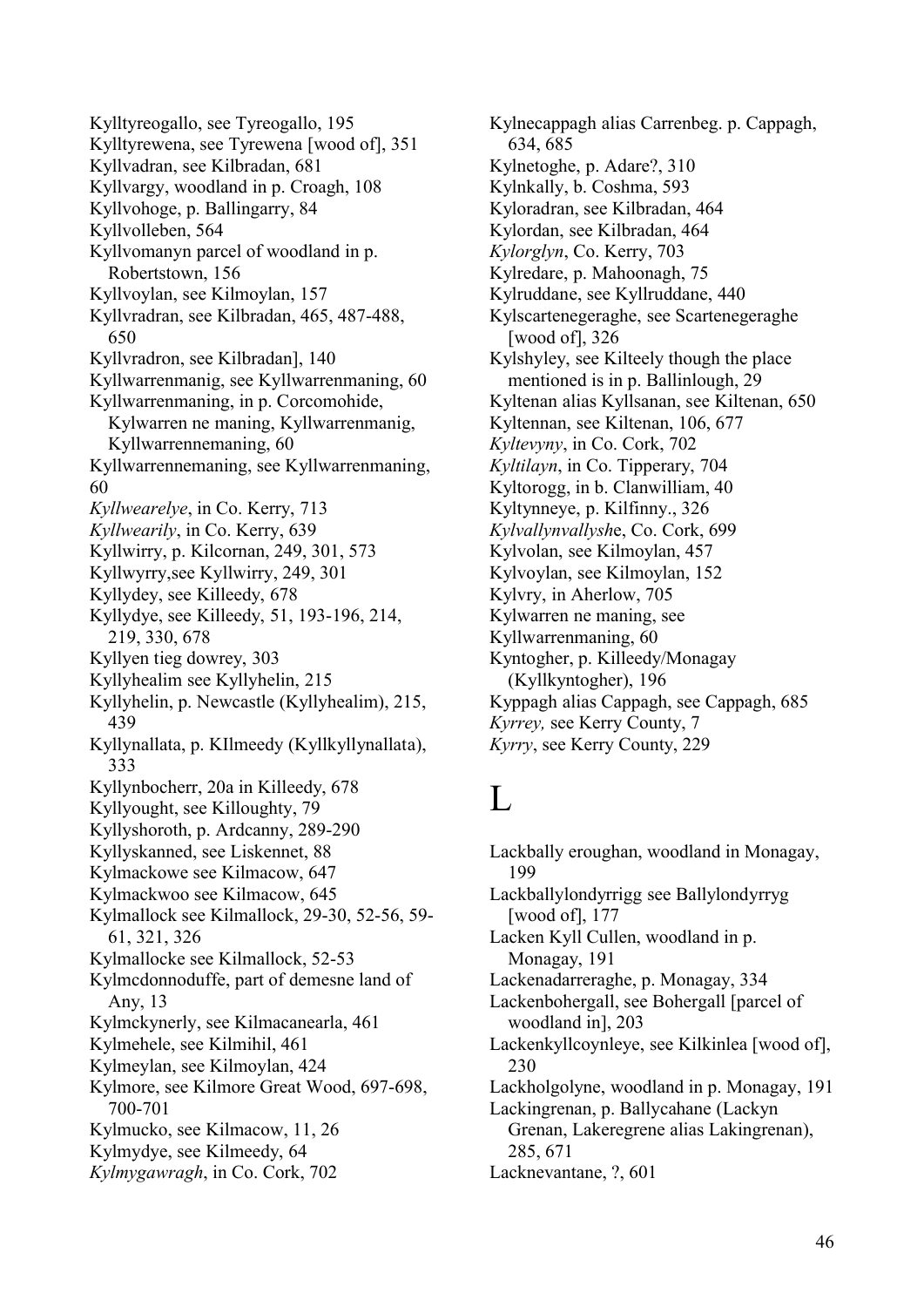Lackyn Grenan, see Lackingrenan, 285 Lagh ne Cowntis alias "halfe the ladies lande", parcel in Monagay?, 191 Laghbane, p. Lismakeery, 137 Laghill cappa Blongye, 178 Lahesseragh Rahyn, see Lehessheragh yrahin, 135 Lakeregrene alias Lakingrenan, see Lackingrenan, 671 Lakingrenan, see Lackingrenan, 671 *Lancaster*, England, 372 Larreydroma, p. Monagay, 199 Laskylltofte, subdivision of Cloonlahard p. Kilmoylan, 155 Laugherte, ?, 608 Laughill, see Loghill p., 534 Laughoill, see Loghill p., 234 Laugill, see Loghill p., 517 Lavery Castle, Kilmallock, 397 Lawrer alias Ballylawras, see Ballylawras, 429 Leach fan, parcel of manor of Newcastle's demesne land in Monagay parish, 440 Leaghphan, see Leach fan, 216 Leath, parcel in p. Dunmoylan (Leathe), 151, 222, 429 Leathe, see Leath, 151, 222 Leaughbegg, p. Killeedy cf Leavyebegg of Civil Survey p, 264, 332, 678 Leaughmoore, p Killeedy (Leaughmore) cf Leavigmore of Civil Survey p. 264, 331, 678 Leesseragh Lacye, see Lehasseragh Lacey, 420 Lehessaragh Colbane, p. Askeaton, 135 Lehesseragh de Raboher, 20a in p. Askeaton, 135 Lehesseragh Lacey, 20a in p. Askeaton (Leesseragh Lacey), 135, 420 Lehesseragh Mannagh, 20a in p. Askeaton, 135, 321 Lehessheragh Idir da Bohir, parcel in p. Askeaton, 420 Lehessheragh yrahin, 20a in p. Askeaton (Lahesseragh Rahyn), 420 *Leinster* (Leynster), 4, 7 Lekeharwemeanagh parcel in p. Askeaton, 420 Leshy Cartian oge, ?, 542 *Leynster* see Leinster, 4

**Lickadoon** p. Caheravally (Lyckadowne, Lickadowne), 40, 560 Lickadowne see Lickadoon, 560 **Limerick** (Lymerick, Lymericke), 1-2, 4, 7-8, 11-12, 17-18, 21, 23, 27-28, 30-33, 38-43, 45-49, 51-52, 56, 60-61, 108, 137, 163, 172, 229, 238, 252, 254-255, 258-261, 263, 265, 275, 282, 284, 286, 293, 300, 311-312, 314, 319, 321, 325-329, 336-337, 340, 342, 346- 348, 350-355, 357-364, 366, 372-373, 375, 380, 382-383, 386, 388, 390-393, 398-400, 404, 414-415, 422, 430-431, 444, 448-450, 512, 518, 521, 546, 561, 570, 582, 590, 604, 627, 630, 635-636, 639-642, 646, 670, 685- 686, 689, 694, 699-700, 703-706, 708-713, 715 **Lisbane** p. Dunmoylan (Lysbaen, Lysbane, Lysbeane), 146, 341, 650 Liscorden, see Lisgordan, 492 **Lisduane** p. Ballingarry (Lysdowane), 79 Lisgaddie, p. Rathkeale/Kilscannell (Lysgaddye), 166, 680 **Lisgordan**, par. Rathronan (Liscorden, Lyskordan, Lyskordane), 173, 492 Lishcubbigg, parcel of manor of Newcastle's demesne land in Monagay parish (Lyshcubbig), 216, 440 Lishekillen, p. Mahoonagh (Lishkillen), 444 Lishenaghenkono, p. Bruree, 451 Lishkillen, see Lishekillen, 445 Liskaeneedie, see Liskennet??, 459 Liskennet p. Ballingarry (Lyskanned, Kyllyskanned), 88 Liskennet p. Bruree (Liskaeneedie??), 459 **Lismakeery** p. & half t. (Lismakerry, Lismakery, Lysmackerye, Lysmackerrey, Lysmakerrey, Lysmakerreye, Lysmakerrie, Lysmakery, Lysmckerry, Lysmack erreye), 51, 136-137, 139, 422, 461, 466, 673 Lismakerry, see Lismakeery, 422 Lismakery, see Lismakeery, 461, 666 **Lismullane**, p. Abington {one entry says p. Caherconlish} (Lysmolande, Lysmollan, Lysmollande, 313, 548, 618, 692 **Lisnacullia**, p. Clonagh (Lisnekylly, Lysnekylley, Lyysnekylleye), 166, 680 **Lisnamuck** p. Croagh (Lysnemockey, Lysnemokie, Lysnemuckye, Lyssenenmucky), 108, 278, 309, 473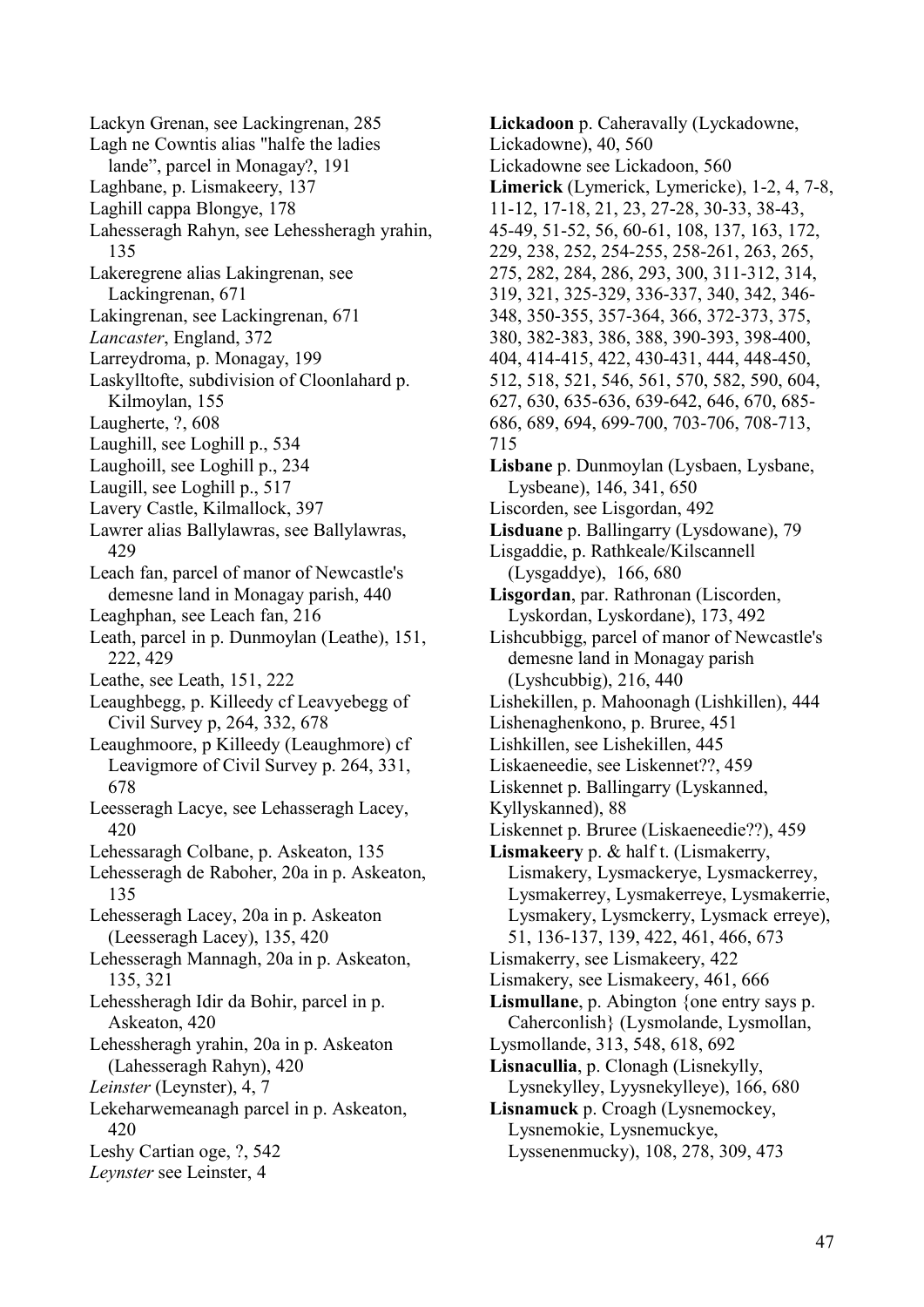Lisnebranagh, parcel in p. Newcastle (Lysnebrannagh, Lisnebranaghe), 181, 478 Lisnefollo, 20a parcel in p. Monagay, 681 Lisnekylly, see Lisnacullia, 680 **Lisready** p. Loghill (Lysfrydie), 534 **Lissamota** p. Ballingarry (Lysemoto, Lyssemoto woods, Lysmotoo, Lyssynmoto), 81, 336, 460 **Lissaniska** p. Clonelty (Lysaniskye), 667 **Lissurland** p. Monagay (Lysurloen), 231 Llaghbane, p. Lismakeery, 461 LLohaduff, 20a in p. Newcastle, 215 *Lochlayach*, in Co. Kerry, 704 Locknegarragh, woodland in p. Grange, 208 Loddenmoore, see Luddenmore, 584 Loggnecloghe, p. Kilfinny, 252 Loghballyworishen, see Ballymorrisheen, 113 Loghballyworyshen, see Ballymorrisheen, 113 Logheill, see Loghill p. Rathkeale, 100 Loghgier see Loughgur, 22 Loghgur see Loughgur, 388 **Loghill** p. (Laughill, Laughoill, Laugil), 234, 517, 534 **Loghil**l, part of p. Rathkeale (Logheill), 100, 468 Loughgier see Loughgur, 21-22 Loughgir see Loughgur, 33 **Loughgur** (Loghier, Loghgur, Loughgier, Loughgir\_), 21-22, 33, 388 **Luddenmore**, p. Ludden (Loddenmoore), 584 Lybahanen, p. Rathkeale, 652 Lyckadowne see Lickadoon, 40 Lymerick, see Limerick, 23, 28, 31-33, 38, 45-48, 238, 260, 281-282, 284, 293, 310- 314, 319, 326, 328-329, 336, 342, 346-347, 350-354, 357-360, 362-364, 590, 604, 636 Lymericke, see Limerick, 4, 699-700 Lyn en Allorte (Allerte); salmon fishery in R. Deel belonging to manor of Askeaton, 212, 417 Lyn en Assa; salmon fishery in R. Deel belonging to manor of Askeaton, 212, 417 Lyn en monen (monyn); salmon fishery in R. Deel belonging to manor of Askeaton, 212, 417 lyn en monyn see Lyn en monyn, 417 Lysaniskye, see Lissaniska, 667 Lysbaen, see Lisbane, 650

Lysballencannana, parcel of woodland, p. Killeedy, 199 Lysbane, p. Rathronan, 172-177 Lysbane, see Lisbane, 341 Lysbeane, see Lisbane, 146 Lyscarroghe, see Lyscarrough, 170 Lyscarrough, p. Kilscannell (Lyscarroghe), 170, 509 Lyscorro, p. Askeaton (Lyscorrp, Lyshcorro alias Lysuecorye), 126, 656 Lyscorrp, see Lyscorro, 126 Lysdowane, see Lisduane, 79 Lysdowne, p. Newcastlle, 690 Lysemoto, see Lissamota, 81 Lysen Emoyken, see Lyssen Emoyken, 178 Lysenuskeye Kylllysenuskeye, 127 Lysfrydie, see Lisready, 534 *Lysfyny,* Co. Waterford, 372 Lysgaddye, see Lisgaddie, 166 Lysh na Cally, see Lyshnacally, 440 Lyshcorro alias Lysuecorye, see Lyscorro, 656 Lyshcubbig, see Lishcubbigg, 216 Lyshena Konno, p. Bruree, 53 Lyshnacally, p. Ardagh (Lysh na Cally), 216, 440 Lyshroto, p. Rathonan, 510 Lyskanned, see Liskennet, 88 Lyskeryne, p. Grange, 202 Lyskordan, see Lisgordan, 173 Lyskordane, See Lisgordan, 173 Lyskyllen, p. Mahoonagh (Lyskyllyn), 75, 240, 250 Lyskyllyn, see Lyskyllen, 75 Lyslegustye, p. Askeaton (Lyslyguston), 125, 463 Lyslyan Nyvarre, ?, 617 Lyslyguston, see Lyslegustye, 463 Lysmack erreye, see Lismakeery, 137 Lysmacken, p. Dunmoylan (Lysmaken), 147, 490 Lysmackerrey, see Lismakeery, 136 Lysmackerye, see Lismakeery, 666 Lysmaken, see Lysmacken, 490 Lysmakerrey, see Lismakeery, 51 Lysmakerreye, see Lismakeery, 136-137 Lysmakerrie, see Lismakeery, 466 Lysmakery, see Lismakeery, 673

Lysmckerry, see Lismakeery, 139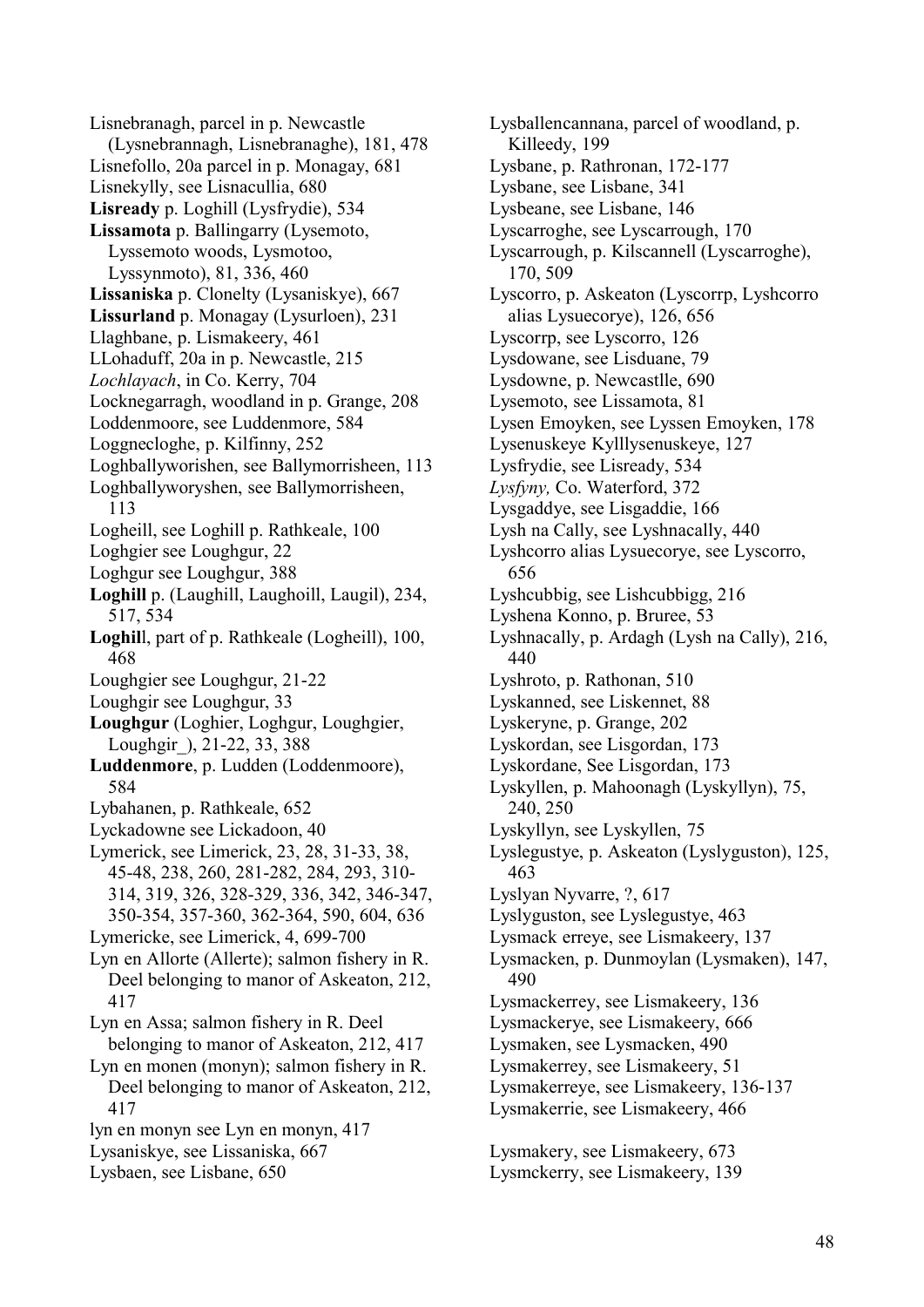Lysmolande, see Lismullane, 618, 692 Lysmollan, see Lismullane, 584 Lysmollande, see Lismullane, 313 *Lysmoore*, Co. Cork, 519 Lysmotoo, see Lissamota, 460 Lysnebrannagh, see Lisnebranagh, 181 Lysnebrannaghe, see Lisnebranagh, 181 Lysnefallaghe, p. Monagay (poss. Lisnafulla p. Killeedy??) (Kyll Lysnefallagh), 199 Lysnegog na kera, p. KIlcolman, 338 Lysnekylley, see Lisnacullia, 166 Lysnekylleye, see Lisnacullia, 166 Lysnelyen, p. Grange (Kylllysnealy), 202 Lysnemockey, see Lisnamuck, 309 Lysnemokie, see Lisnamuck, 473 Lysnemuckye, see Lisnamuck, 108 Lysnesallagh, p. Grange (Lysnesellagh), 202, 509 Lysnesellagh, see Lysnesallagh, 202 Lysnevarry, ?, 589 Lyssbane, p. Ballingarry, 80 Lyssduff, p. Monagay, 199 Lyssean Illean, see Lyssen Illean, 178 Lyssemoto woods, see Lissamota, 81 Lyssen Effooke, 20 a in p. Newcastle, 178 Lyssen Emoyken, 20 a in p. Newcastle (Lysen Emoykan), 178 Lyssen Illean, 20 a in p. Newcastle, 178 Lyssenenmucky, see Lisnamuck, 278 Lyssynmoto, see Lissamota, 336 Lystaghe, p. Ballingarry, 647 Lystoan, p. Ballingarry, 645 Lystonough, p. KIlscannell?, 494 Lystrumloghan, see Dromlohan??, 296-297, 687 Lysuecorye, see Lyscorro, 656 Lysurloen, see Lissurland, 231

# M

**Mahoonagh** p. (Mahowna, Mahownagh, Mahownaghe, Mohawnagh, Mohawnaghe, Muhownagh, Tawnagh, Tawnaghe), 51, 69, 74, 76, 240, 250, 273-274, 335, 445-447, 507, 679-680 Mahowna see Mahoonagh, 240

Mahownagh see Mahoonagh, 240, 250, 446, 680

Mahownaghe see Mahoonagh, 69, 74, 250, 273-274 **Maigue** River, (May, Maye), 42, 53, 291, 357 Maligg, ?, 595 Mallaharde, p. Corcomohide, 60 Martellestowne, part of Any manor?, 644 Martin, part of Any manor?, 644 Matrascourte alias Courtematrask, see Courtmatrix, 223-225 Matriscoorte or Courtmatraske, see Courtmatrix, 515 May, see Maigue River, 357 Maye, see Maigue, 42, 53, 291 **Mayne** p. Mahoonagh (Meane alias Mollyanagh, Kyllmeane, Treane Moane), 69-71, 444, 447, 507 Meaghan, a tuath coextensive with the parishes of Newcastle, Ardagh and Rathronan, 51, 172-173, 177-181, 183-186, 214, 267-268, 465, 478, 492, 495, 497-498, 510, 558, 651-652, 690, 693 Meane, see Mayne, 69-71, 444, 447, 507 Meanes alias Menus Kyllmeanes, 161, 306 *Meath* (Mythe), 4, 7 Meneter's Land, p. Ardagh (Lands of Maurice Meneter deceased, Memetera), 243 Menetera, see Memeter's Land, 243-245 Menus alias Meanes, p. Kilfergus, 161 **Milltown** p. Derrygalvin (Ballenwollen), 584 **Milltown** p. Knockainy (Ballenmollen alias the Mullen, Ballimollen, Ballyncullen alias the Mullens), 12, 382 **Milltown**, p. Lismakeery (Ballenmollen) 136, 461 **Milltown** p. Uregare (Ballinvolinbegg?? Ballynvolnybegg?), 382, 384 Milltowne, see Ballynmullen, 250 Moane, see Mayne, 446 **Moanhila** p. Oola (Cloghplallord, Cloghplallordy) Westropp believes this to Pollardstown which he equates with Moanahila, 683-684 Moanleana p. Mahoonagh (Moynlean?), 445 Modullehe, see Modulleheye, 657 Modulleheye, p. Corcomohide (Modullehe), 63, 657 Moelkaerde, see Mulcair River, 327 Moelkarde, see Mulcair River, 355 Mohagh duff, demesne land of Newcastle manor, 439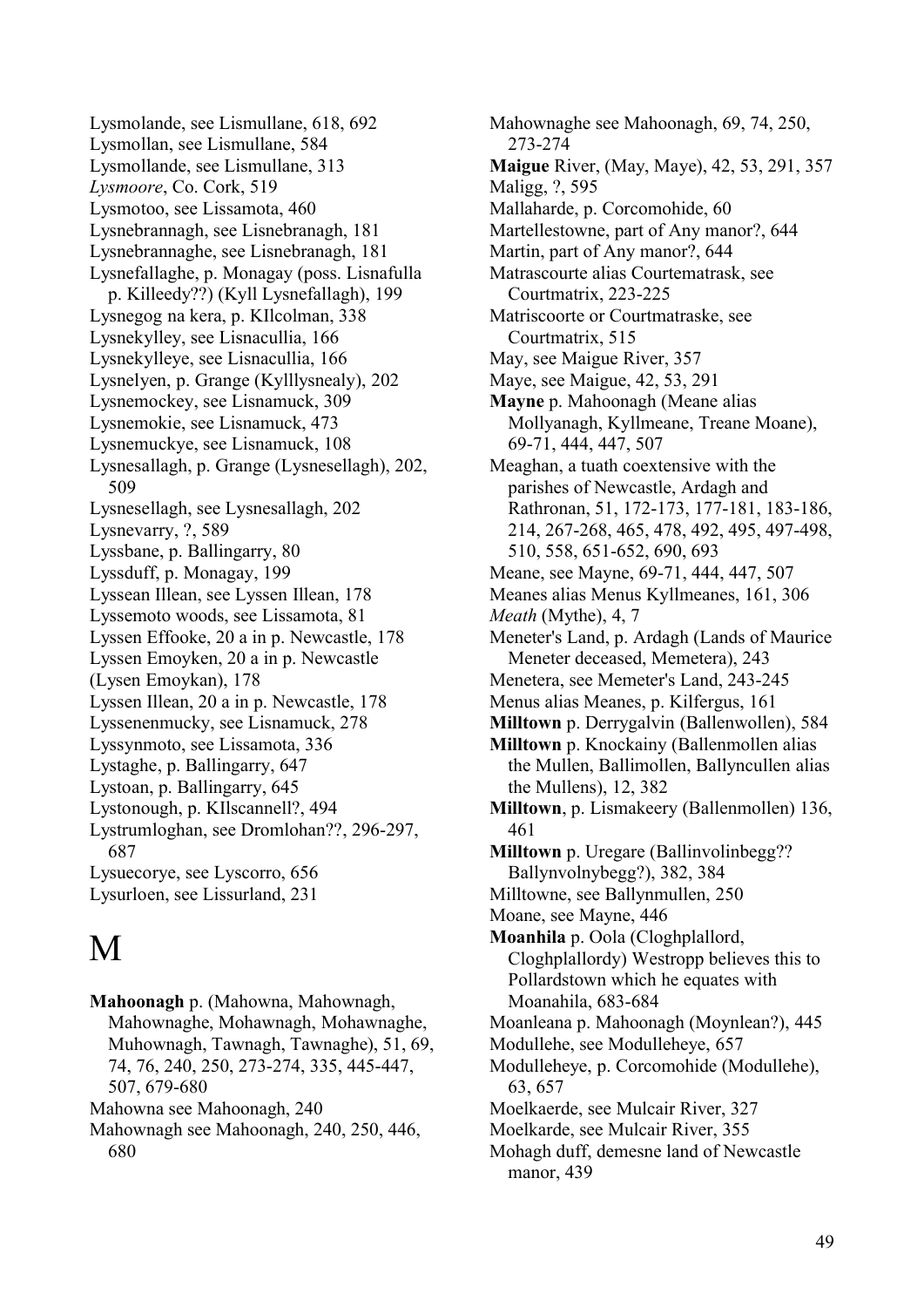Mohan Mahownagh, p. Mahoonagh, 240 Mohawnagh, see Mahoonagh, 447, 507 Mohawnaghe, see Mahoonagh, 445, 447 Moinydy, p. Killeedy (Kyllmoinydy), 330 Molaharde, see Molaharde, 156 Molend Rdderye, the knight's mill in Ballingarry (Mollyn rudderye), 86 Moliannache, ?, 704 Mollagharde, p. Kilmoylan, 427 Mollaharde, p. Robertstown (Kyllmolloharde, Molaharde), 156 Mollen a Matraske, p. Rahtkeale, mill on land of Gortnagworro, 224 Mollen Court Ruddery, watermill near Kilmallock, 321 Mollen Efforte/Effourte, mill at Ballymahyne in demesne of Portrinard, 226 Mollenbegg, mill belonging to friars of Askeaton (Mollin begg), 211, 359 Mollenmoore, mill belonging to manor of Askeaton, 211 Mollin begg, see Mollenbegg, 359 Mollin Numrare, in Friarstown p. Fedamore?, 362 Molloharde, see Mallaharde, 60 Mollyanagh, see Mayne, 507 Mollyn A Cloghey alias castle mill, manor of Newcastle, 218 Mollyn Ballygeorge, see mill of Ballygeorge, 294 Mollyn rudderye see Molend Rudderye, 86 Molten mcEgower, a watermill in Newcastle, 217 Momonia, see Munster, 7 **Monagay** p. (Monagh Adare, Monagh Adare, Moneagh Adare, Monaeaghe Adare, Monoghadare), 187-190, 192-196, 199- 200, 215, 217-218, 229-231, 269-272, 334, 435-436, 440-441, 443, 499, 517, 659, 681 Monagh Adare, see Monagay, 187 Monaghe Adare, see Monagay, 188-189, 193, 199, 215, 217-218, 229, 231, 270, 334 Monaster Eean alias the white Abbey of Adare, 344 Monaster Gilleath, p. Tomdeely, 537 Monaster ne Callowe duffe or Black abbey; St Peter's Cell Limerick, 364 Monaster ne faly, see Abbeyfeale, 226 Monaster ne feally, see Abbeyfeale, 226 Monaster ne feallye, see Abbeyfeale, 226

Monaster nefealye alias nefuylagh see Abbeyfeale, 448 Monaster nenoghe, see Monasternenagh, 27 Monaster woghtro, Dominican abbey in Limerick, 361 Monasterie Donnogo Carbry otherwise Monasterie Woghtro, see Dominican Frriary of St Saviours, Limerick, 238 Monasternegellagh, see Oldabbey, 159 **Monasternenagh** p. (Monaster nenoghe, Nenawgh, Nenogh, Nenoghe, Nenowgh, Nenowghe), 27, 312, 388, 391, 644, 660, 715 Monastery of Donnoho Carbry, Dominican friary, Limerick, 238, 361 Moneagh Adare, see p. Monagay, 193, 195- 196, 200, 271 Moneaghe Adare, see Monagay, 269, 271 Moneclohie, p. Monagay, 441 Monecrinagh, p. Dunmoylan, 426 Monegarruffe, p. Monagay, 215 Monegorme, woodland in p.Rathronan, 186 Monelenagh, p. Mahoonagh (Monelenaghe), 74 Monelenaghe, see Monelenagh, 74 Monemoell, see Moneymohill, 146 Monemoore, pasture in p. Monagay, 218 Monemoyell, see Moneymohill, 341 Monemoyhell, see Moneymohill, 649 Monemulloge, 20a subdivision of Cloneskreghan, 207 Monerea, ?, 608 Monestery Evin alias the White Abbey Adare, 310 **Moneymohill**, p. Dunmoylan (Monemoell, Monemoyell, onemoyhell,Monnemoyell,), 146, 155, 341, 649 Mongandowallybegg, connected with Dowalley?, 219 Monnemoyell, see Moneymoholl, 155 Monoghadare, see Monagay, 435-436, 440- 441, 443, 499, 517, 659, 681 Monotterye, in Co. Waterford, 336 Monrenet, see Mungret, 48 Monrenett, see Mungret, 45 Monro, p. Killeedy/Monagay (Monroo), 198 Monroo, see Monro, 198 Monyn y Styard, p. Rathkeale (Monynystyward), 224, 515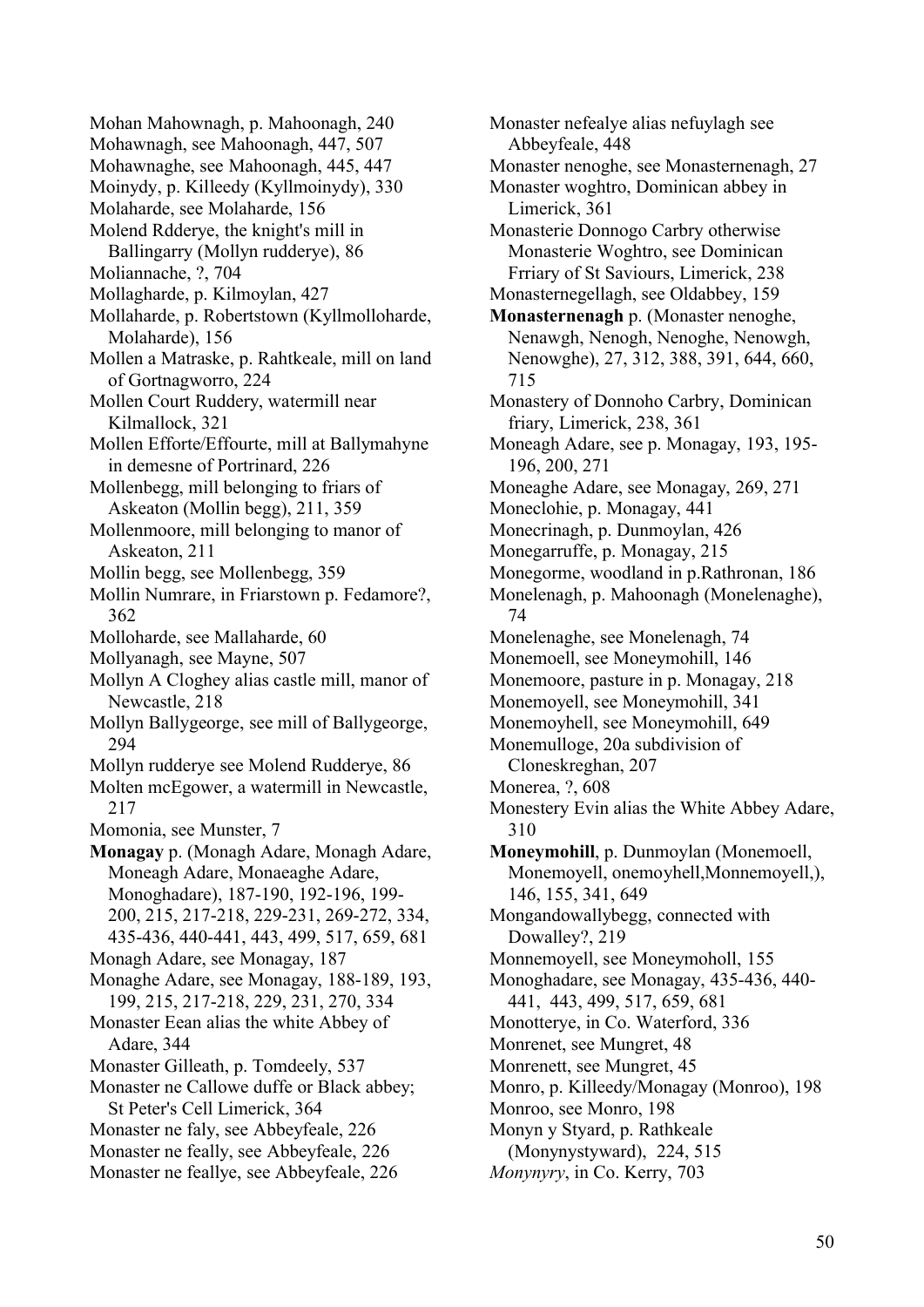Monynystyward, see Monyn y Styard, 515 Moollyn cowlerushe see Cowlerushe, watermill of., 77 Morechurche alias Templenemonagh, see Templenemonagh, 443 Moregorum Knocknedoghe, woodland, see Knocknedohee, 191 Morenan, ?, 569 Morenet, see Mungret, 404 **Mornane** p. Kilcornan (Mournan), 295, 297, 686 Moronet, see Mungret [N.B. Killeedy correct parish for Carrigogunnell], 522 Morraregan, given as vill and p, name in t. of Dunmoylan, 691 Morrenet, see Mungret, 45 Morrenett, see Mungret, 45 Morreregan, p. Dunmoylan (Kyllmorreregan), 148 Morristowne see Ballymorrisheen, 324 Morrynett, see Mungret, 45, 348 Mortgage (Ballintravesie, Ballintravesy, Ballintravesye?? On basis only townland in p. Glenogra whose pre-1840 name unknown), 28, 393 Motoghe, p. Ballingarry, 87 Mounster, see Munster, 3-4, 7, 365, 368 Mournan, see Mornane, 295, 297, 686 Movanina, corruption of Bonannyn per fn 698, 427 Mowirth, b. Kenry?, 685 Mowmeanaugh, a part of Co. Cork, 7 Moyana alias Moyeinirrla, p. Askeaton, 420, 506 Moye in irrla alias Moyana, see Moyana, 506 Moyeinirrla, see Moyana, 420 Moyemore, p. Abbeyfeale, 226 Moyne, p. Grange, 202 Moynen en alorte, 2a part of manor of Askeaton, 211-212 Moynerley, p. Askeaton, 129, 211, 213, 419 Moynetorym, p. Monagay, 191 Moynlean see Moanleana, 445 Moyrtenen Alone, part of manor of Askeaton, 211 Muhownagh, see Mahoonagh, 240 Mulabegg, p. Rathkeale, 515 Mulamoore, p. Rathkeale, 515 Mulan, ?, 542

**Mulcaire** River (Moelkaerde, Moelkarde), 327, 355 Mullagh p. Kilmoylan (En Mullagh), 427 Mullaghe begg, 20a parcel of Rathkeale manor, 223 Mullaghe Moore, 20a parcel of Rathkeale manor, 223 Mulleheye woods in Modulleheye, 63 Mullen, see Ballenmollen, 382 Mullenruddery, p. Ballingarry, 504 Mullens alias Ballyncullen, see Ballyncullen, 384 Munegorrum, p. Rathronan, 510 **Mungret.** p. seems to be used in a wider sense to encompass Kilkeedy parish (Monrenet, Monrenett, Moronet, Morrenet, Morrenett, Morrynett), 45, 48, 348, 522 **Munster** (Momonia, Mounster), 3-4, 7, 9, 37, 345, 365, 368-371, 374-375, 379, 451, 675, 684, 706 Muskerie nownan/onownan, 456, 523 Muskerrye, see Muskerynownan, 256 Muskery nownan, 68 Muskerynownan, Dromcolliher area (Muskerie nownan/onownan, Muskerrye, Muskery nownan), 67-68, 256, 456, 523 Myelleg, b. Pubblebrien, 572 Mylltowne alias Ballinmollin, see Ballinmollin, 562 Mynisreoo, 20a in Monagay, 231 Mythe, see Meath, 4

# N

Na Stange, 226 Naggragragh, see Nagragaghe, 457 Nagragaghe, p. Nantinan (Naggragragh), 113, 457 Nantenan, see Nantinan, 51, 112, 114-119, 121-122, 213, 261, 360, 457, 461, 470, 476-480, 505 **Nantinan** p. (Nantenan), 51, 112, 114-119, 121-122, 213, 261, 360, 457, 461, 470, 476-480, 505 Nashestowne see Ballynasse, 133 ne Currough alias Hurrough, see Hurrough, 581 ne Kylltye p. Monagay/Killeedy (Nekylltye), 193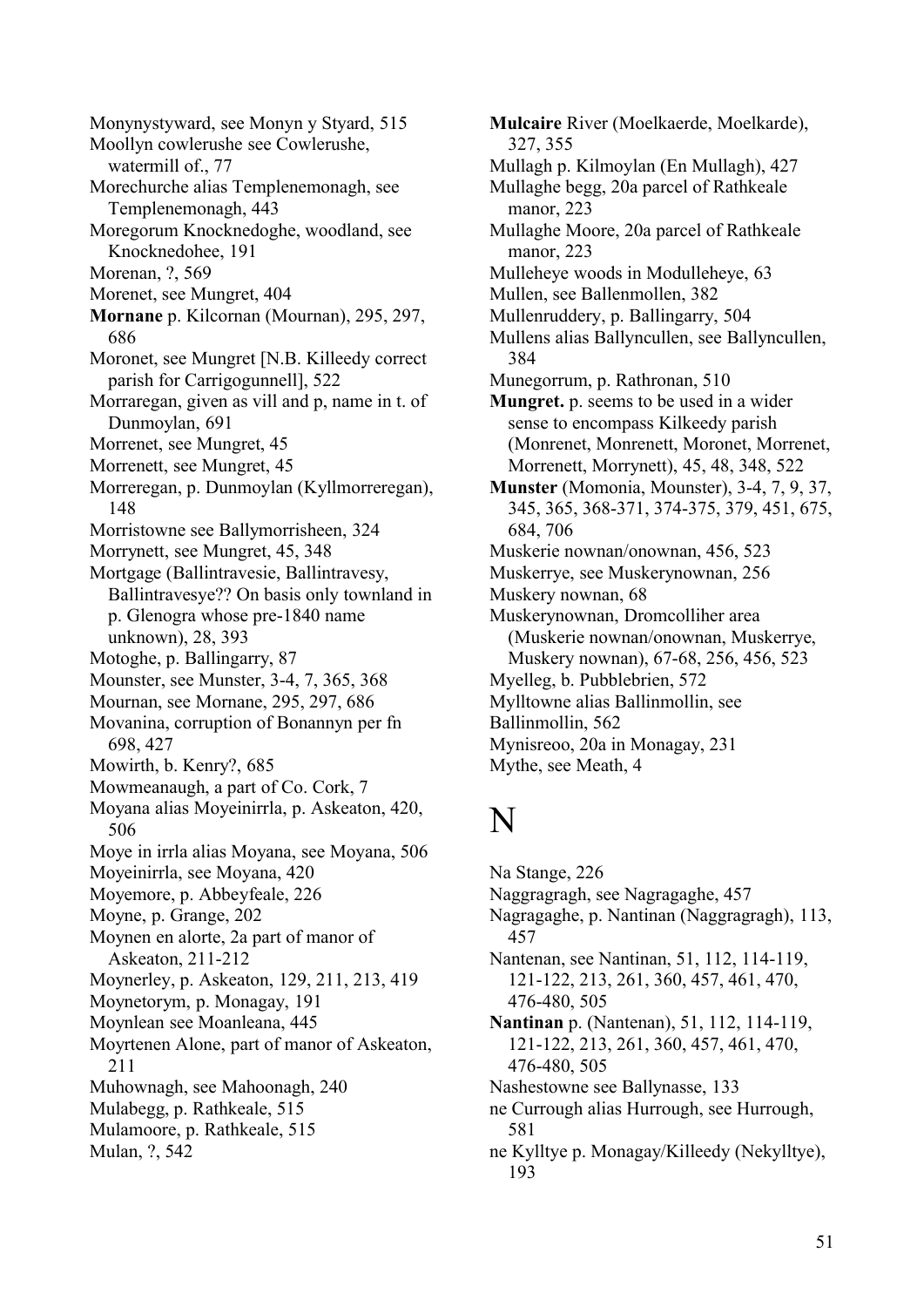ne Kyllynagh, 20a in p. Monagay/Killeedy (Nekyllynaghe), 193 Necowleyn, parcel of Rathkeale priory, 360 Nefelagh see Abbeyfeale, 715 Nefelaughe see Abbeyfeale, 715 Negelagh, see Oldabbey, 424, 430, 516 negella, see Oldabbey, 159 Negellagh, see Oldabbey, 227, 247 Negellaghe, see Oldabbey, 227 negellaghe, see Oldabbey, 159 negelley, see Oldabbey, 159 negollagh, see Oldabbey, 156 Nehacrye, p. Rathkeale, 668 Nehoultye, parcel in Monagay, 199 Nehurraghe alias Hurrough, see Hurrough, 296-297 Nehynshey, 10a parcel of Rathkeale manor, 223 Nekreaghe, parcel of land on which Courtmatrix castle built, 223 Nekylltye, see Ne Kylltye, 193 Nekyllynaghe, see Ne kyllynaghe, 193 Nenawgh, see Monasternenagh, 660 Nenogh, see Monasternenagh, 391, 644 Nenoghe, see Monasternenagh, 312, 715 Nenowgh, see Monasternenagh, 388, 391 Nenowghe, see Monasternenagh, 388 Nestermoy, see Estremoy, 41, 355, 584 Newcastell, see Newcastle, 202, 217, 219, 266-268, 270, 272, 437, 498, 590, 651 Newcastle (Castellmo, Castellno, CastellnoaCastelno, Newcastell alias Castelno, Neweastell, Newecastell), 167, 178-179, 181, 184, 187, 196-197, 202, 214- 220, 266-268, 270, 272, 431, 437-439, 443, 478, 493, 498, 570, 590, 651, 690, 693, 704 Neweastell, see Newcastle, 266 Newecastell, see Newcastle, 443 Newetowne, see Ballynoa (Newtowne), 329, 662 Newtown of Olyehayn, in Co. Cork, 704 **Newtown** par. Kilcornan (Ballyno, Ballynoa), 194, 298, 577, 689 Newtowne see Ballynoa, 329 Nigarvan, p. Shanagolden?, 698 Nohanagh, p. Mahoonagh (Nohonagh, Nohonaghe), 71 Nohonagh, see Nohanagh, 71 Nohonaghe, see Nohanagh, 71

Nohoragh, woodland in p. Monagay Nohoraghe, Nohorrogh), 189 Nohoroghe, see Nohoragh, 189 Nohorrogh, see Nohoragh, 190 *Nowin,* in Co. Kerry, 703 Nurrana, 20a in p. Monagay/Killeedy, 194

# O

Obathan p. Newcastle, 433, 438 Obrian Arrey alias mc Obryan Arrey's Country, see Owneybeg; , 328 OBryen Arrey, see Owneybeg, 8, 328 Offagus, part of manor of Askeaton, 415 *Offaly* Co. (Ophelay), 6 Ogallahoore, see Ogallawhore, 656 Ogallahowr, see Ogallawhore, 51 Ogallawhoore, see Ogallawhore, 202-204, 208, 344 Ogallawhore, a tuath based around Grange parish (Ogallahoore, Ogallahowr, Ogallawhoore,Ogallowher, Ogallowhoore, Ogallohowre, Ogalrahowre), 51, 202-204, 208, 324, 344, 423, 464, 651, 656, 658 Ogallowher, see Ogallawhore, 324 Ogallowhoore, see Ogallawhore, 202 Ogallyhowre, see Ogallawhore, 423, 464, 511, 651, 656, 658 Ogalrahowre, see Ogallawhore, 423 Ogonaghte, see b. Coonagh, 3 Ogonaughte, see Coonagh, 337 Ogonill alias Connello, 450 Ogonnyll alias Connello, 431 Ogonoght, see Coonagh, 327 Ogonyll alias Connello, 415, 422, 703 **Oldabbey**, Monasternacallowduff, p. Robertstown (Monasternegellagh, Negelagh, negella, Negellah, negellaghe, negelley, negollagh), 156, 159, 227, 247, 430, 434, 516 **Oldcourt** alias Shanecourt, par. Croagh (Oldecourt), 109, 474 Oldecourt, see Oldcourt, 474 Oliban, see Olybane, 469 Olibane, see Olybane, 468, 471, 654 Olyban, see Olybane, 470, 512, 668 Olybane, a tuath in southern part of Rathkealeparish (Oliban, Olibane,Oluby, Kyllolebane), 51, 93, 95, 97-105, 224-225,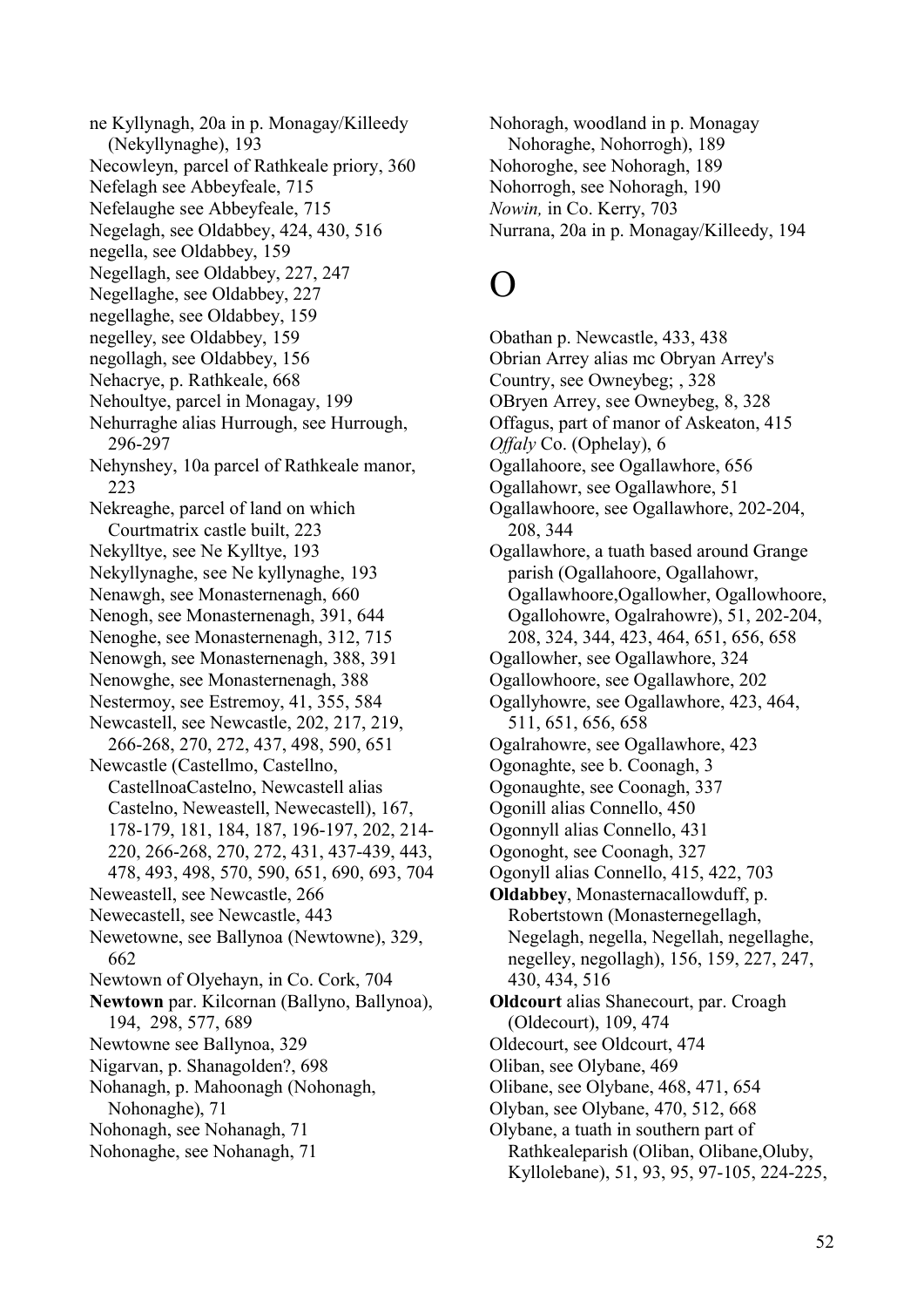320, 461, 463, 465, 468-472, 512, 515, 648, 654, 662, 668 Omagan see Amoganmore, 475, 530 Omaganbegg see Amoganbegg, 475 Omhy, see Owneybeg, 669 Omogan see Amoganeg and Amoganmore, 110 Omolane elowrone, parcel of wood belonging to Lyscorro, 126 Oneyoyne alias Pobulonell, in Co. Tipperary, 704 Onhy Omullryan, see Owneybeg, 524 **Oola** p. (Woolye), 683 *Ophela*y, see Offaly, 6 Orely, see Oryley, 560 *Ormond* (Ormonde), 4, 7, 392 *Ormonde,* see Ormond, 4, 7, 392 *Ormow*, see Ormond, 7 Ornottedaryry alias Glansyn, 703 Oryle, see Oryley, 40 Oryley, a tuath based around Lickadoon in b. Clanwilliam (Orely, Oryle), 40, 560 Oryrey, in p. Adare, 310 *Oseste*, in Co. Cork, 704 Owergar, see Uregare, 24 Owergare, see Uregare, 37 Owerrgarr, see Uregare, 24 Owlorde or the great orchard, 4a part of manor of Newcastle, 214 **Owneybeg** barony (Obrian Arrey alias mc Obryan Arrey's Country,, Omhy Omulryan, Wony O Mulrian/Omulryan, Onhy Omullryan), 8, 328, 347, 524, 669 Owny Omulryan, see Owneybegg, 8, 669 Oyhny, see Abbeyowney, 716

# P

Pallace, p. Corcomohide (Pallice), 54, 59, 62, 205, 325, 657 Pallas, p. Kilcornan, b. Kenry, 287-290, 553 Pallmerstowne alias Ballynallmory and Ballynalmor, 658 Palmerstowne alias Ballynallmory and Ballynalmo, 55 Parck Omagan, woodland in, see Amogan, 110 Parcke Cowlen, 699

Parcke of Newcastle alias En Parricke of Newcastle p. Newcastle, 215, 219, 268, 439 **Parkatotaun** p. Fedamore/Caheravally (Ballenevrancke) From Cs p. 82 it is either this townland or subsumed into Boherload, 560 Parkballyneale, see Ballyneale [wood of], 84 Parke Clonegwillen, in p. Kilscannell, 170, 202 Parke Kylgulbane, see Kyllgullobon, 124 Parrick, see Parcke of Newcastle, 215 Parricke, see Parcke of Newcastle, 219 Parson's Castle alias Castell ffersen, 276 Parsone's quarter alias Carrot-ffarssen p. Monagay, 271 Parsonestowne alias Ballinpherson, see Ballinpherson, 221 Paryck Ardryne alias Ardrytie Parck, 204 Pheale, see Feale, River, 715 Phele see Feale, River, 448 Philliane p Kilfergus, 303 Poble, 252 Poble clonererey, see Clonhennery, 234, 236 Poblebrian, see Pubblebrien, 11, 49 Poblebrien, see Pubblebrien, 44, 348 Poblebrien, see Pubblebrien, 12, 30, 42, 46-49 Poblebryen, see Pubblebrien, 3, 8, 42, 49, 284-285, 336, 339, 350 Poblebuskagh see Foxes Country; area in p. of Uregare owned by Fox family, 24 Poblebuskaghe, see Poblebuskagh, 37 Poblemynter Gwyrren, see Poblemynterquillan, 60 Poblemynter quillan, see Poblemynterquillan, 64-65 Poblemynterguillan, see Poblemynterquillan, 65 Poblemynterquillan, an area in Corcomohide/Kilmeedy parishes (Poblemynter Gwyrren, Poblemynter quillan, Poblemynterguillan, Poblemynterquyllan, Pobullmynter guyrrine, Pobulmynter Guillane, 60, 62-63, 65-66, 453, 657 Poblemynterquyllan, see Poblemynterquillan, 63 Pobleneskaghe, one of the 8 church tuaths in p. Kilfinny/Drehidtarsna area (Pobleneskath, Pobleneskeaghe,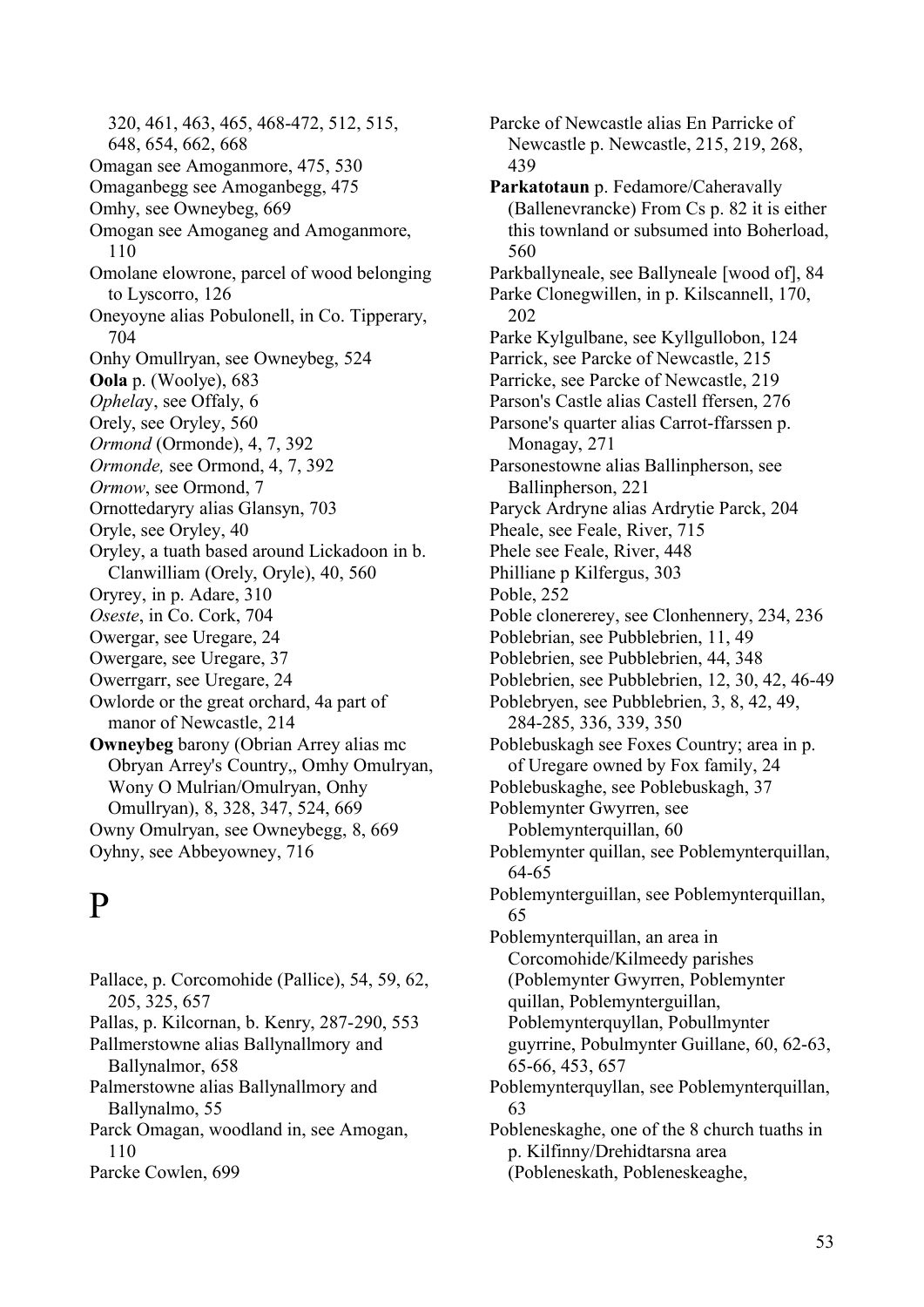Popblenescaghe), 236-237, 251, 283, 336, 635 Pobleneskath, see Pobleneskaghe, 635 Pobleneskeaghe, see Pobleneskaghe, 237 Pobulbrian, see Pubblebrien, 572 Pobulbrien, see Pubblebrien, 522 Pobulbryan, see Pubblebrien, 402, 522, 661, 664 Pobullmynter guyrrine, see Poblemynterquillan, 453 Pobulmynter Guillane, see Poblemynterquillan, 657 *Pobulonell alias Oneyoyne*, in Co. Tipperary, 704 Pohlehrvan, see Pubblebrien, 48 Popblenescaghe, see Pobleneskaghe, 635 Populbrian, see Pubblebrien, 384 Populbryan, see Pubblebrien, 382 **Port** p. Abbeyfeale (Fort of the three enemies, Portrenard, Portrynard, Portrynarde), 226, 448-449, 715 Portany, ?, 609 Portrenard see Port, 715 Portrynard see Port, 448 Portrynarde see Port, 226, 449 **Poulaweala Creek**, bordering Aughinish on the east (Powell y Meola), 227 Powell y Meola, see Poulaweala Creek, 227 Powell ynierla, 516 **Pubblebrien** (Poblebrian, Poblebrien, Poblebryan, Poblebryen, Pobulbrian, Pobulbrien, Pobulbryan, Pohlehrvan, Populbrian, Populbryan, 3, 8, 11-12, 30, 42, 44, 46-49, 284-285, 336, 339, 348, 350, 382, 384, 402, 522, 572, 661, 664 Publeclonerery, see Clonhennery, 534

# R

Raghnagorrogho, p. Kilbradan, 487 Raghronan, ?, 658 Ragonan, p. Rathkeale (Rahagonan?), 168, 680 Rahagonan see Ragonan, 680 Rahan Fenn, alternative name for one of the parishes in Small County, 35 Rahan see Rahan Fenn, 32, 35-36 **Rahanagh**, p. Killeedy (Rahanna, Kyllrahana), 196-197, 440

Rahanna see Rahanagh, 196 Rahanna, p. Kilfergus, 303 Raharmoell, p. Rathronan, 529 Rahen see Rahan, 35 Rahennaghan, see Ranahan?, 469 Rahennahan, see Ranahan?, 102 Rahenne Aughe, 215 Rahennena, p. Newcastle, 270, 272 Rahin, ?, 588, 661 Rahyhyda, 5a parcel of Rathkeale manor, 223 Rahyn Ballymcrory, in Co. Cork, 702 Rahynaghnere, ?, 626 Rahynibno, in Co. Kerry, 703 Ranahan p. Rathkeale (Rahennaghan, Rahennahan), 102, 469 Ranaseir fenn, see Rathnaseer, 535 Ranasier ffenne, see Rathnaseer, 525 Rannaghe, ?, 605 Raphin alias Rathyn, p. Crecora, 284 Rareaughmore, p. Rathkeale (Rareoughmore), 166, 680 Rareoghbegg , p. Rathkeale, 168 Rareough, p. Rathkeale, 166 Rareoughmore, aee Rareaughmore, 166 Raronan, see Rathronan, 172, 176, 186, 465, 492, 495-497, 510, 529 Raroran, see Rathronan, 325 Rath y Gallavan, 20a in p. Killeedy, 440 Rath y garvan, 10a parcel of Rathkeale manor, 223 Rathagalwa, see Rathagalway, 431 Rathagalway, part of tuath of Ogallawhore per fn 701 (Rathgallwaye), 431, 438 Rathbriley, p. Askeaton (Kyllrathbryle), 127 Rathcahill p. Monagay (Rathkaell), 189-190, 434, 436, 659 Rathcrogan, p. Kilcolman/Dunmoylan, 146, 341, 650 Ratheconerie, p. Monagay, 441 Rathekaell, see Rathkeale, 190 Rathekealie, see Rathkeale, 423, 469, 515 Rathekealy, see Rathkeale, 469-470, 492, 654 Rathekealye, see Rathkeale, 461, 463, 465, 654, 668, 680 Rathekenly, see Rathkeale, 317 Rathemckandon, p. Kilscannell, 464 Rathfarra (Rathfearra, Rathferra, Rathfferra), 146, 341, 650 Rathfearra, see Rathfarra, 650 Rathferra, see Rathfarra, 146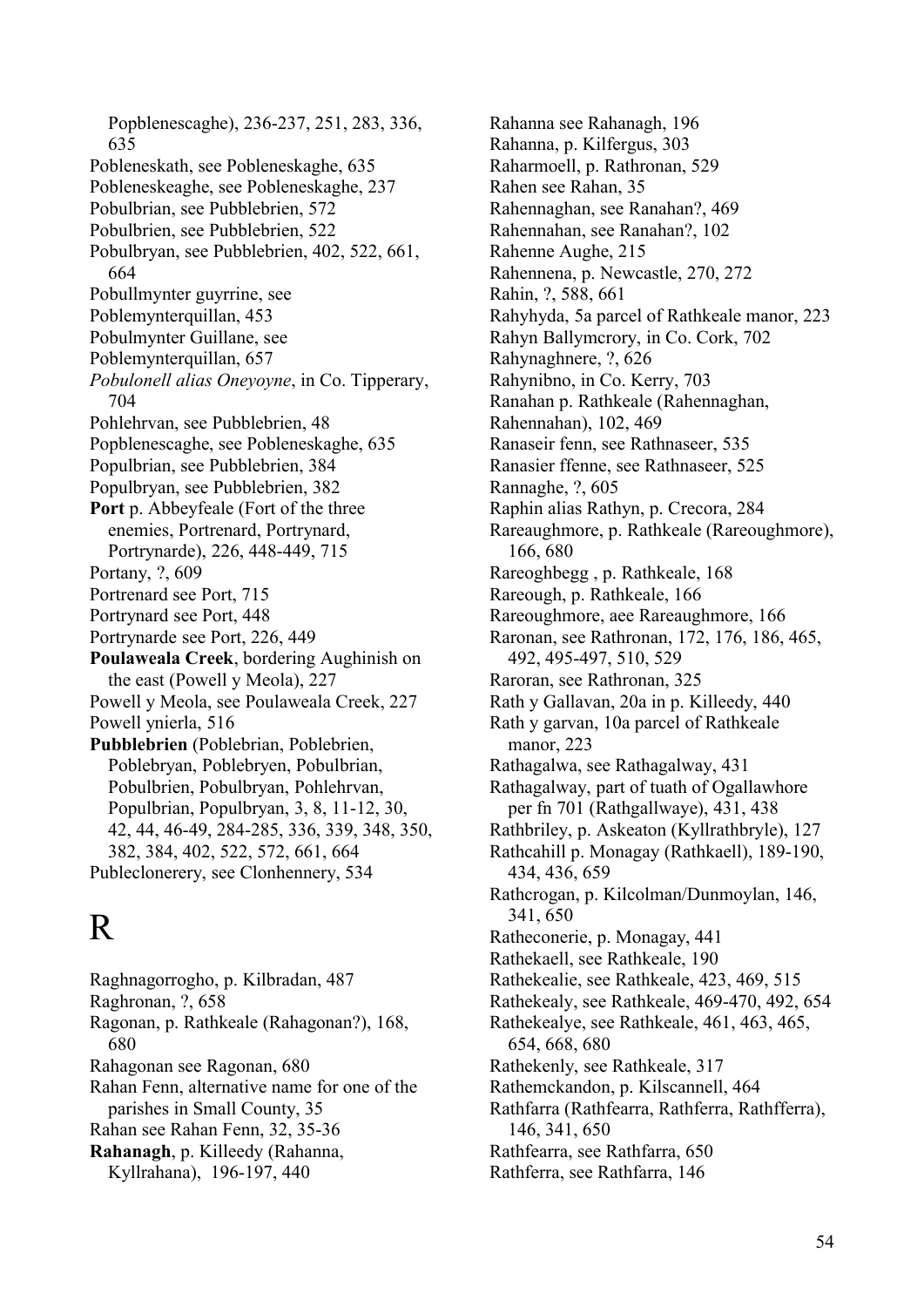Rathfferra, see Rathfarra, 146, 341 **Rathfreedy**, p. Clonelty (Rathphrile), 667 Rathgallwaye, see Rathagalway, 438 Rathgealie, see Rathkeale, 470 Rathgealy, see Rathkeale, 470 Rathigarvan, p. Rathkeale, 515 Rathiordan, see Rathjordan, 545 Rathiverde alias Rathuerd, see Rathurd, 644 **Rathjordan**, p. & td. (Rathiordan Rathjourdan), 32, 545 RathJourdan, see Rathjordan, 32 Rathkaell, see Rathcahill, 189-190, 434, 436, 659 Rathkeahe, see Rathkeale, 654 **Rathkeale** p. (Rathekaell, Rathekealie, Rathekealy, Rathekealye, Rathekenly, Rathgealie, Rathgealy,Rathkeahe, Rathkealie, Rathkeall, Rathkeally, Rathkealy, Rathkealye), 99-104, 120, 122, 163, 165-166, 168-170, 190, 223, 256, 269, 276, 316-317, 346, 351, 360, 423, 461, 463, 465, 468-470, 492, 509, 512-513, 515, 652, 654, 668, 680 Rathkeale Priory (Castellan Can ne Monastery, I believe this to be the builiding attached to the priory), 360 Rathkealie, see Rathkeale, 468, 513 Rathkeall, see Rathkeale, 99 Rathkeally, see Rathkeale, 100, 102 Rathkealy, see Rathkeale, 120, 122, 165-166, 168-170, 276, 316, 346, 351, 468, 652 Rathkealye, see Rathkeale, 101, 103, 163, 165-166, 223, 256, 269, 316, 463, 509, 654 RathmcCandon, p. Kilscannell, 171 Rathmoore, see Rathmore, 27 **Rathmore** p. Monasternenagh (Rathmoore), 27, 391 **Rathnagore** p. Kilbradan (Rathnagorro), 142 Rathnagorro, see Rathnagore, 142 **Rathnaseer**, td and p. later incorporated into p. Nantinan as an outlier (Ranaseir fenn, Ranasier ffene, Rathnesier), 525, 535 Rathneconerey, see Rathneconnerey, 194 Rathneconnerey, p. Monagay/Killeedy (Rathneconerey), 194 Rathnesier, see Rathnaseer, 566 *Rathonynan*, in Co. Waterford, 704 Rathphrile, see Rathfreedy, 667 **Rathronan** p. (Raronan, Raroran), 172, 176, 186, 325, 465, 492, 495-497, 510, 529

Rathtewer, see Rathurd, 311 Rathuerd alias Rathiverede, see Rathurd, 644 **Rathurd** p. Donaghmore/St Nicholas (Rathuerd alias Rathiverede, Rathewer), 311, 644 Rathyn, see Raphin, 284 Raughts (the three, or three intrenched Rundells, Shanid demesne land in p. Kilmoylan, 153 Rawleystown (Ballinrollye, Rowleistowne, Rowlestowne, Bllinrollye), 23, 381, 383 Rawme alias Rathfearra, see Rathfarra, 650 Raynewytagh, p. Ballingaddy? (Raynewytaghe), 323 Raynewytaghe, see Raynewytagh, 323 Rayrenagh, p. Kilbradan, 681 Reaskmore, p. Rathkeale, 224 **Reens**, p. Kilscannell (Reyne, Ryne), 351, 525 Rerageen, p. Ardagh, 307 Rereawbegg, p. Clonagh/Kilscannell, 468 Reyne, see Reens, 525 **Riddlestown** p. Doondonnell (Ballynridealy, Ballynrydealye), 128, 463 **Rinekirk**, p. Ardcanny, not a townland name but name given to a point within Mellon td. (RoyneKirkye, Roynkyrk) , 286, 687 **Robertstown** p. (Ballyrober, Ballyroberte), 257, 491, 527 **Rochestown** (Ballinroche?, Ballinrosey alias Ballinroche, Ballinrosie alias Ballynroch, Bally Roche alias Annahee), 12, 382-383 Rochtaghe connected with Rochestown, 12 **Rooskagh** p. Ardagh (Ruskagh, Ruskaghe, Bruskeghbeg/more, 178, 180, 690 Rossetemple, ?, 603 Rossne Rylan, p. Kilmeedy?, 333 Rosuerye, p. Kilbradan?, 681 Rower, p. Closhire?, 517 **Rowerbegg/moore**, p. Adare (KyllRower), 232-233 Rowleistowne see Rawleystown, 383 Rowlestowne see Rawlystown, 381 Roynekirkye, see Rinekirk, 687 Roynkyrk, see Rinekirk, 286 Rundells, see Raughts, 153 Ruskagh, see Rooskagh, 178, 180 Ruskaghe, see Rooskagh, 178 Ruskeghbeg, see Rooskagh, 690 Ruskeghmore, see Rooskagh, 690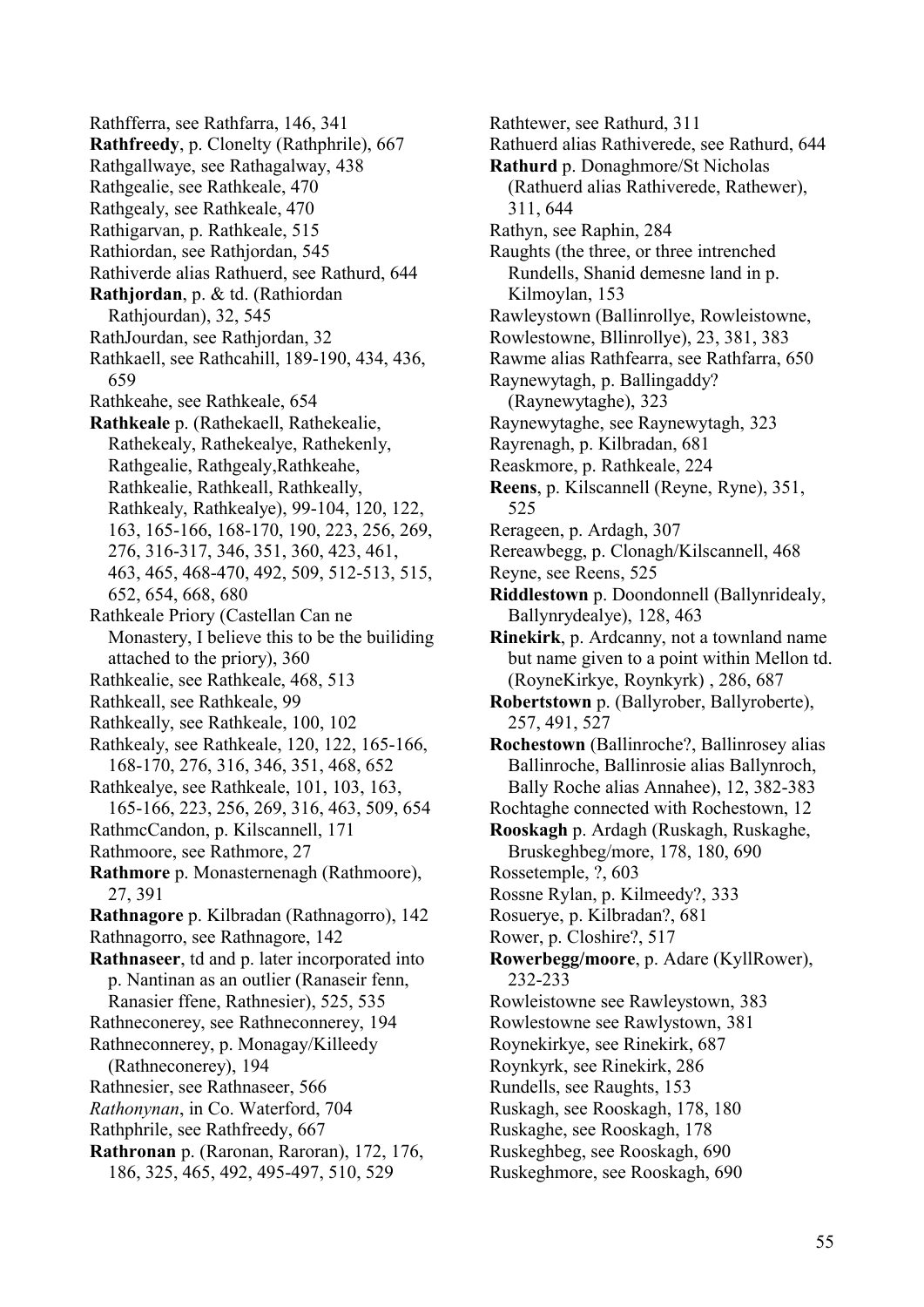Rylane, see Rylanes, 85 **Rylanes** p. Ballingarry (Rylane, Ryllane), 85 Ryllane, see Rylanes, 85 Rymers town, alias Braseno, Co. Kerry, 229 Ryne, see Reens, 351

# S

Sainct Patrickes Landes, 710 *Saincte Collmans Ilande* alias the Curraghe, in Ulster, 4 *Saincte Michellesmounte* see St. Michael's Mount, 4 Sallygedden Foxe, in b. Small County, 383 Scartenegeraghe, p. Kilfinny (Kylscartenegeraghe, Scarthnegerogh), 326, 659 Scarthnegerogh, see Scartenegeraghe, 659 *Scattery Island* (Enneske, Enneskea, Ennesky, Iniscatty), 711, 713-714 *Scotland* (Scotlande), 4 *Scotlande*, see Scotland, 4 Sculles see Skool?, 382 Seannyd, see Shanid, 704 Sergins myll; mill in Ballingarry, 504 Seskenbegg, p. Monagay, 191 Seskenmoore, p. Monagay, 191 Seskinleduffie, p. Monagay, 441 Sessheragh Lynarde, p. Askeaton, 135, 420 Shahar, 584 **Shanagolden** p. (Shanagolo, Shanagologh, Shanedrome, Shanedroome, Shannagolo, Shannagowle, Shannegowle), 146, 233, 533, 650, 697-698 Shanagolo, see ?Shanagolden, 650 Shanagologh, see ?Shanagolden, 650 **Shanbally** p. Kilcornan (Shaneballymore), 574, 689 Shandyrrey, p. Askeaton (Shanedyrrey Shannedyrrey), 133, 213 Shaneballymore, see Shanbally, 574, 689 Shanecloghe OCowlerushe alias the old Stone in Cowlerush, see Coolrus, 77 Shanecloyne, p. Kilmoylan, 427 Shanecourte, see Oldcourt, 109 Shaned, see Shanid, 422, 424-426, 508 Shanedrome, see ??Shanagolden, 697-698 Shanedroomesee ??Shanagolden, 698 Shanedyrrey, see Shandyrrey, 213

Shanett alias Shaped, see Shanid, 429 Shangannagh, p. Kilmoylan, 426 **Shangarry** p. Monagay (Kyllshanegarrey, Kyllshanegarreye), 200-201 **Shanid** p. Kilmoylan (Seannyd, Shaned, Shanett alias Shaped, Shanned, Shannett, Shannid), 51, 153, 155, 159, 422, 424-426, 429, 508, 704 Shannacloen, p. Bruree (Shanneclone), 52, 502 Shannagolo, see Shanagolden, 533 Shannagowle, see Shanagolden, 146, 233 Shannan, see Shannon River, 150 Shanneclone, see Shannacloen, 52 Shanned, see Shanid, 51, 153, 155, 159 Shannedyrrey, see Shandyrrey, 133 Shannegowle, see Shanagolden, 233 Shannekyn, p. Kilmoylan, 427 Shannett, see Shanid, 422 Shannid, see Shanid, 153 **Shannon, River** (Shannan, Shanon), 7, 148, 150, 212, 214, 223, 227, 238, 249, 291, 300, 305, 315, 359, 400, 418, 430, 639, 711, 713 Shanon, see Shannon, 400, 418, 430, 639, 711, 713 Shanra, ?, 240 Shanrudery, ? p. Ballingarry, 484 Shanyclone, p. Kilmoylan?, 427 Shaped alias Shanett, see Shanid, 429 Shean Rath, p. Mahoonagh (Sheoine Raithe), 250, 444 Sheoine Raithe, see Shean Rath, 444 Shonruddery alias Sradenruddery, see the latter, 504 Short quarter or Carrowgarrowe, see Carrowgarrowe , 65 Short town alias Garebally, 109 Shortequarter or Carrow Gayre, see Carrowgarrowe , 503 Shrade netona, street in Newcastle, 217 Shradegower street in Newcastle (Shradiegower), 217 Shradenrudderye, alias Knight's Street in Ballingarry, 86 Shradie, alias the Street in p. Monagay, 269, 271 Shradie, alias the Street p. Mahoonagh, 273- 274 Shradiegower see Shradegower, 270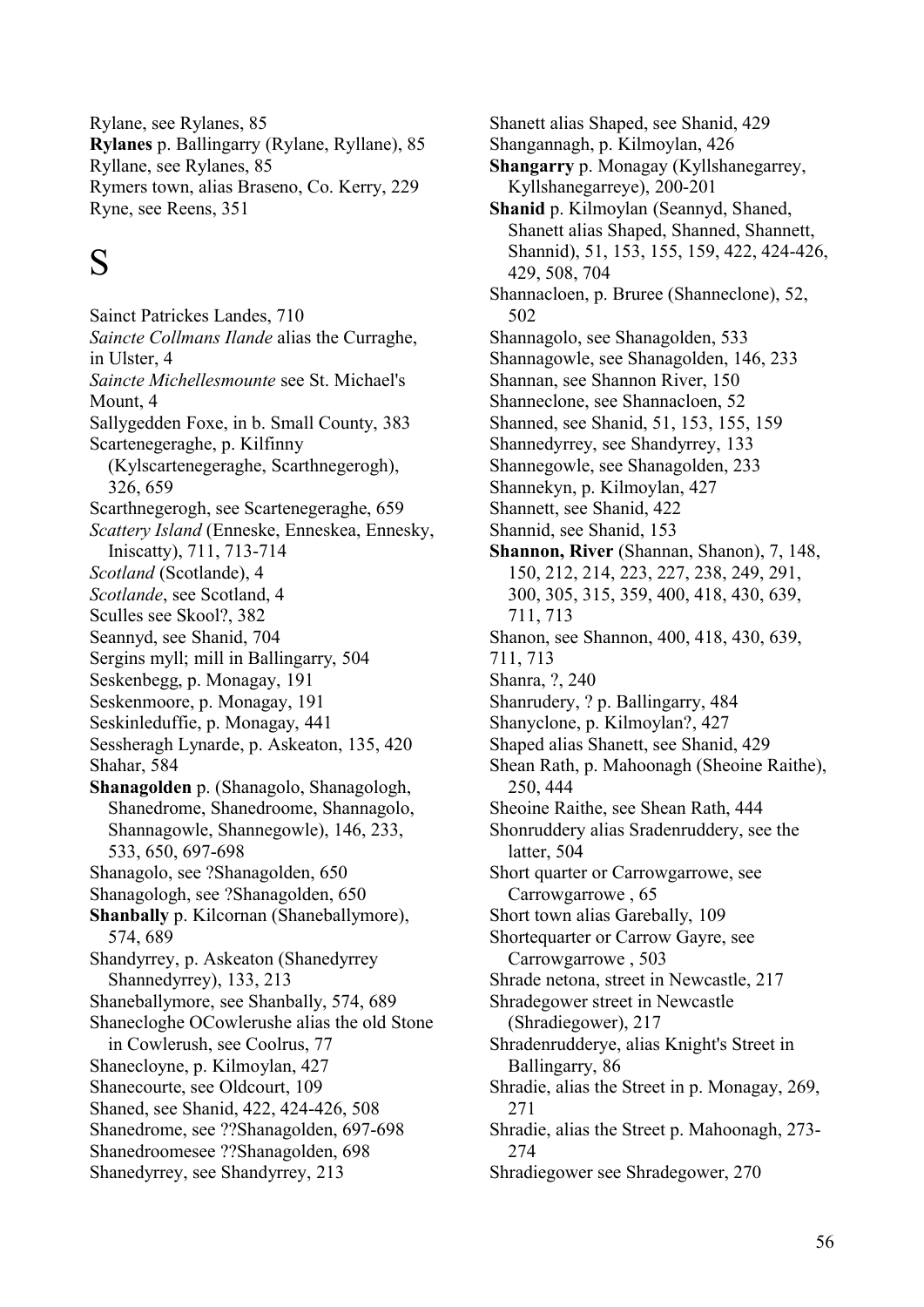Shrahan Cam, woodland in p. Newcastle, 178 Shreadie gower, see Shradegower, 272 Shrone Meane, p. Rathronan, 186, 510 Shrone Mane, see Shrone Meane, 186 Shrowlane, see Sroolane, 527 Shrylane, see Sreelane??, 617 Shynaght, ?, 613 Sieve ne Clenlis, part of Slevelogher mountain, 199 Skahanough, see Skehanagh, 494 Skartyone (Kyllskartyone [wood of]), 303 **Skehanagh** p. Kilscannell (Skahanough), 494 Skool p. Fedamore (Sculles?), 382 Skulles, see Skool, 383 Slealogher, see Slieve Luachra, 190 Sleaveglantan, partof Slieve Luachra in p. Monagay, 192 Slelogher, see Slieve Luachra, 153-155, 157, 172, 178-179, 181, 184, 186-189, 191, 193, 195, 226, 495-496 Sleveglantan partof Slieve Luachra in p. Monagay, 191, 230 Sleveloger, see Slieve Luachra, 226 Slevelogher,, see Slieve Luachra, 191-195, 199, 228-231, 305, 334, 338 Sleverigee, near Corbally in Small County, 643 Slewlogher, see Slieve Luachra, 430, 441, 443, 448-449, 510, 639-640, 715 **Slieve Luachra**, mountains in west Limerick (Slealogher, Slelogher, Sleveloger, Slevelogher, Slewlogher, Stewlogher, 153-155, 157, 172, 178-179, 181, 184, 186-195, 199, 226, 228-231, 305, 334, 338, 427, 430, 441, 443, 448-449, 495-496, 510, 639- 640, 715 Small, 1, 3, 8, 11-12, 14-15, 17-19, 21, 23, 27, 30-38, 281, 358, 372, 380, 383, 388- 393, 426, 444, 546, 551, 643 *Somerse*t, England, 372 **Springfield** (Gortnetobred, Gortnetubbred, Gortnetubred; p. Kyllmihen alias Kyllmighen = p. Killagholehan?), 330, 333, 678 Srade y Gurran, street in Newcastle, 215 Sradenruddery, see Shradenruddery, 504 **Sreelane** p. Kilmurry (Shrylane??), 617 **Sroolane** p. Robertstown (Shrowlane), 527 **St John's Street** in Kilmallock (Streate, 676

**St. Mary's** p. in Limerick City (Temple Moytrry or Our Ladies parish), 364 *St. Michael's Mount*, Cornwall (Saincte Michellesmounte), 4 Stewlogher, see Slieve Luachra, 427 **Stonehall** p. Kilcornan (Arlomane), 685 Switrasse, p. Rathkeale (Swytrasse), 99, 654 *Swyllmygort*, in Co. Kerry, 703 Swytrasse, see Switrasse, 99

### T

Tamplebredan, see Templebredon, 683 Tanckardstown, see Tankardstown p. Tankardstown, 539 Tanckardstowne, see Tankardstown p. Tankardstown, 239 Tanglont, part of burgage lands of Askeaton., 135 **Tankardstown** p. Tankardstown (Tanckardstown, Tanckardstowne), 239, 539 **Tankardstown**, p. Uregare (Ballytanckarde), 551 Tannacourte, see Court p. Kilfergus, 306 Tannacowrte, see Court p. Kilfergus, 161 Tannctcloghe, see Old stone in Fedamore, 20 *Tarber*t, in Co. Kerry, 714 *Tarberte*, in Co. Kerry, 638-639 *Taulatt*, in Co. Kerry, 703 Tawnagh, see Mahoonagh (per Begley), 76, 335, 447 Tawnaghe, see Mahoonagh (per Begley), 51, 69, 74, 76, 273-274, 445-446, 507, 679 Teeremoore, see Tiermore, 146 Teeremore, see Tiermore, 650 Teermore, see Tiermore, 341 Temple clea see Templeathea, 226 Temple Clee, see Templeathea, 154, 186, 228 Temple clew see Templeathea, 226 Temple Glantan, see Templeglentan, 191, 270, 272 Temple Moyrry, see St Mary's p., 364 Temple ne Mounaghe, parcel in p. of same name in b. Clanwilliam, 39 Temple ne Mownagh, seeTemple ne Mounaghe; probably p. Kilmurry, 39 Temple Trenode/Treynode, a p. in the p. of Rathkeale, a synonym? , 346, 360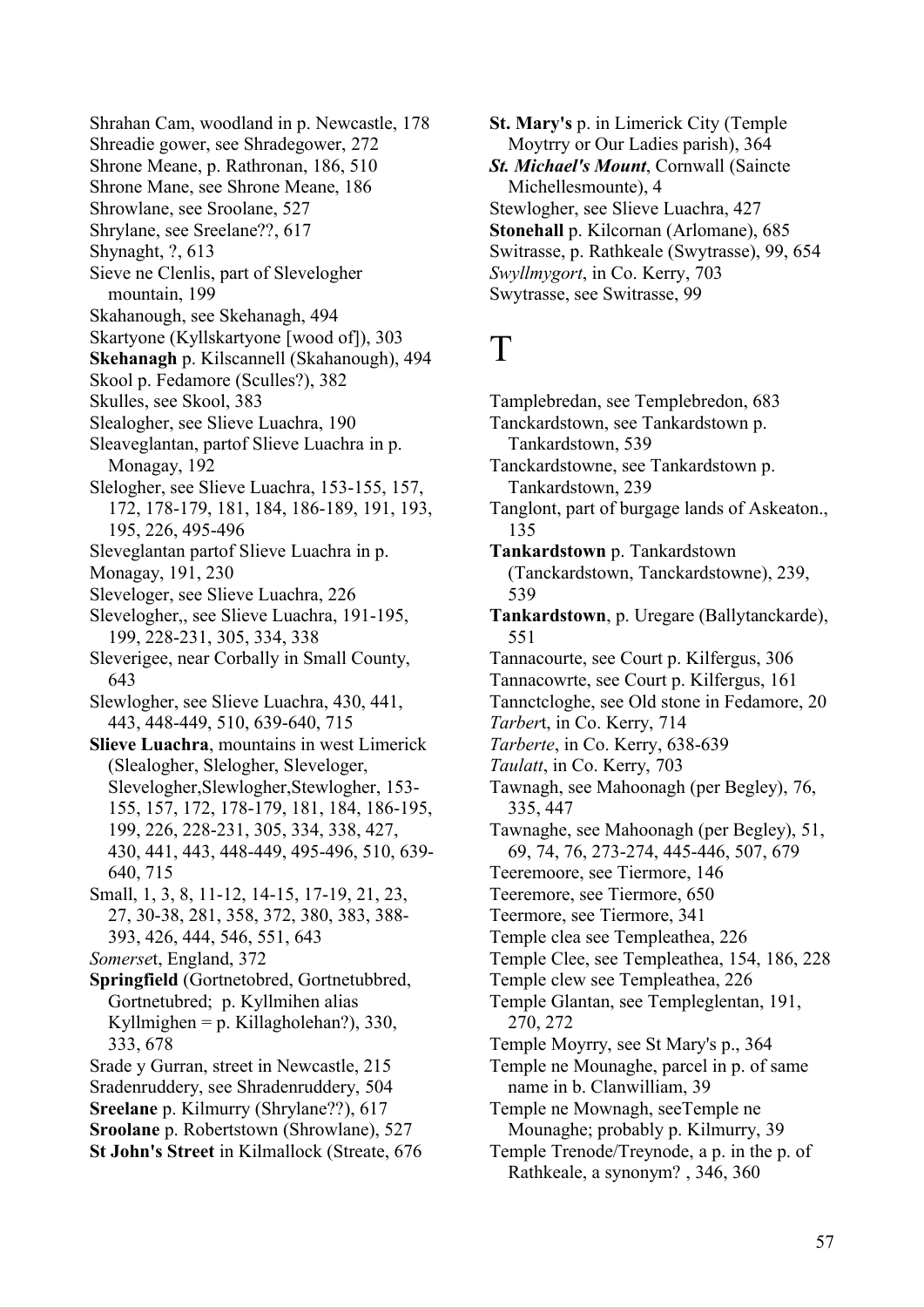Templeacle, see Templeathea, 510 **Templeathea** p. Rathronan (Temple clea, Temple Clee, Templeacle, Templeclay, Templeclaye, Templecle, Templeclee, Temple clew), 154, 186, 226, 228, 448, 510, 639, 683 Templebredon par. (Templebradan), 683 Templeclay, see Templeathea, 448 Templeclaye, see Templeathea, 639 Templecle, see Templeathea, 186 Templeclee, see Templeathea, 186 Templeglantan, see Templeglentan, 191-192, 229-230, 441 **Templeglentan** p. Monagay (Temple Glantan, Templeglantan), 191-192, 229- 230, 270, 272, 441 Templemonagh alias Monechurche a ruined chapel of which the earl of Desmond was patron., 443 *Tenrushe,* in Co. Tipperary?, 705 Terra Valens alias Wakshe's land, 416 **Tervoe** p. Kilkeedy (Thirvo, Tyrrevoo, Tyrvoo), 348-350, 664 Thirvo, see Tervoe, 664 **Thomond** (Thoomond, Thoomonde, Thotomone, Tomond alias Tomow), 4, 7, 364, 433 Thoomond, see Thomond, 364 Thoomonde, see Thomond, 4, 364 Thotomone, see Thomond, 433 **Tiermore** p. Shanagolden (Teeremore, Teeremore, Teermore, Tirmore), 146, 341, 650 *Tipperare*, see Tipperary, 4 *Tipperary* (Tipperare), 4, 7, 366, 372, 375, 412, 414, 703-705 Tiremony, ?p. Rathnaseer/Ballingary, 525 Tirlowe, p. Kilkeedy?, 622 Tirmore, see Tiermore, 650 Tirwanagh, p. Ballingarry, 525 Tohoride, p. Kilcornan, 580 Tollerebovoye, ?, 603 Tollowebrackett, see Tullybracky, 388 **Tomdeely** p. (Tomgelye, Tomegyllye, Tomegylye, Tomgilly, Tomguille, Tomguylle, Tomgyllye,Tomwhilley, Tongwylley, 236-237, 315, 537, 633 Tomegelye, see Tomdeely, 237 Tomegyllye, see Tomdeely, 315 Tomegylye, see Tomdeely, 315

Tomgilly, see Tomdeely, 315 Tomguille, see Tomdeely, 633 Tomguylle, see Tomdeely, 537 Tomgyllye, see Tomdeely, 315 Tomond, see Thomond, 7 Tomow, see Thomond, 7 Tomwhilley, see Tomdeely, 537 Tone Iaghara, see Toneyarraghe, 463 Toneyarraghe, p. Doondonnell (Kylltoneyerraghe, Tone Iaghara,), 128, 463 Tongwylley, see Tomdeely?, 236 *Toomonde* Co. Clare, 714 Torreyn I vicary in Killeedy (Kyll Torreyn i vicary, wood of), 330 Toryne, p. Grange, 606 Tovergyle, 5a in vill of Ballyffynneter, 283 Towaghe Glonnaney, ?, 611 Towargare, see Uregare, 38 Towaryn, p. Caherconlish, 353 Toweghraine alias Towehroine, land of Franciscans, p. Caheravally, 708 Towehroine, see Toweghraine, 708 Towlerymoore, p. Monagay, 192 Towlowglass, see Tullyglass, 160 Towlowglasse, see Tullyglass, 160 Towrane, see Towryn , 362 Towregyh alias Towveregyly, p. Ballingarry, 647 Towryn alias Towrane, p. Caheravally?, 362 Towveregyly, see Towregyh, 647 Trean faltagh, see Treanfalltagh, 679 Trean faltaghe, see Treanfalltagh, 73 Trean Manna, p. Monagay, 187 Trean Meane, see Treanmeane, 69-71, 447 Trean Tawnagh see Mahoonagh, 74, 76, 445 Treane Moane p. Mahoonagh, 446 Treanfalltagh, p. Mahoonagh (Trean faltagh, Trean faltaghe, Treanfaltaghe, Treanffaltaghe), 72-73, 446, 679 Treanfaltaghe, see Treanfalltagh, 72 Treanffaltaghe, see Treanfalltagh, 446 Treanlyssen Ine, p. Monagay [Kylltrean lyssen Ine], 187 Treanmeane, p. Mahoonagh (Trean Meane), 679 Treanmoreyneye, p. Clonelty, 123 Treanwoghtrogh, p. Monagay (Kylltreanwoghtrogh), 187 Tritaersana, p. Uregare, 543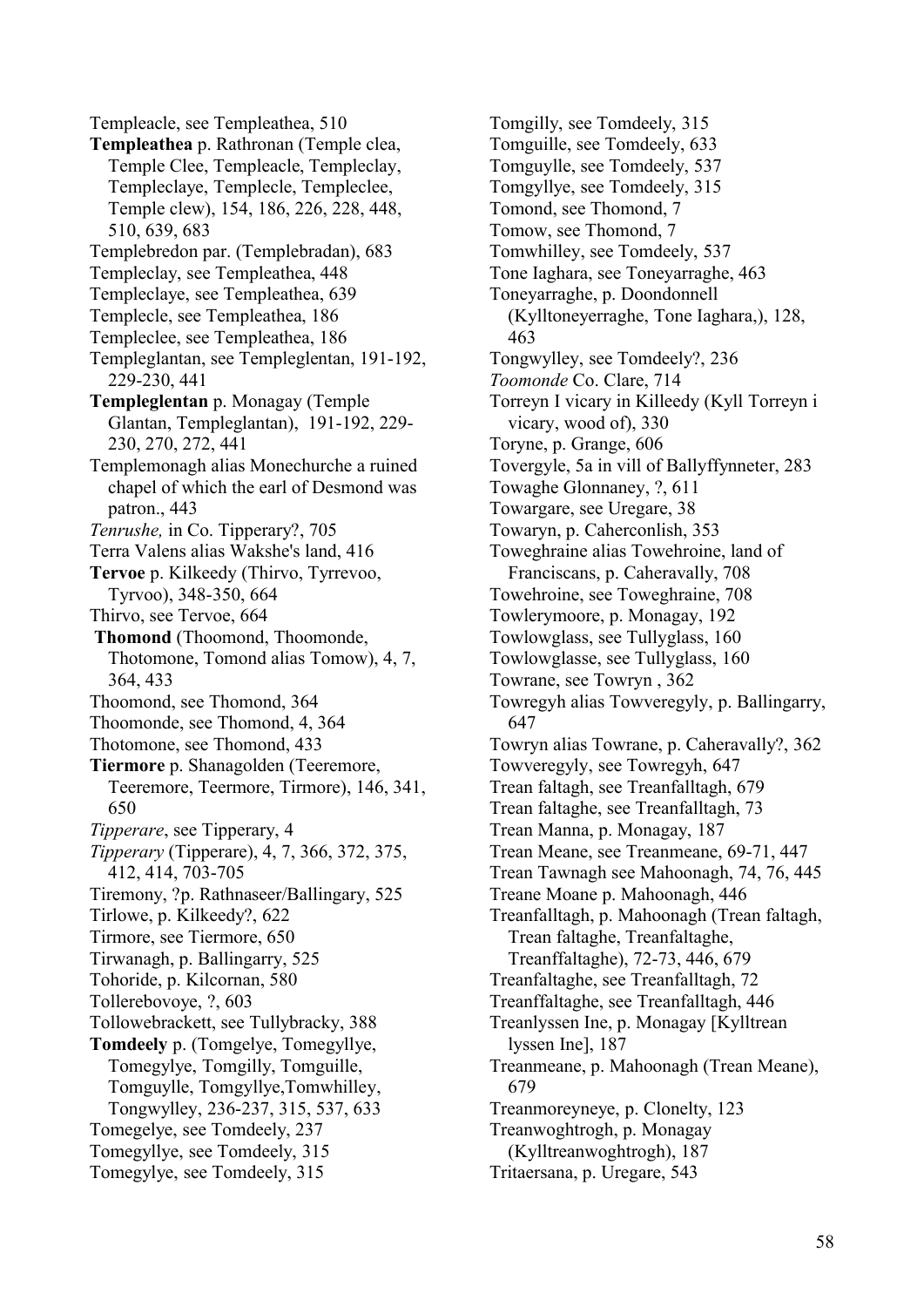Tryan morrina p. Clonelty, 667 Tryan Tawnaghe, see Trean Tawnagh, 445 Tulla Leigh, p. Kilfergus, 305 Tullagh Alym, see Tullaghalim, 215 Tullagh p. Lismakeery (Tullaghe alias Tullaughanson, Tulligh), 136, 422, 461 Tullaghalim p. Newcastle (Tullagh Alym, 215, 439 Tullagharton, p. Kilmoylan, 427 Tullaghe, see Tullagh, 136, 461 Tullaghleigh (Kylltullaghleigh, wood of), 303 Tullaughanson, see Tullagh, 461 Tulligh, see Tullagh, 422 **Tulligoline** p. Monagay (Tulligoyline, Tullygolyne), 191, 441 Tulligoyline, see Tulligoline, 441 Tullogh's land, see ffarrennegeyry, 307 Tulloghglass, see Tullyglass, 306 Tullybracky p. (Tollowebrackett), 388 **Tullyglass**, p. Kilfergus (Kyllrathbryle, Towlowglass, Towlowglasse, Tulloghglass), 160, 306 Tullygolyne, see Tulligoline, 191 Tunisland alias Comeden, 437 Twoo Skulles, 383 Tworintogeley, parcel of woodland in p. Kilmoylan, 154 Tworyn na gleraghe, 20a in p. Abbeyfeale, 226 *Tylaghenan*, in Co. Waterford, 704 Tyreogallo, p. Killeedy/Monagay (Kylltyreogallo), 195 Tyrewena, p. Ballingarry (Kylltyrewena), 351 *Tyrnignos*, in Co. Kerry, 703 Tyrrevoo, see Tervoe, 348 Tyrvoo, see Tervoe, 348-350

# $\overline{U}$

Ullard begg Numrare, street or small orchard of the Friars in Askeaton, 359 Ulloghan, River Allaghuan, 191 *Ulster*, 4, 7 Uregara, see Uregare, 543 **Uregare** p. (Iwergerrye, Owergar, Owergare, Owergarr, Towargare, Uregara), 24, 37-38, 543

#### $\overline{\text{V}}$

Veale see Feale, River, 640 Vicar's town alias Ballynvyckary either p. Monagay or Killeedy, 194 villate Nicholai, p. Askeaton, 415

### W

Wale's land alias Farren en altyg, 235 **Wales**, 368 Walshe's Land, Terra Valens, small farm in p. Askeaton, 416 Walshestovne alias Ballywalyshe, p. Caherconlish, 353 Walshestown p. Mahoonagh (Ballyinbrannigg alias Welshestowne, Ballynbrannyg), 76 Wanetyre see Wantyre, par. Hospital, 33 Wantyre see Wanetyre, 33 Wastowne alias Ballynasse see Ballynashig, 86 *Waterford* (Waterforde, Waterforord, 4, 7, 336, 366, 372, 375, 696, 703-704 *Waterforde* see Waterford, 336 *Waterforord* see Waterford, 704 Weare, the, or Enghkorogh, 290 Welshestowne see Walshestown, 76 *Weste Shannova*, Shanaway Co. Kerry, 714 *Westminster*, London, 2, 373, 377 *Wexford* (Wexforde), 4 *Wexforde* see Wexford, 4 White Abbey of Adare alias Monastere Eean, 290, 310, 344, 552 Whitestowne alias Ballanitye, see Ballyneety p. Templebredon, 683 Williamstown par Caheravally Ballywilliam), 584 Woney Omulryan see Owneybeg barony, 8 Wony alias Oyhny, Abbey of, see Abington, 716 Wony O Mulrian see Owneybeg barony, 347 Woodestowne alias Ballynequilleye, 131 Woodstock p. Ballingarry (Boddeskoke, Boddestoke), 81 Woolye see Oola, 683